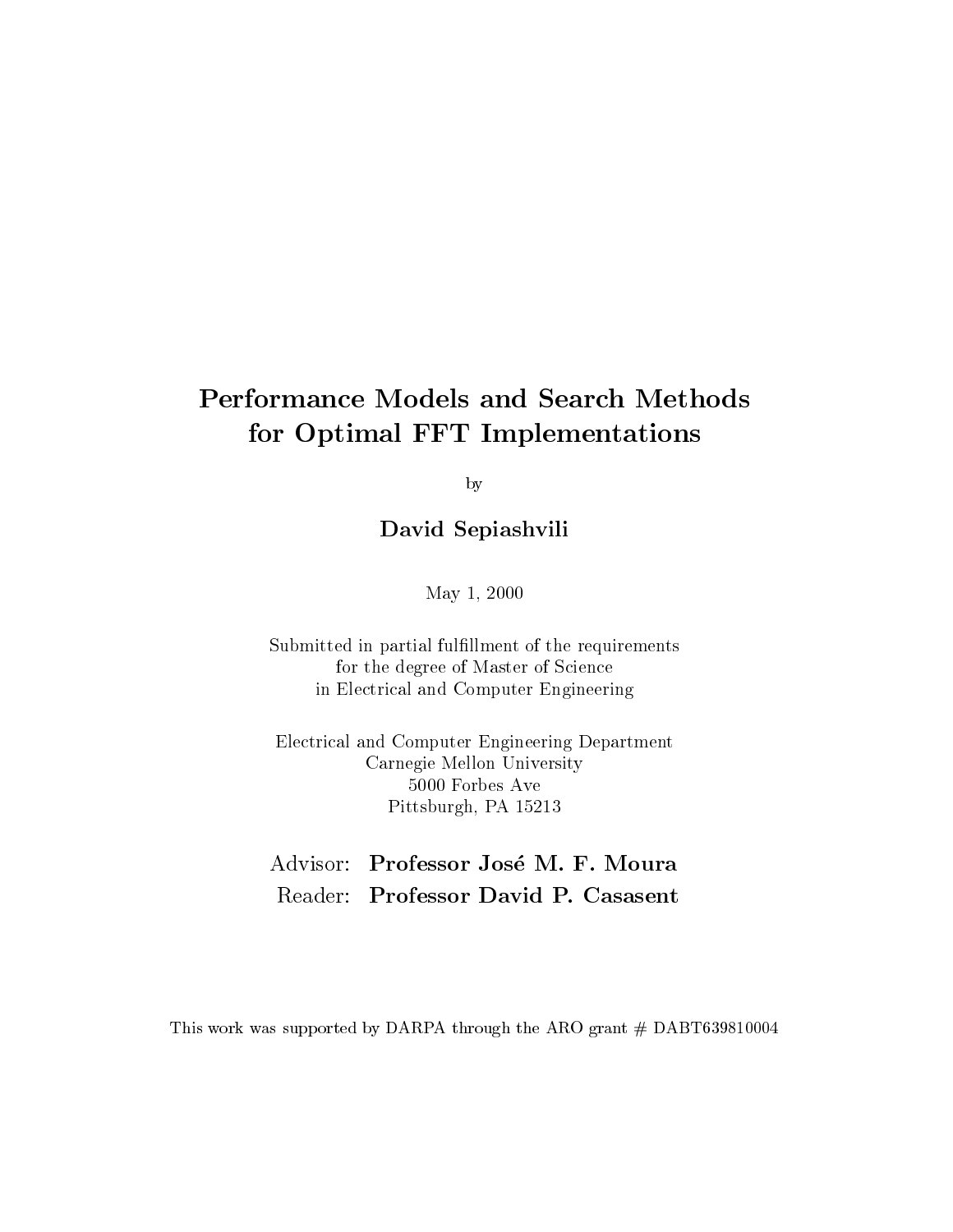## Abstract

This thesis considers systematic methodologies for finding optimized implementations for the fast Fourier transform (FFT). By employing rewrite rules (e.g., the Cooley-Tukey formula), we obtain a divide and conquer procedure (decomposition) that breaks down the initial transform into combinations of different smaller size sub-transforms, which are graphically represented as breakdown trees. Recursive application of the rewrite rules generates a set of algorithms and alternative codes for the FFT computation. The set of "all" possible implementations (within the given set of the rules) results in pairing the possible breakdown trees with the code implementation alternatives.

To evaluate the quality of these implementations, we develop analytical and experimental performance models. Based on these models, we derive methods - dynamic programming, soft decision dynamic programming and exhaustive search  $-$  to find the implementation with minimal runtime.

Our test results demonstrate that good algorithms and codes, accurate performance evaluation models, and effective search methods, combined together provide a system framework (library) to derive automatically fast FFT implementations.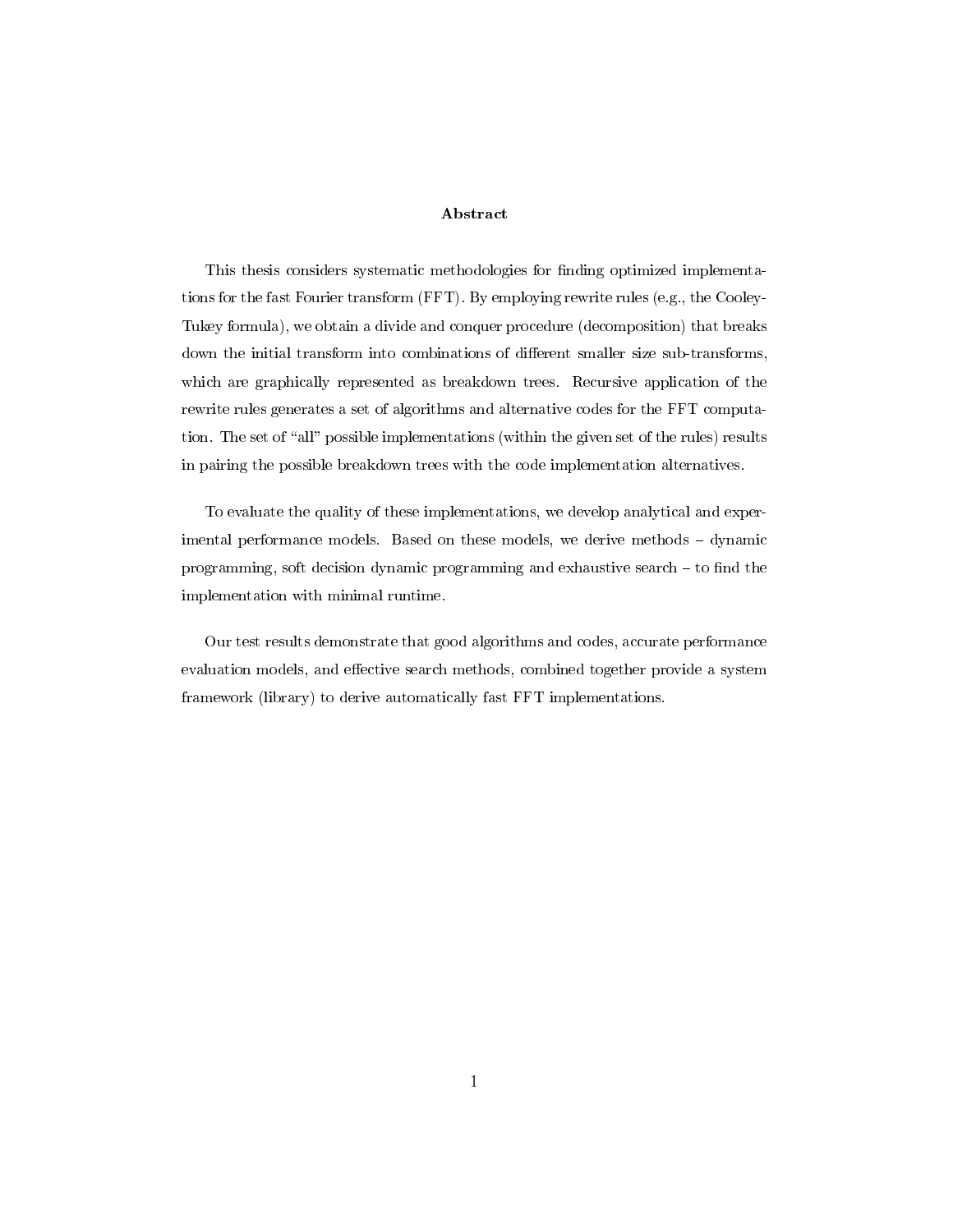# Contents

| 1                                                      | Introduction<br>$\bf{3}$ |                                                                    |    |  |  |
|--------------------------------------------------------|--------------------------|--------------------------------------------------------------------|----|--|--|
| $\boldsymbol{2}$                                       |                          | <b>Background Information and Methodology</b><br>9                 |    |  |  |
|                                                        | 2.1                      | Specialized SP Programming Language (SPL)                          | 9  |  |  |
| 2.2<br>Tensor Products, Direct Sums, and Permutations  |                          |                                                                    |    |  |  |
|                                                        | 2.3                      |                                                                    |    |  |  |
|                                                        | 2.4                      |                                                                    |    |  |  |
|                                                        | 2.5                      |                                                                    | 15 |  |  |
|                                                        |                          | 16                                                                 |    |  |  |
| FFT Algorithms and Optimized Codes<br>$\boldsymbol{3}$ |                          |                                                                    |    |  |  |
|                                                        | 3.1                      |                                                                    | 20 |  |  |
|                                                        | 3.2                      |                                                                    | 21 |  |  |
| 3.3                                                    |                          |                                                                    | 22 |  |  |
|                                                        |                          | Recursive In-place Bit-Reversed Algorithm (FFT-BR)<br>3.3.1        | 23 |  |  |
|                                                        |                          | Recursive Algorithm for Right-Most Trees (FFT-RT)<br>3.3.2         | 25 |  |  |
|                                                        |                          | Recursive Algorithm with Temporary Storage (FFT-TS)<br>3.3.3       | 27 |  |  |
| 3.4                                                    |                          |                                                                    | 30 |  |  |
|                                                        |                          | 3.4.1                                                              | 31 |  |  |
|                                                        |                          | 3.4.2<br>Small-Code-Modules: Highly-Optimized Code for Small DFTs  | 32 |  |  |
|                                                        |                          | 3.4.3<br>Optimizing the Twiddle Factor Computation and Data Access | 39 |  |  |
|                                                        | $3.5\,$                  |                                                                    |    |  |  |
| 4                                                      |                          | Experimental Measurement of Performance (Benchmarking)             |    |  |  |
|                                                        |                          | 46                                                                 |    |  |  |
|                                                        |                          | 47                                                                 |    |  |  |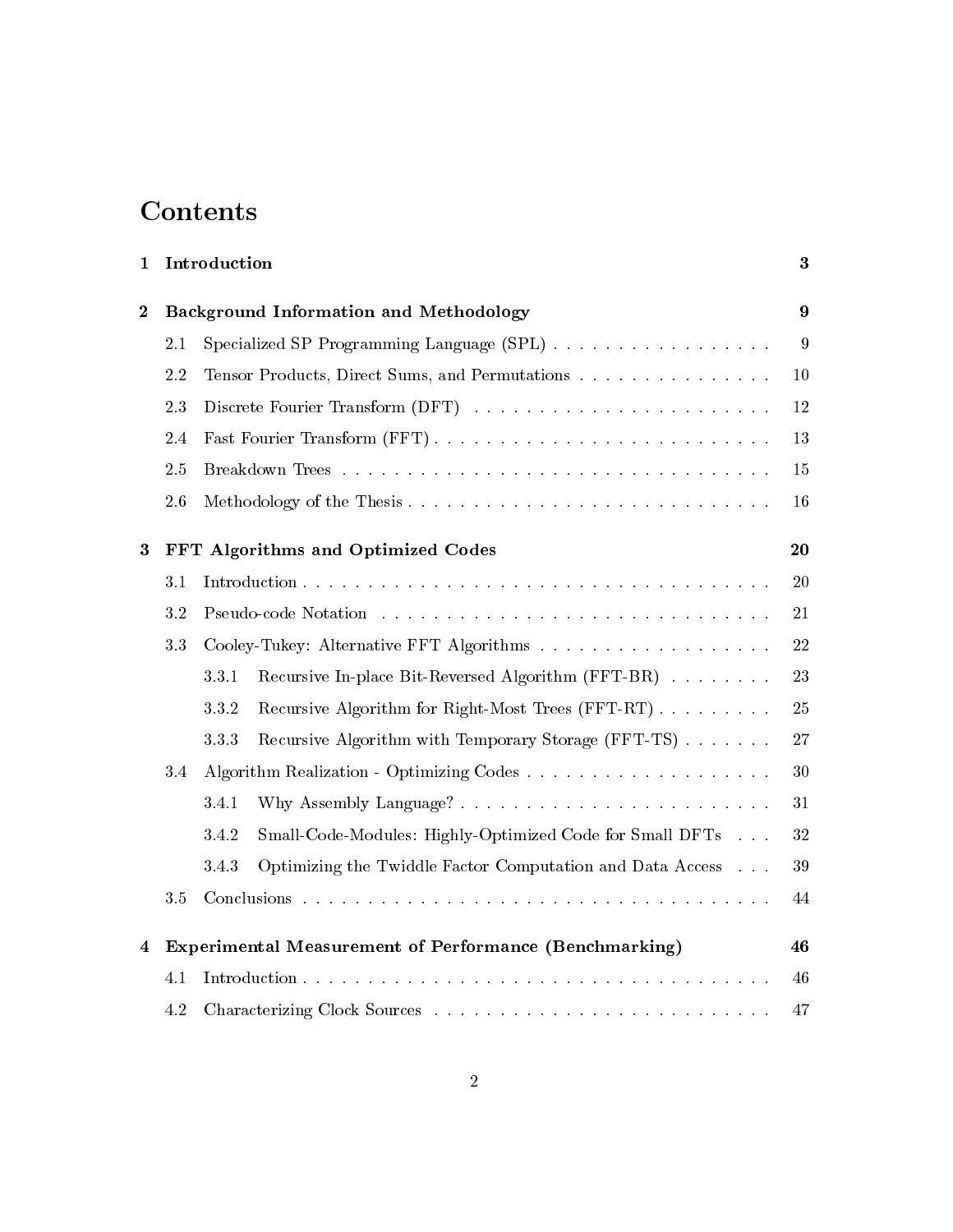|                                                                                                                                       | 4.3                                          |                                          | 48 |  |  |
|---------------------------------------------------------------------------------------------------------------------------------------|----------------------------------------------|------------------------------------------|----|--|--|
|                                                                                                                                       | 4.4                                          |                                          | 49 |  |  |
|                                                                                                                                       | 4.5                                          |                                          | 50 |  |  |
| 5                                                                                                                                     | <b>Analytical Modeling of Performance</b>    | 51                                       |    |  |  |
|                                                                                                                                       | 5.1                                          |                                          | 51 |  |  |
|                                                                                                                                       | 5.2                                          |                                          | 51 |  |  |
|                                                                                                                                       | 5.3                                          |                                          | 59 |  |  |
|                                                                                                                                       | 5.4                                          |                                          | 63 |  |  |
| $\boldsymbol{6}$                                                                                                                      | <b>Optimal Implementation Search Methods</b> |                                          |    |  |  |
|                                                                                                                                       | 6.1                                          |                                          | 65 |  |  |
|                                                                                                                                       | 6.2                                          |                                          | 65 |  |  |
|                                                                                                                                       | 6.3                                          |                                          | 66 |  |  |
|                                                                                                                                       | 6.4                                          |                                          | 69 |  |  |
|                                                                                                                                       | 6.5                                          |                                          | 71 |  |  |
| 7                                                                                                                                     | <b>Test Results and Analysis</b>             |                                          |    |  |  |
|                                                                                                                                       | 7.1                                          |                                          | 73 |  |  |
| 7.2<br>Comparing FFT-BR, FFT-RT and FFT-TS Algorithms<br>Evaluating the Cache-Sensitive Cost Model and the Dynamic Programming<br>7.3 |                                              |                                          |    |  |  |
|                                                                                                                                       |                                              |                                          |    |  |  |
|                                                                                                                                       | 7.4                                          |                                          | 78 |  |  |
|                                                                                                                                       | 7.5                                          |                                          | 81 |  |  |
| 8                                                                                                                                     |                                              | <b>Conclusions and Future Work</b><br>83 |    |  |  |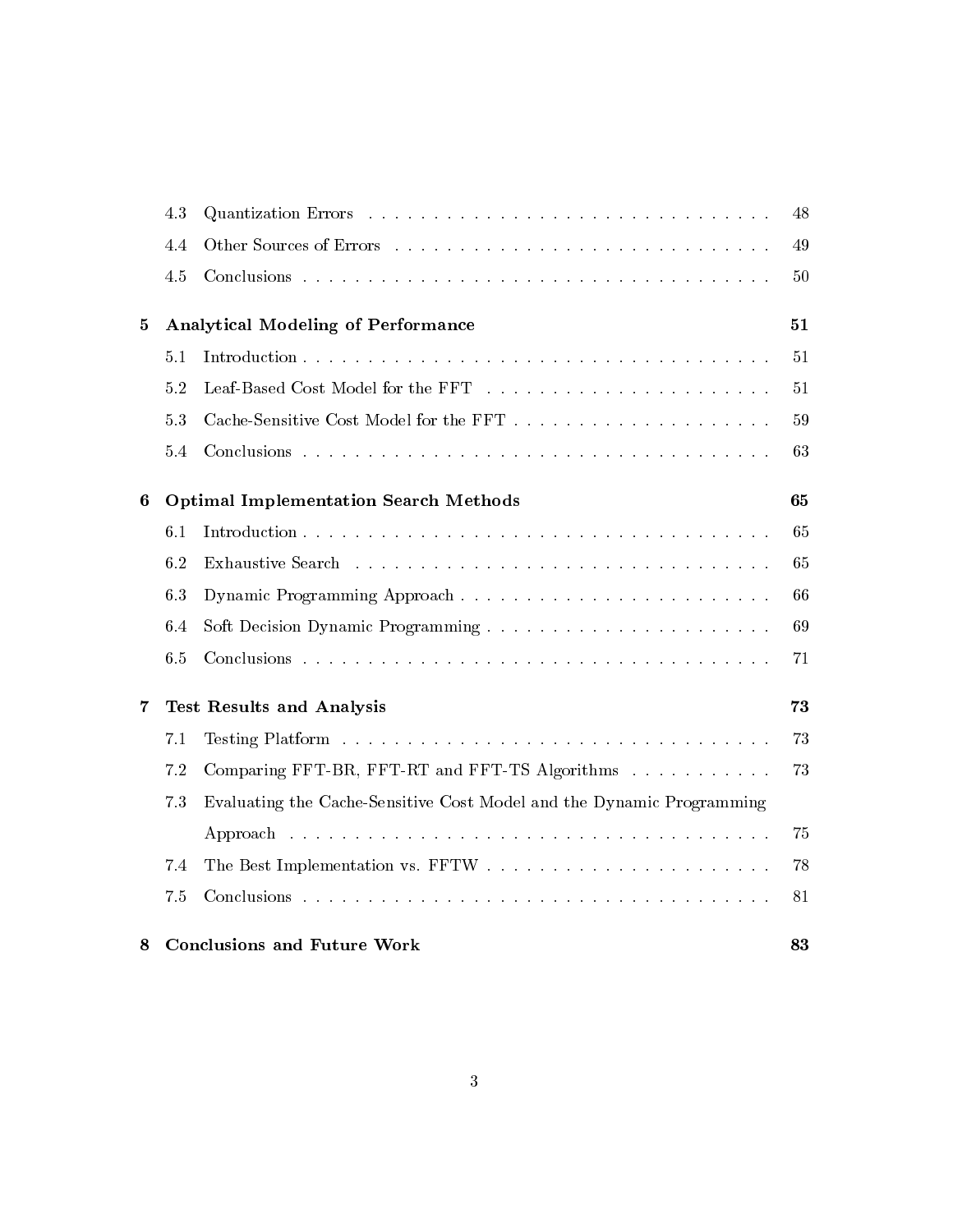## Introduction  $\mathbf 1$

Efficient signal processing algorithm implementations are of central importance in science and engineering. Fast discrete signal transforms, especially the fast Fourier transform (FFT), are key building blocks. Many of these transforms, including the FFT, are based on a decomposition procedure, which gives rise to a large number of degrees of freedom for the implementation of the transform. The performance models and search methods presented in this thesis use these degrees of freedom to generate automatically very efficient implementations for these transforms.

# Motivation and Related Work

Discrete-time signal processing (SP) plays and will continue to play an important role in today's science and technology. SP applications often require real-time signal processing using sophisticated algorithms usually based on discrete SP transforms, [24].

Much research has been done in optimizing these algorithms. A review assessment of these efforts is given in  $[13]$ . Most of this work is concerned with **minimizing the number** of floating-point operations (flops) required by an algorithm, since these operations were a bottleneck in older computers. For example, there is a large amount of research done in the area of minimizing the number of floating-point operations required to compute the discrete Fourier transform (DFT), [6].

The fast Fourier transform (FFT) is a remarkable example of a computationally efficient algorithm, first introduced in modern times by Cooley and Tukey, [3]. The standard way of computing the 2-power FFT, presented in many standard textbooks, is the radix-2 FFT, [6]. Radix-4 and radix-8 algorithms lead usually to faster FFT versions. Mixed radix algorithms have also been used,  $[19, 20, 23, 29]$ . It is well understood that, in general, radix-4 and radix-8 algorithms give about 20-30% improvement over the radix-2 FFT.

Another fast method for computing the DFT is the prime factor algorithm (PFA) which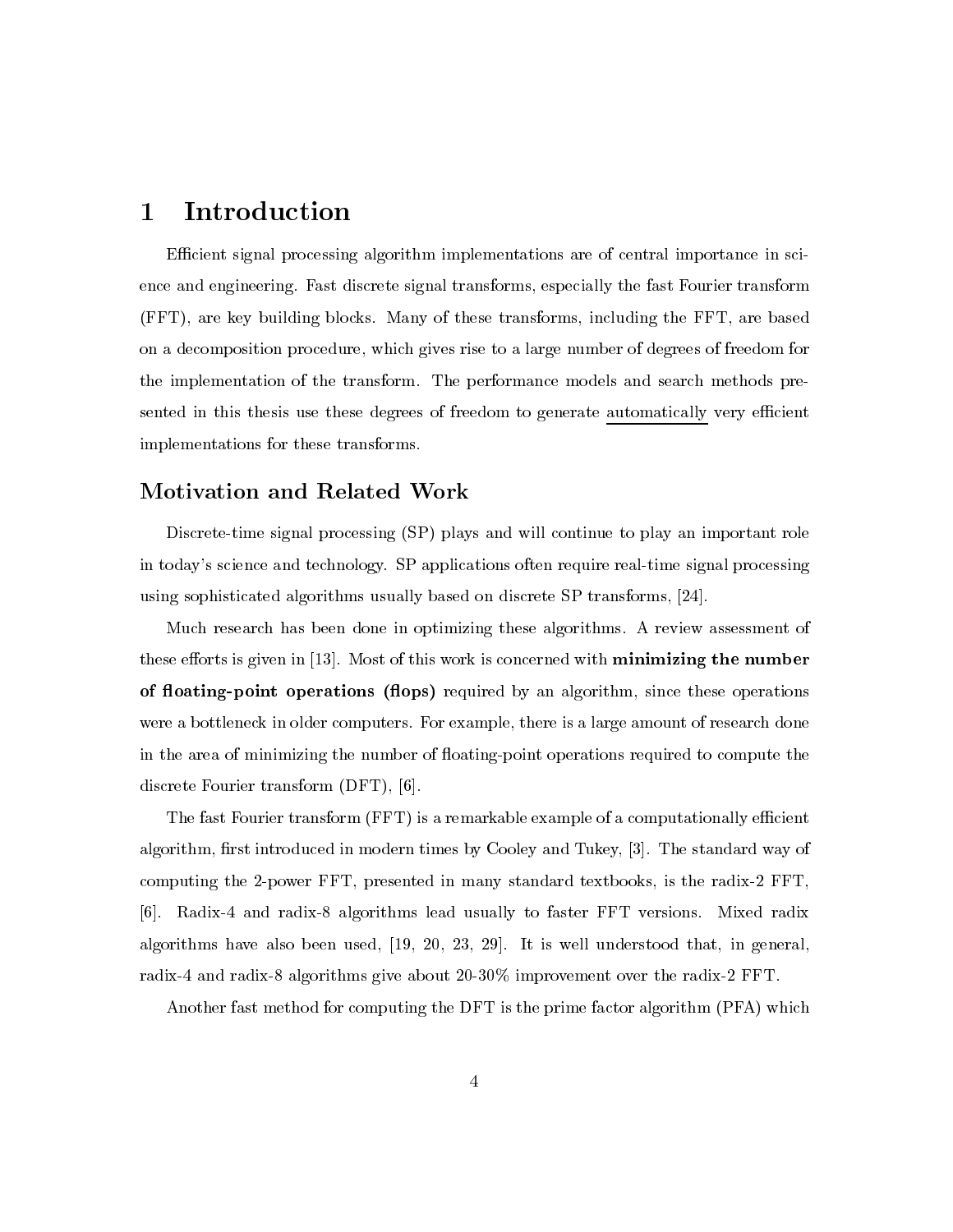uses an index map developed by Thomas and Good, [14]. Prime factorization is slow when  $n$  is large, but the DFT for small cases, such as  $n = 2, 3, 4, 5, 7, 8, 11, 13, 16$ , can be made fast using the Winograd algorithm, [8, 16, 17, 18]. H. W. Johnson and C. S. Burrus, [15], developed a method to use dynamic programming to design optimal FFT programs by reducing the number of flops as well as data transfers. This approach designs custom algorithms for particular computer architectures.

Efficient programs have been developed to implement the split-radix FFT algorithm, [19, 20, 21, 22, 23. General length algorithms also exist, [29, 30, 31]. For certain signal classes H. Guo and C. S. Burrus, [32, 33], introduce a new transform that uses the characteristics of the signal being transformed and combines the discrete wavelet transform (DWT) with the DFT. This transform is an approximate FFT whose number of multiplications is linear with the FFT size.

Minimizing the number of floating-point operations is of less significance with today's technology. The interaction of algorithms with the memory hierarchy and the processor pipelines is a source of major bottlenecks,  $[1, 10]$ . Compilers for general-purpose languages cannot efficiently tackle the problem of optimizing these interactions, as they have little knowledge about what exactly the algorithms are computing, [34]. Computer architecture researchers are mostly concerned with developing new architectures, optimized for doing a set of predefined tasks, and are much less concerned with creating efficient algorithms on existing platforms. Thus, the problem of developing efficient algorithms with good memory interaction patterns is left to the algorithm developer, who must have a very good understanding of the computer architecture. Development of such algorithm implementations by hand is an error-prone and time consuming task, and, in general, is platform dependent, which makes the code not portable to other computing platforms.

The development of algorithms that are self-adaptable to any existing platform has been an active area of research in the past few years, [1, 10]. Portable packages have been developed for computing the one-dimensional and multidimensional complex DFT. These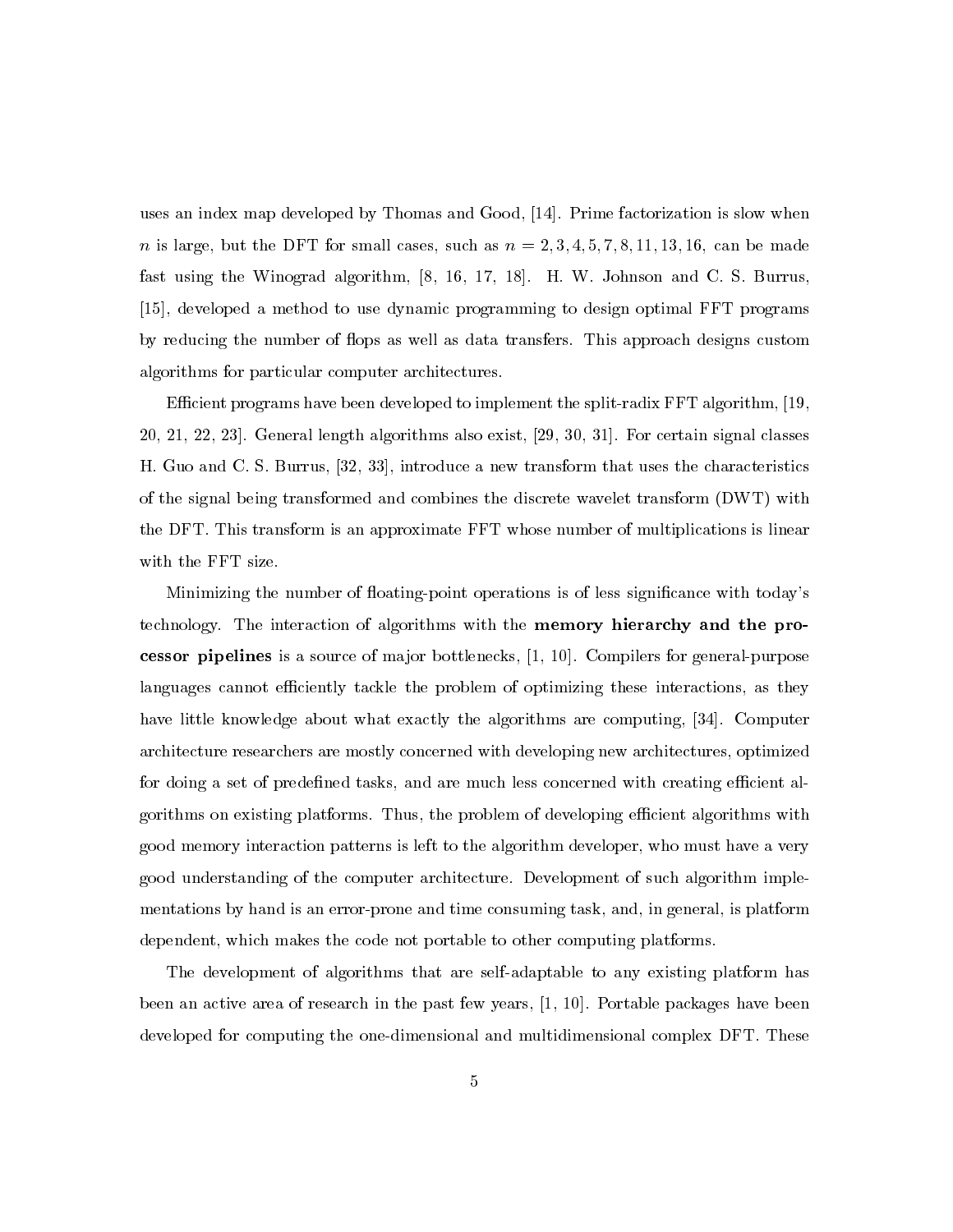algorithms tune their computation automatically for any particular hardware on which they are being used.

A very effective general length FFT system, called FFTW, was developed by Frigo and Johnson,  $[10, 11, 12]$ . It is faster than most of the existing DFT software packages, including FATPACK, [35], and the code from Numerical Recipes, [8]. FFTW is restricted to the Fourier transform and does not try to formulate optimization rules and to apply these rules to other SP transforms in order to obtain efficient implementations.

This thesis is part of the SPIRAL project, [1], a recent effort to create a self-adapted library of optimized implementations of SP algorithms. It uses a specialized signal processing language, SPL, an extension of TPL, [2], to formulate signal processing applications in a high-level mathematical language, and utilizes optimization rules to automatically generate implementations that are efficient in the given computational platform. SPIRAL is described in the following section.

# **SPIRAL**

SPIRAL (Signal Processing Algorithms Implementation Research for Adaptive Libraries) is an interdisciplinary project between the areas of signal processing, computational mathematics, and computer science.

SPIRAL's goal is to develop an optimized portable library of SP algorithms suitable for numerous applications. It aims to generate automatically highly optimized code for signal processing algorithms for many platforms and a large class of applications. Its approach is to use a specialized SP language and a code generator with a feedback loop, which allows the systematic exploring of all possible choices of formula and code implementation and chooses the best combination.

SPIRAL's approach recognizes that algorithms for many SP problems can be described using mathematical formulas. This allows for easy generation of a large number of mathematically equivalent algorithms (formulas) which, however, have different computational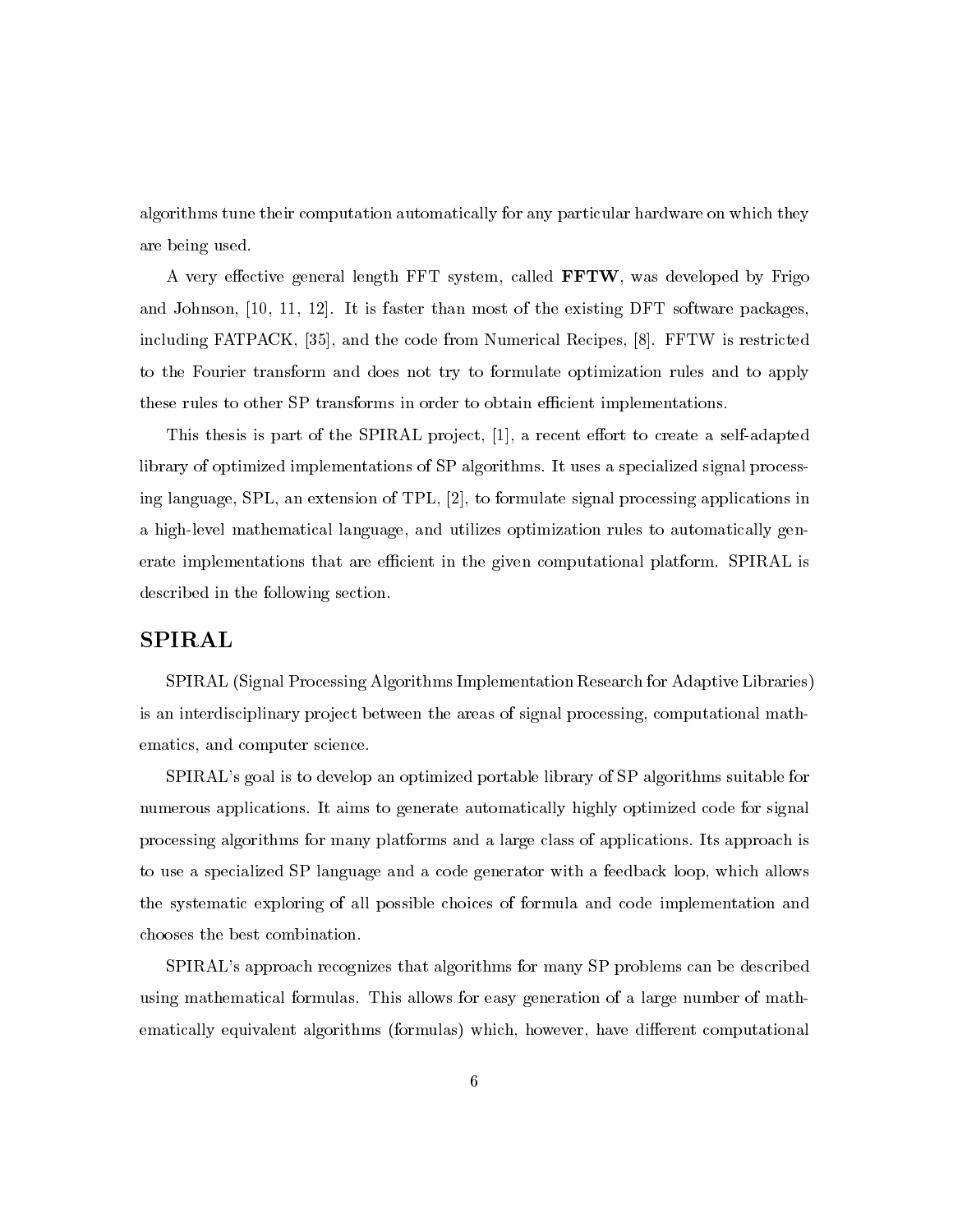

Figure 1: SPIRAL Modules

performance in different computing environments. In Figure 1, we show the architecture of SPIRAL.

The FORMULA GENERATOR block generates a large number of mathematically equivalent algorithms. A second degree of freedom is provided by the FORMULA TRANSLATOR block that creates automatically for each formula a code implementation. To determine the "optimal" implementation, we envision searching over all possible formulas and all possible implementations. To avoid such exhaustive search, SPIRAL develops a learning mechanism in a feedback loop. This learning module combines predictive models with machine learning algorithms, and determines what formula and what implementation should be tested out in the self-adaptation mode of the library. The actual benchmark results of running a chosen formula and its implementation are used by the learning module to update SPIRAL's predictive models.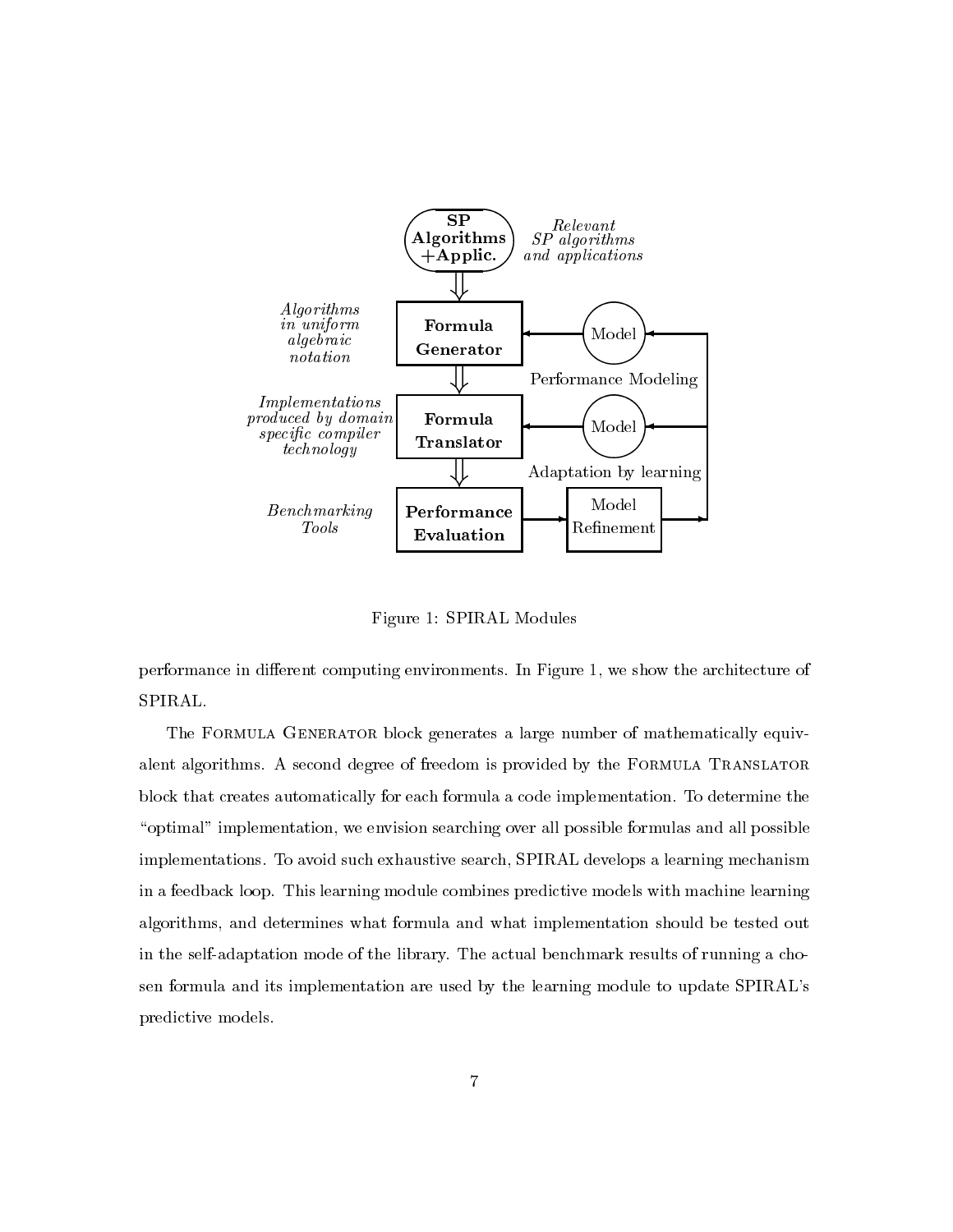Our thesis is within the SPIRAL framework, and our results are a step towards the ultimate goal of automatically determining optimized implementations for fast discrete signal transforms on large classes of existing computational platforms. The next paragraph focuses on our contributions.

# Research Goal

The main goal of this thesis is to develop methodologies for finding fast implementations of signal processing discrete transforms within the framework of the 2-power point fast Fourier transform (FFT), [6]. The primary reasons for choosing this transform are its wide use in many practical applications and the fact that, as it has been studied extensively and there has been a large amount of research done in this area, it provides us with very well optimized packages to compare our results against.

In line with this goal, we formulate the following objectives:

- 1. To analyze FFT algorithms derived from the Cooley-Tukey formula, [3], and to create their efficient codes, supporting the arbitrary breakdown of the initial  $n$ -point  $\text{FFT}$ .
- 2. To develop analytical and experimental performance models for evaluating any  $n$ point FFT implementation (combination of code and breakdown procedure), and determine the range of values of  $n$  where these models are applicable.
- 3. Based on the performance models that we develop, derive search methods over the set of possible Cooley-Tukey breakdown procedures, and find the best runtime implementation for large class of uniprocessor computational platforms.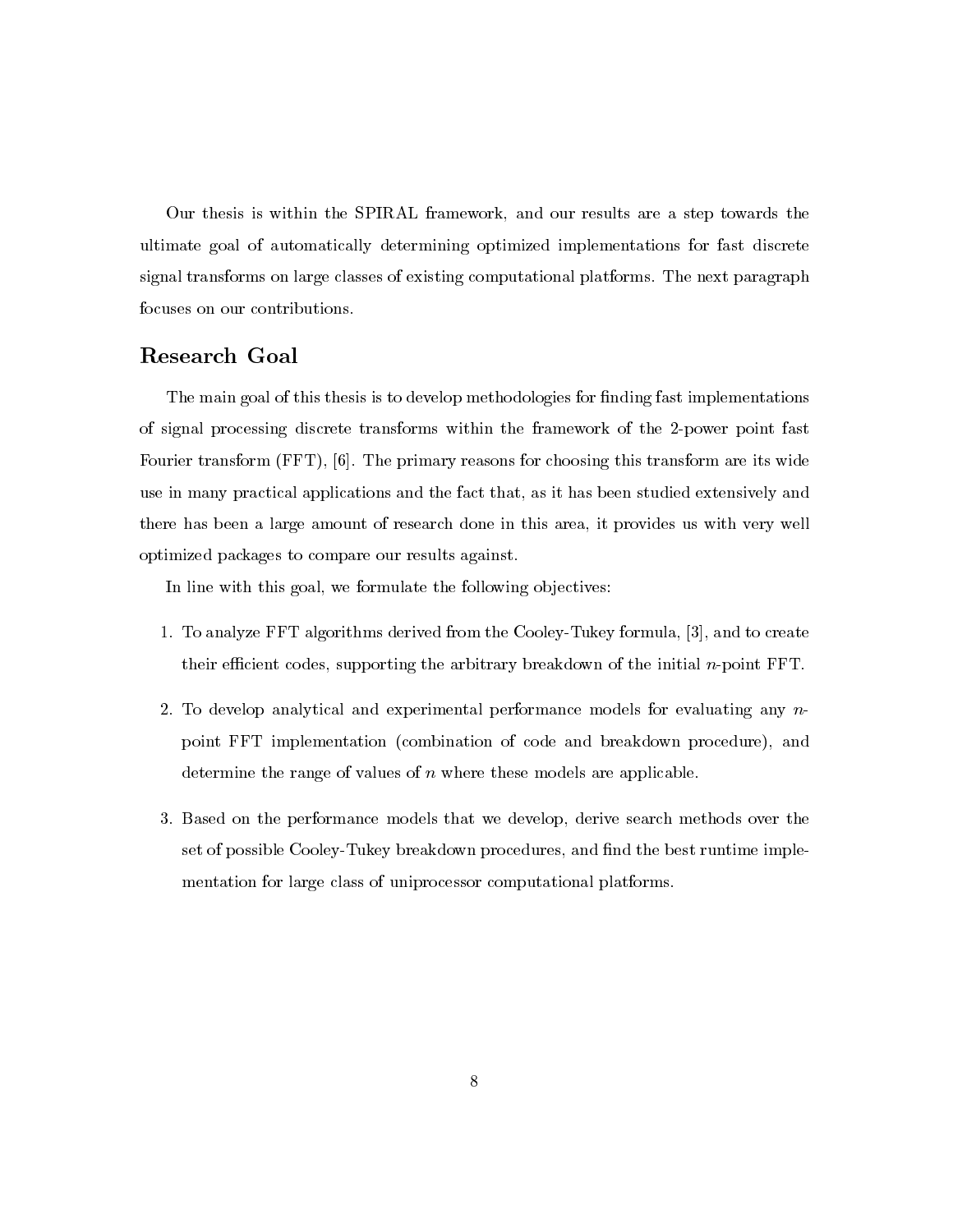# Thesis Overview

In this **Introduction** we discussed the motivation and stated the goals of our research, dwelled on the major contributions of this thesis to the project SPIRAL, and gave a brief review assessment of related work.

In Chapter 2 we provide the reader with relevant background information and terminology used throughout the thesis. We also outline the methodology necessary for the understanding of the subsequent chapters.

**Chapter 3** considers different algorithms that are mathematically equivalent when computing the DFT. The chapter also addresses the process of finding the best possible code for a given algorithm.

In Chapter 4 we design a benchmark strategy for runtime performance evaluation of different implementations.

In Chapter 5 we present different analytical performance predictive models that are based on platform dependent parameters.

**Chapter 6** introduces the notion of a search space of FFT implementations, and discusses search methods – several versions based on dynamic programming and exhaustive search – that are based on our performance models. These methods search over the space for the optimal implementation.

In Chapter 7 we present our test results and analyze different algorithm codes. We evaluate our analytical performance models, define the range of optimal applications for dynamic programming, and compare our results against existing packages.

Conclusions and future work are discussed in Chapter 8.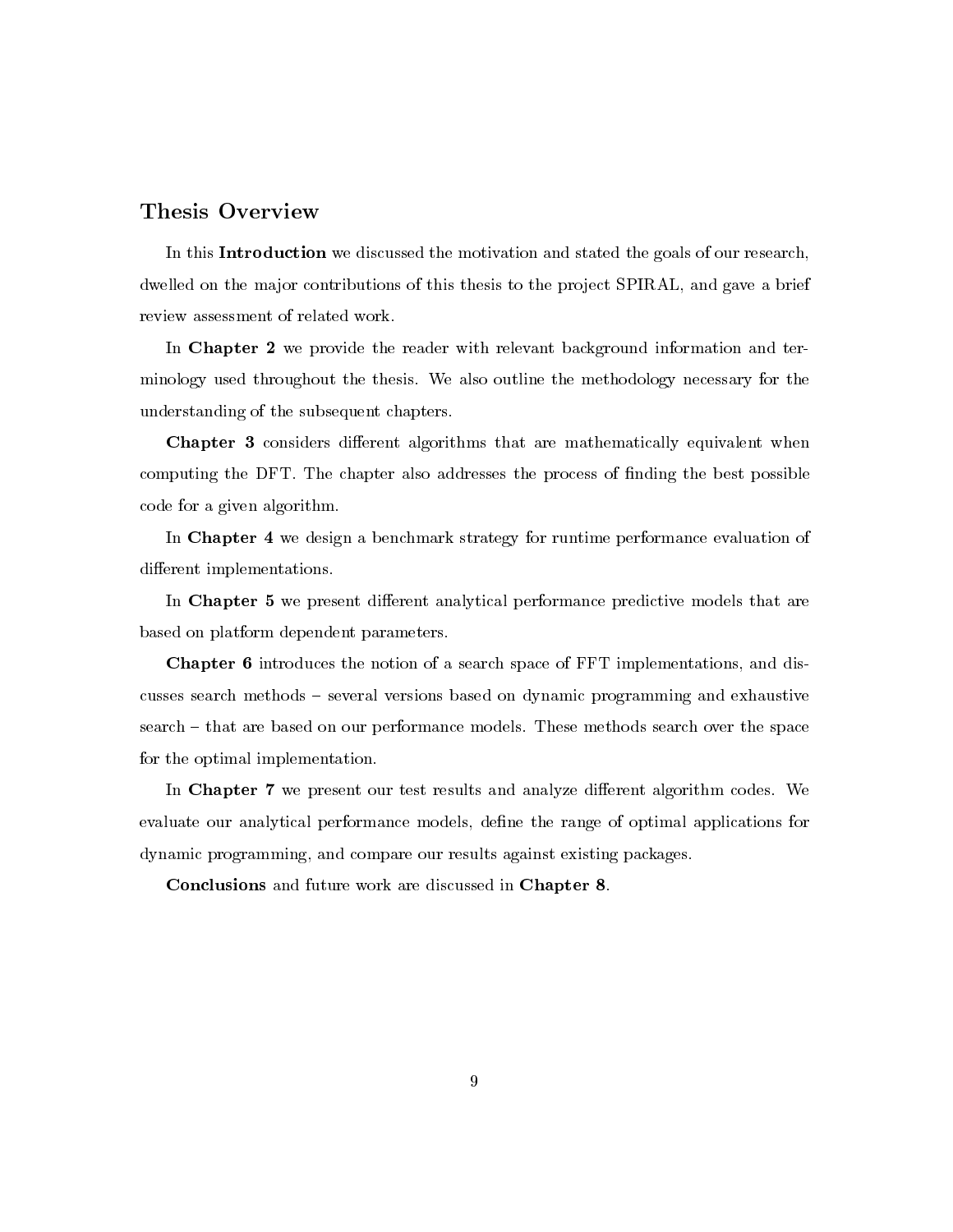## $\overline{2}$ **Background Information and Methodology**

This chapter provides the reader with background information necessary for understanding the material presented here. It also introduces the terminology used throughout the thesis, and gives a brief account of our methodology.

## Specialized SP Programming Language (SPL)  $2.1\,$

**Motivation** Many signal processing applications face a quandary: they require real-time processing, while their processing algorithms are computationally heavy. Many such applications are implemented on special purpose hardware with code written in general-purpose low-level languages, such as assembly or C, in order to obtain very efficient implementations. Consequently, code becomes very difficult to write, and is machine dependent. When writing SP algorithms in general purpose programming languages, programmers cannot rely on a generic compiler to do the job of optimizing their code. The generic compiler is limited by the syntax of that language, and cannot explore all the inherent properties of SP applications that allow their fast computation. Thus, creation of an abstract programming language specifically designed for SP algorithms is desirable. It allows programmers to design and implement the SP algorithms at a high level, avoiding low-level implementation details, and to make their code portable. SPIRAL's SPL is an example of such a language, [2].

**SPIRAL's SPL** In the framework of SPIRAL, [1], (see Chapter 1), classes of fast SP algorithms are represented as mathematical expressions (formulas) using general mathematical constructs. For these purposes, a specifically designed high-level SP programming language, SPL, is being developed. Formulas then can be rewritten into mathematically equivalent ones by applying mathematical properties (rewrite rules) of these constructs. This way, SPIRAL systematically generates mathematically equivalent formulas, which can be translated into programs and compared in terms of their performance in order to find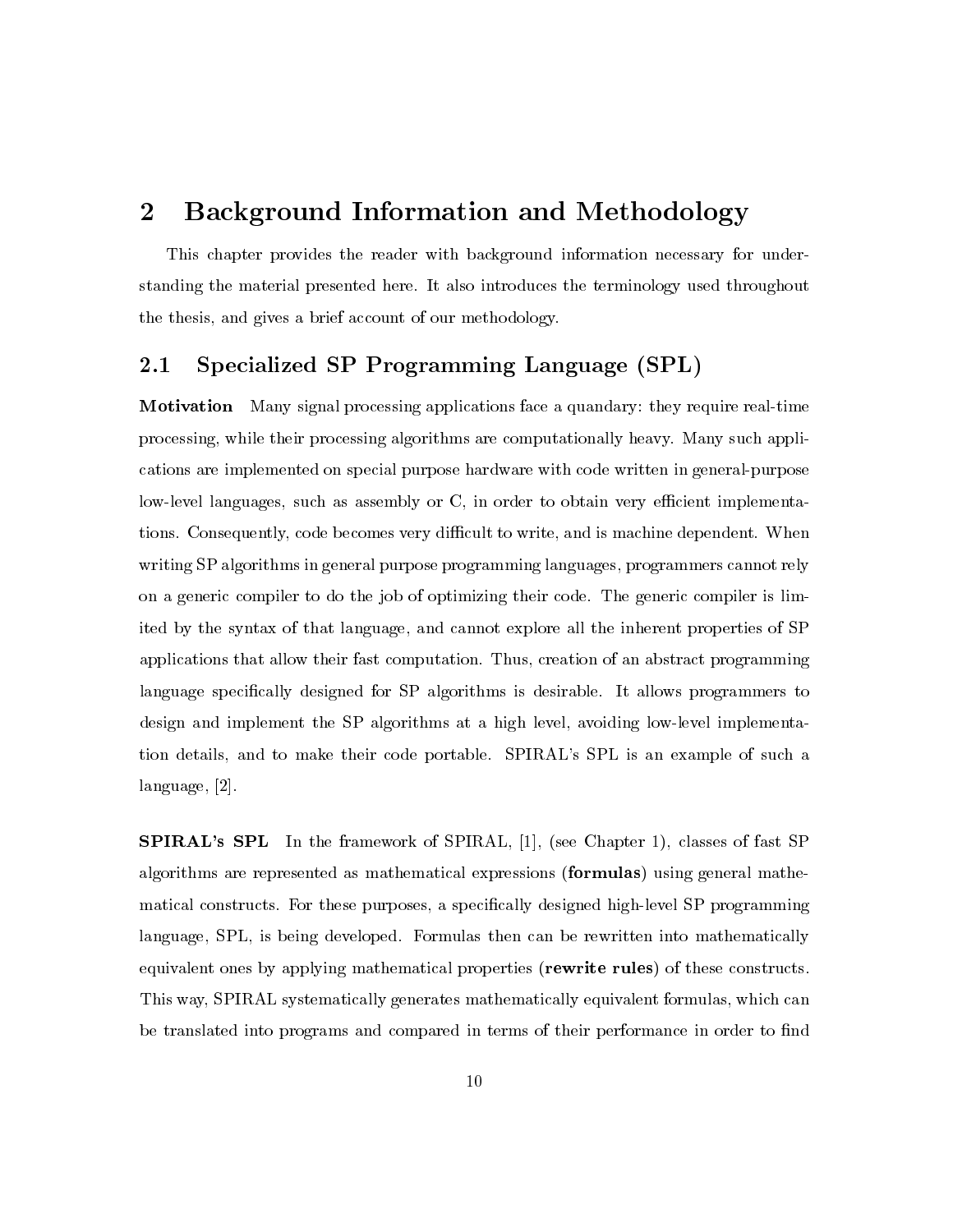the best one.

Basic constructs of the SPL language are:

\n- Matrix Multiply 
$$
I_n
$$
 Identity Matrix of size  $n$
\n- Tensor Product  $P_n$  Permutation Matrix
\n- Direct Sum  $D_n$  Diagonal Matrix  $F_n$  SP Transform Matrix
\n

 $\mathbf{I}$ 

Examples of fast SP algorithms that can be represented in this notation are: Discrete Fourier Transform (DFT), Discrete Zak Transform (DZT), Discrete Cosine Transform (DCT), Walsh-Hadamard Transform (WHT), just to mention a few, [1, 2].

### $\bf 2.2$ Tensor Products, Direct Sums, and Permutations

In the sequel, we will often have the occasion of indexing matrices. Sometimes the indexing is just a counting index, e.g.,  $A_i$ ,  $i = 1, ..., n$ , but often it will indicate the dimensions of the matrices (if square), e.g.,  $A_r$  (matrix A of size  $r \times r$ ). We hope the context will make clear what the index stands for.

**Tensor Product** If A and B are  $m_1 \times m_2$  and  $n_1 \times n_2$  matrices, respectively, then their tensor or Kronecker product is defined, [4], as

$$
A \otimes B = \begin{pmatrix} a_{1,1} \cdot B & a_{1,2} \cdot B & \dots & a_{1,m_2} \cdot B \\ a_{2,1} \cdot B & a_{2,2} \cdot B & \dots & a_{2,m_2} \cdot B \\ \vdots & \vdots & \ddots & \vdots \\ a_{m_1,1} \cdot B & a_{m_1,2} \cdot B & \dots & a_{m_1,m_2} \cdot B \end{pmatrix},
$$

i.e., A determines the coarse structure, and B defines the fine structure of  $A \otimes B$ .

**Tensor Product Properties** Standard properties of the tensor product, [2, 4], include the following: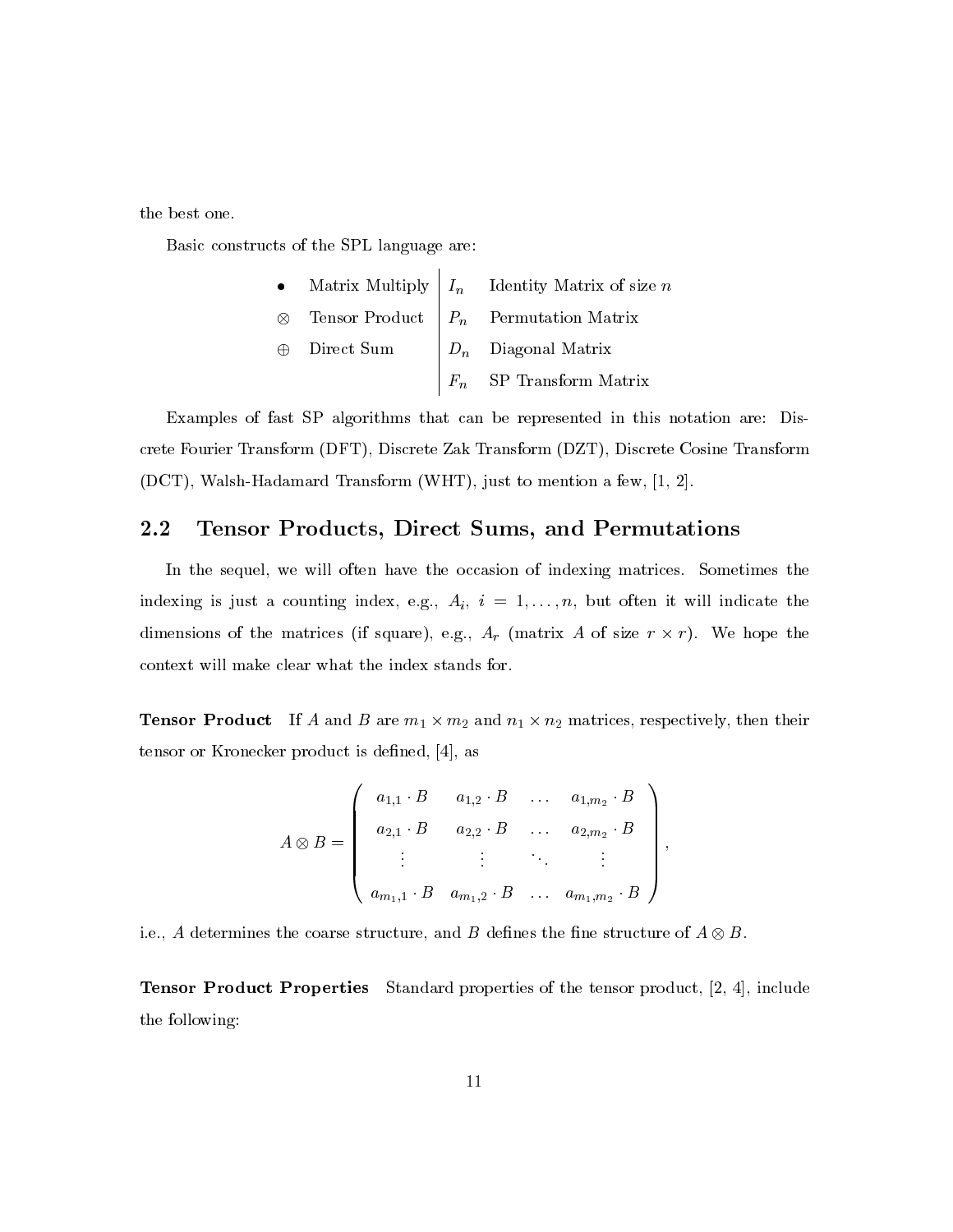- 1. DISTRIBUTIVE  $(A + B) \otimes C = A \otimes C + B \otimes C$
- 2. ASSOCIATIVE  $(A \otimes B) \otimes C = A \otimes (B \otimes C)$
- 3. SCALAR MULTIPLICATION  $\alpha(A \otimes B) = (\alpha A) \otimes B = A \otimes (\alpha B)$ , where  $\alpha$  is a scalar.
- 4. TRANSPOSE  $(A \otimes B)^T = B^T \otimes A^T$
- 5. INVERSE  $(A \otimes B)^{-1} = A^{-1} \otimes B^{-1}$
- 6. GROUPING  $(A \otimes B)(C \otimes D) = (AC) \otimes (BD)$
- 7. EXPANSION  $A \otimes B = (A \otimes I)(I \otimes B)$

**Direct Sum** The direct sum, [7], of *n* matrices  $A_i$ ,  $i = 1, ..., n$ , not necessarily of the same dimensions, is defined as the block diagonal matrix

$$
\bigoplus_{i=1}^{n} A_i = A_1 \oplus A_2 \oplus \ldots \oplus A_n = \left( \begin{array}{cccc} A_1 & & & 0 \\ & A_2 & & \\ & & \ddots & \\ & & & A_n \end{array} \right)
$$

**Stride Permutation** Let  $\mathbf{x} = (x_0, x_1, \dots, x_{n-1})$  be a vector of length  $n = r \cdot s$ . The  $n \times n$  matrix is a permutation of stride s, written as  $L_s^n$ , if it permutes the elements of **x** as

$$
i \mapsto i \cdot s \mod (n-1), \ i < n-1,
$$
\n
$$
n-1 \mapsto n-1.
$$

For example, if  $\mathbf{x} = (x_0, x_1, x_2, x_3, x_4, x_5)$ , then  $L_3^6 \cdot \mathbf{x} = (x_0, x_3, x_1, x_4, x_2, x_5)$ .

# **Stride Permutation Properties**

1.  $A_r \otimes B_s = L_r^{rs}(B_s \otimes A_r)L_s^{rs}$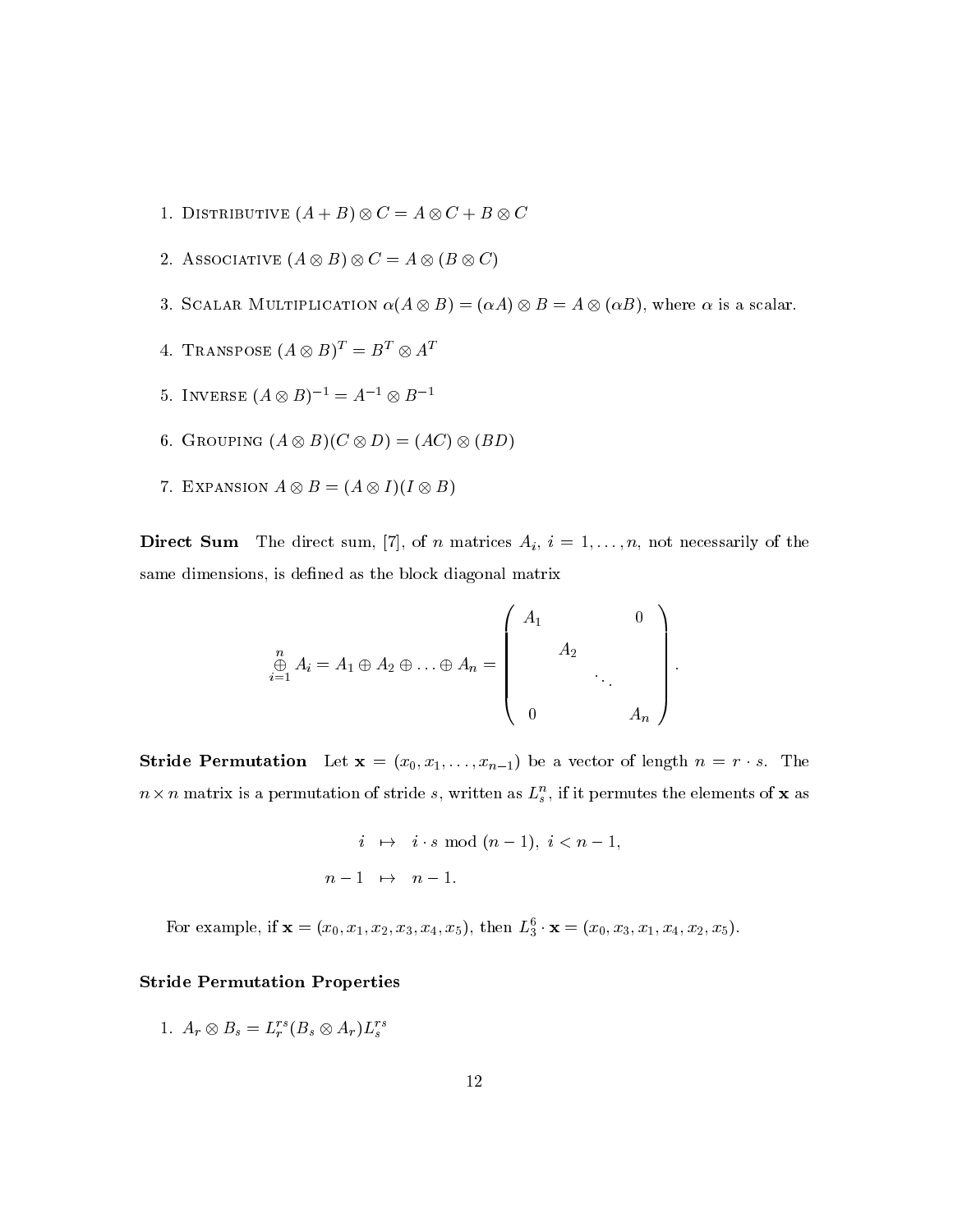2.  $L_s^{rs} \cdot L_r^{rs} = I$ 

3. 
$$
L_s^{rst} \cdot L_t^{rst} = L_{st}^{rst}
$$

**Bit-reversal Permutation** Let  $n = 2^k$ . The  $n \times n$  matrix is a bit-reversal permutation, written as  $B_n$ , if it is given by

$$
B_{2^k} = \prod_{i=1}^k (I_{2^{k-i}} \otimes L_2^{2^i}).
$$

Suppose  $\mathbf{x} = (x_0, x_1, \dots, x_{n-1})$ . Bit-reversed permutation of the elements of  $\mathbf{x}, B_n \cdot \mathbf{x}$ , can be described in a neat way via the binary representation of the indices. We take the indices of the elements of  $x$ , and write them in binary form with leading 0's so that all indices have exactly  $k$  digits. Then, we reverse the order of the digits, and convert back to decimal. For example, if

$$
\mathbf{x} = (x_{000b}, x_{001b}, x_{010b}, x_{011b}, x_{100b}, x_{101b}, x_{110b}, x_{111b}), \text{ then}
$$
  

$$
B_8 \cdot \mathbf{x} = (x_{000b}, x_{100b}, x_{010b}, x_{110b}, x_{001b}, x_{101b}, x_{011b}, x_{111b}).
$$

## $2.3\,$ Discrete Fourier Transform (DFT)

Suppose  $\mathbf{x} = (x_0, x_1, \dots, x_{n-1})^T$  is a finite-duration discrete time signal, n samples long. We define the discrete Fourier transform (DFT), [6], to be the signal  $\mathbf{y} = (y_0, y_1, \dots, y_{n-1})^T$ also  $n$  samples long given by the formula

$$
y_l = \sum_{i=0}^{n-1} x_i \cdot e^{-j2\pi \cdot il/n}, \qquad i = 0, 1, \dots, n-1.
$$

The DFT can also be written in matrix notation. We define  $w_n = e^{-j2\pi/n}$ . Then the DFT matrix  $F_n$  will be of size  $n \times n$ , and can be written as

$$
F_n = (w_{i,j})_{i,j=0,1,...,n-1}
$$
, where  $w_{i,j} = w_n^{i \cdot j}$ .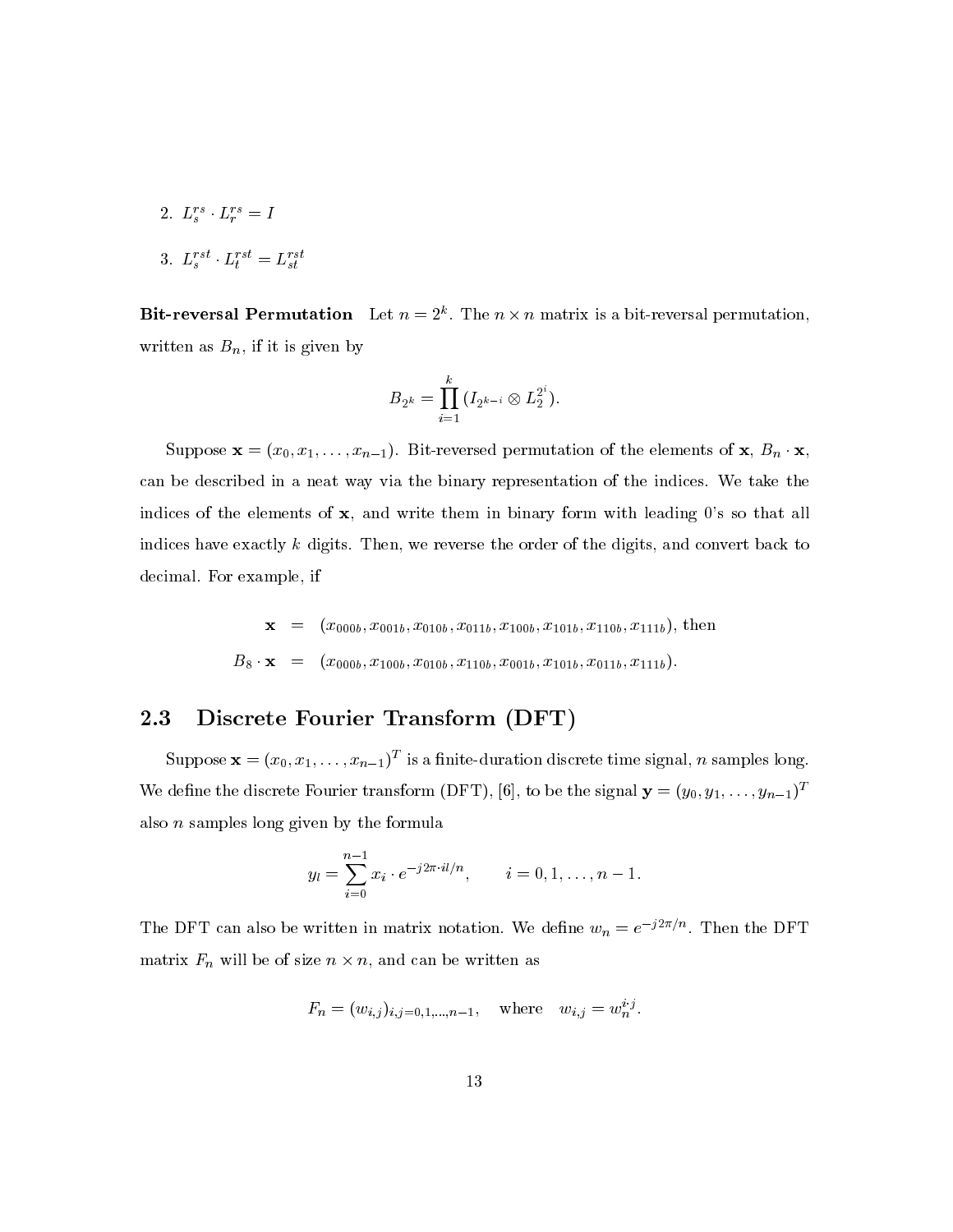Due to the periodicity of the complex exponents  $e^{-j2\pi i l/n}$ , only *n* entries of the DFT matrix have distinct values. The entries are the  $n$ -th roots of unity, and are the solutions to the equation  $t^n - 1 = 0$  over the field of complex numbers. In particular,  $w_n$  is itself a primitive root of unity. The  $n$ -th roots of unity can be generated by raising a primitive root of unity to an appropriate power.

The periodicity property can be written as

$$
w_n^i = w_n^{i \bmod n}.
$$

The DFT in matrix notation becomes

 $y = F_n \cdot x$ .

## Fast Fourier Transform (FFT)  $2.4$

An efficient class of algorithms for computing the DFT was discovered by Cooley and Tookey  $(1965)$ ,  $|3|$ , and has come to be known as the fast Fourier transform (FFT).

**Cooley-Tukey Formula** Suppose  $n = r \cdot s$ . Then the Cooley-Tukey algorithm for computing the DFT in the tensor product notation is given by

$$
F_n = (F_r \otimes I_s) \cdot T_s^n \cdot (I_r \otimes F_s) \cdot L_r^n,\tag{1}
$$

where  $F_n$  is the  $n \times n$  DFT matrix,  $L_r^n$  is a stride permutation matrix, and  $T_s^n$  is a diagonal matrix with certain powers of a primitive root of unity  $w_n$  on its diagonal.

 $T_s^n$  is called the **twiddle matrix** and has the following structure:

$$
T_s^n = \bigoplus_{i=0}^{r-1} \text{diag}(w_n^0, w_n^1, \dots, w_n^{s-1})^i,
$$

i.e., it is the direct sum of diagonal matrices, whose diagonal elements are  $n$ -th roots of unity in a certain order.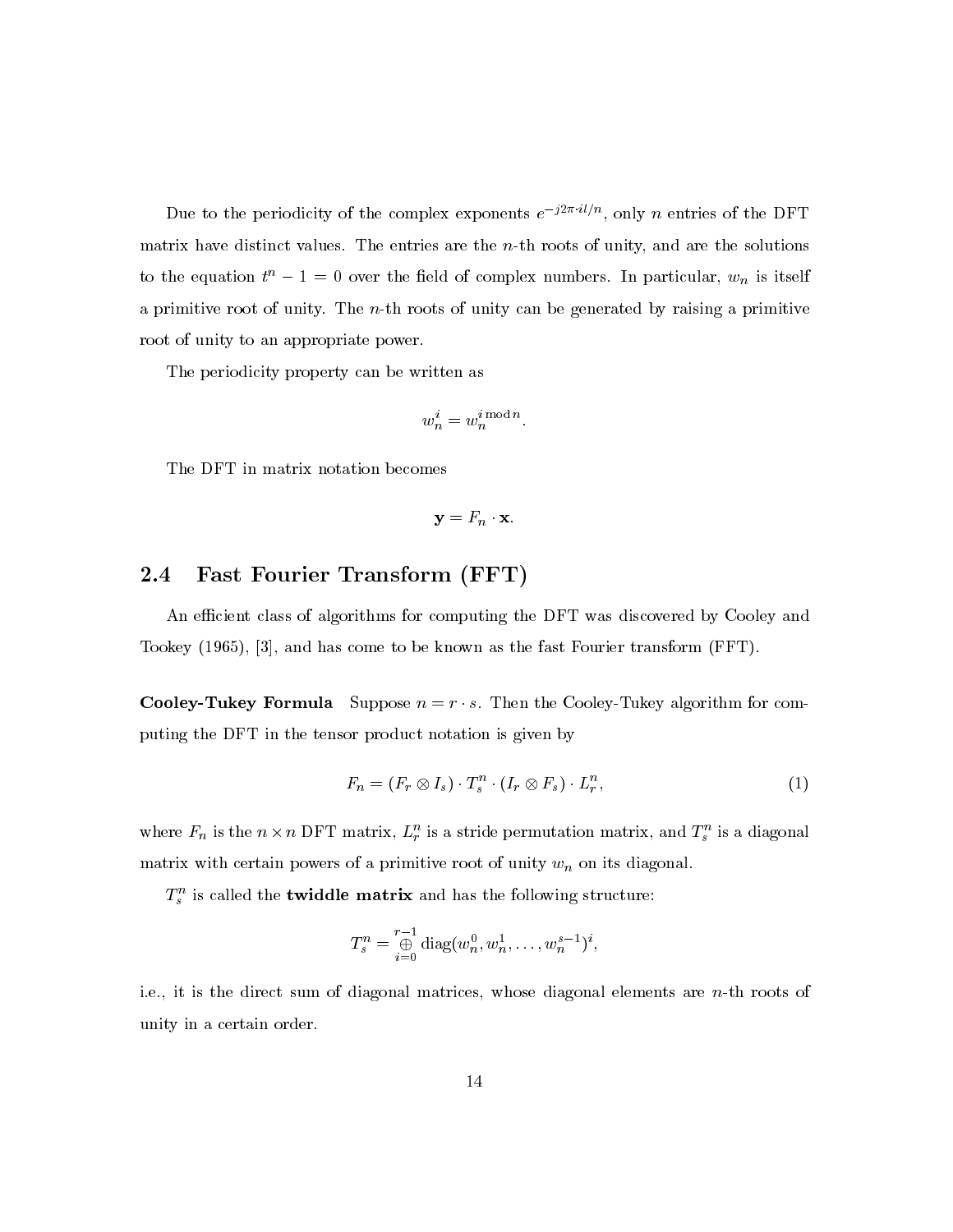Relevant Properties (Formula Rewrite Rules) Applying properties of the tensor product and combining some of the properties above, we obtain the formula rewrite rules,  $[1, 2].$ 

- 1.  $(F_r \otimes I_s) = L_r^n \cdot (I_s \otimes F_r) \cdot L_s^n$
- 2.  $L_s^n \cdot L_r^n = I_n$
- 3.  $L_s^n \cdot T_s^n = T_r^n \cdot L_s^n$
- 4.  $I_r \otimes F_s = \bigoplus_{i=0}^{r-1} F_s$
- 5.  $T_s^n = \bigoplus_{i=0}^{r-1} \begin{pmatrix} s-1 \\ \bigoplus_{i=0}^{r} w_n^{i} \end{pmatrix}$

**Asymptotic Performance of FFT and DFT** The brute force computation of the DFT requires the multiplication of the  $n \times n$  DFT matrix by a vector of size n. Asymptotically this direct multiplication takes order of  $n^2$  floating point operations (flops), which we denote by  $\Theta(n^2)$ .

The FFT algorithm, given by Equation (1), is recursive. It takes a problem of size  $n = r \cdot s$  and represents it in terms of smaller problems of sizes r and s. The FFT algorithm with the least number of multiplications has as many factors as possible, i.e., it is the 2-power FFT  $(n = 2<sup>k</sup>)$ . The 2-power FFT is the most commonly used FFT and requires  $O(n \cdot \log_2 n)$  flops.

2-power FFT Because of its popularity and asymptotic superior performance, we will concentrate only on cases when  $n=2^k$ . For such cases the Cooley-Tukey formula given by Equation  $(1)$  can be rewritten as follows:

$$
F_{2^k} = (F_{2^q} \otimes I_{2^{k-q}}) \cdot T_{2^{k-q}}^{2^k} \cdot (I_{2^q} \otimes F_{2^{k-q}}) \cdot L_{2^q}^{2^k}, \text{ where } 2^k = 2^q \cdot 2^{k-q}.
$$
 (2)

The factorization of problem size  $2^k$  into problem sizes  $2^q$  and  $2^{k-q}$  is completely determined by the values of  $k$  and  $q$ .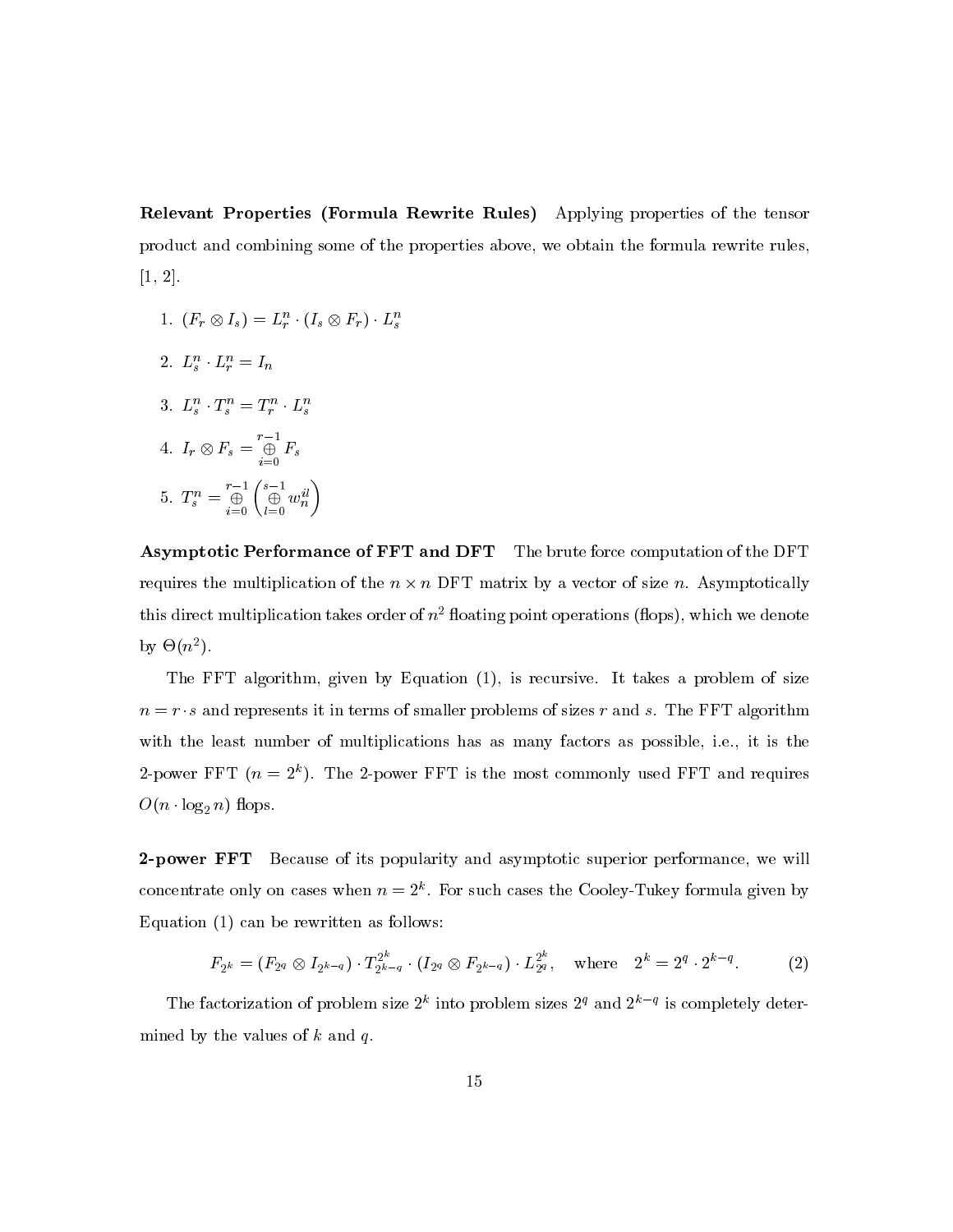## $2.5\,$ **Breakdown Trees**

**General Problem Formulation** Like the FFT, many other signal-processing transforms have a recursive structure, which allows deriving fast algorithms for their computation. On each step of a recursion, there is the degree of freedom to recurse further, or to stop the recursion, and compute the elementary transforms from the definition (recursion initial conditions). A strategy for choosing these recursion parameters is referred to as a **breakdown** strategy. Each breakdown strategy represents a certain fast algorithm for computing the respective signal transform.

From a mathematical point of view, all breakdown strategies represent the same transform. However, the implementation of different breakdown strategies will show a significant difference in runtime **performance**. Our problem is to find the best possible breakdown strategy, i.e., the one that will optimize the runtime performance.

The parameters defining the optimal breakdown strategy are platform and application dependent, and cannot be set a priori. Thus, the performance of a breakdown strategy is a function of the platform on which the transform is to be used. A natural way of representing a breakdown strategy is a tree, which we will call a **breakdown tree**. Note that, in general, breakdown trees will not be binary. The set of all possible breakdown trees forms the breakdown tree **search space**. Then the problem of choosing the best breakdown strategy is equivalent to identifying the best breakdown tree in the search space.

**2-power FFT** The Cooley-Tukey formula, given by Equation (2), reveals the recursive nature of the DFT. Thus, everything we described in the previous paragraph applies to the DFT. In the case of the DFT, the degree of freedom at each step of the recursion that is available is the choice of q given  $k$   $(q \in \mathbb{Z}: 0 < q < k)$ .

The choices that we make at each step of the recursion can be represented as a breakdown tree. Figure 2 shows a few examples of such trees. We start with a DFT of size  $2^7$ . Each node q in the tree represents the computation of a  $2^q$ -point DFT. The root node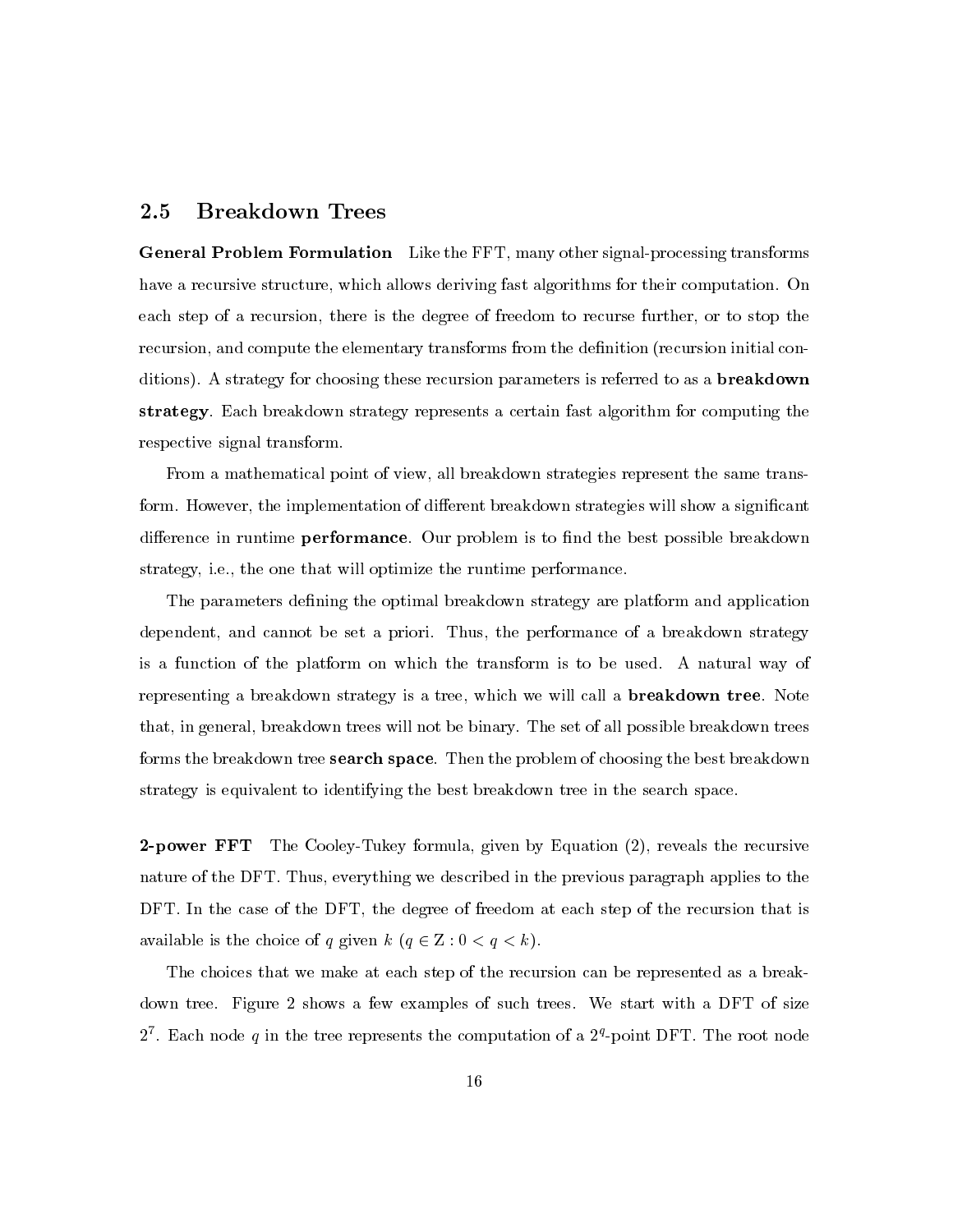

Figure 2: Examples of breakdown trees for an FFT of size  $2^7$ 

is labeled by the value  $k = \log_2(n) = 7$ . The two children of this node are labeled by a decomposition of  $k$  into two positive integers. For example, in the first tree of Figure 2,  $7 = 3 + 4$ . The left child is labeled with  $q = 3$ , and the right child is labeled with  $q = 4$ . The tree breakdown continues recursively. The recursion stops when we choose  $q = 0$ , which means a computation using the DFT definition. The third tree in Figure 2 is a special case, as it breaks down only to the right. Its left node is always a leaf, while its right node breakdown continues recursively. We call it a right-most breakdown tree. Similarly we define a left-most breakdown tree, shown last in Figure 2. Another interesting case is a **balanced breakdown tree**. We call a tree to be balanced, if any left node differs at most by 1 from the corresponding right node. Such a tree is shown below the second tree in Figure 2. Note that the second tree is not balanced, as  $4 = 1 + 3$ .

## Methodology of the Thesis  $\bf 2.6$

The SPIRAL library aims at deriving systematic methodologies to create optimized signal processing algorithm implementations that self-adapt to the computational platform. Developing these efficient discrete signal transform algorithms is a challenge. Their compu-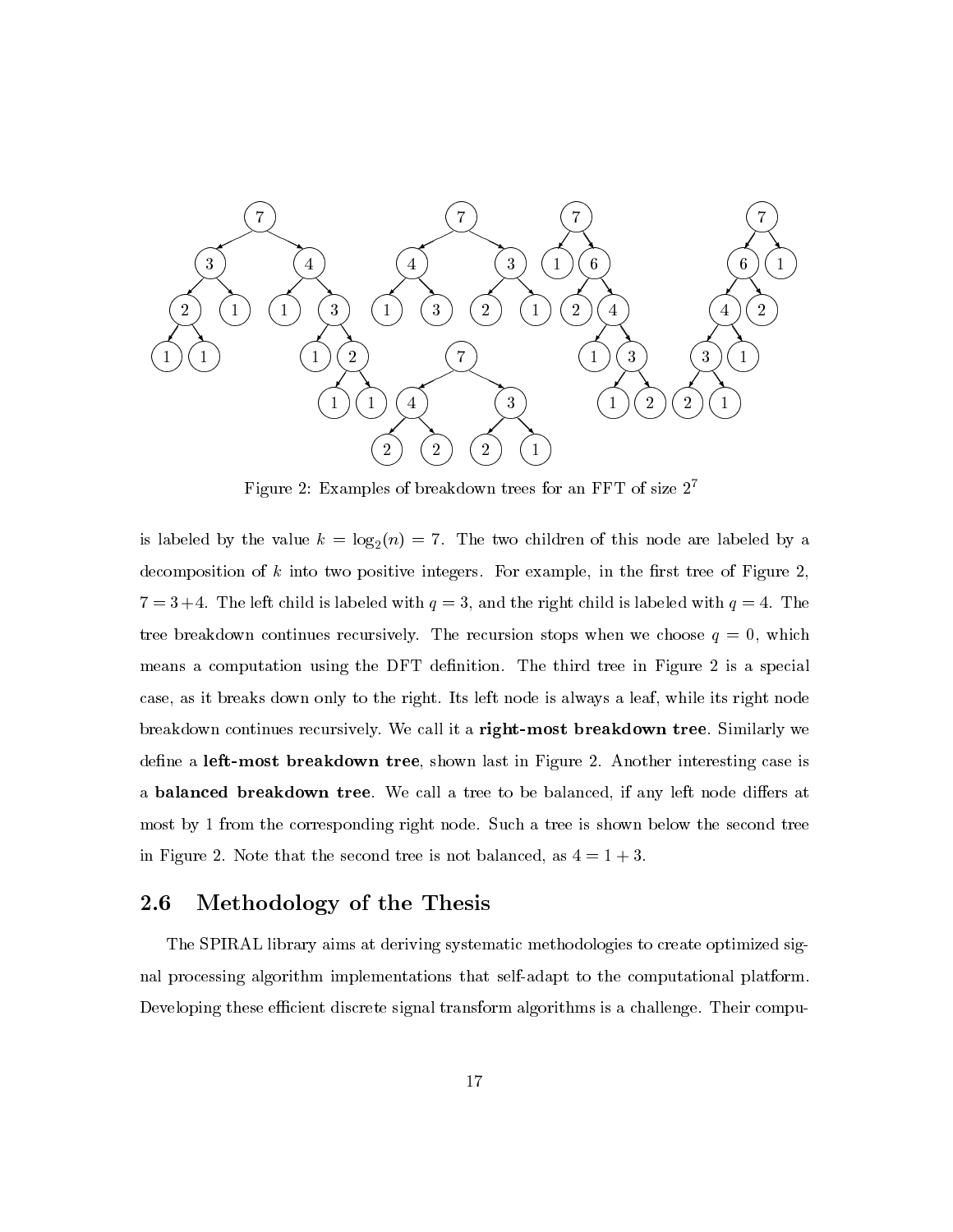tation needs to be tuned automatically to the unknown a priori parameters of the particular hardware. Determining an optimal implementation by exhaustive search is not feasible due to the extremely large number of possible alternatives. To solve these issues new concepts and methods are required.

This thesis is within the framework of SPIRAL, but is only one of the components of SPIRAL. For one thing, we focus on a single SP discrete transform, namely, the DFT. Secondly, we do not automate the code generation. We perform the operations assigned to the FORMULA GENERATION and FORMULA TRANSLATION blocks in Figure 1 manually, while in SPIRAL they will be automated. Finally, we do not consider the learning mechanism with the feedback loop that combines predictive models with machine learning algorithms and determines what formulas and what implementations should be tested out in the self-adaptation mode of the library. Our objectives are much narrower and modest, as described in Chapter 1.

We take a system approach to the problem. We do not choose the optimal code and the optimal breakdown tree independently of each other. Rather, we combine all possible code alternatives with all possible allowed breakdown trees, and then, employing performance models and search strategies that we develop, we choose their best combination. By combining good algorithms and good codes with accurate performance evaluation models and effective search methods, we obtain efficient FFT implementations.

Figure 3 discusses the functional block diagram of our system framework. At the top we have the formula for computing the FFT  $y = F_n \cdot x$ . This is the Cooley-Tukey formula. By applying the rewrite rules to it, given in Section 2.1, we generate many algorithms for the FFT. Even though the Cooley-Tukey formula itself can also be viewed as a rewrite rule, in our system framework we decided to use it as a starting point for computing the FFT, as we are not considering any other major formulas. Also, algorithms in reality are nothing else than mathematical formulas, consisting of basic constructs of the SPL language (see Section 2.1). These algorithms support the possible breakdown trees, as presented in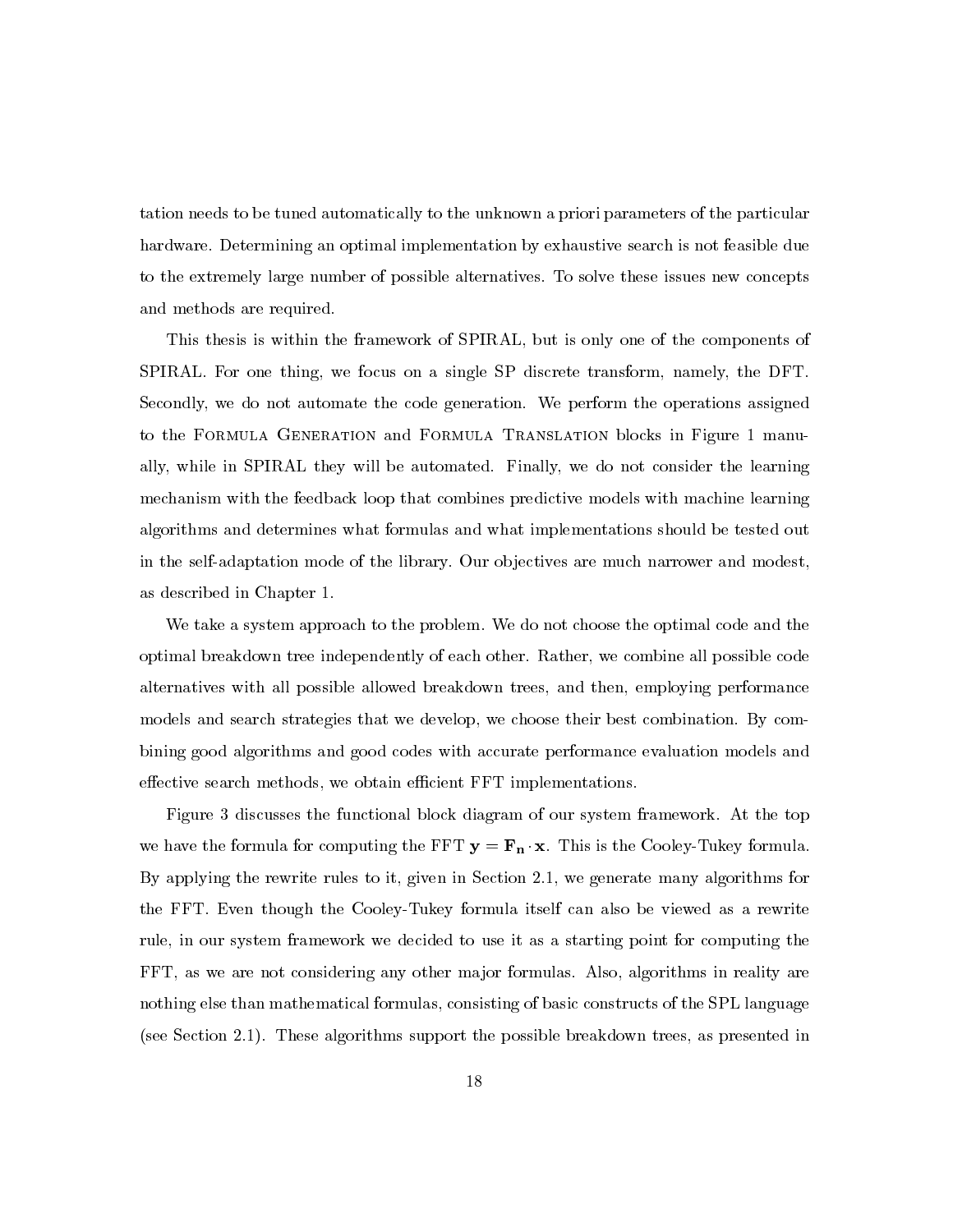

Figure 3: Functional block-diagram of the optimal FFT implementation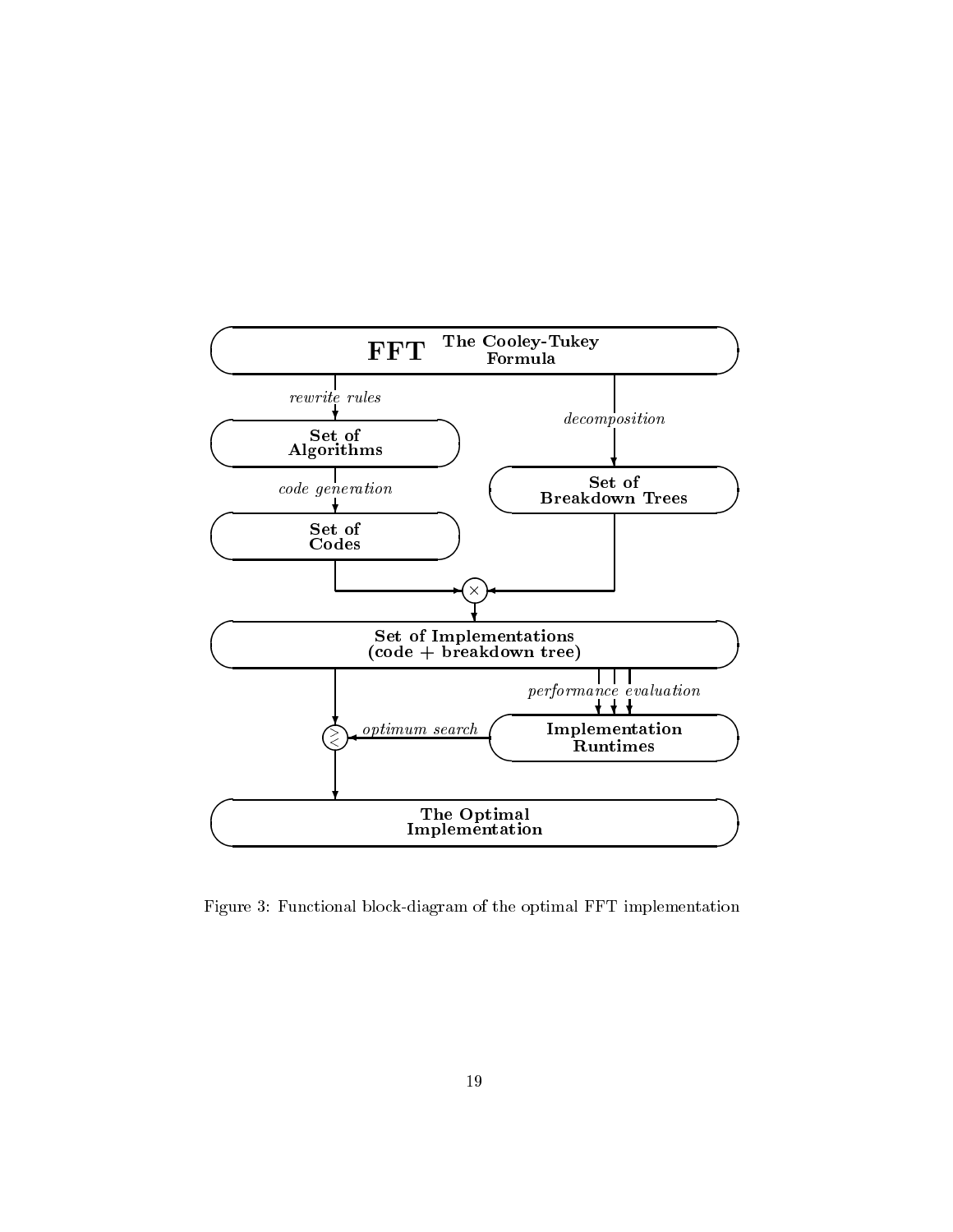Section 2.5. Then, we generate possible alternative codes for these algorithms. These codes depend on the computational platform. This gives us a set of all possible codes, which support arbitrary breakdown trees for the FFT computation. This corresponds to the first two blocks on the left in Figure 3.

The right top block of Figure 3 (a set of all possible breakdown trees) is generated from the Cooley-Tukey formula by a divide and conquer procedure (decomposition). The transform is presented by breaking it down into smaller size sub-transforms, and combining the solutions to these sub-transforms to form the actual solution. This defines a breakdown tree. By varying the combination of different size sub-transforms, we get the set of all breakdown trees.

Once we get the set of all breakdown trees, and the set of all codes, we form pairs of codes and breakdown trees, which form the set of all possible implementations. The reason for doing it lies in the fact that the optimal code cannot be determined uniquely for any breakdown tree, i.e., the optimal code depends on the breakdown tree it is used with.

The next step is to choose an optimal implementation from a set of all possible implementations. This is achieved in two steps. First, we assign the runtime estimate to each implementation employing the performance evaluation models. Secondly, we find the implementation that has the minimal runtime by applying the optimum search methods to a set of implementation runtimes. This produces the optimal implementation.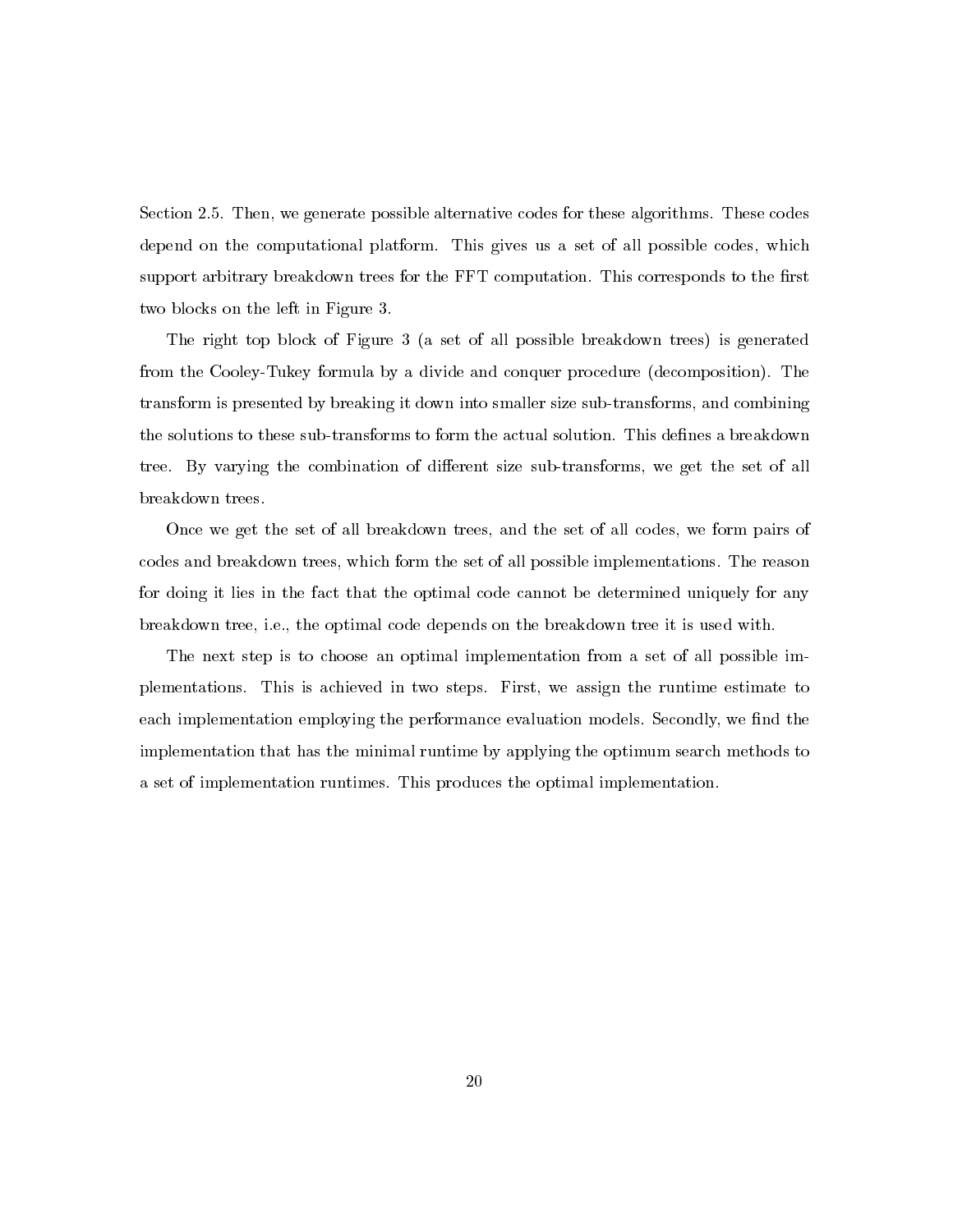## 3 **FFT Algorithms and Optimized Codes**

## Introduction  $3.1\,$

The goal of this chapter is to derive several FFT algorithms based on the Cooley-Tukey formula, and to generate their efficient codes. These codes will support any arbitrary breakdown trees of the initial  $n$ -point FFT, as opposed to implementations, which are defined as a pair of a code with a breakdown tree (see Section 2.6 for details).

Methodology We derive the code in two steps, as shown in Figure 4. First, we take a recursive formula, in our case, the Cooley-Tukey formula given by Equation (1) in Section 2.4. By applying to it the rewrite rules, we get mathematically equivalent formulas that we call a recursive **algorithm**. We implement the algorithm in a given programming language and obtain the code. Note that for a given recursive formula there are many algorithms (e.g., in-place algorithm, algorithm with temporary storage, etc.), and, for each algorithm, there are many codes (e.g., recursive, iterative, and other mixed methods).

# FORMULA  $\rightarrow$  ALGORITHM  $\rightarrow$  CODE

## Figure 4: Derivation of the code

To create efficient codes for these algorithms, we choose an appropriate programming language, develop highly optimized codes for the small size DFTs, and optimize the twiddle factor computation and access.

**Description** The chapter is organized in the following way. In Section 3.2, we introduce a pseudo-code notation that is used throughout the chapter. Then, in Section 3.3, we derive three major types of algorithms for the FFT with completely different characteristics: FFT-BR; FFT-RT; FFT-TS. We could consider many other algorithms, but the ones we study will share their characteristics. Further, in Section 3.4, we write the code for the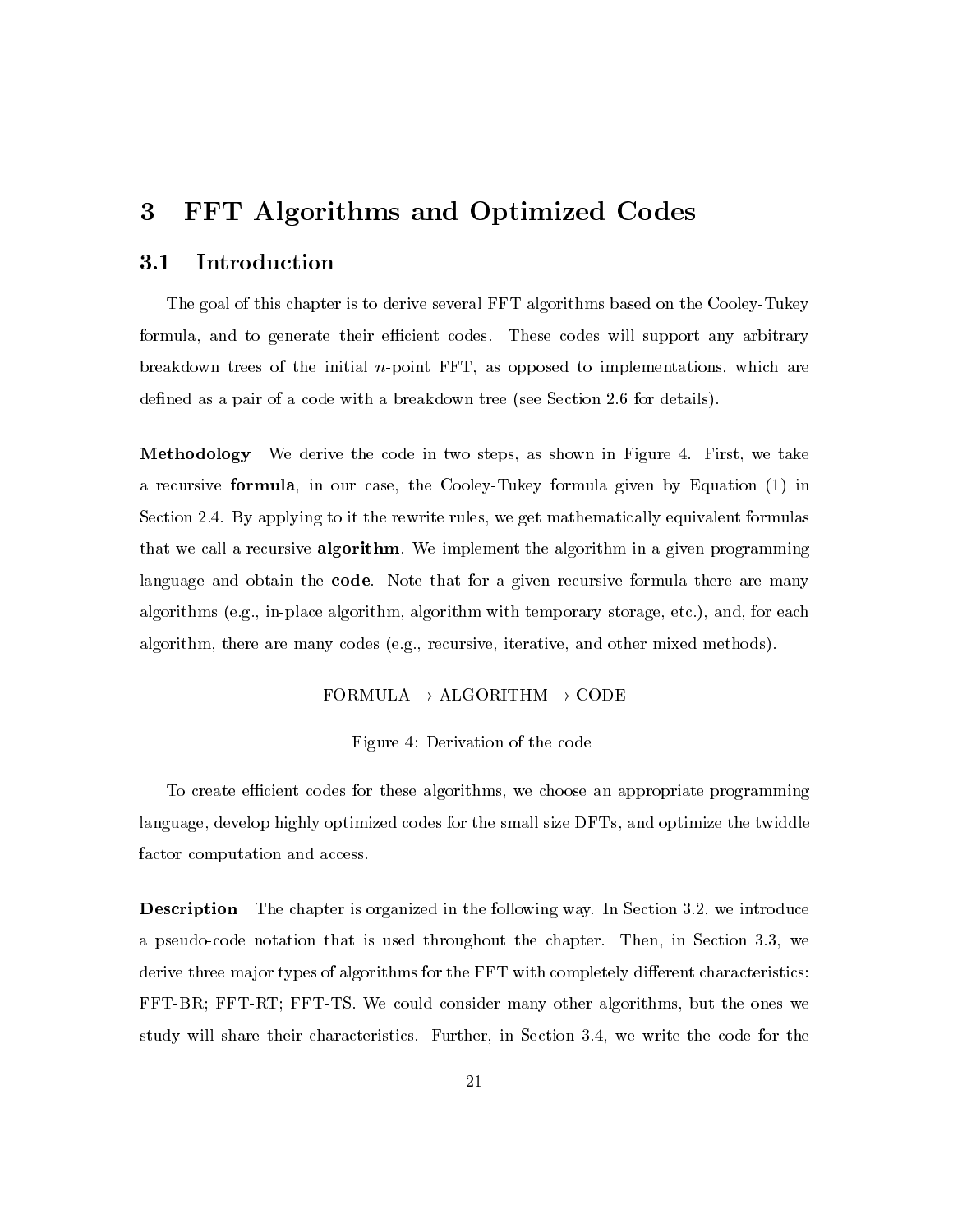algorithms derived in Section 3.3 by choosing the programming language and developing highly optimized code for small size DFT's. In this section we also optimize the twiddle factor computation and access. Finally, in Section 3.5, we summarize the process of deriving efficient codes, and present conclusions.

## **Pseudo-code Notation**  $\rm 3.2$

Throughout the chapter, we will use a pseudo-code notation whenever we want to introduce a code example. The pseudo-code uses a calling convention shown in Figure 5.

fft() is the subroutine that computes FFT's of arbitrary size. In parenthesis we specify its input arguments. The variable **n** is the size of the FFT to be computed. By  $\mathbf{x}$ : xs and y: ys we define memory addresses for the values of the input and output vectors. This subroutine is recursive, which means that it is called from within its body. When we want to access the i-th element of the array, we will write  $y[i]$ . The symbol  $w_n$  is a primitive root of unity, as explained in Chapter 2. When we write (a div b) and (a mod b), we mean that we compute the integer part of the division of  $a$  by  $b$ , and its remainder, respectively. The subroutine call  $\text{bitrev}(i,n)$  does generalized bit-reversal of the index i modulo n. When  $n = 2<sup>k</sup>$ , a generalized bit-reversal is equivalent to binary bit-reversal. It writes an index  $i$  in the binary form, reverses the order of the bits from right-to-left to left-to-right, and converts it back to the decimal form. Additional information on the bit-reversal is given in Section 2.2.

```
fft(n, x:xs, y:ys) {
   // n is the FFT size
   // x is the start of an input vector
   // y is the start of an output vector
   // xs is the stride to step through elements of x
   // ys is the stride to step through elements of y
   \ddotsc\mathbf{r}
```
Figure 5: Pseudo-code notation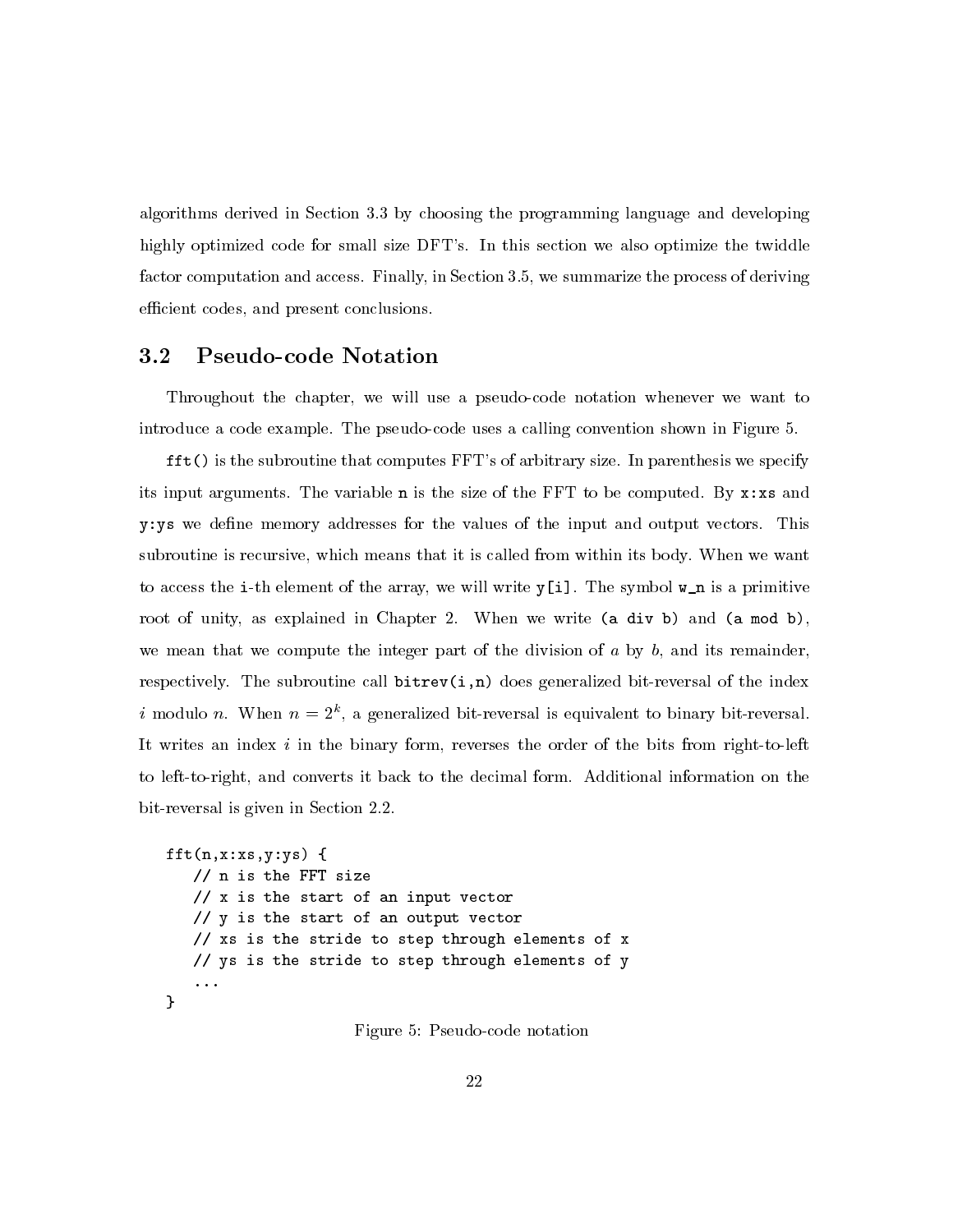## Cooley-Tukey: Alternative FFT Algorithms  $3.3\,$

The Cooley-Tukey formula given by Equation (1) in Section 2.4 and combined with the definition of the DFT  $y = F_n \cdot x$  can be written as

$$
y = (F_r \otimes I_s) \cdot T_s^n \cdot (I_r \otimes F_s) \cdot L_r^n \cdot x \quad \text{where} \quad n = r \cdot s \tag{3}
$$

The matrix  $F_n$  is the  $n \times n$  DFT matrix,  $L_r^n$  is a stride permutation matrix of stride r, and  $T_s^n$  is the twiddle factor matrix. It is a diagonal matrix with certain powers of a primitive root of unity  $w_n$  on its diagonal.

By applying the formula rewrite rules presented in Section 2.4 to Equation  $(3)$ , we can generate many equivalent recursive algorithms. Below we present three major algorithms with completely different characteristics. We note that, although the algorithms are recursive, their implementation need not be recursive. The same algorithm may have recursive and iterative implementations.

When we implement algorithms derived from Equation (3), we will not do matrix multiplications by definition. Matrix notation is only a convenient way for representing different algorithms. For example, writing

 $L_r^n \cdot x$ ,

does not mean matrix-vector multiplication, but rather accessing data elements in x at stride  $r$  instead of the conventional stride 1. In our pseudo-code notation this will be written as

 $x : r$ .

Thus, the notation

$$
(L^n_r \cdot y) = y
$$

means that we read elements of  $y$  at stride 1, and write them back to  $y$  at stride  $r$ .

We now present these different algorithms.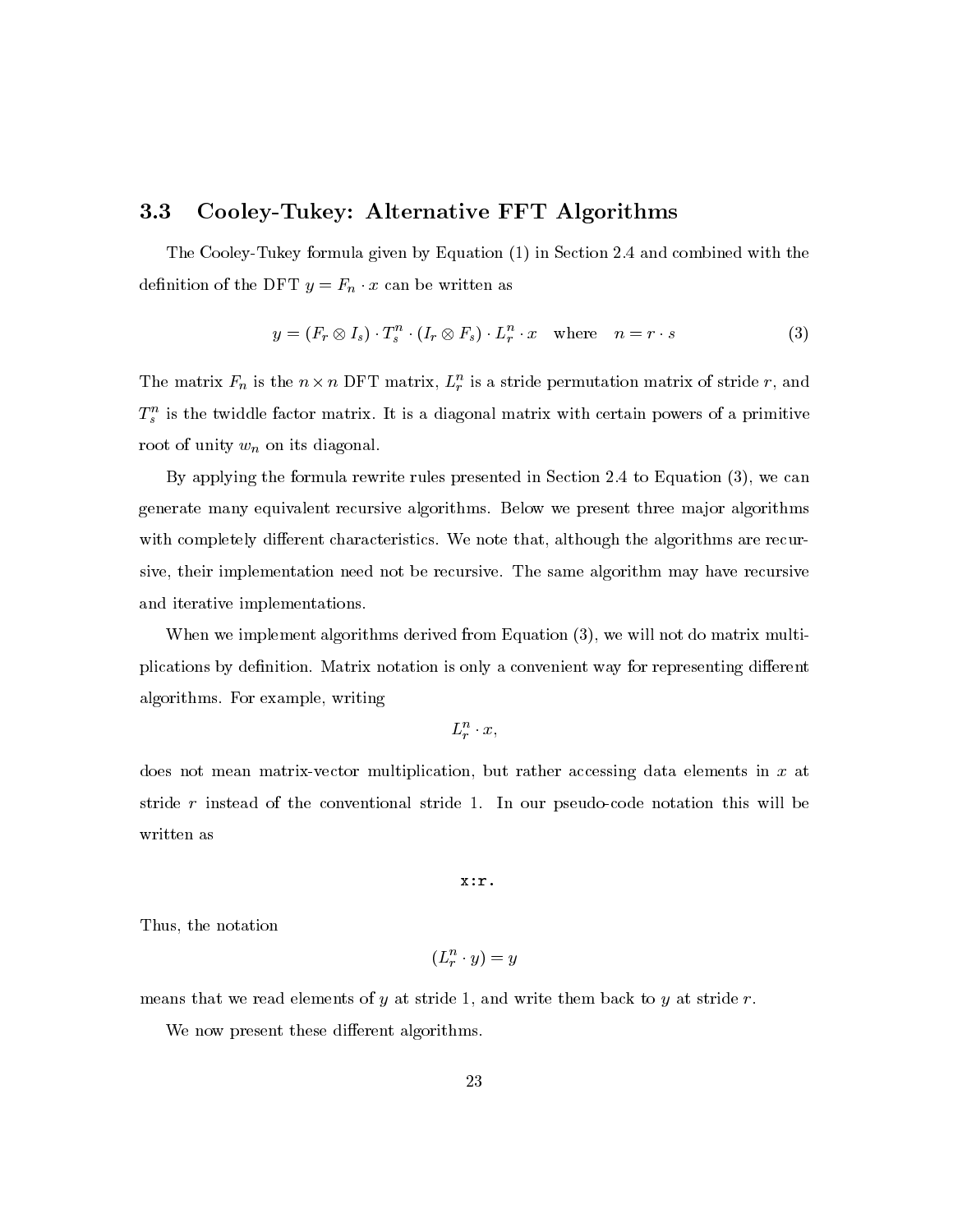#### $3.3.1$ Recursive In-place Bit-Reversed Algorithm (FFT-BR)

By applying the rewrite rules from Sections 2.2 and 2.4, we transform Equation (3) into

$$
y = \left(L_r^n\right) \cdot \left(I_s \otimes F_r\right) \cdot \left(T_r^n\right) \cdot \left(L_s^n \cdot \left(I_r \otimes F_s\right) \cdot L_r^n\right) \cdot x.
$$

This recursive formula, split into four recursive steps, is given below.

Algorithm 1 (FFT-BR-O) In-place bit-reversed output algorithm

- 1.  $(L_r^n \cdot y) = (I_r \otimes F_s) \cdot (L_r^n \cdot x)$
- 2.  $y = T_r^n \cdot y$
- 3.  $y = (I_s \otimes F_r) \cdot y$
- 4.  $(L_r^n \cdot y) = y$  (done outside of the recursion)

These four steps are done for each recursive step, i.e., on each internal node of the breakdown tree. If the last step is pulled out of the recursion, we need to apply to y a special permutation called bit-reversal, described in more detail in Section 2.2.

The first three steps of this algorithm are in-place, i.e., the output signal is stored in the same place of the input signal. The nice property of this algorithm is that if the DFT is used to compute the convolution of two signals, then, instead of using an actual DFT. we can use a DFT with elements in the frequency domain stored in the bit-reversed order by computing the steps 1, 2, 3 only, since, when the inverse bit-reversed transform is taken, we get the convolution in the proper order, thus eliminating the need for step 4 at all.

Figure 6 shows the pseudo-code for this algorithm. In line 2 we check if the DFT of size  $n$  is computed from the definition. The decision is made based on the fixed breakdown tree we use in the context of this computation. If the decision is positive, we compute the DFT of size n from the definition in line 3 by calling the corresponding small code module subroutine, and then we exit the instance of this subroutine by jumping to line 12.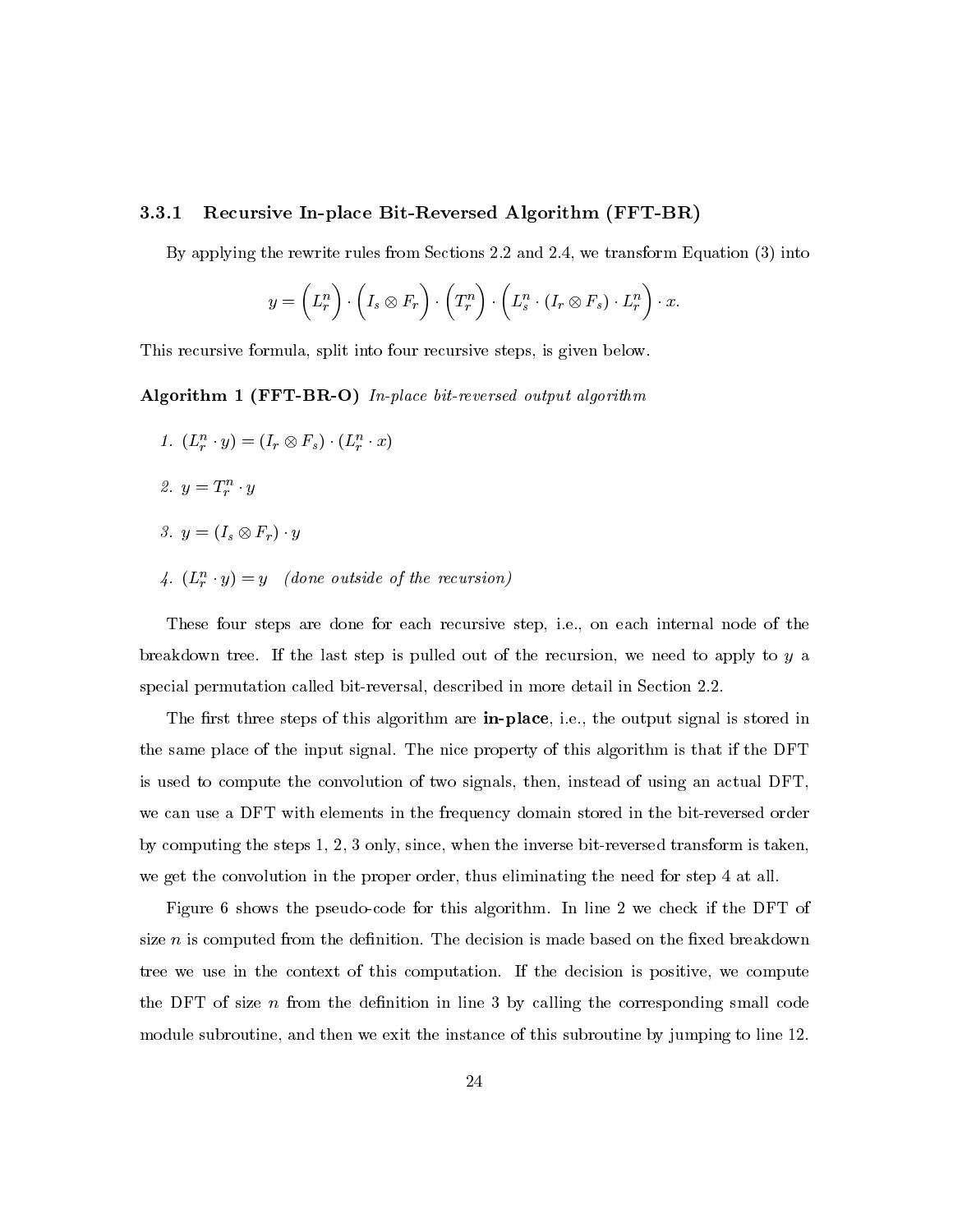**Pseudo-code 1 (FFT-BR-O)** Recursive implementation of the first three steps

```
\mathbf{1}fft(n, x : xs, y : ys) {
\overline{2}if is_leaf_node(n)
 3
            dt_small_module(n, x : xs, y : ys);
\overline{4}else
5
            r = left \mod (n);s = rightnode(n);6
            for (ri=0;ri\le r;ri++)\overline{7}fft(s, x + xs*ri : xs*r, y + ys*ri : ys*r);8
            for (i=0; i \le n; i++)9
                y[ys*i] = y[ys*i] * w_n^{(bitrev((i div r), s)*(i mod r));for (si=0;si<s;si++)10
                fft(r, y + ys*sin : ys*1, y + ys*sin : ys*1);1112}
```
Figure 6: Pseudo-code for the FFT-BR-O algorithm

Otherwise, we apply the Cooley-Tukey formula by breaking the DFT of size  $n$  into DFTs of smaller sizes r and s, where  $n = r \cdot s$ . This is done is lines 5-11. In line 5 we decide how to break the value of  $n$  into a product of two values. This decision is based on the breakdown tree we use. Then in lines 6-7 we call recursively the subroutine, given in line 1,  $r$  times for computing the DFT of size s. These two lines correspond to step 1 of the FFT-BR-O algorithm, presented above. In lines 8-9 we perform the multiplication by twiddle factors, which corresponds to step 2 of the algorithm. Finally, in lines 10-11 we call recursively the subroutine, given in line 1,  $s$  times for computing the DFT of size  $r$ . This corresponds to step 3 of the algorithm. Step 4 is not shown in this pseudo-code, as it is done outside of the recursion.

Another flavor of this algorithm is a recursive in-place bit-reversed input algorithm, given by

$$
y = \left(L_r^n \cdot (I_s \otimes F_r) \cdot L_s^n\right) \cdot \left(T_s^n\right) \cdot \left(I_r \otimes F_s\right) \cdot \left(L_r^n\right) \cdot x.
$$

This recursive formula, split into four recursive steps, is given below.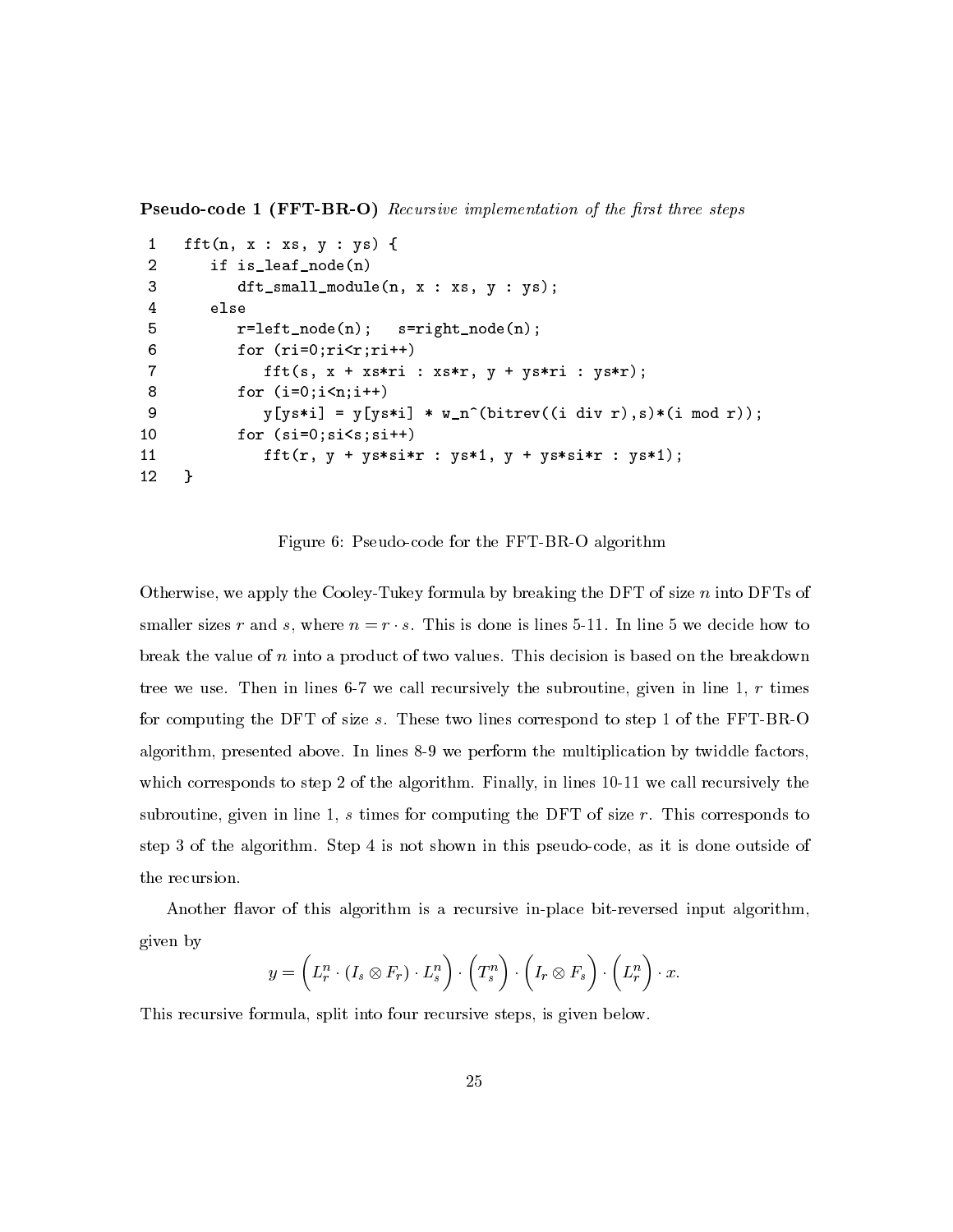# Algorithm  $2$  (FFT-BR-I) In-place bit-reversed input algorithm

- 1.  $y = (L_r^n \cdot x)$  (done outside of the recursion)
- 2.  $y = (I_r \otimes F_s) \cdot y$
- 3.  $y = T_s^n \cdot y$
- 4.  $(L_s^n \cdot y) = (I_s \otimes F_r) \cdot (L_s^n \cdot y)$

Figure 7 shows the pseudo-code for this algorithm. It is very similar to the pseudo-code given in Figure 6, explained above. The main difference is in the strides at which we are accessing the data (see lines  $7.9$ , 11).

**Pseudo-code 2 (FFT-BR-I)** Recursive implementation of the first three steps

```
\mathbf{1}fft(n, x : xs, y : ys) {
         if is_leaf_node(n)
 \overline{2}3
             dt_small_module(n, x : xs, y : ys);
 \overline{4}else
 5
             r = left \mod (n);s = rightnode(n);6
             for (ri=0;ri\leq r;ri++)\overline{7}fft(s, x + xs*ri*s : xs*1, y + ys*ri*s : ys*1);
 8
             for (i=0; i \le n; i++)9
                 y[ys* i] = y[ys* i] * w_n^*(bitrev((i div s), r)*(i mod s));10
             for (si=0;si<s;si++)fft(r, y + ys*sin : ys*s, y + ys*sin : ys*s);1112\mathbf{r}
```
Figure 7: Pseudo-code for the FFT-BR-I algorithm

#### 3.3.2 Recursive Algorithm for Right-Most Trees (FFT-RT)

In the previous subsection we derived two similar algorithms for computing the FFT. These algorithms required an explicit bit-reversal, but were in-place, with no additional temporary storage being required. In this subsection we derive another algorithm, with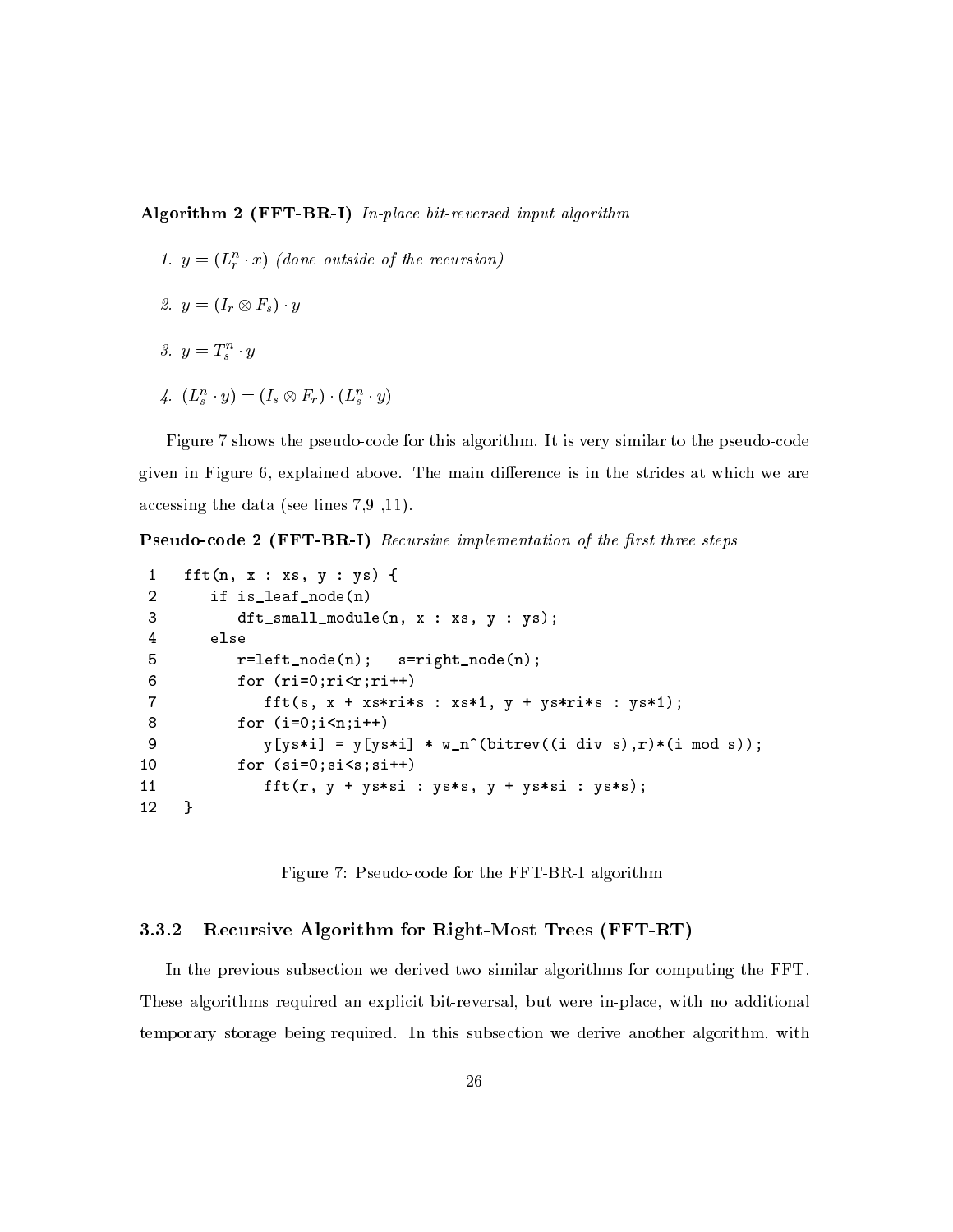completely different characteristics. It is out-of-place, but requires no explicit bit-reversal. It also works without any temporary storage.

By parenthesizing the Equation  $(3)$  differently, we get

$$
y = \left(L_r^n \cdot (I_s \otimes F_r) \cdot L_s^n\right) \cdot \left(T_s^n\right) \cdot \left((I_r \otimes F_s) \cdot L_r^n\right) \cdot x,
$$

which defines the following new algorithm.

Algorithm 3 (FFT-RT-3) Out-of-place algorithm for right-most trees

1.  $y = (I_r \otimes F_s) \cdot (L_r^n \cdot x)$ 2.  $y = T_s^n \cdot y$ 3.  $(L_s^n \cdot y) = (I_s \otimes F_r) \cdot (L_s^n \cdot y)$ 

To support arbitrary trees this algorithm requires allocating additional temporary storage. As we see, step 3 is done in-place on an array  $y$ . So, if we wanted to break down recursively the computation of  $F_r$ , our algorithm would have to be in-place. However, step 1 cannot be done in-place without a temporary array, as it is accessing input and output arrays at different strides. Thus,  $F_r$  has to be the initial step of the recursion, i.e., has to be computed from the definition, without further breakdown. This limitation means that the only breakdown trees we can consider with this algorithm are right-most breakdown trees, defined in Section 2.5, Figure 2. This is the main limitation of this algorithm, since we cannot apply it to other breakdown trees. However, as we will see from the experimental results in Chapter 7, this algorithm has a very good runtime performance. In the DFTs we ran on a Pentium II machine, it outperforms all other algorithms.

The pseudo-code for this algorithm is given in Figure 8. Line 9 is very different from line 9 in Figure 6. This line does the twiddle factor multiplication. In this algorithm we do not need to do the bit-reversal on one of the indexes for computing the offset into the array of twiddle factors.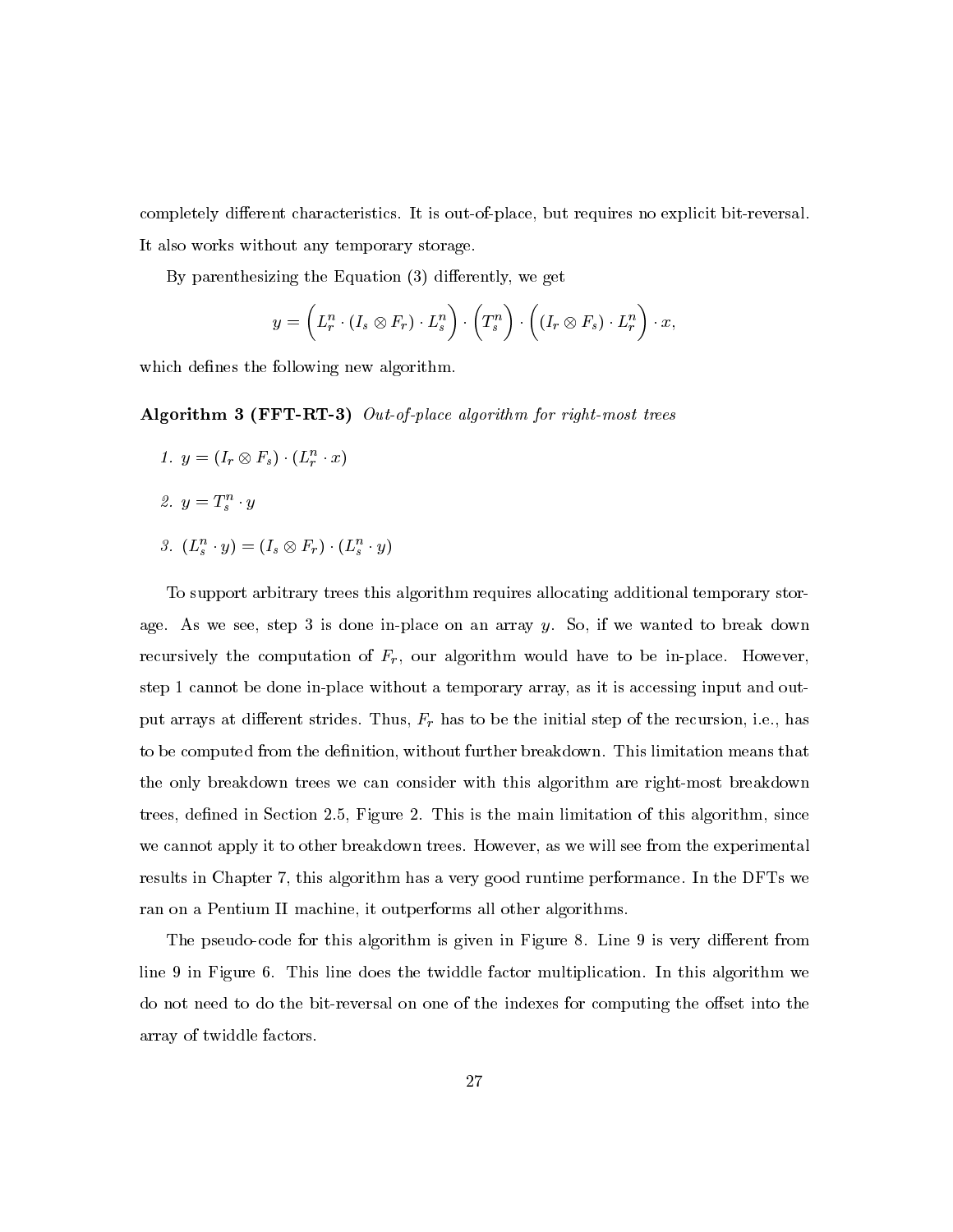**Pseudo-code 3 (FFT-RT-3)** Recursive implementation

```
\mathbf{1}fft(n, x : xs, y : ys) {
 \overline{2}if is_leaf_node(n)
 3
              dt_small_module(n, x : xs, y : ys);
 \overline{4}else
 \overline{5}r = left \mod (n);s = rightnode(n);6
              for (ri=0;ri\le r;ri++)\overline{7}fft(s, x + xs*ri : xs*r, y + ys*ri*s : ys*1);8
              for (i=0; i \le n; i++)9
                  y[ys*i] = y[ys*i] * w_n^((i \text{ div } s)*(i \text{ mod } s));10
              for (si=0;si<s;si++)fft(r, y + ys * si : ys * s, y + ys * si : ys * s);1112\mathcal{F}
```
Figure 8: Pseudo-code for the FFT-RT-3 algorithm

#### 3.3.3 Recursive Algorithm with Temporary Storage (FFT-TS)

In the previous Subsection 3.3.2, we derived an algorithm that is out-of-place, does not require an explicit bit-reversal, and works without any additional temporary storage (assuming that we are not required to do the computation in-place). But it supports only a limited set of breakdown trees, namely, only right-most trees. In this section we present a different algorithm that supports arbitrary breakdown trees. This algorithm is in-place, but has additional temporary storage requirements.

We rewrite Equation  $(3)$  in the form

$$
y = \left(L_r^n \cdot (I_s \otimes F_r) \cdot L_s^n\right) \cdot \left(T_s^n\right) \cdot \left((I_r \otimes F_s) \cdot L_r^n\right) \cdot x
$$

This is the same formula that we used to derive the algorithm for the right-most trees in Subsection 3.3.2. We now split this recursive formula into three recursive steps that lead to a different algorithm.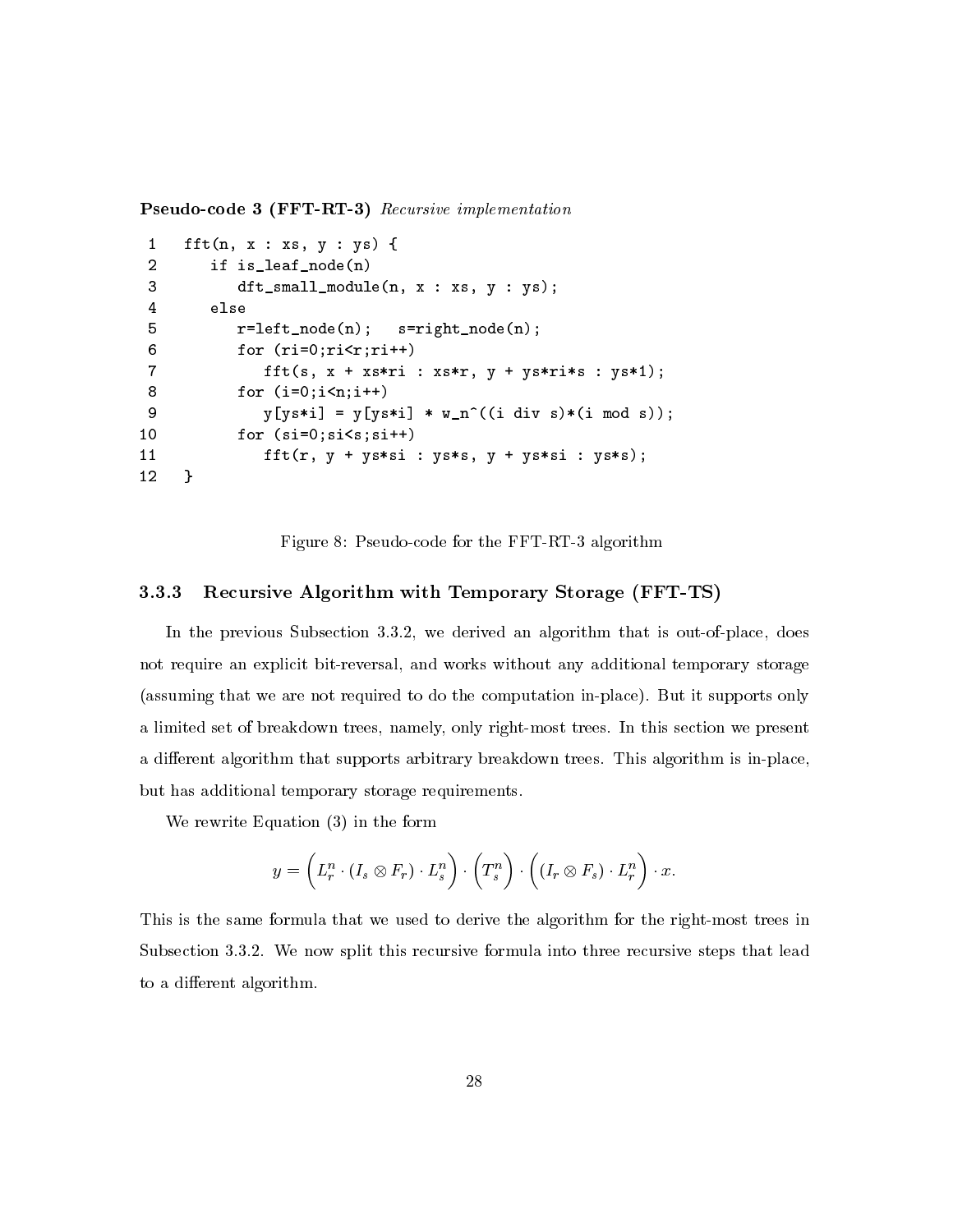**Algorithm 4 (FFT-TS)** In-place algorithm with extra temporary storage requirements

- 1.  $t=(I_r\otimes F_s)\cdot (L_r^n\cdot x)$
- 2.  $y = T_s^n \cdot t$
- 3.  $(L_s^n \cdot y) = (I_s \otimes F_r) \cdot (L_s^n \cdot y)$

**Lemma 1** For supporting any arbitrary breakdown tree, the amount of temporary storage required by the algorithm is asymptotically  $2 \cdot n$ .

**Proof:** Each step of the recursion requires a temporary storage of size n. Since the algorithm has to support any arbitrary breakdown tree, we calculate the minimal amount of storage required by this algorithm in the worst-case scenario. This happens when we split *n* as  $n = \frac{n}{2} \cdot 2$  at each step of the recursion. Then, as we recurse, the total temporary storage size is  $n + \frac{n}{2} + \frac{n}{4} + \ldots + 1 \leq 2 \cdot n$ . As *n* grows, this sum converges to  $2 \cdot n$ . Thus the minimal amount of storage we need to support any breakdown tree is  $2 \cdot n$ .  $\Box$ 

Since the FFT-TS algorithm requires temporary storage, it needs to be allocated at some point in time. A trivial implementation allocates temporary storage on the fly, i.e., allocates it at each step of the recursion. This is not efficient, as calls to subroutines for allocating memory are slow. A better approach is to allocate the memory for temporary storage once, before the computation begins. In this case, we need an algorithm for finding at each step of the recursion the address space of the temporary array not in use by the other steps of the recursion. The proof to the lemma suggests the following algorithm. At each step of the recursion we offset by  $2 \cdot n$  elements in the temporary array, and use n elements starting from this offset. In this way we are guaranteed that different steps of the recursion will not be overwriting each other's results. For such algorithms the temporary storage requirement will be exactly  $2 \cdot n$ . This is done on line 6 of the pseudo-code for this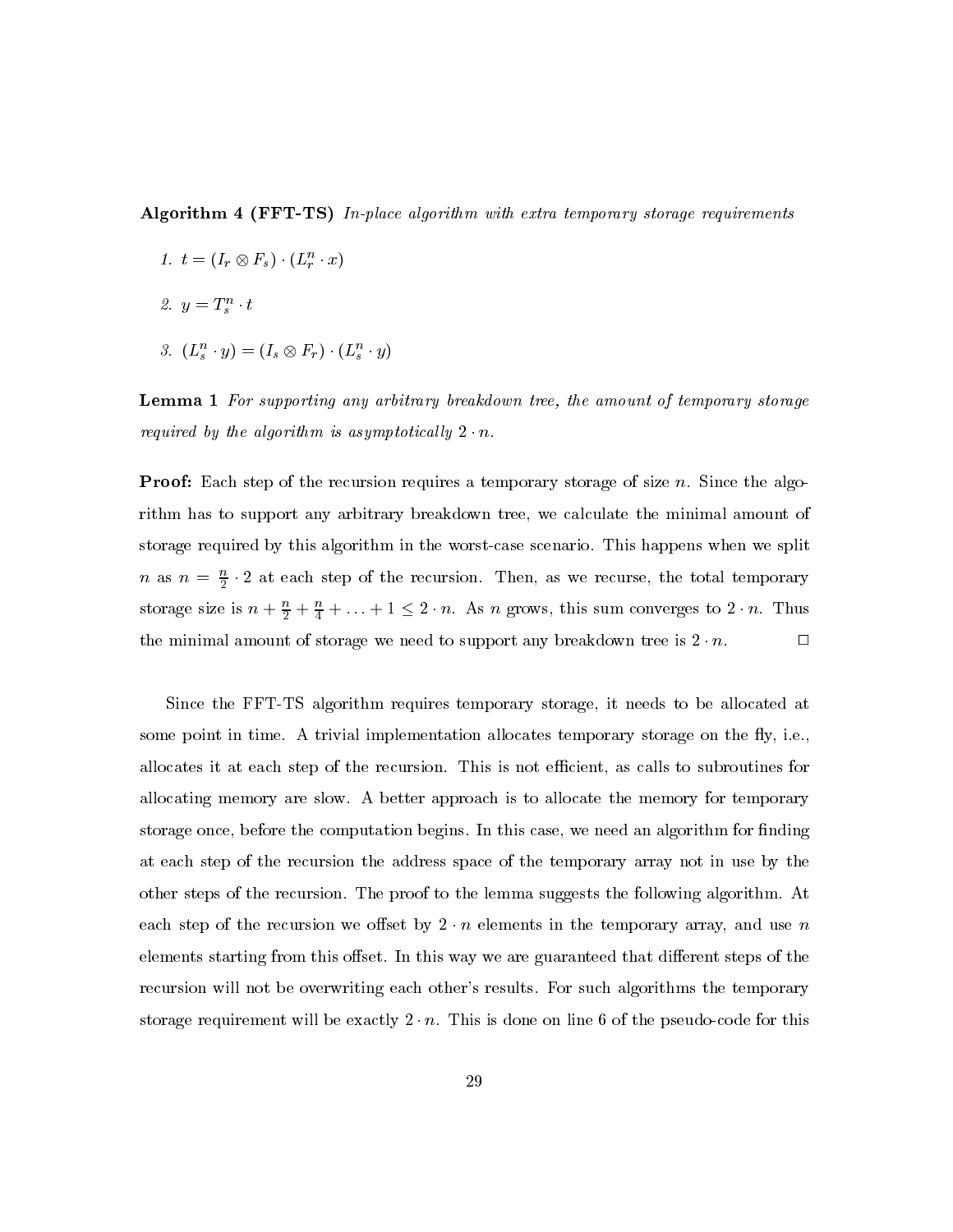algorithm, shown in Figure 9. Other lines of the pseudo-code are very similar to previously explained pseudo-codes, so they are not explained here.

**Pseudo-code 4 (FFT-TS)** Recursive implementation

```
\mathbf{1}fft(n, x : xs, y : ys) {
\overline{2}if is_leaf_node(n)
3
           dt_small_module(n, x : xs, y : ys);
\bf 4else
5
           r = left \mod (n);s = rightnode(n);6
                                    // locate empty space in temparray
           t = temparray + 2*n;\overline{7}for (ri=0;ri\le r;ri++)8
               fft(s, x + xs*ri : xs*r, t + ri*s : 1);9
           for (i=0; i \le n; i++)t[i] = t[i] * w_n^((i \div s)*(i \mod s));10
11
            for (si=0;si\leq s;si++)12
                fft(r, y + ys*sin : ys*s, t + si : s);13
     \mathcal{F}
```
Figure 9: Pseudo-code for the FFT-TS algorithm

An efficient implementation of this algorithm will only use the temporary storage exactly needed, no more, no less. For example, when the breakdown tree is the right-most tree, the algorithm will not use any additional temporary storage. In the future, we will consider only such efficient implementations. Thus, for right-most trees, this algorithm will be equivalent to the FFT-RT algorithm of Subsection 3.3.2.

## Summary

In this section we derived three major types of algorithms for the FFT with completely different characteristics: FFT-BR; FFT-RT; FFT-TS. It is possible to write many other algorithms, but they will share the characteristics of the three algorithms we presented.

The bit-reversed algorithm (FFT-BR) is done in-place, requiring no additional temporary storage. It produces output in bit-reversed order (see Section 2.2 for the definition of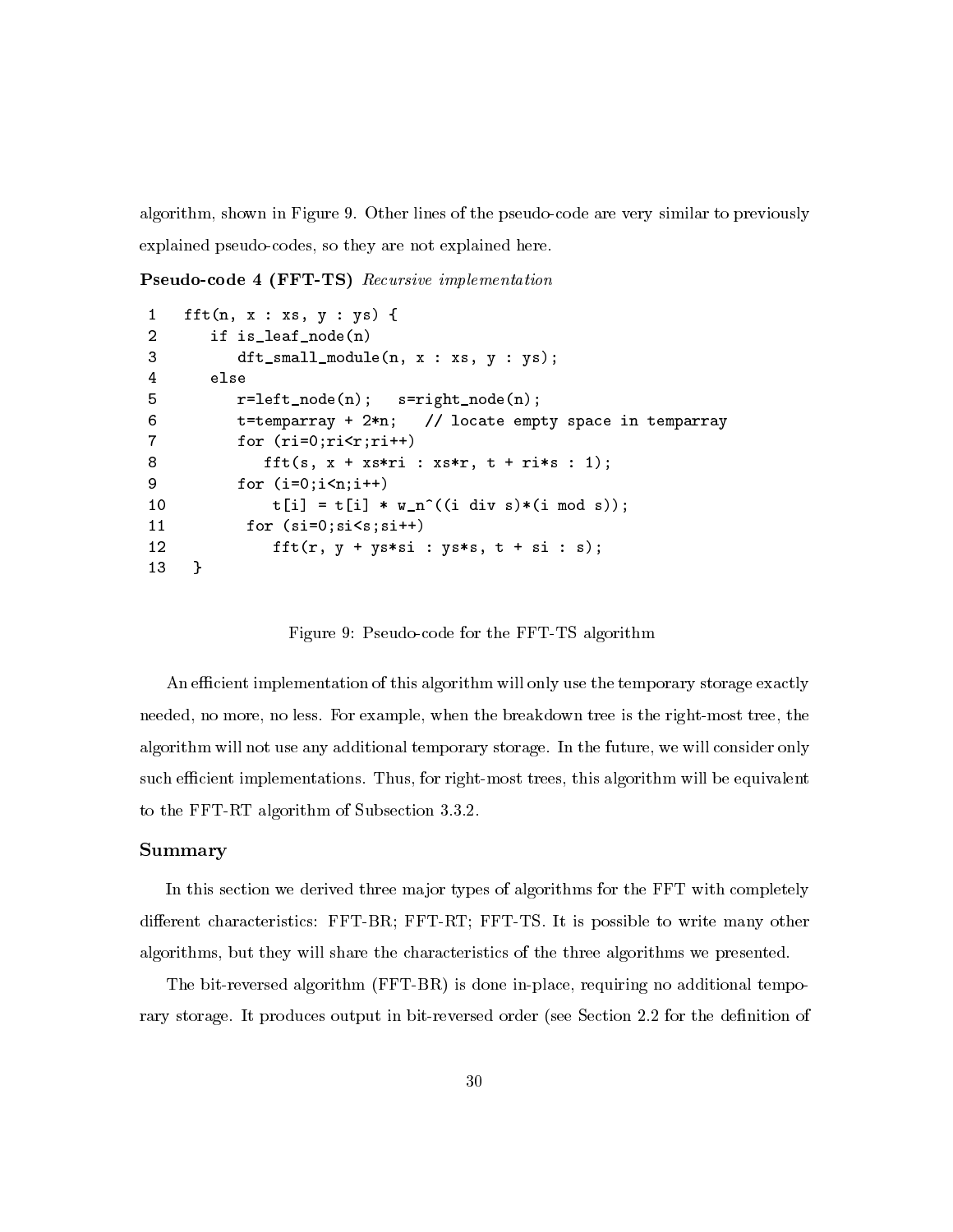bit-reversal permutation), or it consumes an input in bit-reversed order. This may not be a problem. If we need an algorithm that computes an actual FFT, we will have to complete explicitly the bit-reversal. This is a time-consuming process on a general-purpose hardware platform that does not support bit-reversed memory addressing.

The right-most tree algorithm (FFT-RT) cannot be done in-place. It requires the input and the output to have different memory addresses. It is limited to right-most trees only (see Chapter 2 for the definition). This algorithm has the major advantage of not requiring temporary storage.

The in-place algorithm with extra temporary storage (FFT-TS) can be done in-place, and supports arbitrary breakdown trees. Its disadvantage is that it requires a temporary storage of size  $2 \cdot n$ .

## **Algorithm Realization - Optimizing Codes**  $3.4\,$

In the framework of SPIRAL, [1], the generation of optimized DFT codes will be done automatically, by a special purpose compiler. Such a compiler does not exist at the present time. To be able to perform meaningful experiments, we wrote highly optimized DFT codes by hand. We describe them in this section.

The code of each algorithm consists of six subroutines. The first is an interface subroutine  $\texttt{fft}(n, x, y)$ . This interface subroutine is called by the application when it needs to compute a DFT. Its parameters are the size of the DFT and the starting locations for the input and the output signals (arrays). It uses the standard C calling convention, i.e., passed parameters are pushed on the program stack by the caller in reverse order, and popped from it when the control returns to it.

The next subroutine  $\texttt{fft\_rec}(n, x:xs, y:ys)$  is recursive, i.e., it calls itself. This subroutine is called by the interface subroutine. Parameters to this subroutine are passed via registers to reduce the number of accesses to the stack. Thus, it utilizes non-standard calling convention via registers. We choose a non-standard calling convention in order to speed-up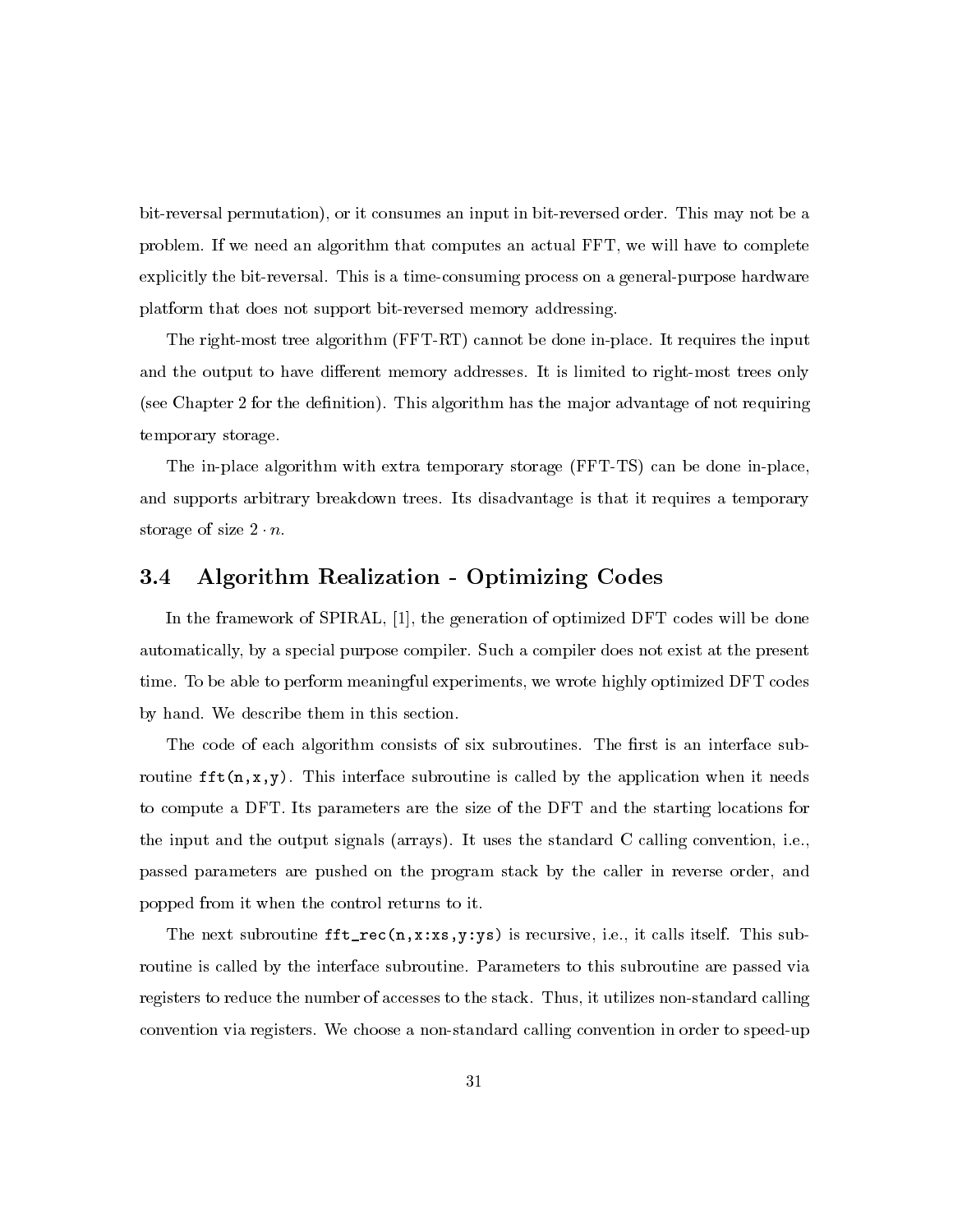small size DFT's. When we are computing large size DFT's by the Cooley-Tukey breakdown method, we go recursively down to small sizes and compute them many times. Even incremental improvements for small sizes have a major impact on the overall performance. These results are derived in a more systematic way in Chapter 5. The initial conditions (leaves in the breakdown tree) for our recursive algorithms have to be DFT's computed from the definition, and are called **small-code-modules**. As discussed in Chapter 5, only a limited set of different sizes need to be supported for initial conditions. We implement small-code-modules for sizes  $n = (2, 4, 8, 16)$ . Thus, we have four additional subroutines:  $dtt_2(x,y), dtt_4(x,y), dtt_8(x,y), dtt_16(x,y).$  For the reasons discussed above, these subroutines pass parameters via registers as well.

The above-mentioned six subroutines are written in assembly language. Below we discuss the reasons for choosing this programming language.

#### 3.4.1 Why Assembly Language?

We choose to program in assembly for the Intel Pentium architecture. The primary reason for choosing an assembly language over other programming languages is our ability to gain a deep insight on the DFT computation, so that we can create good analytical predictive performance models by modeling the execution of the DFT implementation. Our performance models will need parameters that characterize the code, so that they can be fine-tuned to it. Examples of such feedback parameters are the number of floating point instructions performed, the number of floating-point loads and stores, and the number of temporary variables used.

The second reason for choosing assembly language, as a programming language, is that we avoid many quirks associated with using a general-purpose compiler, while getting more freedom in carrying optimizations.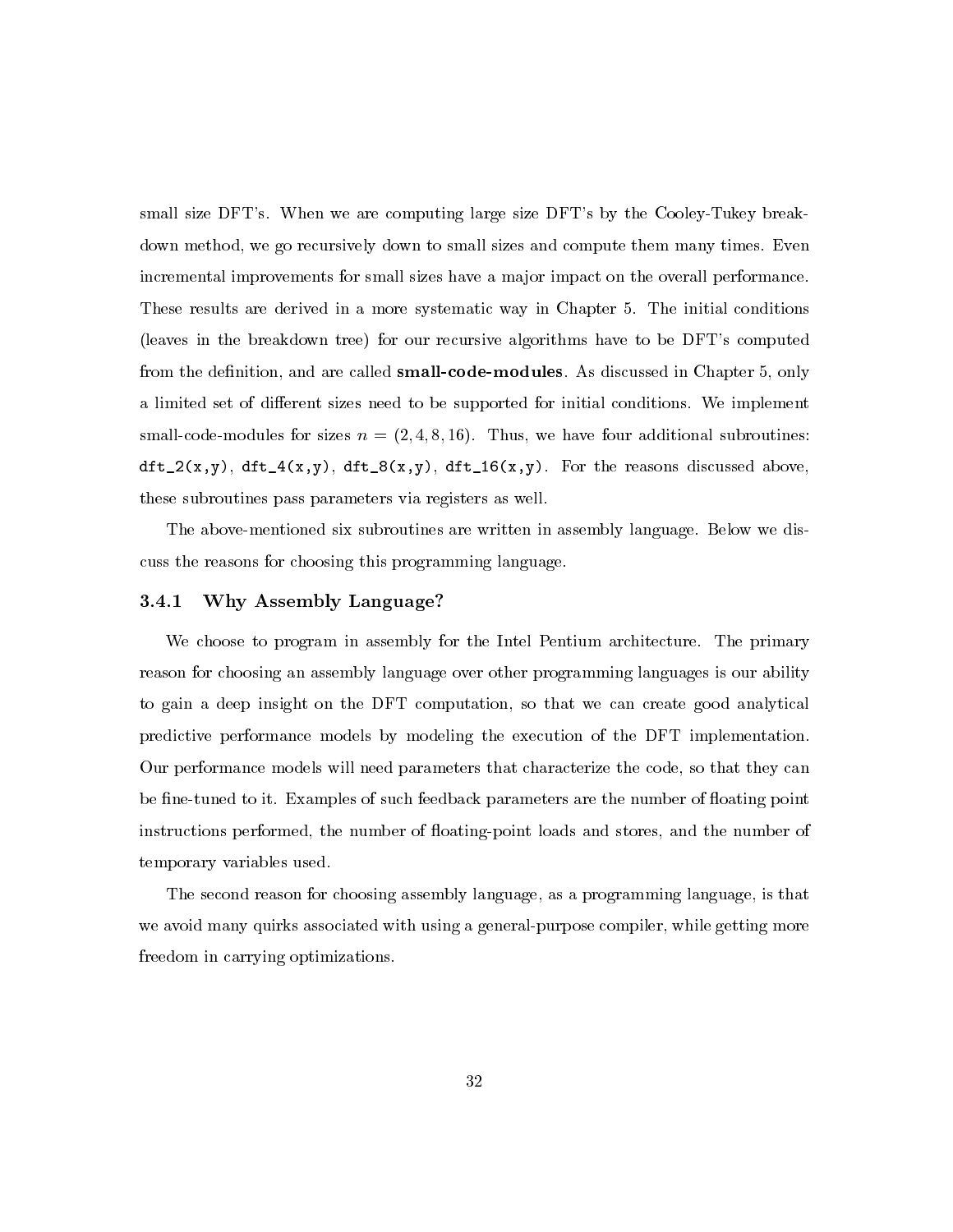Complex Data Types vs. Real Data Types in High-Level Languages We implemented three types of algorithms described in Section 3.3 in  $C++$  and Fortran programming languages to see how well compilers for these high-level programming languages are able to optimize the computation.

Since we are computing the DFT over the field of complex numbers, the very first step is to define a complex data type and common arithmetic operations for it. In  $C++$  we wrote a generic complex class. Fortran supports complex numbers natively. We hoped that the compilers were smart enough to replace complex additions and multiplications by a combination of the corresponding real operations before performing optimizations. In reality, the compilers decided not to inline functions that implement complex operations. They decided to do a call to complex arithmetic functions, using standard-calling conventions, i.e., pushing arguments on the stack, and calling a subroutine to perform the operation. As a result, code written using complex data types turns out to be much slower than the same code manually rewritten with all variables and arithmetic operations being real valued.

The lesson learned is that we should not rely on general-purpose compilers to perform optimizations even if they are thought to be trivial. This also illustrates that with highlevel general-purpose languages it is almost impossible to write a very abstract and easy to understand code while achieving a good runtime performance at the same time.

### Small-Code-Modules: Highly-Optimized Code for Small DFTs  $3.4.2$

**Optimization Goals** Small-code-modules are subroutines that compute the DFT and are written using straight-line code, i.e., without any loops or subroutine calls. Input parameters for small-code-modules are pointers to input and output arrays (memory addresses for first elements) and strides for accessing elements from these arrays. For the algorithms presented in the previous section, we need two types of small-code-modules. Small-codemodules of the first type are in-place, i.e., they store the results of the computation in-place of its input data. As input parameters they only need to take one pointer and one stride.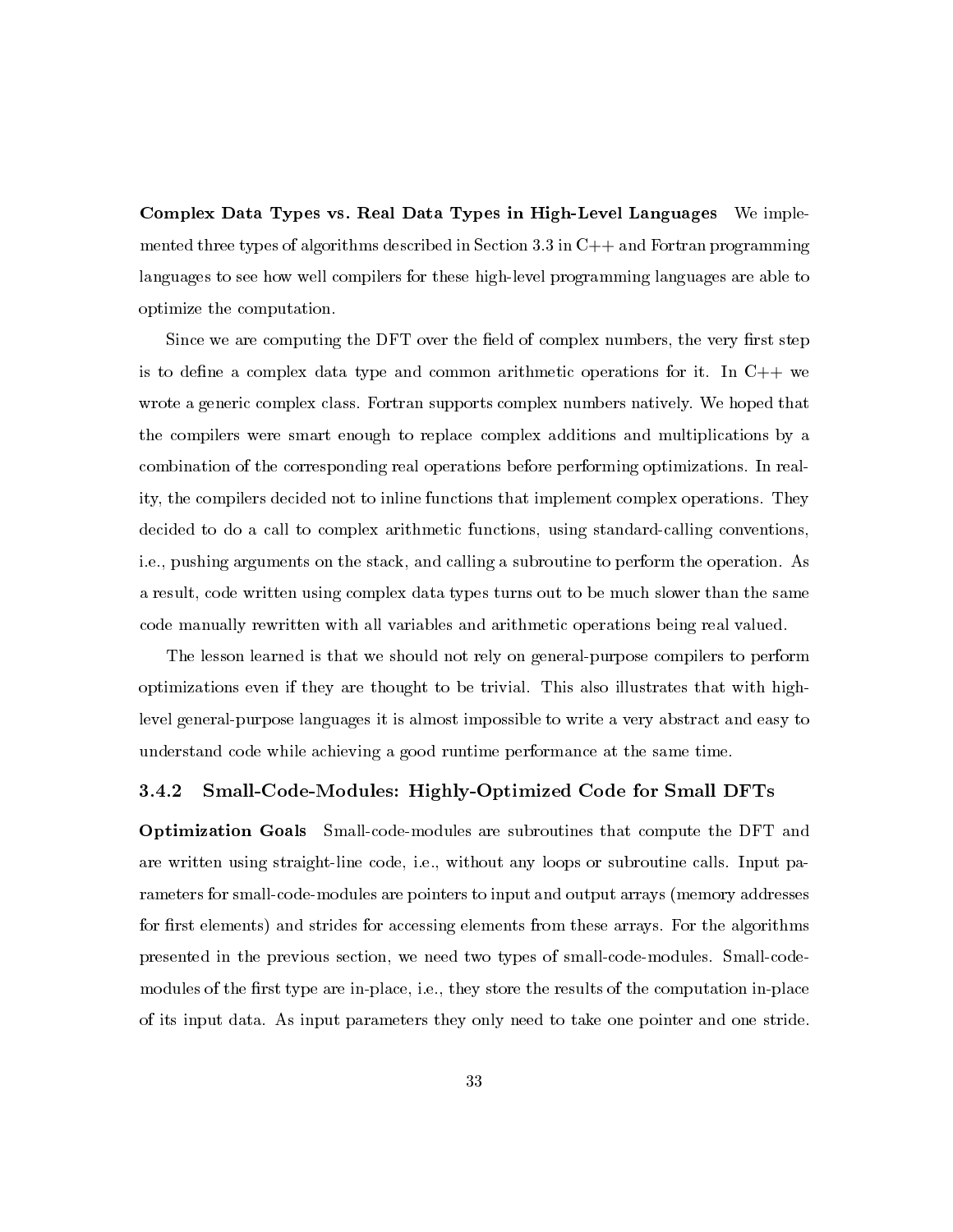Small-code-modules of the second type are out-of-place. The output stride is always 1. Support for both input and output strides increases the total number of instructions needed, because for access with variable stride extra instructions are needed to compute an index into arrays. Constant strides do not require additional overhead. Having this in mind, to create the best possible small-code-modules, rather than creating a single generic smallcode-module that meets both requirements, we create two different small-code-modules, one for each type.

Having in mind the architecture of modern computers, we prioritize our optimization goals as follows:

- 1. Minimize the total number of temporary variables
- 2. Reduce the data cache misses by changing the order in which the elements are accessed
- 3. Minimize the total number of instructions and the total number of loads/stores

This choice of goals is based on the series of experiments we performed. The experiments show that the penalty for having extra temporary variables is very large. Hence, our first optimization is to minimize the total number of temporary variables.

The next optimization is to change the order in which elements are accessed. This optimization does not have any effect on our ability to perform other optimizations that is why we do it next.

By minimizing the total number of instructions and putting them in good order we achieve a better performance too. Minimizing the number of loads/stores reduces the code size, as op-codes become shorter. However, the trade-off leads to an increased number of instructions. Our experiments show that it is worth reducing the number of loads/stores even if the total number of instructions is increased.

Below we apply this optimization to the butterfly computation. Before that, in order to present the reader with the necessary background information, we briefly explain the floating-point unit of the Intel Pentium processor.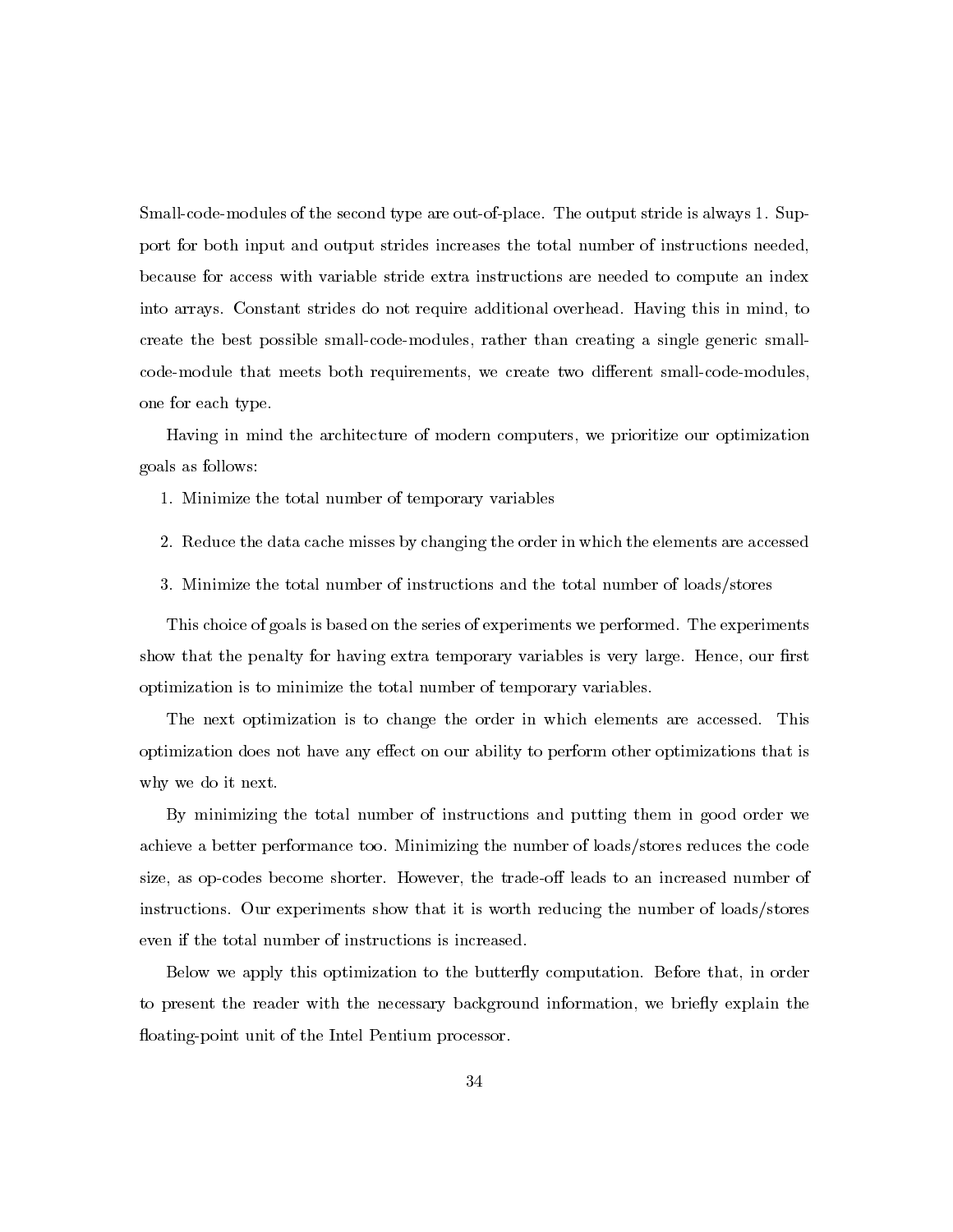Intel Pentium Floating-Point Unit (FPU) Floating point values on the Intel's Pentium architecture can be either 32-bits (single real), 64-bits (double real), or 80-bits (extended real) wide, [9].

The FPU data registers consist of 8 80-bit registers. When real values are loaded from memory into the FPU data registers, the values are automatically converted into the 80-bit format. When computation results are subsequently transferred back into memory, the results can be left in the 80-bit format or converted back into the 64-bit or 32-bit formats.

The FPU instructions treat the 8 FPU data registers as a register stack. All addressing of the data registers is relative to the register on the top of the stack. For the FPU, a load operation is equivalent to a push and a store operation is equivalent to a pop. If we want to access the i-th element from the top of the stack, we write  $ST(i)$ . When the FPU runs out of empty registers, a trappable exception occurs.

The FPU arithmetic instructions can only get their data from the FPU registers, thus explicit loads and stores are necessary. Instructions of interest can be grouped into two

| Instruction  | Args.        | Description                               |
|--------------|--------------|-------------------------------------------|
| <b>FLD</b>   | mem          | Load and push value on top of the stack   |
| <b>FSTP</b>  | mem          | Store and pop value from top of the stack |
| <b>FST</b>   | mem          | Store top of the stack without poping     |
| <b>FXCH</b>  | ST(0), ST(i) | exchange values of registers              |
| FADD/FADDP   | ST(0), ST(i) | add real $($ and pop $)$                  |
| FSUB/FSUBP   | ST(0), ST(i) | subtract real $($ / and pop)              |
| FSUBR/FSUBRP | ST(0), ST(i) | reverse subtract real $($ and pop $)$     |
| FMUL/FMULP   | ST(0), ST(i) | multiply real $($ and pop $)$             |
| <b>FCHS</b>  |              | Change sign                               |

Table 1: Data transfer and arithmetic instructions for the Intel Pentium's FPU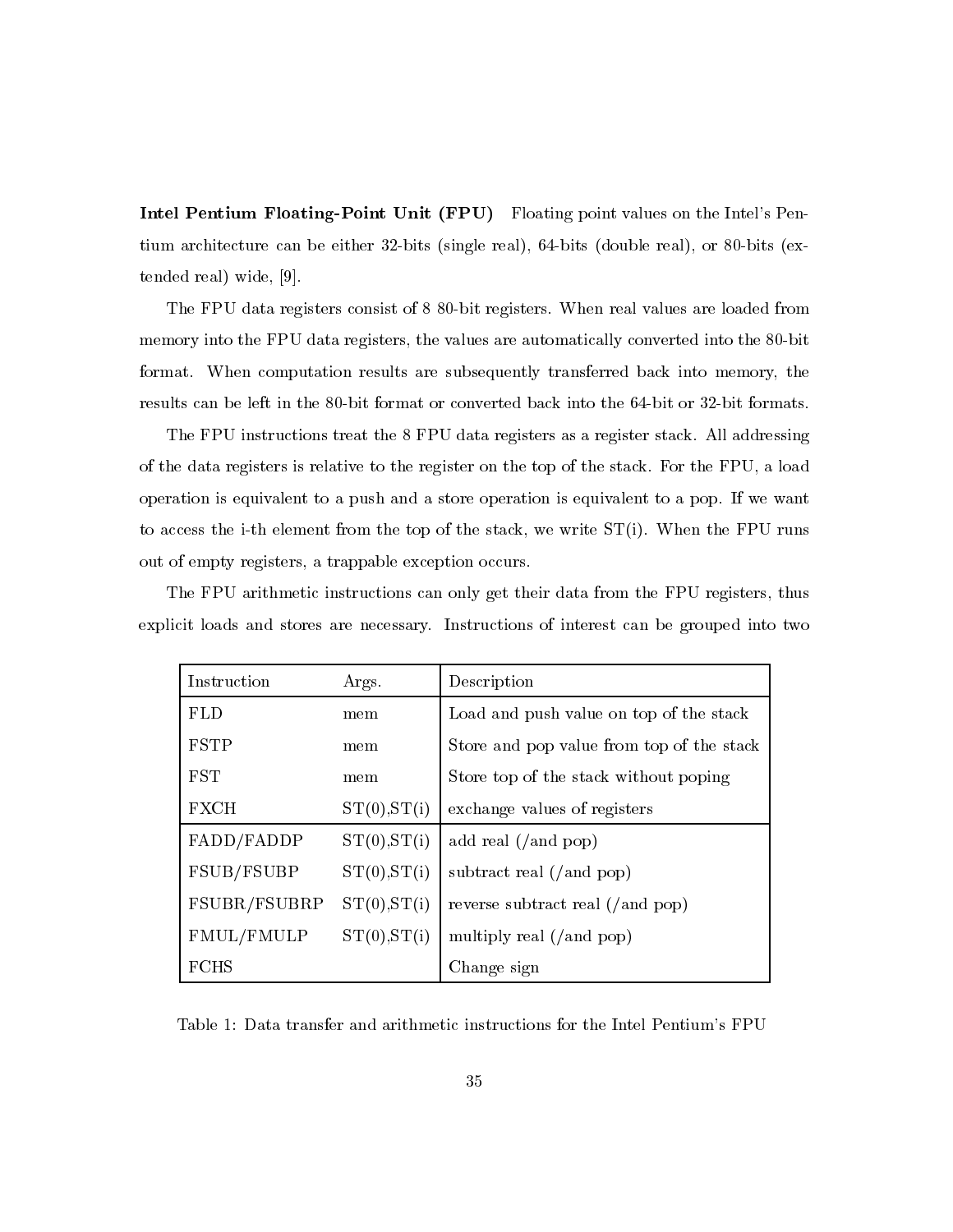categories: data transfer instructions and arithmetic instructions, as shown in Table 1. All arithmetic instructions operate on at most two FPU registers, one of which has to be the top of the stack  $ST(0)$ . The first register plays the role of both the first operand of an instruction, and the destination for the result. For example, the command FSUB  $ST(0), ST(i)$  in Table 1 represents the subtraction  $ST(0)=ST(0)-ST(i)$ .

Now we proceed with optimizing the butterfly computation for the Intel Pentium II floating-point unit.

**Butterfly Computation** When computing the DFT, after performing all possible arithmetic optimizations, each value produced at some stage is consumed at most twice, at consecutive stages. Most of the time, the process of consuming values occurs in pairs. For example, we take a pair of values, and compute their sum and their difference. When we do this, we consume each value in our pair twice. Since they are not used again, they can be discarded. The process of computing the sum and the difference of the two numbers, and discarding them afterwards, is called an in-place butterfly computation.

An in-place butterfly computation is the most common operation performed in our small-code-modules. That is why we want to find the best possible way of implementing it. A conventional way requires duplicating one of the values on the FPU stack (see previous paragraph for the background information on the syntax of the Intel's assembly instructions and the floating-point unit), and then computing the sum and the difference. Since the values that we just computed are reused again for the same type of computation, we cannot free the wasted register, unless we do a few extra operations. Our proposed method along with two conventional methods is displayed in Table 2.

The code in the left column of Table 2 wasted two FPU registers out of the eight available in the Pentium architecture. It is very hard to recover wasted registers because they are organized as a stack, and only the top of the stack can be accessed. Either we need many additional instructions (fxch and ffree) for freeing these registers, or, what is more likely to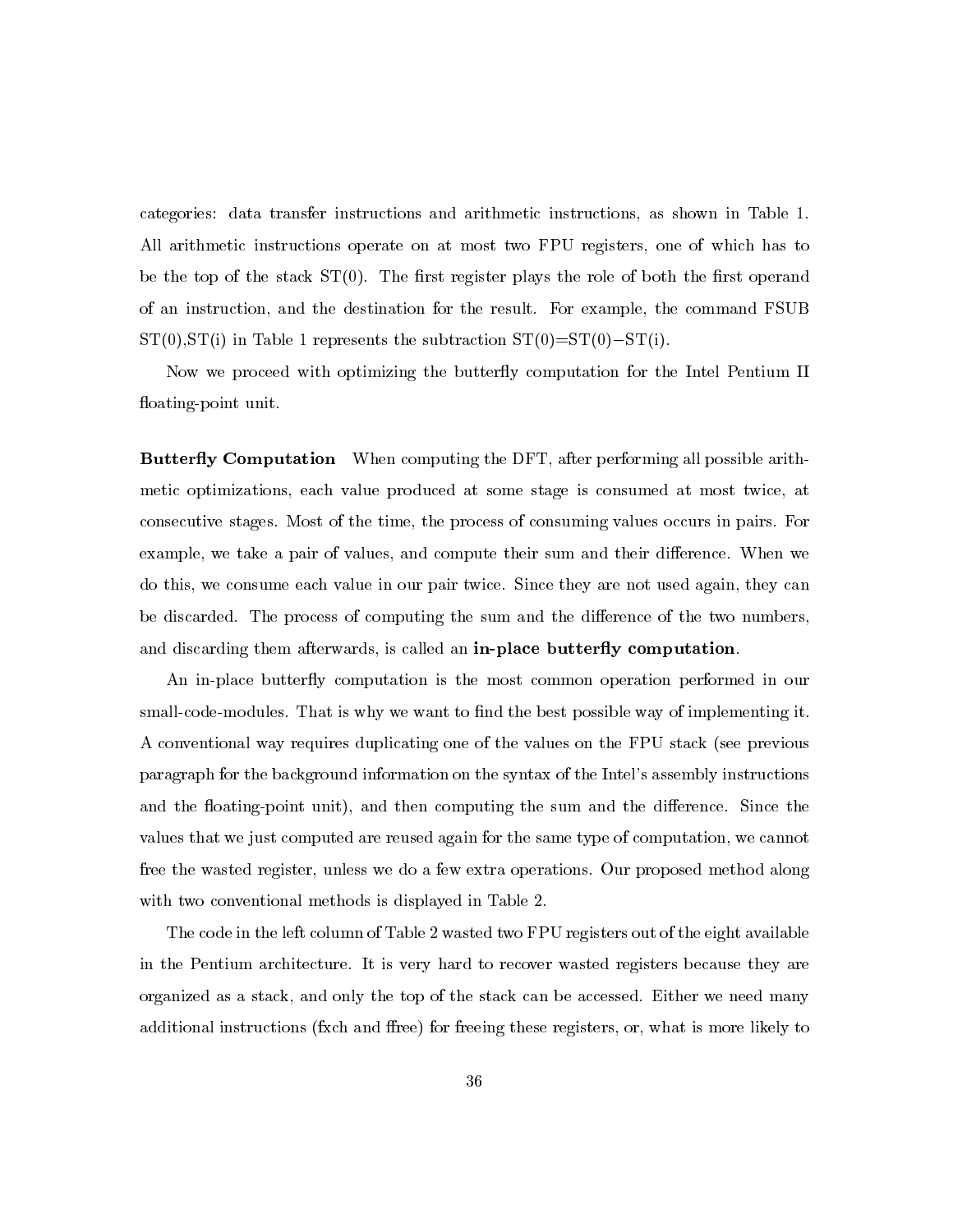| Original:            | Optimized:           | Proposed:           |
|----------------------|----------------------|---------------------|
| $\rm{fd}$ A          | $\rm{fd}$ A          | fid A               |
| fsub B               | fsub B               | $f{d}$ B            |
| $\rm{fd}$ A          | $\rm{fd}$ A          | fsub $ST(1), ST(0)$ |
| fadd B               | fadd B               | fadd $ST(0), ST(0)$ |
|                      |                      | fadd $ST(0), ST(1)$ |
| $f{dd} ST(1)$        | $\text{fd}$ ST $(1)$ | fsub $ST(1), ST(0)$ |
| fsub $ST(0), ST(1)$  | fsub $ST(0), ST(1)$  | fadd $ST(0), ST(0)$ |
| $\text{fd}$ ST $(2)$ | fxch $ST(2)$         | fadd $ST(0), ST(1)$ |
| fadd $ST(0), ST(2)$  | faddp $ST(1), ST(0)$ |                     |
| wasted 2 reg.        | requires 1 free reg. | the best            |

Table 2: Examples of in-place butterfly computations

happen in the case of compilers, additional temporary storage will be needed to complete the program. The second column in Table 2 shows a somewhat optimized implementation, which again performs the same computation. The disadvantage of this method is that it requires the temporary use of a third register. When all eight registers are in use, this is not possible without additional temporary storage. Our proposed method, displayed in the right column of Table 2, does not require any extra registers, and does not waste any registers either. Another advantage of our method is that it requires less memory address computation at variable strides (computing addresses for A and  $B$ ). Also it requires less loads from memory, and, as mentioned in the optimization goals, is faster.

**Temporary Storage and Stack Alignment Issues** As a recap, on the Intel's Pentium family of processors, double-precision data is 64-bits wide, while the integer data is 32-bits wide. This implies that the stack will be 32-bit aligned, but not necessarily, 64-bit aligned.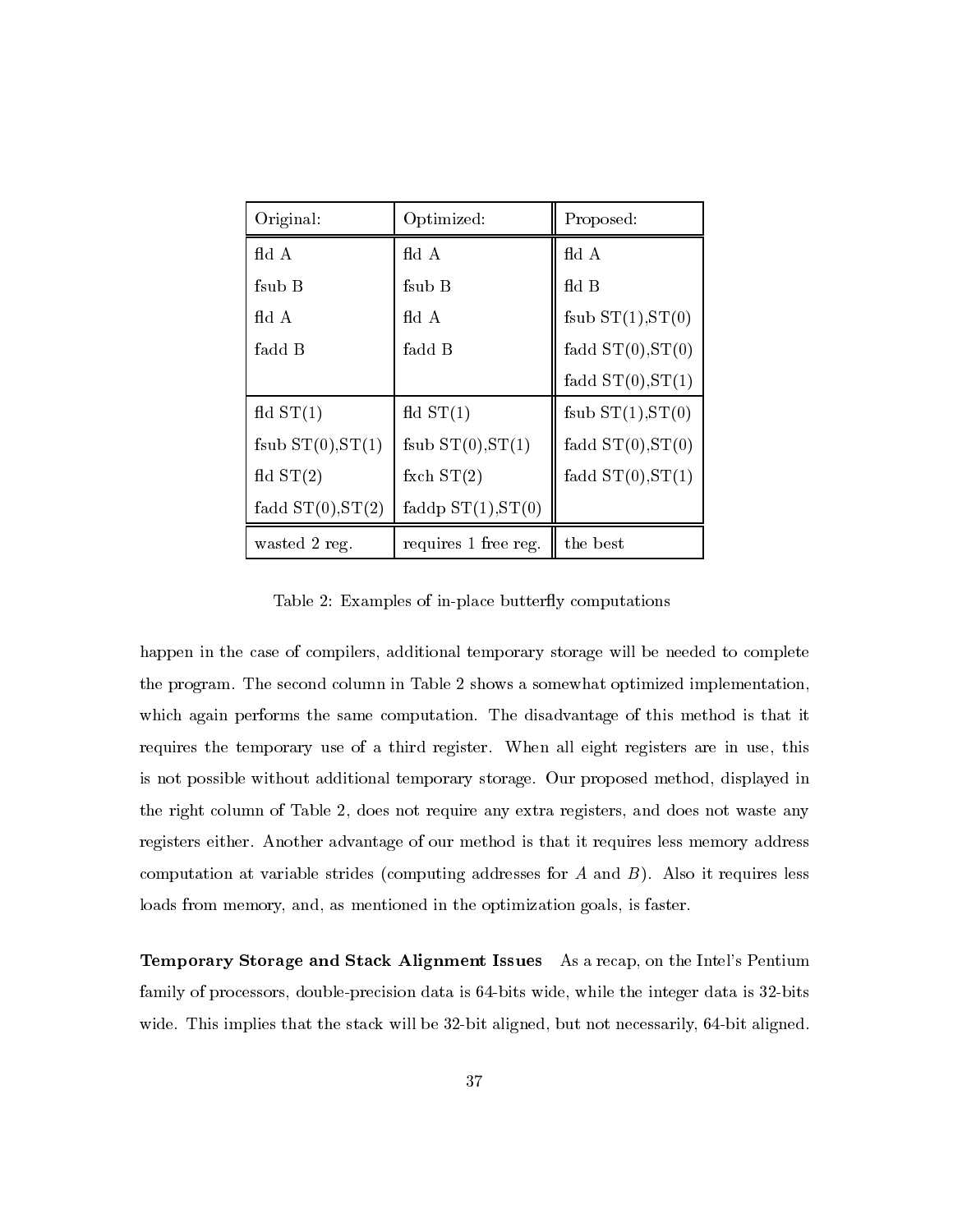| $small-code-module$ | F <sub>2</sub> | $F_{\rm 4}$ | $F_{\rm e}$ | $F_{16}$ |
|---------------------|----------------|-------------|-------------|----------|
| Out-of-place        |                |             |             | 10       |
| In-place            |                |             |             | 26       |

Table 3: Amount of temporary storage required (64-bit floating-point values)

32-bit alignment means that in hexadecimal the least significant digit of a memory address should be either 0 or 8, while 64-bit alignment requires it to be 0. While the processor will work with 64-bit floating-point loads and stores for memory addresses that are 32-bit aligned, to achieve good performance, memory addresses should be 64-bit aligned. Thus, when allocating temporary storage on the stack, special attention is to be paid to aligning the stack to 64-bit addresses. This can be achieved by storing a 32-bit integer on the stack, if it is not already 64-bit aligned.

In Table 3 we summarize the total amount of temporary storage required to complete the computation of the DFT small-code-modules. This information will be useful for comprehending the results we obtain in the next paragraph.

Test Results We implemented small-code-modules for sizes  $n = 2, 4, 8, 16$ , and tested their performance at different strides. The results are presented in Figure 10. This figure shows the performance of our small-code-modules. For comparison, Figure 11 shows the performance of the codelets from the FFTW package, [10]. We compare against the FFTW package since this package is acknowledged to be one of the best FFT implementations available.

We tested our small-code-modules and the FFTW codelets at 2-power strides. These are the strides  $S$  at which these modules will be used when computing 2-power FFT's. The horizontal axis of both figures shows  $log_2(\text{stride})$ . The vertical axis is the runtime performance, properly scaled, which allows comparing performance of code modules for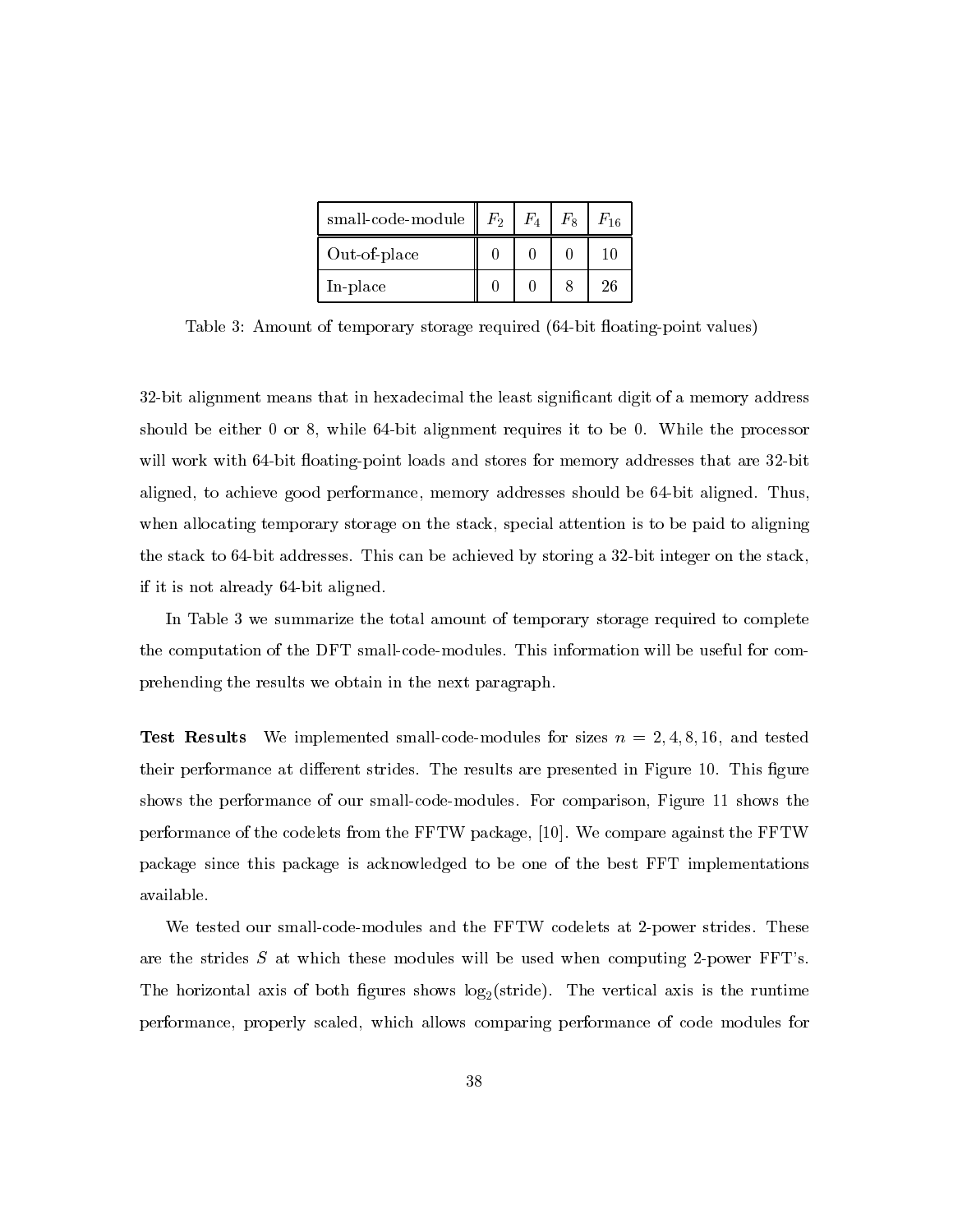

Figure Iv: Performance of our small-code-modules at exponentially increasing stride



Figure II: Performance of the FFI W codelets at exponentially increasing stride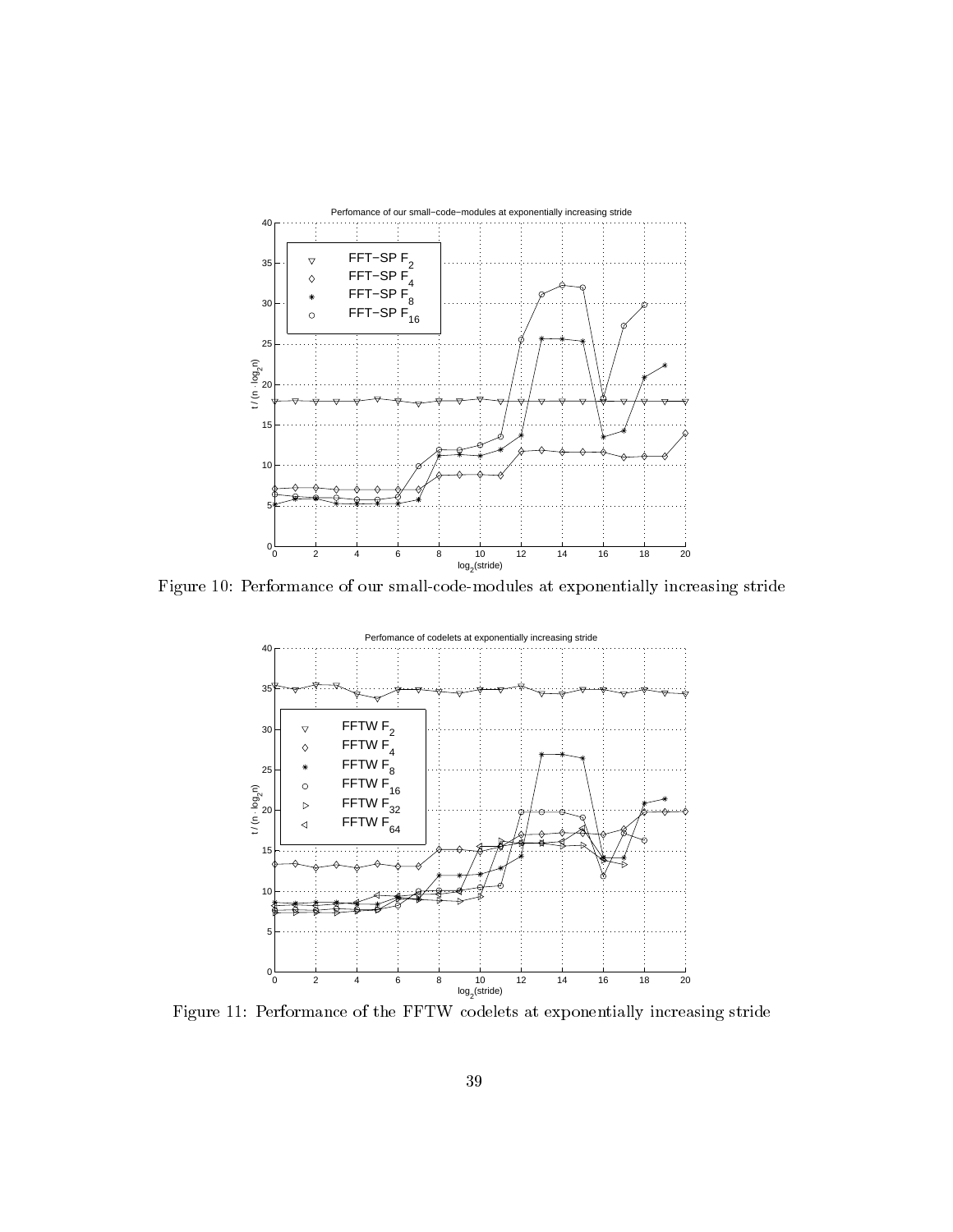different size FFT's. This scale, as shown in Chapter 5, is  $\frac{t}{n \cdot \log_2(n)}$ . On this scale, best is lower.

From Figure 10, our best small-code-module for small strides up to a stride of  $2^7$  is the 8-point DFT small-code-module. For large strides, starting from a stride of  $2^8$ , the best small-code-module becomes the 4-point DFT. This can be explained by the fact that the 4-point DFT small-code-module does not require any temporary storage and can perform all computations using 8 FPU registers (the 4-point FFT has 8 real values, and requires only 6 of them to be on the FPU stack in order to do the computation in-place).

From Figure 11, the best FFTW codelet at almost every stride is the 32-point DFT. At strides, where it is not the best, it still approaches the codelets with an optimal performance.

We compare the performances of the best code modules from Figures 10 and 11 on the full stride range. Our 8-point DFT small-code-module for strides  $2^0$ - $2^7$  combined with our 4point DFT small-code-module for strides  $2^8$  and up lie below all sizes of the FFTW codelets at any stride. Thus, our small-code-modules, when used in the optimal implementation, will perform better than the FFTW codelets.

#### $\bf3.4.3$ Optimizing the Twiddle Factor Computation and Data Access

Twiddle factors are the elements of the diagonal twiddle matrix  $T_r^n$ , which was defined in Section 2.4. Multiplication by the twiddle factors is done at each step of the recursion. For example, in the pseudo-code from Figure 8, the multiplication by twiddle factors is done on lines 8-9.

It is important to realize that for the 2-power FFT the total number of operations is of the same order as the number of operations required to do twiddle factor multiplications, i.e., it is of order  $n \cdot \log_2 n$ .

**Lemma 2** For the 2-power FFT the number of twiddle factor multiplications is  $O(n \cdot \log_2 n)$ .

**Proof:** Suppose we are computing the  $n$ -point FFT. Consider a step of the recursion where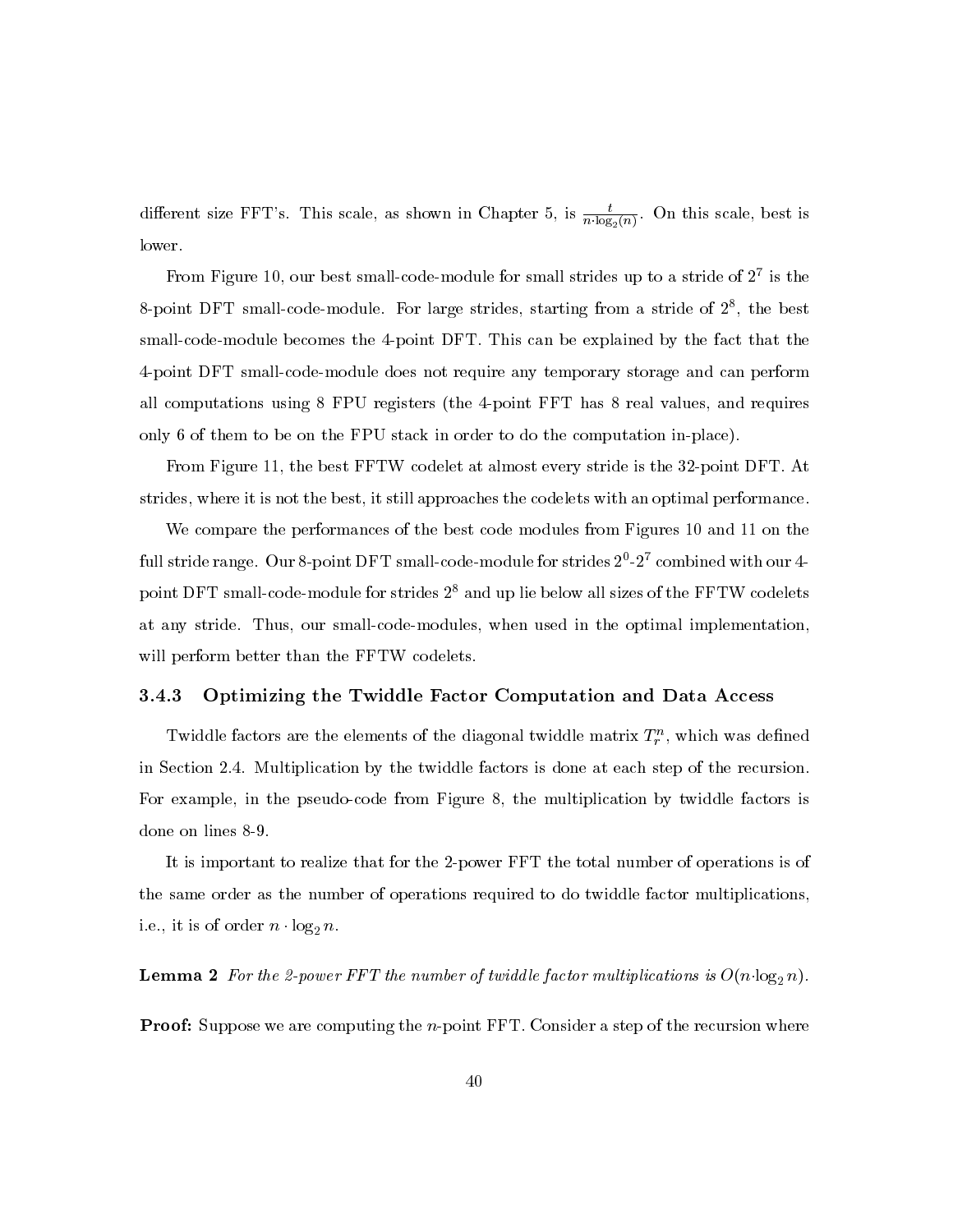we are computing the  $n'$ -point FFT for some  $n'|n$ . This implies that we do  $n'$  multiplications inside of each recursive call of size n'. But there will be  $\frac{n}{n'}$  number of calls of this size. Thus, the total number of multiplications done inside of each recursive call of size  $n'$ will be *n*. But there are a total of  $1 + \log_2 n$  divisors of *n*. As a result, the total number of multiplications will be  $O(n \cdot \log_2 n)$ , which proves the statement.  $\Box$ 

The experiments show that the time spent on accessing the twiddle factors and multiplying the data by them takes about 30-40% of the total computation time. For this reason it is very important to optimize their access and computation.

The twiddle factors require the computation of certain values  $cos(\alpha)$  and  $sin(\alpha)$  for obtaining a single complex value. Trigonometric computations are very expensive in terms of performance operations. To achieve good performance, we pre-compute the values of the twiddle factors, and store them in a twiddle factor array. There are many ways of storing these pre-computed values. In this section we focus on identifying the best one.

Figure 12 compares the effect of different ways of storing the twiddle factors on the performance of various size FFT's. On the horizontal axis of the plot we have  $\log_2 n$ , where  $n$  is the size of the FFT. The vertical axis is the relative runtime, which we obtain by dividing the runtimes of FFT's with different strategies by the runtime of the FFT with our preferred strategy.

The plot marked by  $\circ$  needs an array of size  $2n$  to store twiddle factors when computing an FFT of size *n*. We store the roots of unity for each  $n' \leq n$ , starting at the location  $2n'$ and storing them in their natural order, i.e., in the position  $2n' + i$  we store  $(w_{n'})^i$ . This is a generic way of storing twiddle factors, as it does not depend on the particular breakdown tree used. We use this storage mechanism in the best version of our code.

In the second approach, for the plot marked by  $\Delta$ , we present the roots of unity by the order in which they are located on the diagonals of the twiddle matrices  $T_r^n$ . This way of storing the twiddle factors depends on the breakdown tree used. Because it gives only a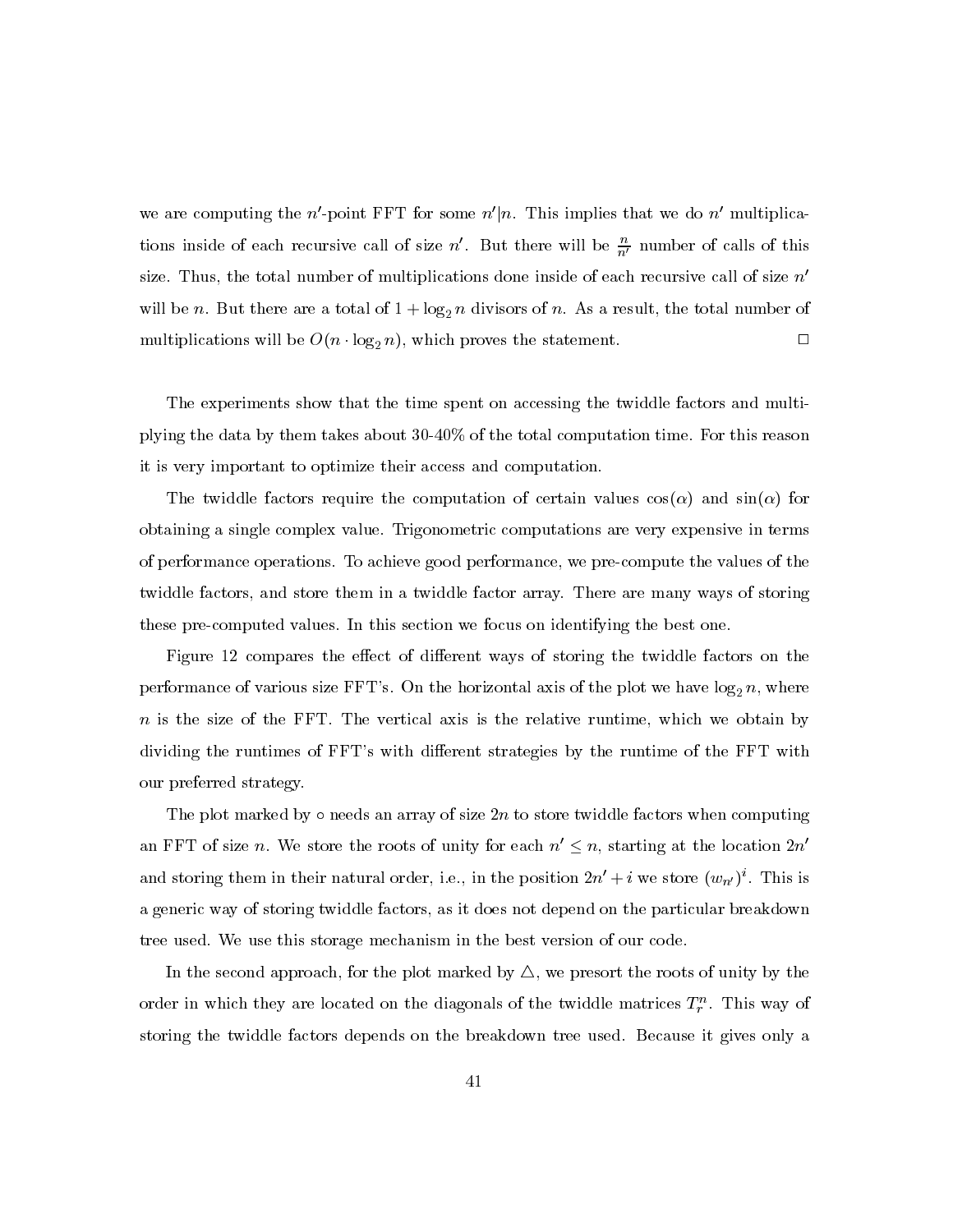

Figure 12: Optimizing the twiddle factor computation and the access performance

small improvement over the preferred strategy, we decided not to use this method.

The third plot, marked with  $\bigtriangledown$ , is the more natural way of storing twiddle factors. We have a two-dimensional array of size  $k \times n$ , where  $k = \log_2 n$ , and on each row of this array we store the roots of unity, corresponding to each value of  $n$  in the natural order. This storage mechanism allocates space in memory for  $k \cdot n$  storage elements, although only  $2n$  elements are actually used. This way of storing twiddle factors gives about 5% improvement for large sizes over the one we chose marked with  $\circ$ . We decided against this method because it requires  $n \cdot \log_2(n)$  memory.

The next method, plotted with  $\Box$ , corresponds to the most compact way of storing the twiddle factors. It stores the roots of unity in the natural order, as explained above, for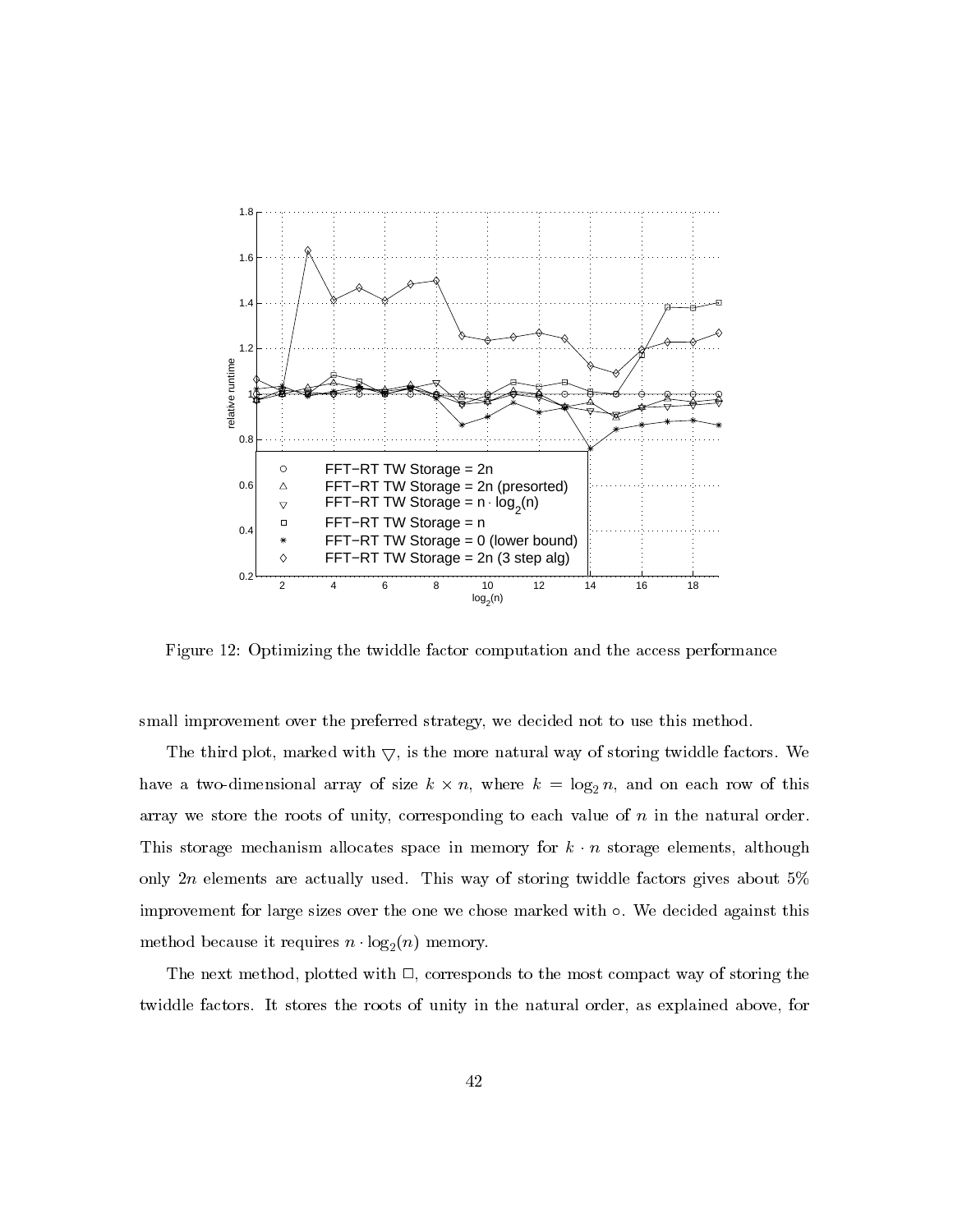the largest size of FFT we compute, and uses them for smaller sizes, by accessing them at stride. Experimentally, we observed that this mechanism of storing twiddle factors is  $40\%$ slower than the method we chose, because of the access patterns in strides.

The plot marked with  $*$  shows the theoretical minimum for reducing the cost of accessing twiddle factors. This plot does not correspond to computing a correct FFT. Rather it corresponds to multiplying every time by the same value of the twiddle factor. We display this plot to show what the theoretical minimum is, as no twiddle factor storage method can do better than this one. Our twiddle factor storage method is within 10-20% of this theoretical minimum.

The last plot on the figure, marked with  $\diamond$ , shows a still different access pattern to the twiddle factors during the computation of the FFT. It performs a separate data path through the data and twiddle factors to multiply them. This is the access pattern that we used in our original algorithms, e.g., the FFT-RT-3 algorithm in Figure 8. The plot clearly shows the inferiority of the extra data path. Having this in mind, we rewrote the algorithms to avoid this extra data pass. We moved the multiplication by the twiddle factors to be inside one of the loops that calls the FFT down recursively.

For right-most trees, it is more efficient to move the multiplication by the twiddle factors inside the second loop, the one that calls the leaf nodes, as now we can move multiplication by the twiddle factors inside of the left small-code-modules, unroll the multiplication, and re-optimize them. Below we summarize this algorithm for right-most trees.

Algorithm 5 (FFT-RT) Out-of-place algorithm for right-most trees with twidddle factor multiplication done inside of left small-code-module

1. 
$$
y = (I_r \otimes F_s) \cdot (L_r^n \cdot x)
$$
  
2.  $(L_s^n \cdot y) = ((I_s \otimes F_r) \cdot T_r^n) \cdot (L_s^n \cdot y)$ 

Figure 13 shows the pseudo-code for this algorithm. Multiplication by the twiddle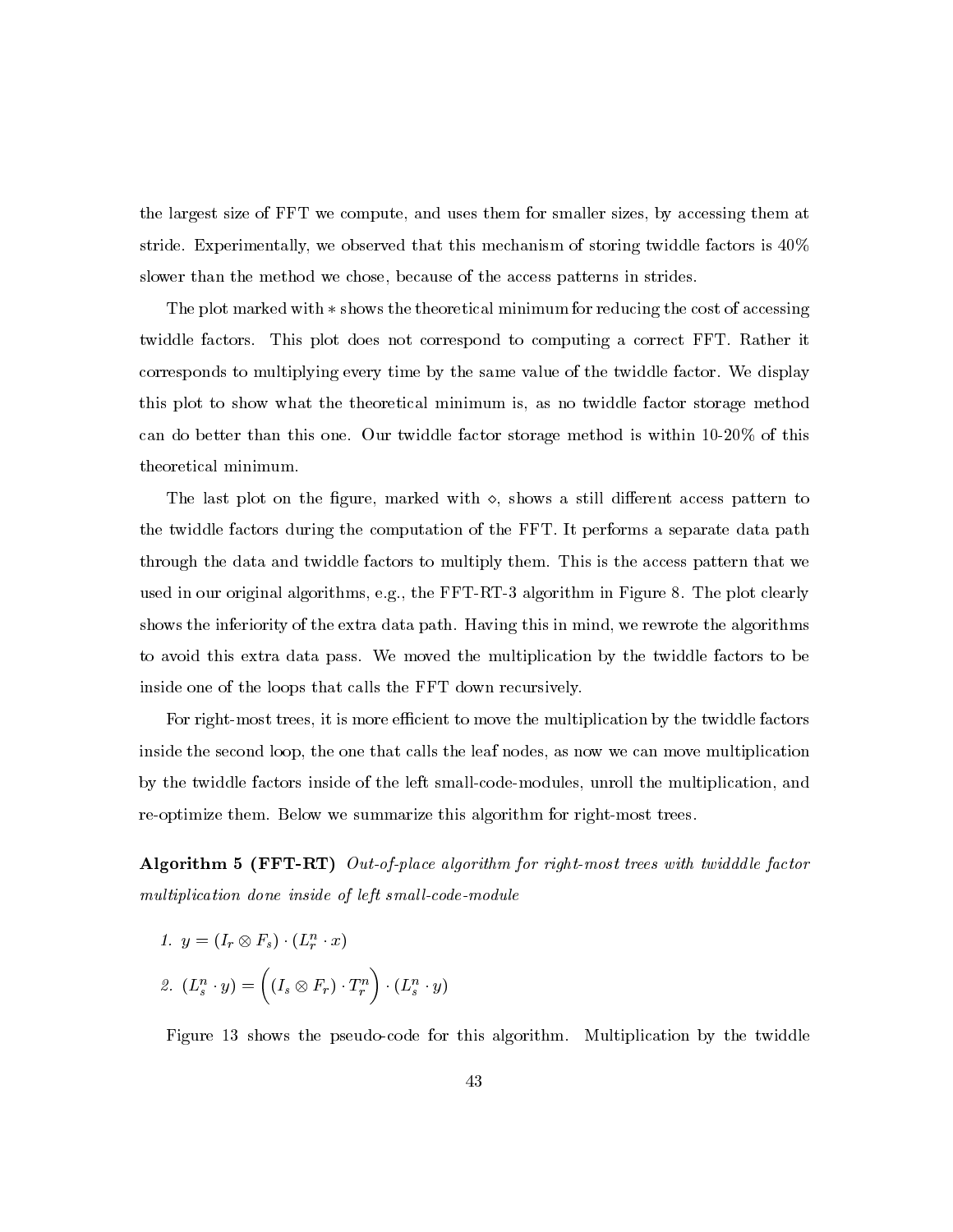**Pseudo-code 5 (FFT-RT)** Recursive implementation

```
fft(n, x : xs, y : ys) {
\mathbf{1}\overline{2}if is_leaf_node(n)
 3
             dt_small_module(n, x : xs, y : ys);
\overline{4}else
5
             r = left \mod (n);s = rightnode(n);6
             for (ri=0;ri\le r;ri++)\overline{7}fft(s, x + xs*ri : xs*r, y + ys*ri*s : ys*1);8
             for (si=0;si<s;si++)9
                 if (si \lt 0)for (ri=1;ri\langle r;ri++)10
                        y[ys*i] = y[ys*i] * w_n^(r i*sin);1112fft(r, y + ys*sin : ys*s, y + ys*sin : ys*s);13
     \mathcal{F}
```
Figure 13: Pseudo-code for the FFT-RT algorithm

factors is performed on line 11. In pseudo-code notation, it is presented as multiplication by  $w_n^{\text{th}}$  (ri\*si). In reality, however, we do not perform this computationally heavy operation here. Taking the primitive root of unity to some power corresponds to locating this root of unity in a table collecting roots of unity up to a certain degree. Also, we do not perform the multiplication  $(r^{*} \cdot s)$ . Rather, we note that multiplication is equivalent to accessing elements at stride si, when the inner loop is performed on ri. Also, since left nodes are leaves for right-most trees, we can bring the loop that performs the multiplication by the twiddle factors inside of the small-code-modules, then unroll the loop and carry out further optimizations. Noticeable speed-up is also achieved, if, just before the multiplication by the twiddle factors, we check for  $(s_i = 0)$  condition. If the condition is satisfied, the twiddle factor is a unit, so no multiplication is required. The speed-up is achieved due to the fact that the multiplication of two complex numbers is much slower than the condition checking.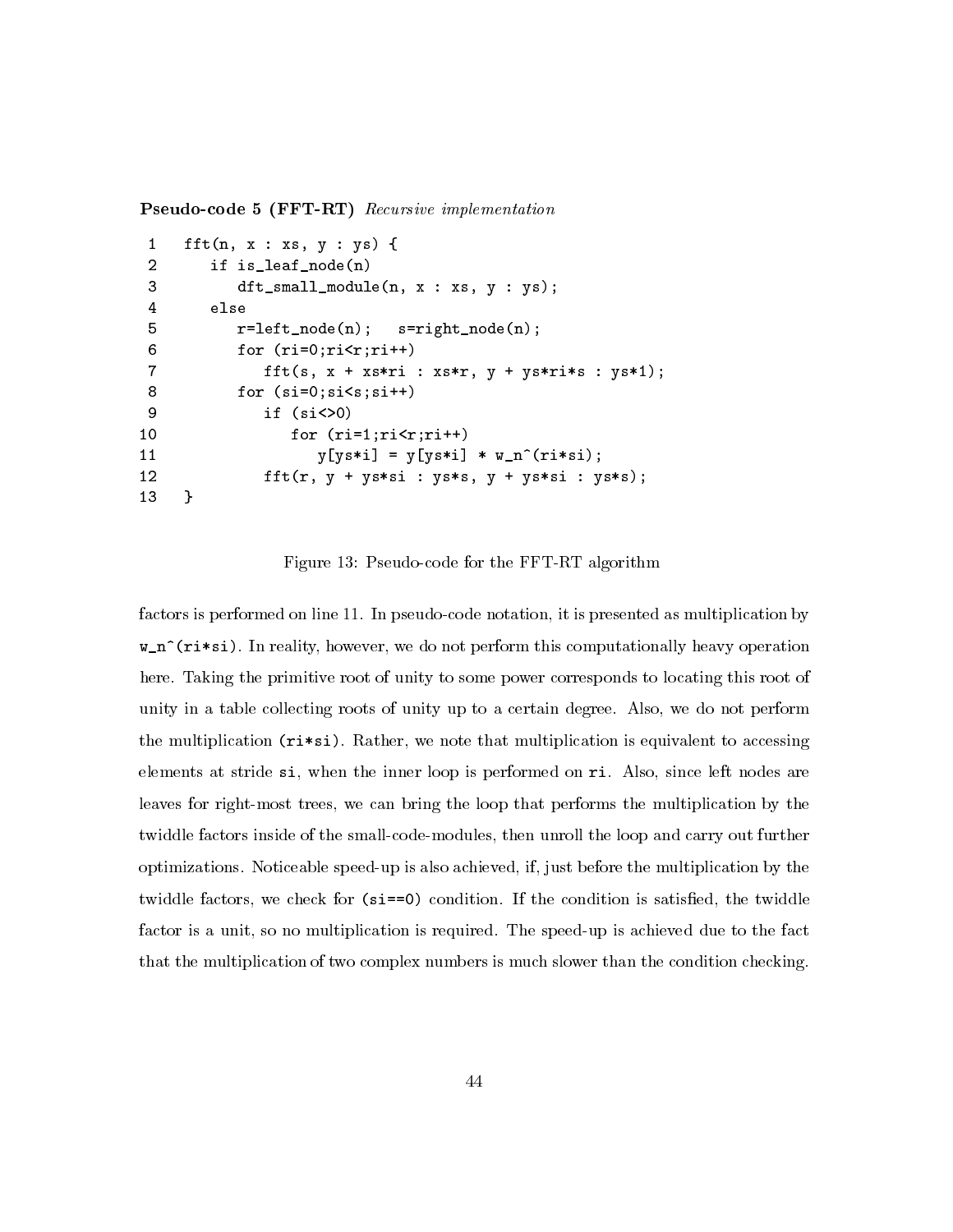# Summary

In this section we exploited different possibilities of deriving optimized codes for the algorithms from Section 3.3.

Our codes were written in assembly language for the Intel Pentium architecture in order to gain a deep insight on the DFT computation and to have freedom in carrying different optimizations. In Chapter 5 we will use this insight to come up with accurate analytical predictive performance models.

The most commonly used operation during the computation of small-code-modules is in-place butterfly computation. We found an efficient way of computing it on the Intel Pentium platform.

The computation effort required for the multiplication by twiddle factors is of the same order as the total computation effort for the 2-power FFT. For this reason, we experimentally tried many algorithmic optimizations, and found an efficient and generic way of storing twiddle factors and performing multiplications by them.

#### Conclusions  $3.5\,$

We derived three major types of algorithms for the FFT with completely different characteristics: FFT-BR; FFT-RT; FFT-TS. It is possible to write many other algorithms, but they will share the characteristics of the three algorithms we presented.

The bit-reversed algorithm (FFT-BR) is done in-place, requiring no additional temporary storage. It produces output in bit-reversed order (see Section 2.2 for the definition of a bit-reversal permutation), or it consumes an input in bit-reversed order. This may not be a problem. If we need an algorithm that computes an actual FFT, we will have to complete explicitly the bit-reversal. This is a time-consuming process on a general-purpose hardware that does not support bit-reversed memory addressing.

The right-most tree algorithm (FFT-RT) cannot be done in-place. It requires the input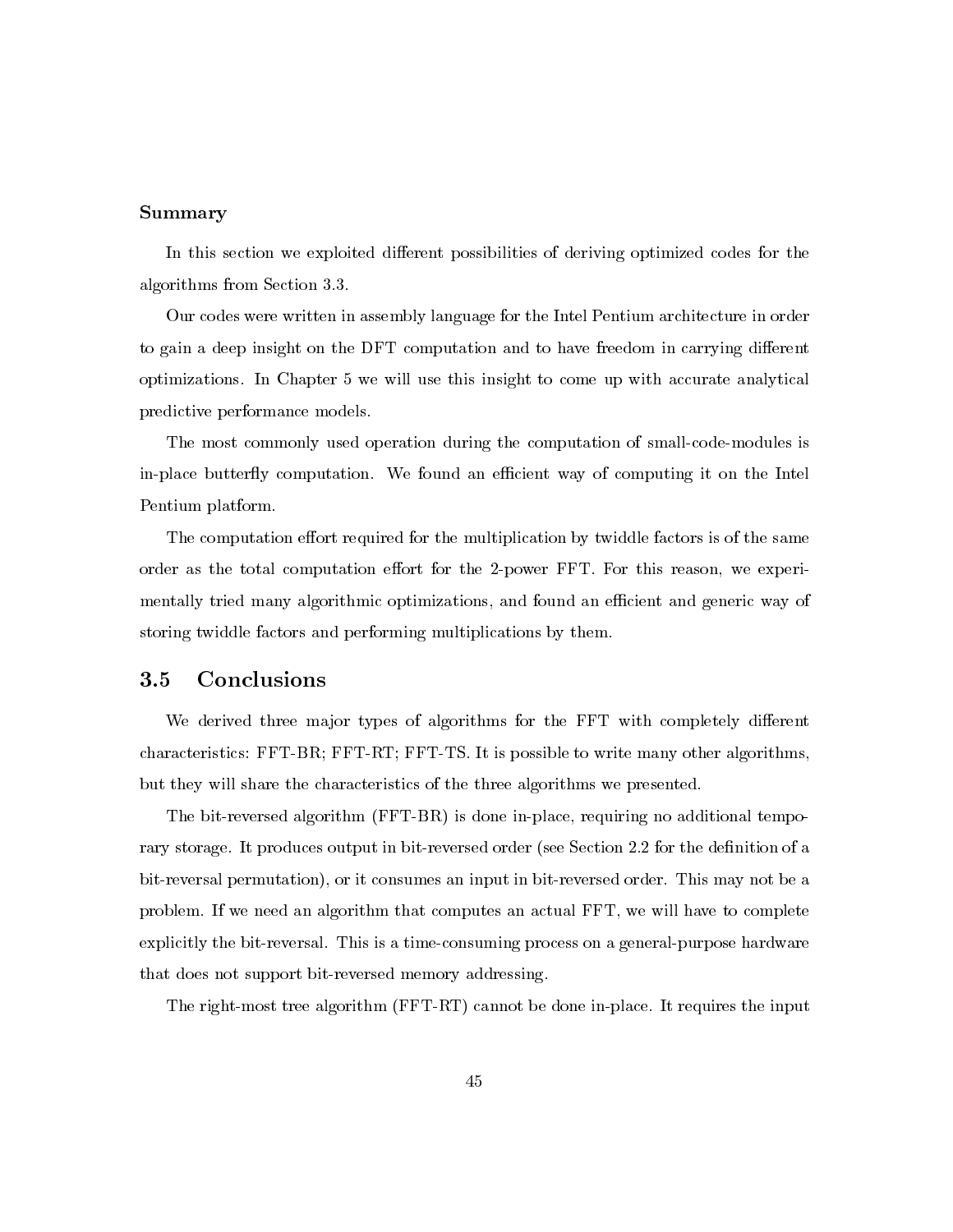and the output to have different memory addresses. It is limited to right-most trees only (see Chapter 2 for the definition). This algorithm has the major advantage of not requiring temporary storage.

The in-place algorithm with extra temporary storage (FFT-TS) can be done in-place, and supports arbitrary breakdown trees. Its disadvantage is that it requires a temporary storage of size  $2 \cdot n$ .

When optimizing small-code-modules, the total number of temporary variables, instructions, and loads/stores need to be minimized. Memory load and store instructions need to be reordered in a way that reduces cache misses due to collisions, when small-code-modules are called at large strides, aligned to the cache size.

In-place butterfly computation is the most commonly done operation. An efficient algorithm for implementing it is necessary. In addition, special attention needs to be paid to memory alignment to achieve better performance.

Multiplication by twiddle factors is a significant fraction of the total computation time, so twiddle factors need to be pre-computed and stored in an order that reduces cache misses. Reducing the storage size for twiddle factors does not necessarily lead to an improvement, as we saw in Figure 12.

These optimizations combined together with the algorithms in Section 3.3 helped us to derive optimized codes for the Intel Pentium architecture. The codes we have described support different breakdown trees. Now, in order to find an efficient way of computing a 2-power FFT of a given size, we will try all possible combinations of codes and breakdown trees, and find the most efficient pair. In order to find such a pair, we need to come up with tools for estimating the performance, and derive efficient search methods for the optimum. Chapter 4 addresses experimental performance evaluation (benchmarking), while Chapter 5 addresses analytical performance evaluation (performance prediction). Chapter 6 presents different search methods.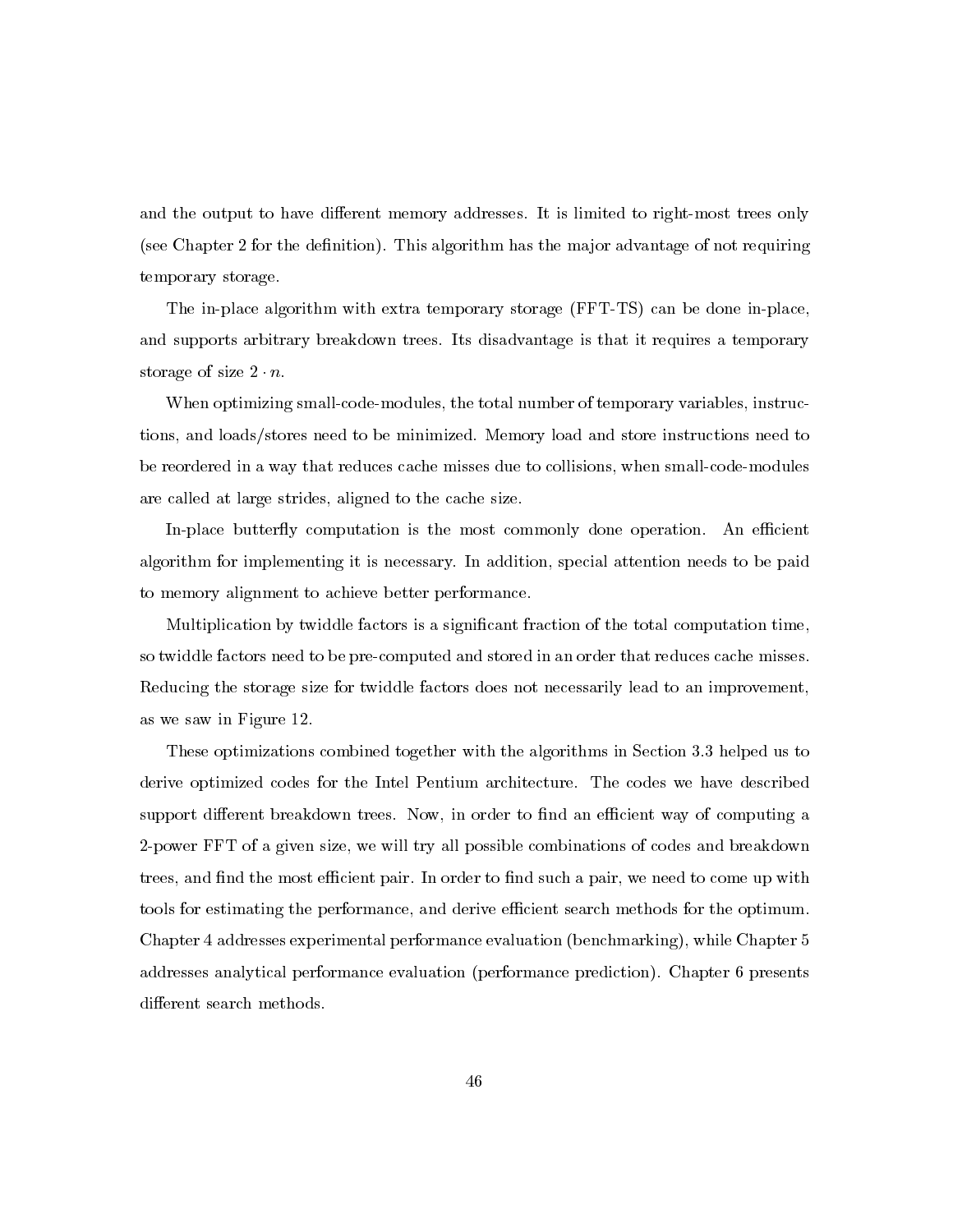### **Experimental Measurement of Performance**  $\overline{4}$

#### $4.1\,$ Introduction

**Motivation** In many applications, it is necessary to get an estimate for the runtime for a given function. The problem of obtaining such an estimate is sometimes under-simplified. Not much effort is spent on choosing a proper strategy and on fine-tuning the parameters for it, in order to get timing measurements with a desired accuracy. In this chapter, we develop a strategy that does not require any a priori knowledge about the function that is to be timed.

**Goal** The goal of this chapter is to develop a benchmark tool for evaluating the performance of different implementations by obtaining reproducible non-biased estimates of the runtime with a desired accuracy in minimal possible time.

**Methodology** A benchmark tool requires an experimental procedure to obtain the reproducible estimates of the runtime. We divide this procedure into two steps. The first step is to estimate  $N -$  how many times the subroutine under experiment need to be executed in order to achieve a given quantization error. The value of N depends on the choice of the clock source. On the second step, we compute a timing estimate  $T$  from the  $N$  executions of the function, repeat the whole procedure M times, and then compute from these  $T_m$ values a final runtime estimate.

**Description** The chapter addresses the following issues:

- 1. Choosing the clock source
- 2. Coming up with the value of  $N$  how many times to repeat
- 3. Deciding on the processing method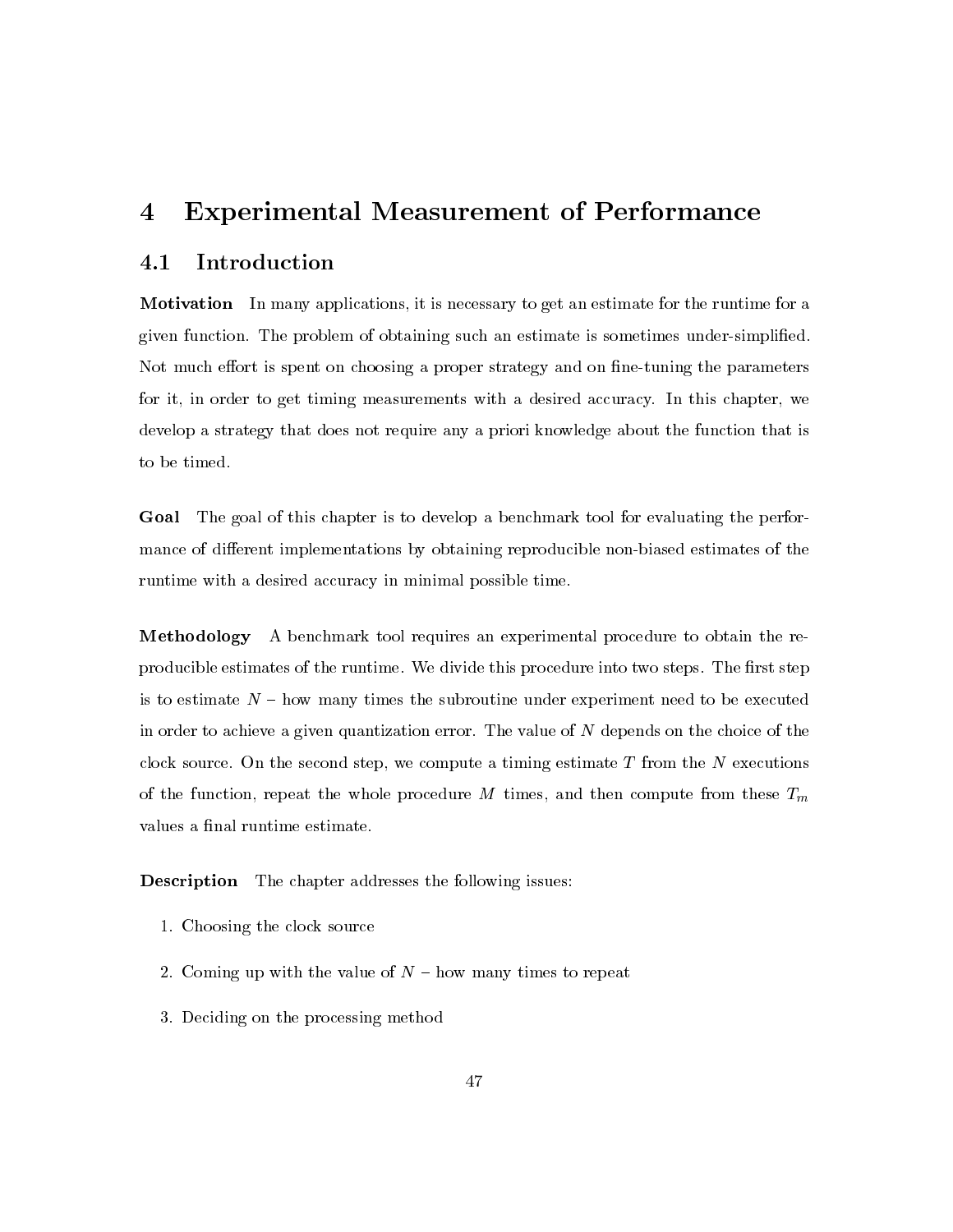#### 4.2 **Characterizing Clock Sources**

Depending upon the particular platform and on the operating system support and features, we may have access to more than one clock source. All clocks are granular in nature, and they can be characterized by their resolution  $\Delta$  (i.e., how often the clock is updated) and accuracy (i.e., how accurately this update is happening).

In this report, we are going to consider three clocks:

SSC - standard system clock (<time.h>) USC - unix system clock  $(ssys/time.h>$ ) TSC - pentium time stamp counter (rdtsc instruction)

In order to estimate the clock resolution we store the current value of the clock, and wait until it changes. The difference between ending and starting values gives such an estimate. Experiments show that with low probability we may get values for the resolution that are higher than the actual value. This can be explained by the fact that if the operating system is busy processing high priority tasks, it might delay the processing of events of less priority, such as timer events. This is taken care of by repeating the experiment, taking the difference several times, and then keeping the minimal value.

In Table 4 we present the resolution for different clocks. We see that the standard system clock (SSC) gets updated at very low rates of about 50-150 Hz. On the contrary, by accessing the Pentium time stamp counter (TSC), we can measure very accurately the number of elapsed clock cycles, as this counter gets updated at the processor internal clock rate. Since we have to spend some time accessing the counter and processing its value, the effective resolution will be about 150 (it takes these many clock cycles to read the counter and process the value) times slower than the clock rate, which corresponds to 3 Mhz on a 450 Mhz Pentium machine.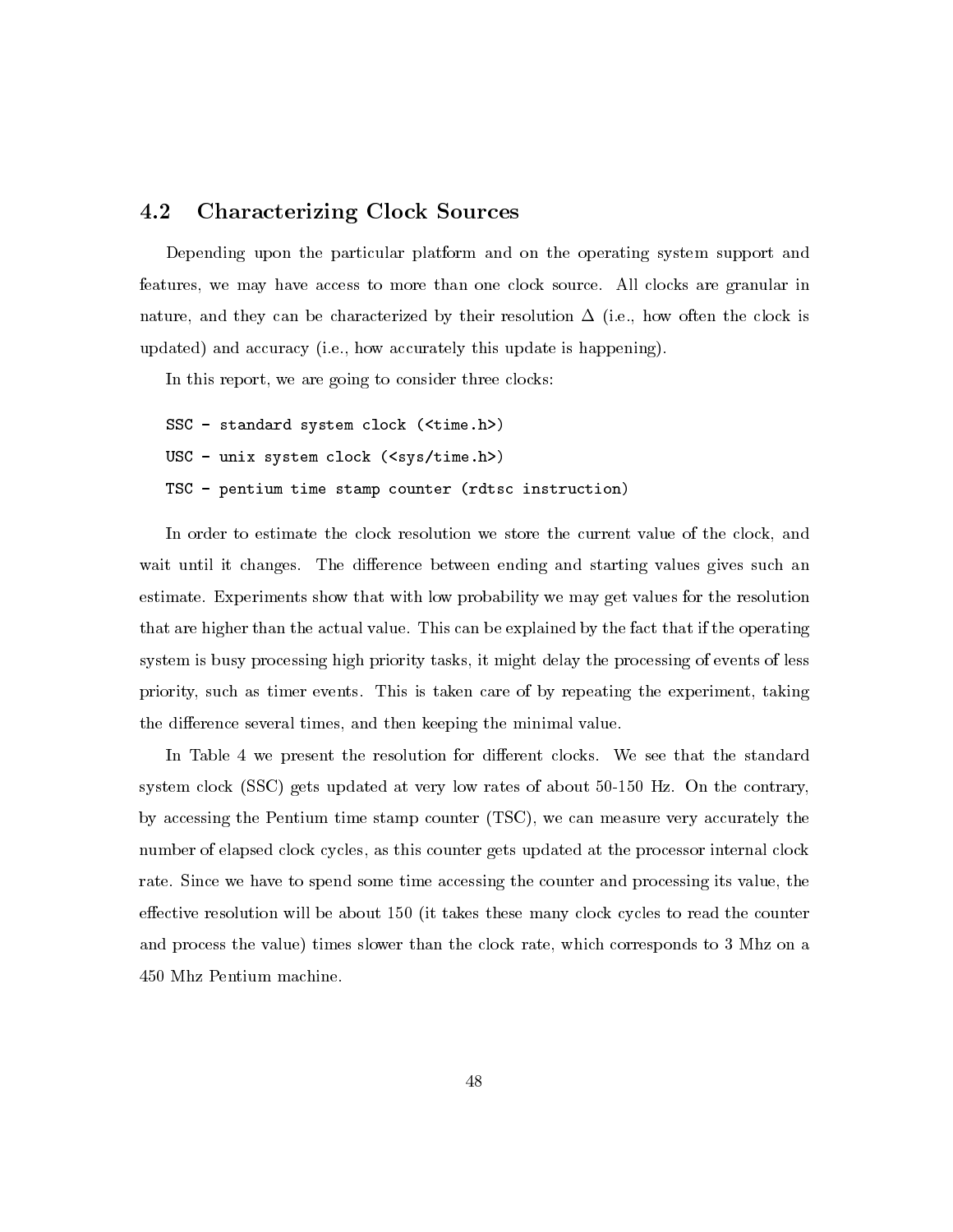| Processor  | System   | SSC $\Delta$ (sec.) | USC $\Delta$ (sec.) | TSC $\Delta$ (sec.) |
|------------|----------|---------------------|---------------------|---------------------|
| Pentium II | MS Win32 | $1.00e-2$           | N/A                 | 2.82e-7             |
| Pentium II | Linux    | $5.90e-3$           | N/A                 | $2.82e-7$           |
| Sparc      | SUN OS   | $1.00e-2$           | $1.00e-2$           | N/A                 |
| Alpha      | DEC OS   | $1.67e-2$           | $9.76e-4$           | N/A                 |

Table 4: Clock resolution for different clocks

#### $\bf 4.3$ **Quantization Errors**

The most naive way of measuring the runtime for a function is to store the starting clock value, execute the function, and subtract the stored starting value from the final clock value. This approach returns 0 for functions that are smaller (in terms of the runtime) than the clock resolution  $\Delta$ . This problem is taken care of by executing the function N times before reading the final value of the clock. Since we do not know a priori what the function runtime is, we cannot estimate how many times the function should be executed before it is safe to obtain the final clock reading. To find the value of  $N$  we run series of experiments for the given function. The most common solution is to start with  $N=1$ , and keep multiplying N by  $N_0 = 2$  or some other factor until the desired accuracy is achieved.

Our approach is similar, but allows us to achieve a desired accuracy in much less time. This is done by calculating the maximal safest value  $N_0$  by which N should be multiplied in the loop so that the resulting value of  $N$  is not much higher than the smallest value needed to obtain the desired accuracy of the measurement  $\varepsilon_{\text{quant}}$  (relative quantization error) for the given function.

The algorithm is as follows. Suppose we are given a function for which we are estimating the runtime, and the desired accuracy  $\varepsilon_{\text{quant}}$  of the measurement. Then in order for quantization errors to be smaller than  $\varepsilon_{\text{quant}}$ , we need to run the experiment for at least  $t_{\text{threshold}} = \frac{\Delta}{\varepsilon_{\text{quant}}} + \Delta$  seconds (e.g., to achieve 20% accuracy we need to run the experiment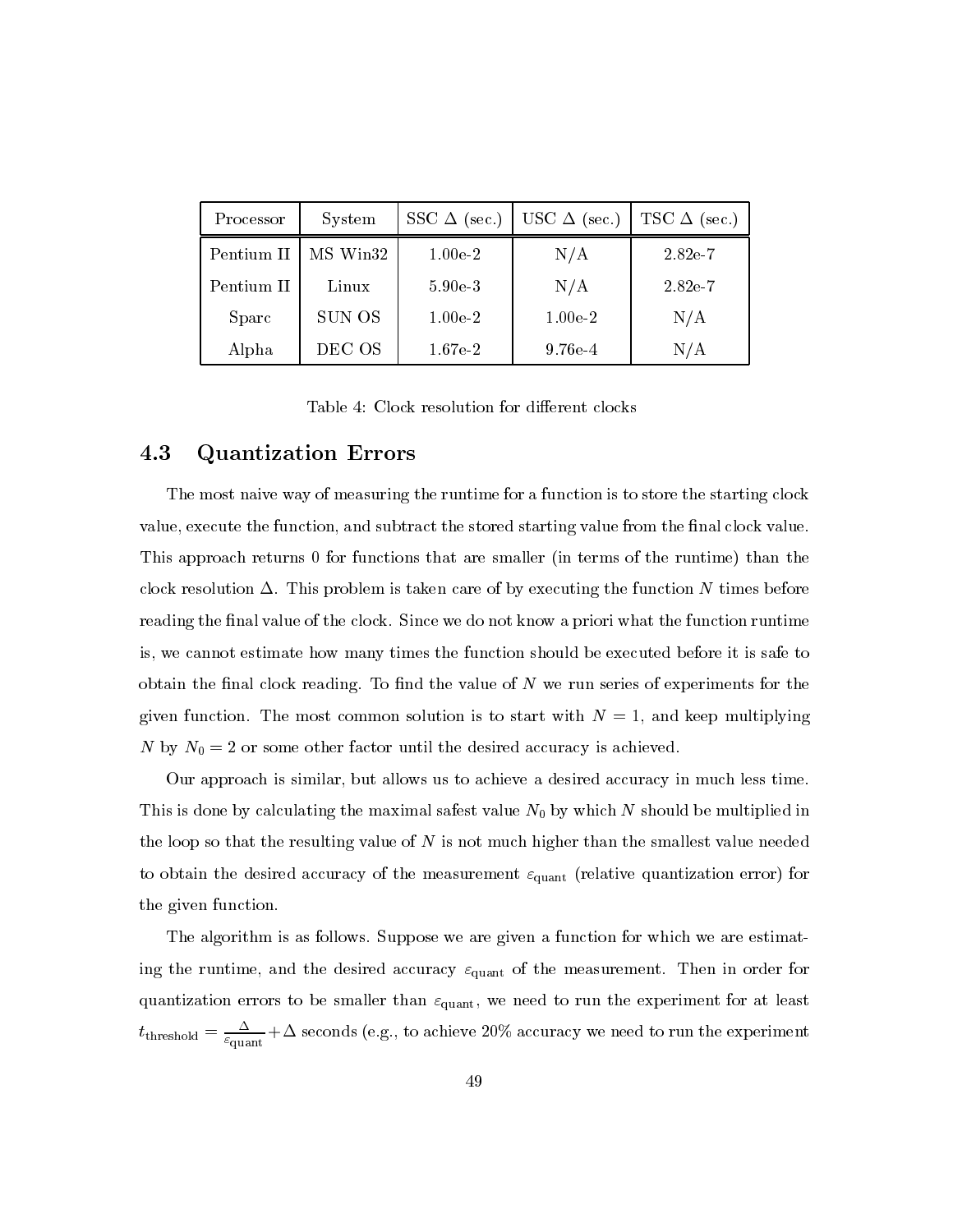for at least 6 $\Delta$  seconds). We start with the value of  $N=1$ . The function is executed N times before reading the final value t of the clock. Then we test if the value of t is zero. If  $t = 0$ , then N is multiplied by  $N_0 = \left[\frac{1.1}{\varepsilon_{\text{quant}}}\right]$ . If the value of  $t \neq 0$ , then we can set the new value of N to be  $N = \left[1.1 \cdot N \cdot \frac{t_{\text{threshold}}}{t}\right]$ . The process is repeated until  $t > t_{\text{threshold}}$ .

**Summary** In this section we presented an algorithm that enables us to quickly obtain an estimate of  $N$  – how many times the function under measurement needs to be repeated in a loop, given an upper bound for the error of the runtime measurements. This algorithm takes into account only quantization errors, i.e., errors which are due to the discrete nature of clocks.

#### $4.4\,$ **Other Sources of Errors**

In the previous section, we showed how to perform runtime measurements with small quantization errors. There are additional sources of errors including the following: the processor is used concurrently by the operating system and other processes while the experiment is running; the state of the computer is constantly changed (pipeline, branch predictor, memory hierarchy), etc.

Our goal is to specify an upper bound on the error, and get runtime estimates with errors that on average are smaller than this given upper bound.

Once the optimal value of  $N$  is determined using the procedure in the previous section, the process of obtaining a single sample is to start the timer, execute the function N times, and then stop the timer. The difference of the starting time and the ending time divided by  $N$  is the estimate of the runtime.

To minimize the effect of other sources of errors, we repeat these experiments several times, and then process these multiple measurements to obtain a final estimate. We could either take the mean value, or the minimum value. Reasons that support choosing the minimum value rather than the mean are to reduce the overhead due to the processor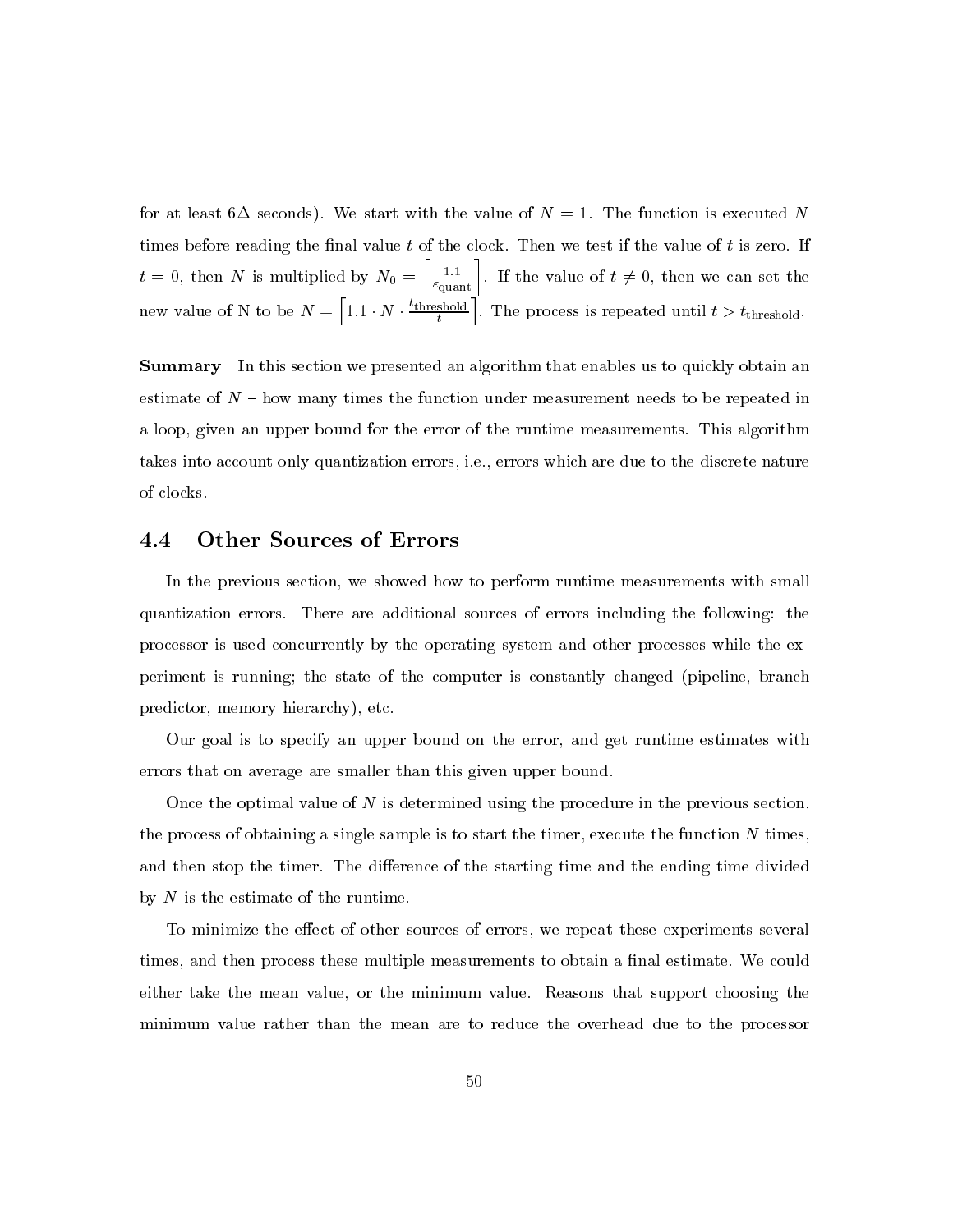being used concurrently by the operating system and other processes. Other less common methods are to choose the *i*-th minimal sample, or to find the histogram and to take the mean of the values in the highest bin.

We carried out experiments that show that, by taking a minimum, we reduce the variance, while getting biased estimates. Taking the mean of the values in the highest bin reduces the bias, but does not reduce the variance significantly. Since it is more important for us to get unbiased estimates, we decided to use the following processing method. We remove 10% of the samples, those that are far from the majority of the samples, and take the mean value of the remaining  $90\%$  of the samples.

#### $4.5$ Conclusions

We devised a strategy for obtaining reproducible runtime estimates with desired accuracy with a small overhead effort. Based on this strategy, we developed a benchmark tool that takes as its inputs the subroutine to be timed and a desired level of accuracy for the measurement, and that produces a measurement of the runtime. This benchmark tool will be used to compare the performance of different implementations of the FFT algorithm.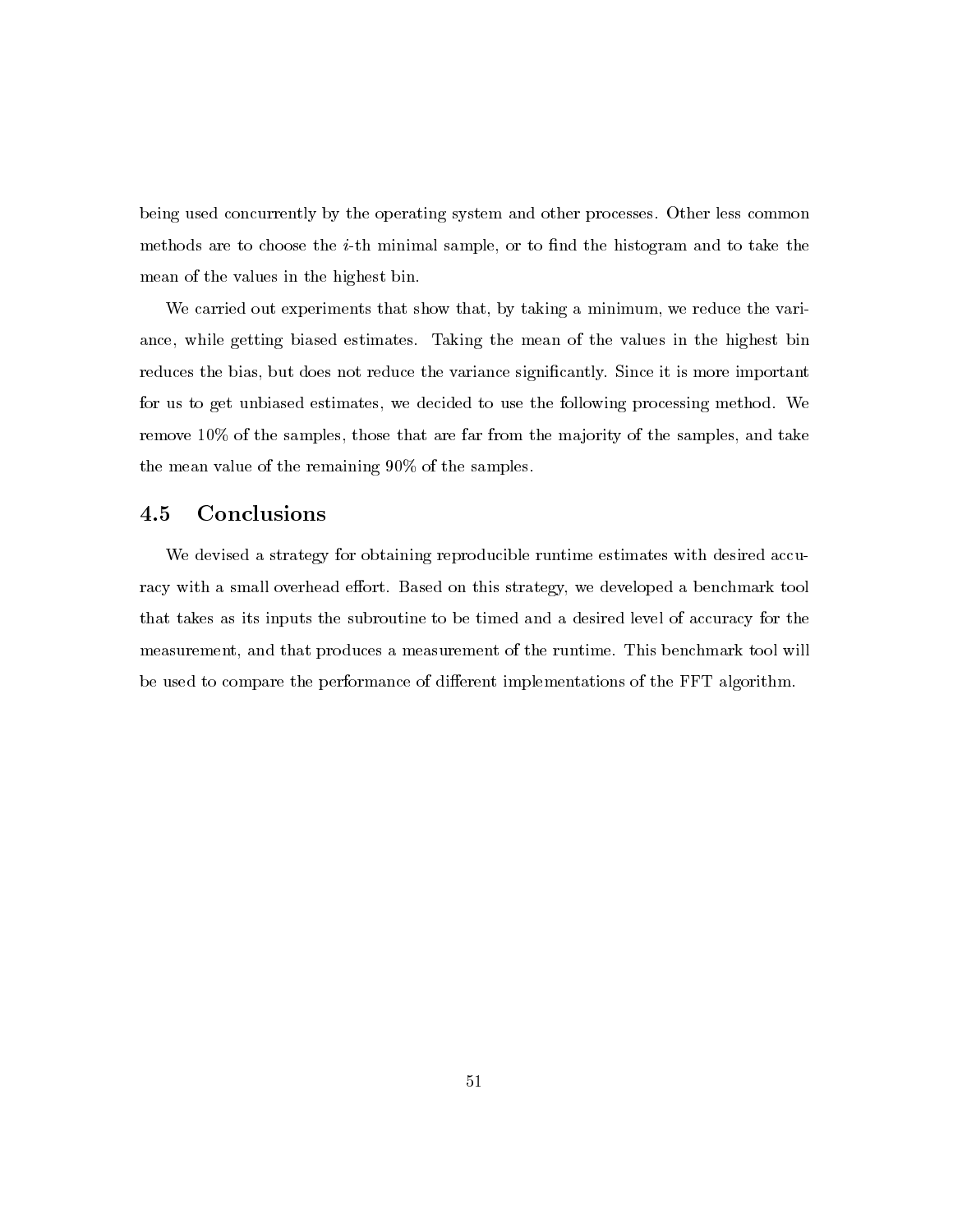### $\overline{5}$ **Analytical Modeling of Performance**

#### Introduction  $5.1$

**Motivation** Finding experimentally the optimal implementation by exhaustive search over the set of all implementations (see Section 2.6) is not feasible for reasonable values of the data size due to the extremely large number of possible alternatives and high experiment execution time necessary to produce accurate estimates (see Chapter 4).

Goal The goal of this chapter is to develop analytical models that can predict the performance of any implementation much faster than running the actual experiment.

**Methodology** The basis for our cost models is the recurrence Equation (4) that reflects the Cooley-Tukey formula structure, but contains costs of computing 2-power point DFTs as its terms instead of sub-transforms. At first, we derive the leaf-based cost model. It enables us to cluster the set of all breakdown trees into smaller sub-sets and also sets the framework for comparing the small code modules. Then we present an advanced cost model. The advanced model takes into account the overhead of accessing data in real computational environments.

#### Leaf-Based Cost Model for the FFT  $\bf 5.2$

We consider the data size  $n = 2^k$ , and factor  $2^k = 2^q \cdot 2^{k-q}$ . In this case, the Cooley-Tukey formula, as presented in Section 2.4 of Chapter 2, is given by

$$
F_{2^k} = (F_{2^q} \otimes I_{2^{k-q}}) \cdot T_{2^{k-q}}^{2^k} \cdot (I_{2^q} \otimes F_{2^{k-q}}) \cdot L_{2^q}^{2^k}.
$$

This formula computes  $2^q$ -point DFT  $2^{k-q}$  times, and  $2^{k-q}$ -point DFT  $2^q$  times. Let  $T_L(k)$  be the cost of computing a  $2^k$ -point DFT. If we disregard any cost associated with accessing data at strides and multiplication by twiddle factors, then we can write the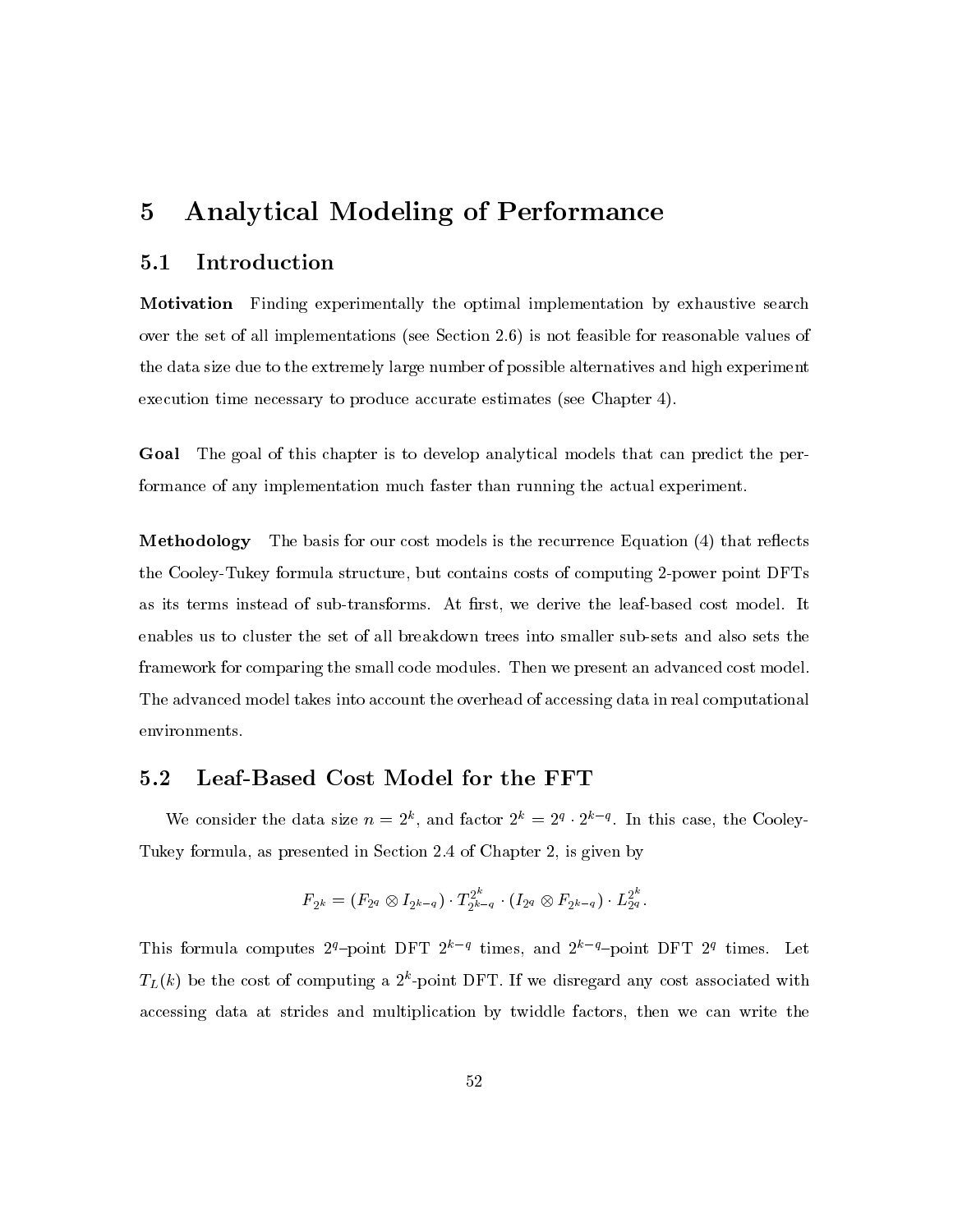following recurrence for the cost

$$
T_L(k) = 2^{k-q} \cdot T_L(q) + 2^q \cdot T_L(k-q).
$$
\n(4)

First, we solve Equation (4) for a simple case, namely, when all leaves are of the same size. Then, we will use these results to solve Equation  $(4)$  in the general scenario when the leaves are allowed to be of different sizes.

### Case 1: Cost when all leaves are of the same size

**Lemma 3** Let the leaves be all  $2^r$ -point DFT, assuming  $r|k$ . Then the solution to Equation  $(4)$  is

$$
T_L(k) = \frac{k}{r} \cdot 2^{k-r} \cdot T_L(r). \tag{5}
$$

 $\Box$ 

**Proof:** We use mathematical induction. The statement is true for  $k' = r$ , because  $T_L(r) =$  $\frac{r}{r} \cdot 2^0 \cdot T_L(r) = T_L(r)$ . Now suppose the statement is true  $\forall k' < k$ . Based on this, we write recursively

$$
T_L(k) = 2^{k-q} \cdot T_L(q) + 2^q \cdot T_L(k-q)
$$
  
=  $2^{k-q} \cdot \frac{q}{r} \cdot 2^{q-r} \cdot T_L(r) + 2^q \cdot \frac{k-q}{r} \cdot 2^{k-q-r} \cdot T_L(r)$   
=  $2^{k-r} \cdot \frac{q}{r} \cdot T_L(r) + 2^{k-r} \cdot \frac{k-q}{r} \cdot T_L(r)$   
=  $\frac{k}{r} \cdot 2^{k-r} \cdot T_L(r).$ 

By induction we obtain the result.

We note that from Equation (5) the cost model given by Equation (4) takes into account only leaves present in a tree, but fails to account for the structure of the tree.

Another conclusion that can be made from Equation (5) is that creating very well optimized implementations of the DFT for leaves of a breakdown tree is very important.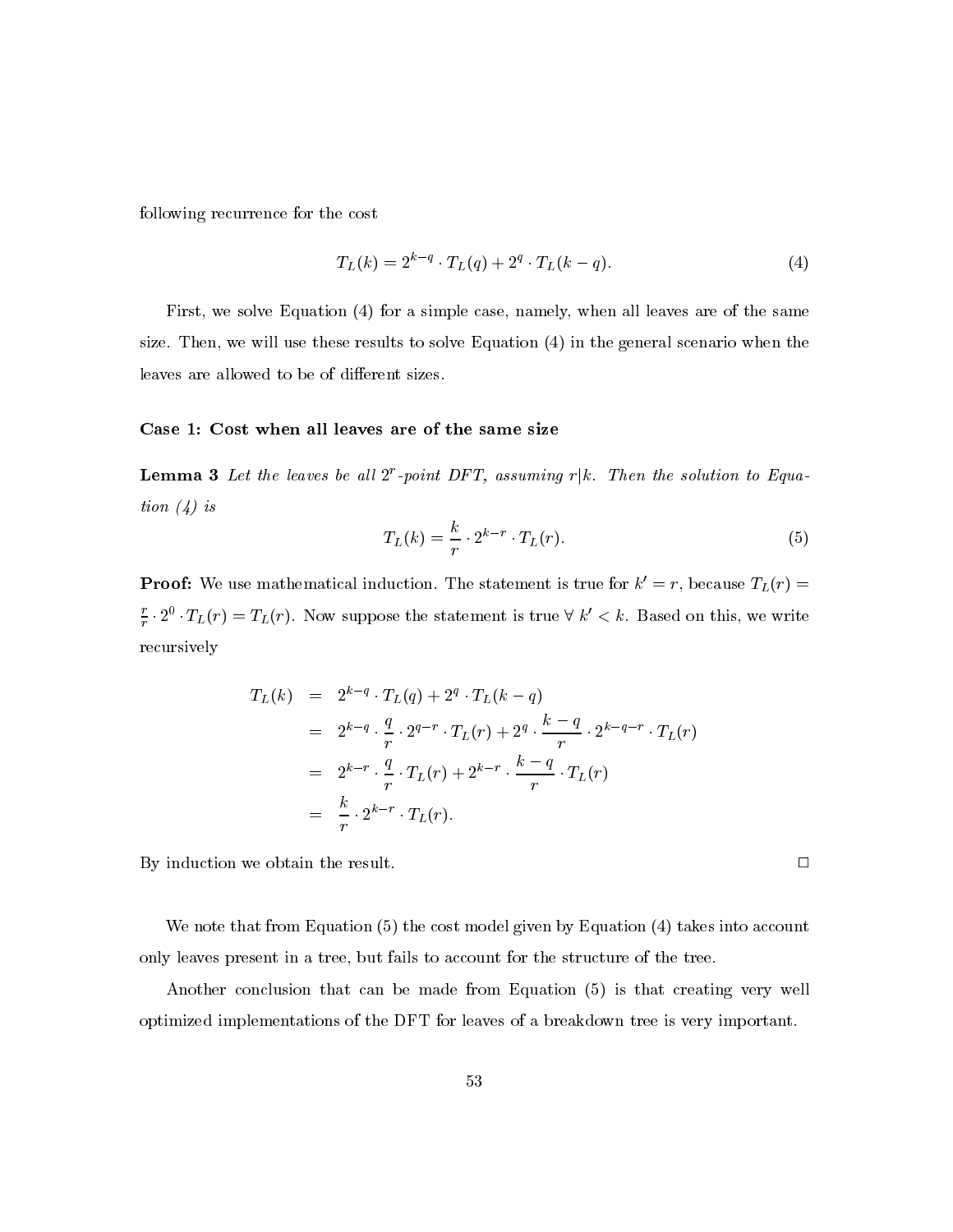Equation (5) only defines a recurrent relationship for computing a  $2^k$ -point DFT using DFTs of smaller  $2^r$ -point data size. It says nothing about boundary conditions (i.e., if we really stopped the recurrence at  $r$ ). Our goal is to choose one or more boundary conditions from all possible choices that will minimize the cost function  $T_L(k)$ . DFTs that are used as boundary conditions will have to be implemented without using the Cooley-Tukey rule. These DFTs will be called **small-code-modules**. We define a small-code-module to be the straight-line code that implements the DFT directly from the definition, with as many arithmetic optimizations as possible, carried out by a human and/or by a compiler  $[10]$ .

Let  $T_{\rm cm}(r)$  be the actual runtime performance of a  $2^r$ -point DFT small-code-modules. We use these values as boundary conditions to Equation (5). Then we can rephrase the problem of minimization stated above: minimize  $T_L(k)$   $\forall r \in Z_+ : r|k$  using Equation (5). This leads to the equation

$$
\min_{r|k} T_L(k) = \frac{k}{r} \cdot 2^{k-r} \cdot T_{\text{cm}}(r).
$$

To solve this equation, consider

$$
\min_{r>0} \frac{T_{\text{cm}}(r)}{r \cdot 2^r},\tag{6}
$$

which no longer depends on  $k$ . Thus, the problem of finding the best breakdown tree is equivalent to identifying the best small-code-modules in the framework of the model given by Equation (4) and using them as leaves of the breakdown tree.

Having the definition of small-code-modules in mind, we should consider DFT smallcode-modules only up to some fixed size. Large size small-code-modules do not perform well, because a straight-line code size increases exponentially with the problem size beyond a certain size, it no longer fits into the instruction cache of the processor, significantly decreasing the performance (see Chapter 2).

The minimization problem given by Equation  $(6)$  is interpreted graphically as finding the value of r at which the function  $f(r) = \frac{T_{\text{cm}}(r)}{r \cdot 2^r}$  achieves its absolute minimum.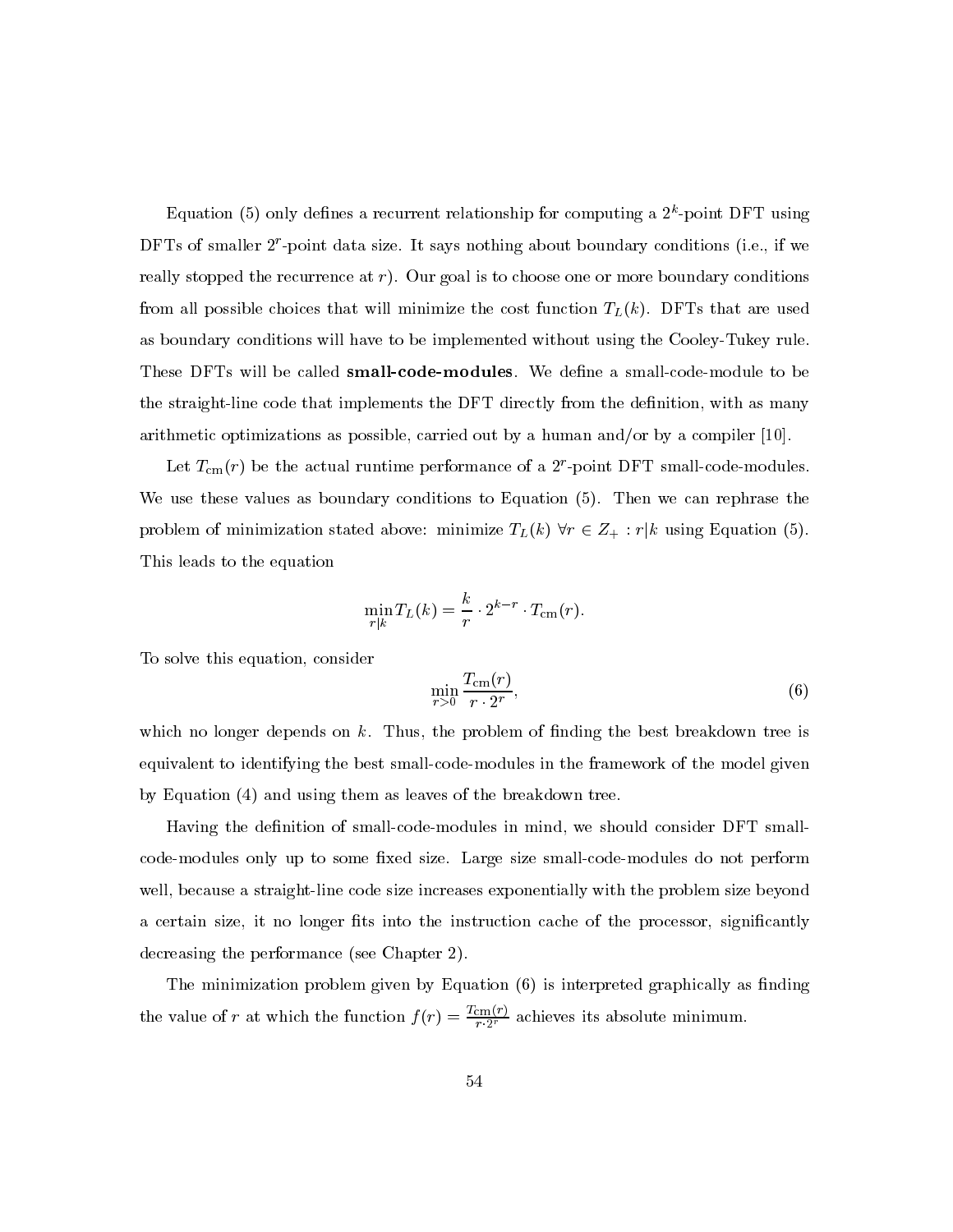Figure 14 gives, as an example, the results of measuring the runtime performance for small-code-module from three packages: FFTW [10], our package written in Pentium assembly code, and our earlier package written in Fortran. Although runtime for small-code modules for larger data sizes is much larger than for smaller data sizes, the runtimes are scaled in such a way that they can be compared to each other, i.e., on the  $\frac{t}{r \cdot 2^r}$  scale. In Figure 14, lower is better, i.e., the lower a plot is the better the corresponding performance. The middle plot is for small-code-modules from the FFTW package [10]. These smallcode-modules are automatically generated in the C language by the FFTW code generator. According to our model, the best FFTW small-code-module is for  $r=3$ , e.g., for the 8-point DFT. The bottom one (FFT-SP is in assembly language) is for our small-code-modules. hand-written for the Intel Pentium assembly language. Again, the best one is for  $r = 3$ . The top plot is for the performance of Fortran coded small-code-modules, optimized for the number of arithmetic operations and based on the implementation proposed in [5]. This plot is much higher than the other two, which clearly shows that in order to get the best possible implementation it is not enough to reduce the number of arithmetic operations. and supports our motivation given in Chapter 1.

As it is evident from Figure 14, some small-code-modules give better performance than others. If our decision criteria is to mimimize Equation (5), then it is best to use at all times small-code-modules corresponding to the minimum in Figure 14.

## Case 2: Cost with leaves of different sizes

The model presented above is unrealistic because it assumes that all leaves have to be of the same size, while this is not always possible, as  $k$  might not be divisible by the value of  $\boldsymbol{r}$  that we choose.

To overcome this assumption, we define the range of good small-code-modules (e.g.,  $r = 2, 3, 4, 5$  and try different possibilities of representing a given k as a sum of these small-code-modules, and choose the one that minimizes the cost function  $T_L(k)$ . This will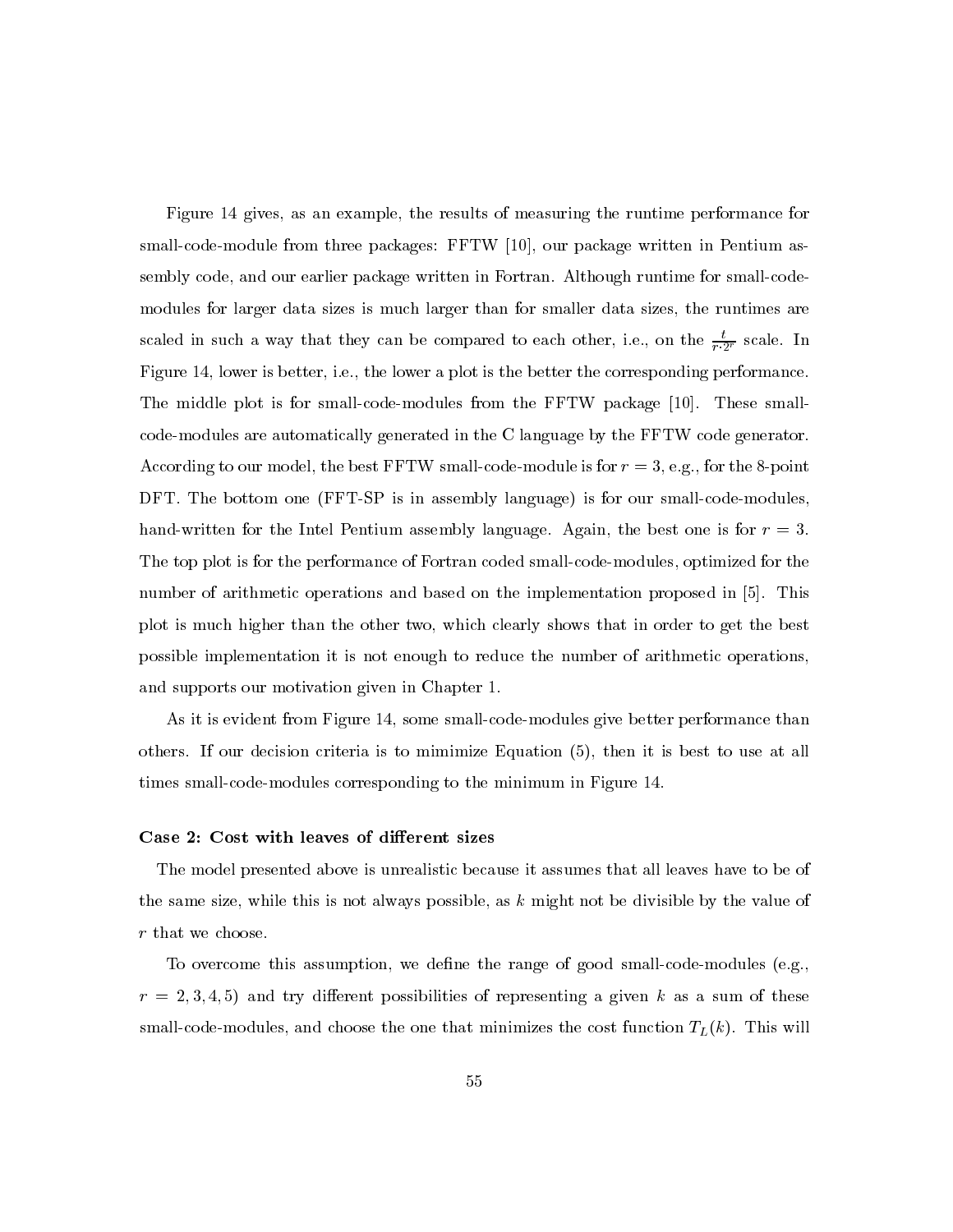

Figure 14: Comparing the Performance of Small-code-modules on  $\frac{T_{\text{cm}}(r)}{r \cdot 2^r}$  Scale

give us a computational based prediction model.

**Lemma 4** If 
$$
k = \sum_{i=1}^{m} r_i
$$
, then  $T_L(k) = \sum_{i=1}^{m} 2^{k-r_i} \cdot T_L(r_i)$ 

**Proof:** We prove by induction. For  $m = 2$  the result follows from Equation (4). Assume the result is true for  $m-1$ . Based on this assumption, we show that it is true for m.

$$
T_L(k) = 2^{k-r_m} \cdot T_L(r_m) + 2^{r_m} \cdot T_L(k-r_m)
$$
  
=  $2^{k-r_m} \cdot T_L(r_m) + 2^{r_m} \cdot \sum_{i=1}^{m-1} \cdot 2^{k-r_m-r_i} \cdot T_L(r_i)$   
=  $\sum_{i=1}^{m} 2^{k-r_i} \cdot T_L(r_i).$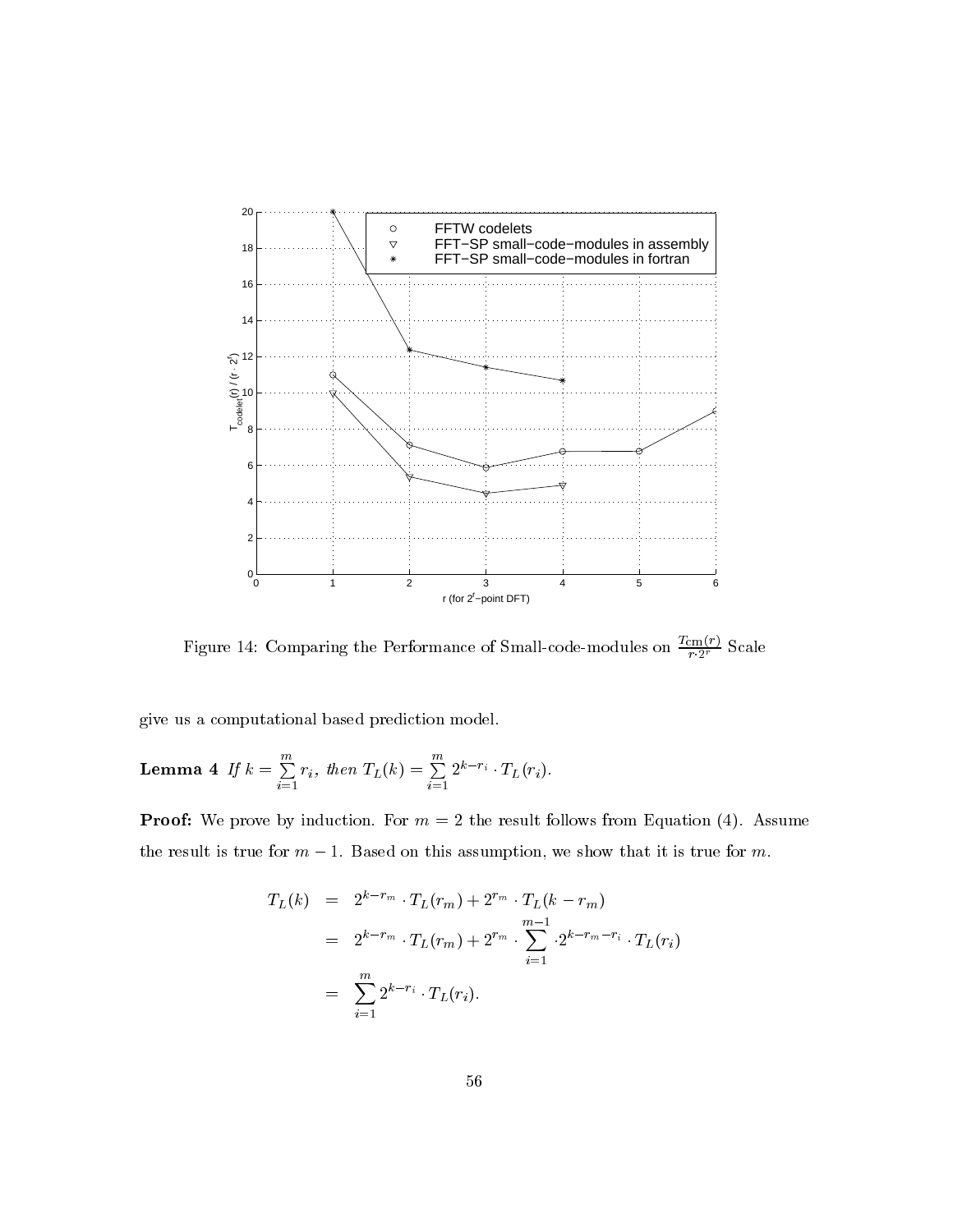This proves the lemma using mathematical induction.

**Result 1** Let  $n_r$  be the number of leaves of size  $2^r$ ,  $r = 1, \ldots, C$ . Then

$$
T_L(k) = \sum_{r=1}^{C} n_r \cdot 2^{k-r} \cdot T_L(r), \qquad \text{for } k = \sum_{r=1}^{C} r \cdot n_r. \tag{7}
$$

Based on this result we can state the minimization problem as follows

$$
\min_{\substack{C\\k=\sum_{r=1}^{C}r\cdot n_r}}T_L(k) = \sum_{r=1}^{C} n_r \cdot 2^{k-r} \cdot T_{\text{cm}}(r).
$$
\n(8)

We optimize  $T_L(k)$  over all allowed values of  $n_r$ . The results of evaluating such a model are explained below.

In Figure 15 we compare an actual runtime performance of three trees: one chosen as optimal by the model of Equation (8), one found to be optimal using the dynamic programming (DP) search method, introduced in Section 6.3, and one that gives the worst performance – radix-2 tree. The model of Equation (8) decides to choose the small-codemodules of size  $2<sup>3</sup>$  most of the time (see Figure 16). In addition, it chooses few small-codemodules of size  $2^2$  whenever  $3/k$ . On the contrary, an optimal tree found using search methods uses small-code-modules of size  $2<sup>2</sup>$  most of the time (see Figure 18).

Figure 17 compares the estimate of the runtime given by the model and the actual runtime for the same breakdown tree. The actual runtime values are much higher as the problem size increases. This shows that there is overhead that is not taken into account. This overhead grows as the problem size increases.

Even with its limitations, the leaf-based model can still be used to compare two different trees and pick the best one. The major limitation of this model is that it treats trees with the same number of small-code-modules of a given size in its leaves to be equivalent, while experiments show that they are not.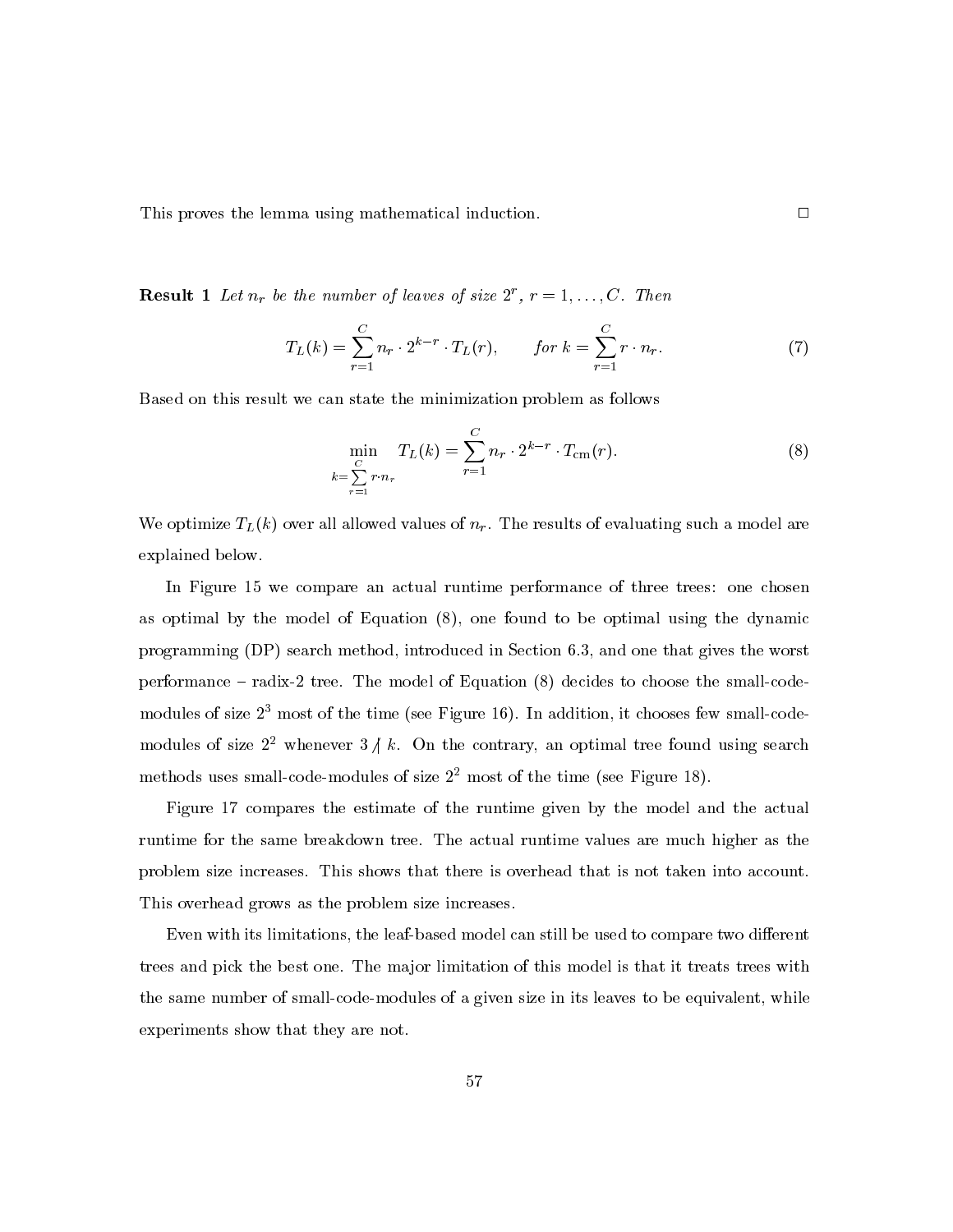

Figure 15: Comparing the actual performance of optimal trees

| k<br>$r\lambda$ | $\overline{2}$ | 3              | $\overline{4}$ | -5             | 6                                | $7\phantom{.0}$          | 8              | 9              | 10             | 11           | 12             | 13             | 14           | 15           | 16             | 17 | 18                     | 19             | -20            |
|-----------------|----------------|----------------|----------------|----------------|----------------------------------|--------------------------|----------------|----------------|----------------|--------------|----------------|----------------|--------------|--------------|----------------|----|------------------------|----------------|----------------|
|                 | $\overline{0}$ | $\overline{0}$ | $\theta$       | $\parallel$ 0  | $\begin{array}{c} 0 \end{array}$ | $\overline{\mathbf{0}}$  | $\overline{0}$ | $\bf{0}$       | $\overline{0}$ | $\mathbf{0}$ | $\overline{0}$ | $\overline{0}$ | $\mathbf{0}$ | $\bf{0}$     | $\bf{0}$       |    | $\left 0\right\rangle$ | $\theta$       | $\overline{0}$ |
| 2               |                | $\theta$       |                |                | $\bf{0}$                         | $\overline{2}$           | 1              | $\overline{0}$ | -2             |              | $\overline{0}$ | $\overline{2}$ |              | $\theta$     | $\overline{2}$ |    | $\mathbf{0}$           | $\overline{2}$ |                |
| 3               | $\overline{0}$ |                |                |                | $\overline{2}$                   |                          | $\overline{2}$ | -3             | -2             | 3            | 4              | 3              | 4            | 5            | 4              |    | 6                      | $\mathfrak{b}$ | 6              |
| 4               | $\theta$       | $\theta$       |                | $\overline{0}$ | $\mathbf{0}$                     | $\overline{\phantom{0}}$ | $\bf{0}$       | $\bf{0}$       | $\bf{0}$       | $\bf{0}$     | $\bf{0}$       | $\bf{0}$       | $\theta$     | $\mathbf{0}$ | $\bf{0}$       |    | $\theta$               | $\theta$       | $\overline{0}$ |

Figure 16: Values of  $n_k$  for the optimal tree found using the leaf model given by Equation (8)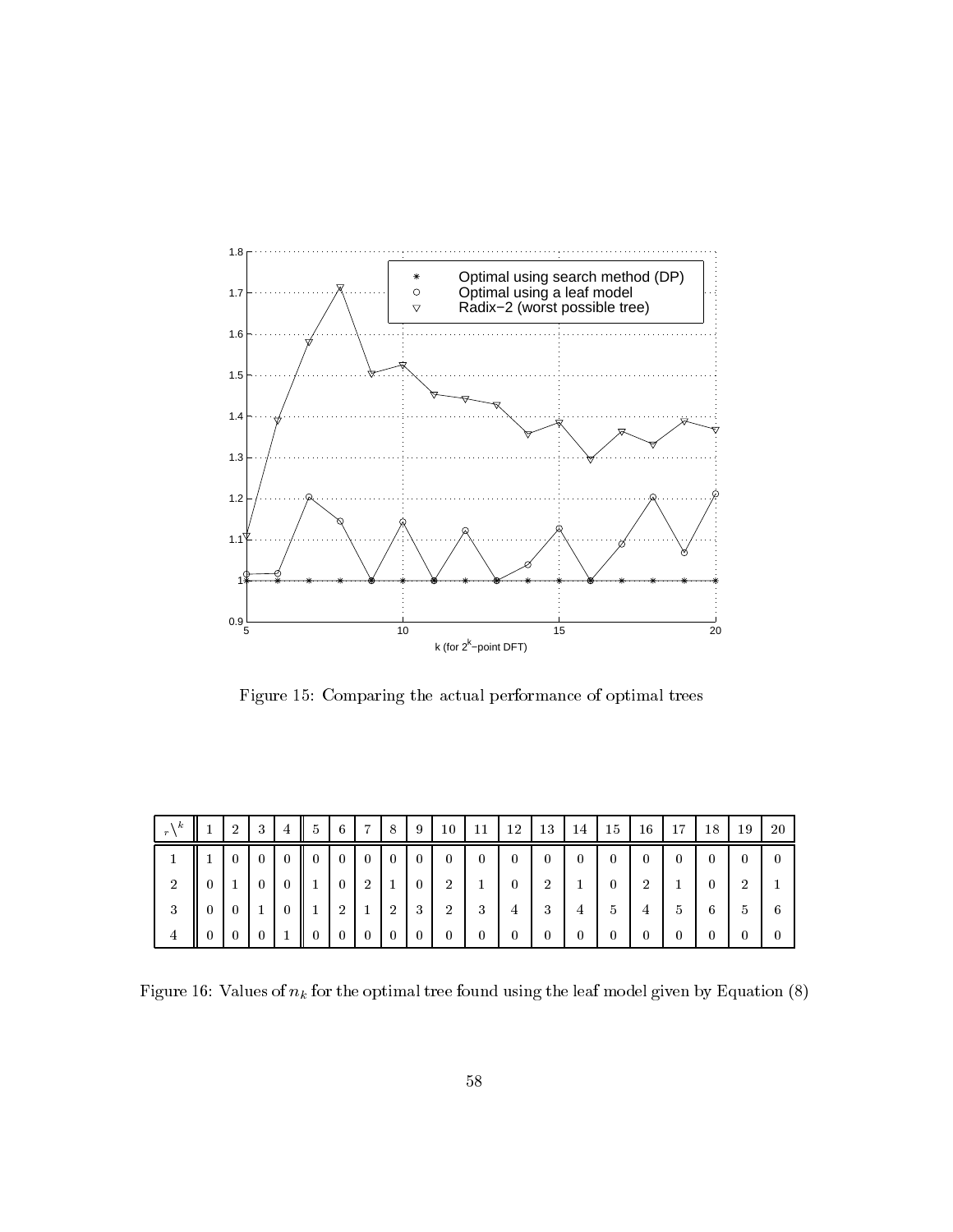

Figure 17: Comparing the performance for the actual and the estimated optimal tree

| k              | $\overline{2}$ | 3               | $\overline{4}$ | $5^{\circ}$  | 6              | $\overline{ }$ | 8              | 9              | 10             | 11     | 12             | 13       | <sup>14</sup> | 15             | 16 | 17            | 18            | 19 | 20 |
|----------------|----------------|-----------------|----------------|--------------|----------------|----------------|----------------|----------------|----------------|--------|----------------|----------|---------------|----------------|----|---------------|---------------|----|----|
|                | $\theta$       | $\vert 0 \vert$ | $\overline{0}$ | $\mathbf{0}$ | $\overline{0}$ | $\overline{0}$ | $\bf{0}$       | $\overline{0}$ | 0              | 0      | $\overline{0}$ | $\theta$ |               | $\overline{0}$ |    |               |               |    |    |
| 2              |                | $\theta$        | -0             |              | - 1            | $\overline{0}$ | $\bf{0}$       | 1              |                | ച<br>∠ | $\overline{2}$ | 3        | 3             | 4              | 4  | $\mathcal{D}$ | $\mathcal{D}$ | 6  | -6 |
| 3              | $\theta$       |                 | -0             |              | $\overline{0}$ | л.             | $\overline{0}$ | 1              | 0              |        | $\bf{0}$       |          |               |                |    |               |               |    |    |
| $\overline{4}$ | 0              |                 |                |              |                |                | $\overline{2}$ |                | $\overline{2}$ |        | ച              |          |               |                |    |               |               |    |    |

Figure 18: Values of  $n_k$  for the optimal tree found using search methods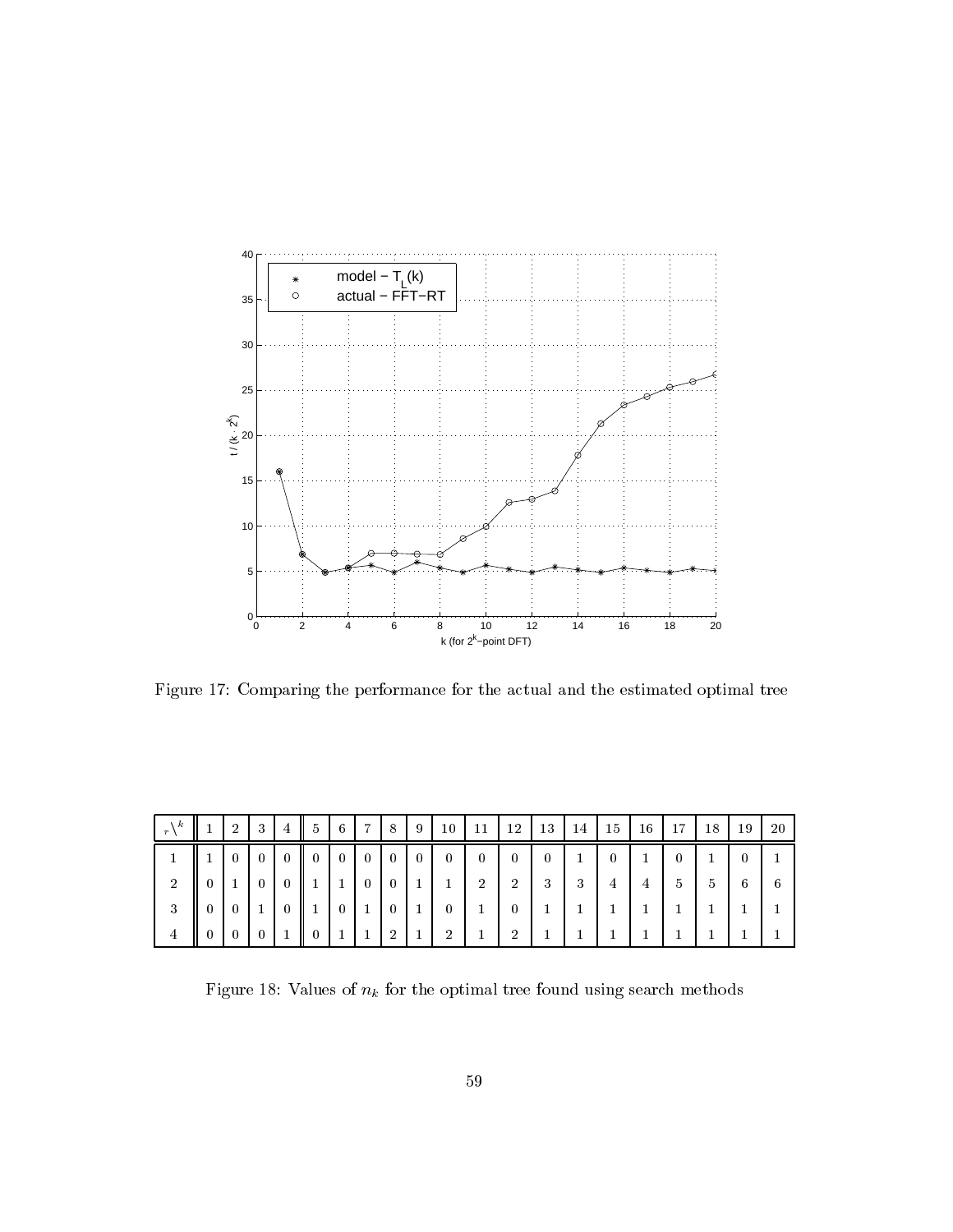We improve the performance prediction of the model in the next section by expanding it to take into account the overhead of accessing the data in memory.

#### $5.3$ Cache-Sensitive Cost Model for the FFT

## **Problem Formulation**

We saw that the leaf-based cost models presented in Section 5.2 failed. They did not take into account overhead associated with data access. This is a reasonable assumption if the overhead is constant for any breakdown tree. In reality, this is not the case. So it is desirable to design a model that explicitly takes into account the overhead.

There are three types of overhead. The first is the overhead associated with recursive function execution. This overhead includes the costs of determining how to split at each step of the recursion, index calculations, etc. The second type of overhead relates to the multiplication by twiddle factors. Finally, the data access overhead is the overhead with accessing the input, the output and the twiddle factor arrays at variable strides.

Optimal decomposition trees are highly dependent on the code that implements the Cooley-Tukey formula. Thus, it is a challenge to create a model that predicts uniformly well regardless of the actual implementation of the Cooley-Tukey formula. We need to choose a good performance code, and create a custom-tailored performance model for it. Such a model will find the breakdown tree, which is guaranteed to be optimal only if it is used with this code. Based on extensive experiments, the best code has shown to be the one that implements the algorithm for right-most trees (FFT-RT), presented in Chapter 3. In this section we will create a cache-sensitive model tailored to this particular code. For reference the pseudo-code for the FFT-RT is given in Figure 19.

Our right-code-module does an out-of-place computation of the DFT (on line 3). Our left-code-module first does an in-place multiplication by twiddle factors, and then does an in-place computation of the DFT (on line 9). Our recursive subroutine does not access any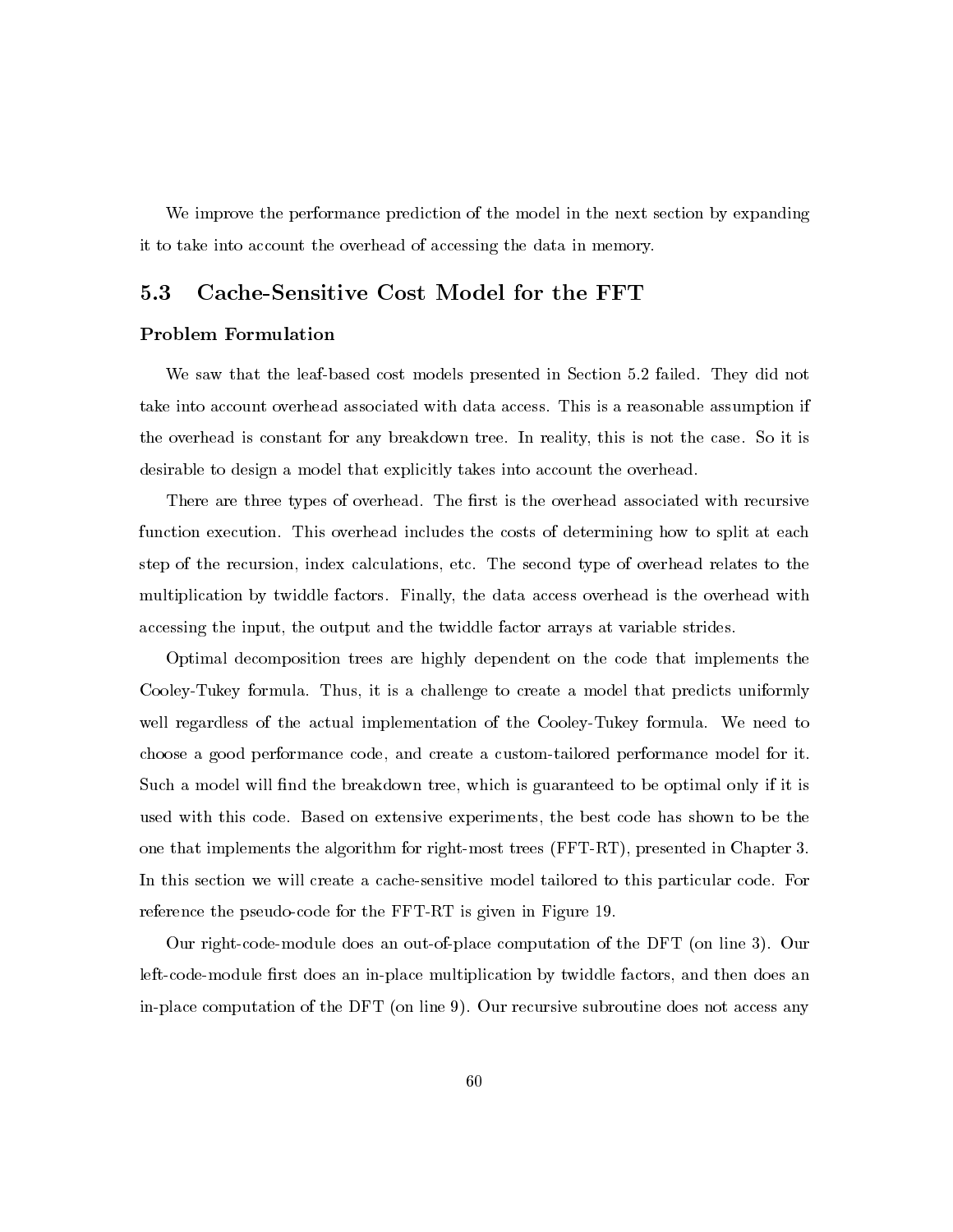**Pseudo-code 6 (FFT-RT)** Recursive implementation

```
fft(n, x : xs, y : 1) {
 \mathbf{1}\overline{2}if is_leaf_node(n)
 3
            dft\_right(n, x : xs, y : 1);\overline{4}else
 5
            r = left \mod (n);s = rightnode(n);6
            for (ri=0;ri\le r;ri++)\overline{7}fft(s, x + xs*ri : xs*r, y + ri*s : 1);8
            for (size)=0;size;si++)9
                dt_left(r, y + ys*si : ys*s, 2*n : si);
10
     }
11dft\_right(n, x : xs, y : 1);12// compute out-of-place n-point DFT x:xs -> y:1
13
     \mathcal{L}14
     dt_left(n, x : xs, w : ws);
         // twiddle factor multiplication x:xs * w:ws -> x:xs
15
                                      // w[0] is 1, so do not multiply
16
            if (ws < 0)for (i=1; i \le n; i++) // also skip i=0, because w[0]=1
17
                   x [xs * i] = x [xs * i] * w [ws * i];18
19
         // now compute inplace n-point DFT x:xs -> x:xs
     \mathcal{L}20
```
Figure 19: Pseudo-code for the FFT-RT algorithm

data. It is only responsible for scheduling an execution of the small-code-modules in proper order with the proper arguments.

# **Model Formulation**

Suppose we have small-code-modules of sizes  $2^c$  available, where  $c = 1, 2, ..., C$ , and let  $\mathbf{r} = (r_0, r_1, \dots, r_m)$ , where  $1 \le r_i \le C$ . We define  $k_i = \sum_{l=0}^{i} r_l$ , where  $i = 0, 1, 2, \dots, m$ , and set  $k = k_m$ .

We create the right-most tree, completely defined by the vector  $\mathbf{r}$ , as shown in Figure 20.

Right-most trees have one right leaf  $r_0$  and m left leaves. The right leaf small-codemodule is out-of-place. It is accessing the input array  $x$  at some stride and writing into the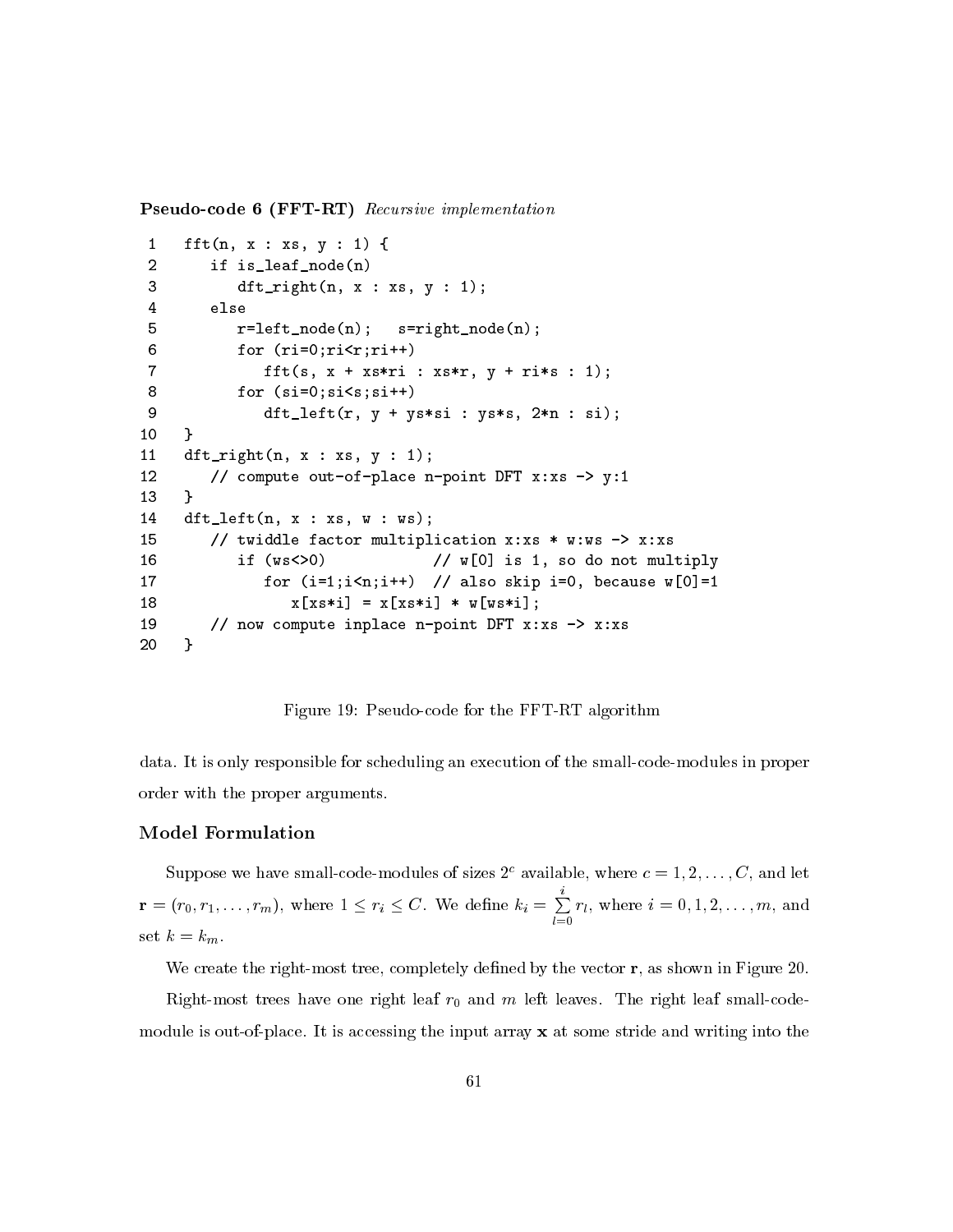

Figure 20: The right-most tree is completely defined by the vector  $\mathbf{r} = (r_0, r_1, \dots, r_m)$ .

output array  $y$  at a stride 1. Left leaf small-code-modules are in-place. They access data in the output array  $y$  at a given stride, and store the results in the same array at the same stride. The performance of small-code-modules that correspond to left and right leaves can be modeled as a function of the stride, at which they are accessing the data.

Below we formulate important properties of right-most trees in the context of the pseudo-code of Figure 19.

**Lemma 5** Each small-code-module  $r_i$ , where  $i \geq 0$ , is called  $2^{k-r_i}$  times, always at the same stride.

**Lemma 6** The right small-code-module  $r_0$  is accessing data at a stride  $2^{k-r_0}$ .

**Lemma 7** Each left small-code-module  $r_i$ , where  $i > 0$ , is accessing data at a stride of  $2^{k_{i-1}}.$ 

**Lemma 8** The recursive subroutine with input size being  $k_i$  is called  $2^{k-k_i}$  times.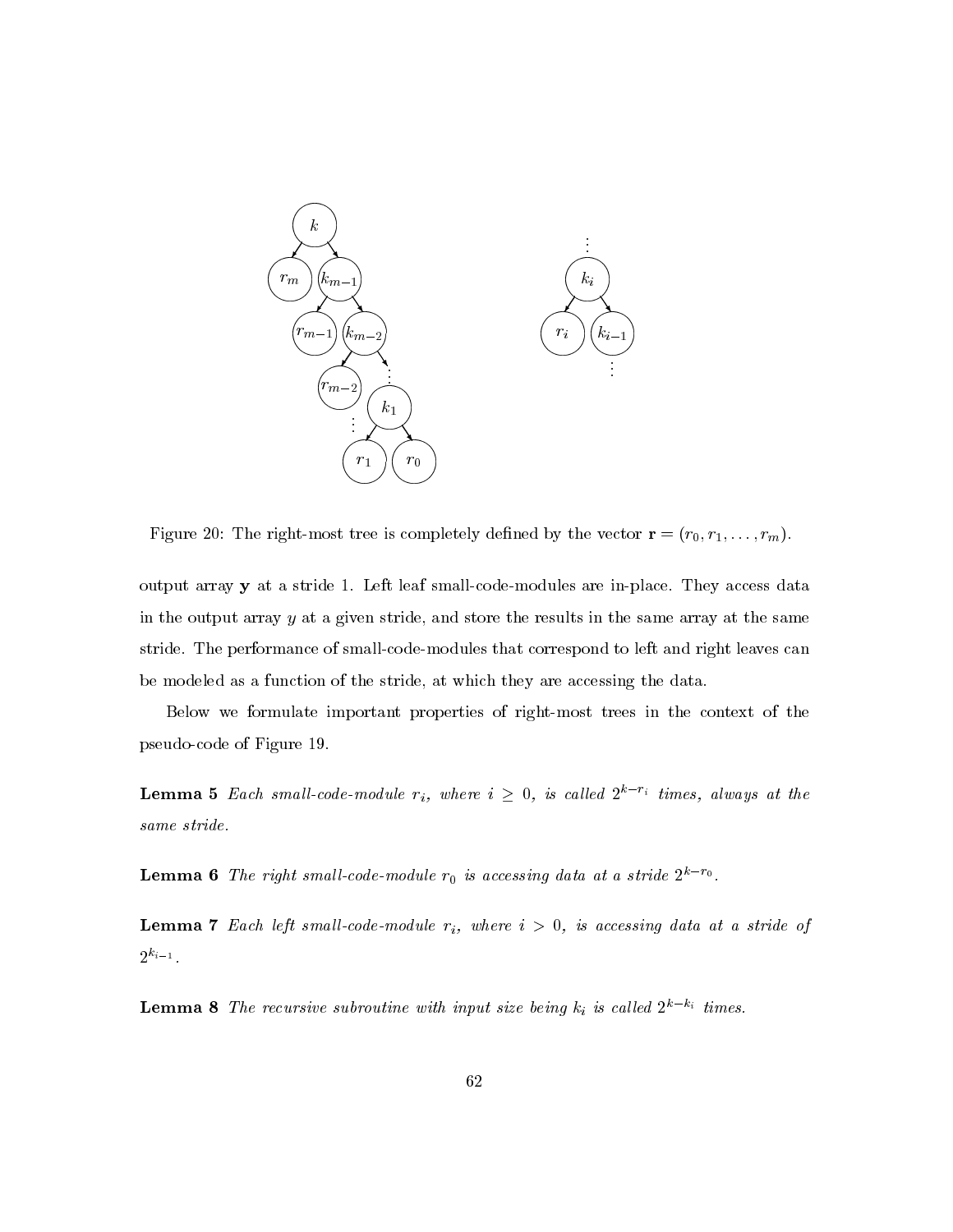Let  $g_c^L(k)$  and  $g_c^R(k)$  be cost functions for a left-code-module and a right-code-module, respectively, of sizes  $2^c$ , accessing data at a stride  $2^k$ . Let  $f(k_i, r_i)$  be the cost of executing the recursive function of input size  $2^{k_i}$ , which breaks as  $k_i = r_i + k_{i-1}$ , as shown in Figure 20. We define  $T_C(\mathbf{r})$  to be the cost of computing a  $2^k$ -point DFT.

**Lemma 9** The cost  $T_C(\mathbf{r})$  of computing a  $2^k$ -point DFT using a right-most tree and spec*ified* by  $\mathbf{r}$  is

$$
T_C(\mathbf{r}) = 2^{k-r_0} \cdot g_{r_0}^R(k-r_0) + \sum_{i=1}^m 2^{k-r_i} \cdot g_{r_i}^L(k_{i-1}) + \sum_{i=1}^m 2^{k-k_i} \cdot f(k_i, r_i).
$$

**Proof:** The lemma is easily proved by using the lemmas given above.

Lemma 9 defines a cost function in terms of three cost functions  $g_c^L(k)$ ,  $g_c^R(k)$ , and  $f(k_i, r_i)$ . The first two functions can be determined experimentally. The experiment calls each small-code-module at all different possible strides. Since there are  $C$  small-codemodules, and strides can only be powers of 2 up to  $2^k$ , then the total number of experimental measurements needed is of the order of  $2 \cdot C \cdot k$ .

The function  $f(k_i, r_i)$  does not access any data, so it is proportional to the total number of instructions executed for each particular instance of the recursive function given in Figure 19.

**Lemma 10**  $f(k_i, r_i) = a_1 \cdot 2^{r_i} + a_2 \cdot 2^{k_{i-1}} + a_3$ .

**Proof:** We inspect the pseudo-code in Figure 19. The first loop is executed  $2^{r_i}$  times, and the second loop is executed  $2^{k_{i-1}}$  times. Let  $a_1$  and  $a_2$  be the costs of executing the bodies of the first and second loops respectively, and let  $a_3$  be the cost of executing the code that is outside of the loops, not counting costs of calling any subroutines. Then the total cost is

$$
a_1 \cdot 2^{r_i} + a_2 \cdot 2^{k_{i-1}} + a_3,
$$

which proves the lemma.

 $\Box$ 

 $\Box$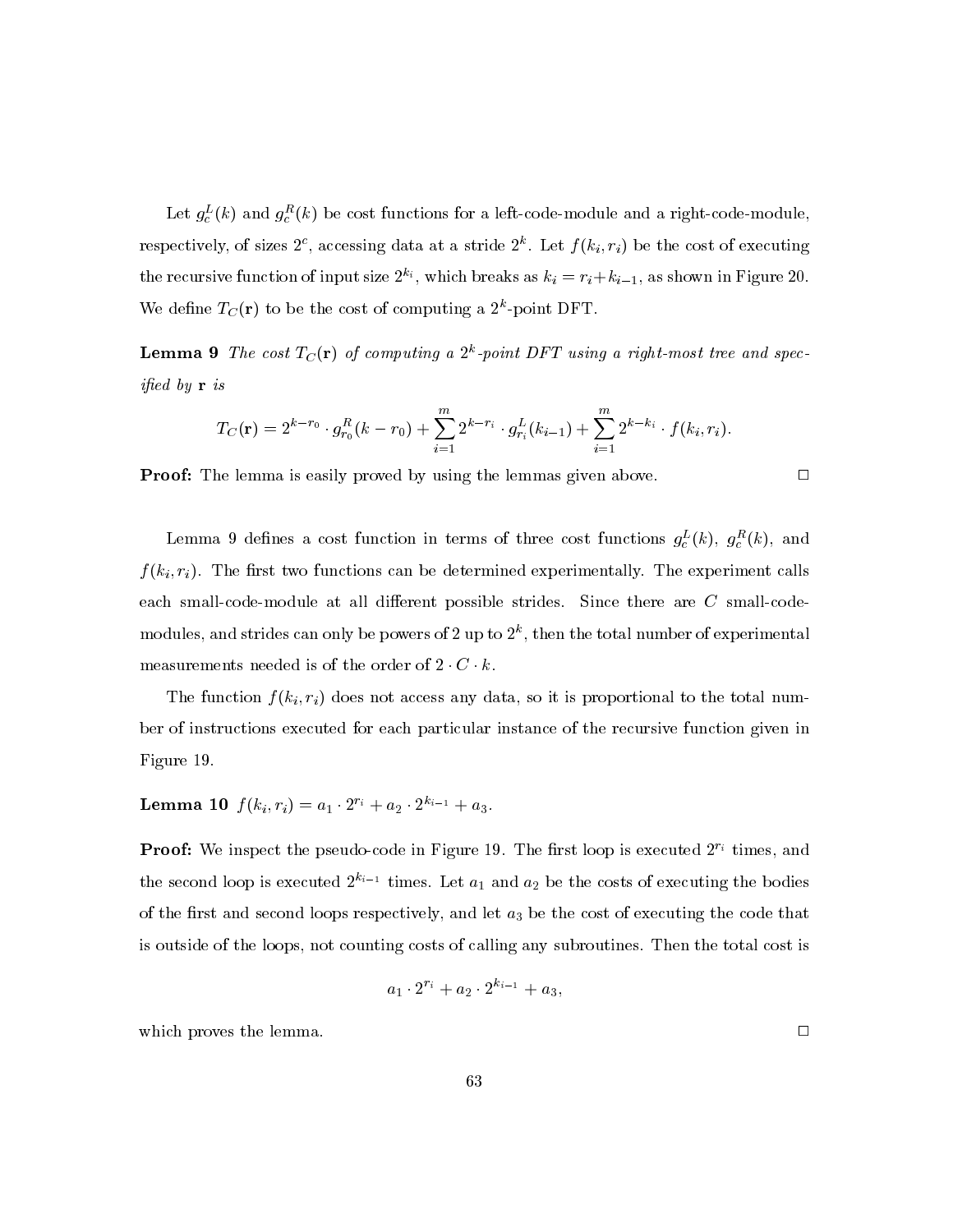**Theorem 11** The cost  $T_C(\mathbf{r})$  of computing a  $2^k$ -point DFT using the right-most tree and specified by  $\mathbf r$  is

$$
T_C(\mathbf{r}) = 2^{k-r_0} \cdot g_{r_0}^R(k-r_0) + \sum_{i=1}^m 2^{k-r_i} \cdot g_{r_i}^L(k_{i-1}) + \sum_{i=1}^m a_i \cdot 2^{k-k_{i-1}} + a_2 \cdot 2^{k-r_i} + a_3 \cdot 2^{k-k_i}.
$$

**Proof:** The theorem is easily proved by using the lemmas given above.

 $\Box$ 

Values of  $a_1$ ,  $a_2$ , and  $a_3$  can be determined simply by counting the number of assembly instructions in the body of our recursive subroutine. In the framework of SPIRAL, this counting is done by the formula translator (see Figure 1 in Chapter 1).

# Formulation of the Optimization Problem

Given a fixed  $k$ , find a vector **r** that minimizes the cost function given by Theorem 11.

## **Evaluation of the Model**

To evaluate the performance model given by Theorem 11, we ran a simulation that searches exhaustively for the optimal breakdown tree over the set of all possible breakdown trees for each fixed value of  $k$  and finds the optimal one. Results of evaluating the model and its comparison to experiment driven search methods are presented in Chapter 7.

#### Conclusions  $5.4$

We derived two analytical cost models in this chapter. The first model is coarse and generic. It is useful in advancing our understanding of the architecture of the optimal tree. It defines a framework for comparing the performance of different small-code-modules, and can be used for partitioning the search space of all breakdown trees. However, it cannot select a single tree, as it accounts only for a number of small-code-modules to be used and not for their position in the tree.

The second model improves the first model by taking into account different types of overhead that occur during actual computation. This model is cache-sensitive, as it real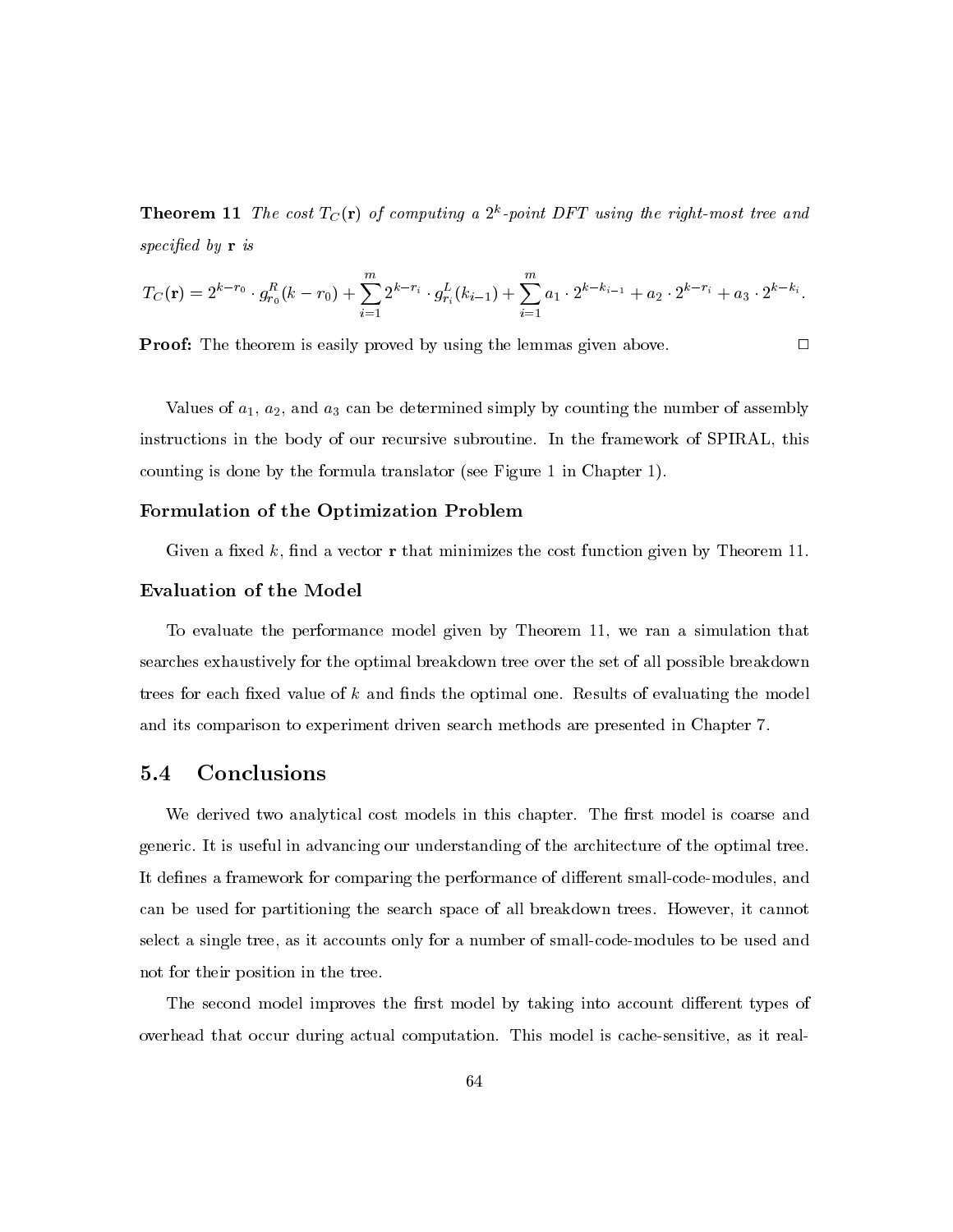izes that access cost to memory is not constant throughout the computation. This is an implementation driven analytical model. It is custom-tailored to the best implementation we found, so that it can be trained to lead to very good cost predictions.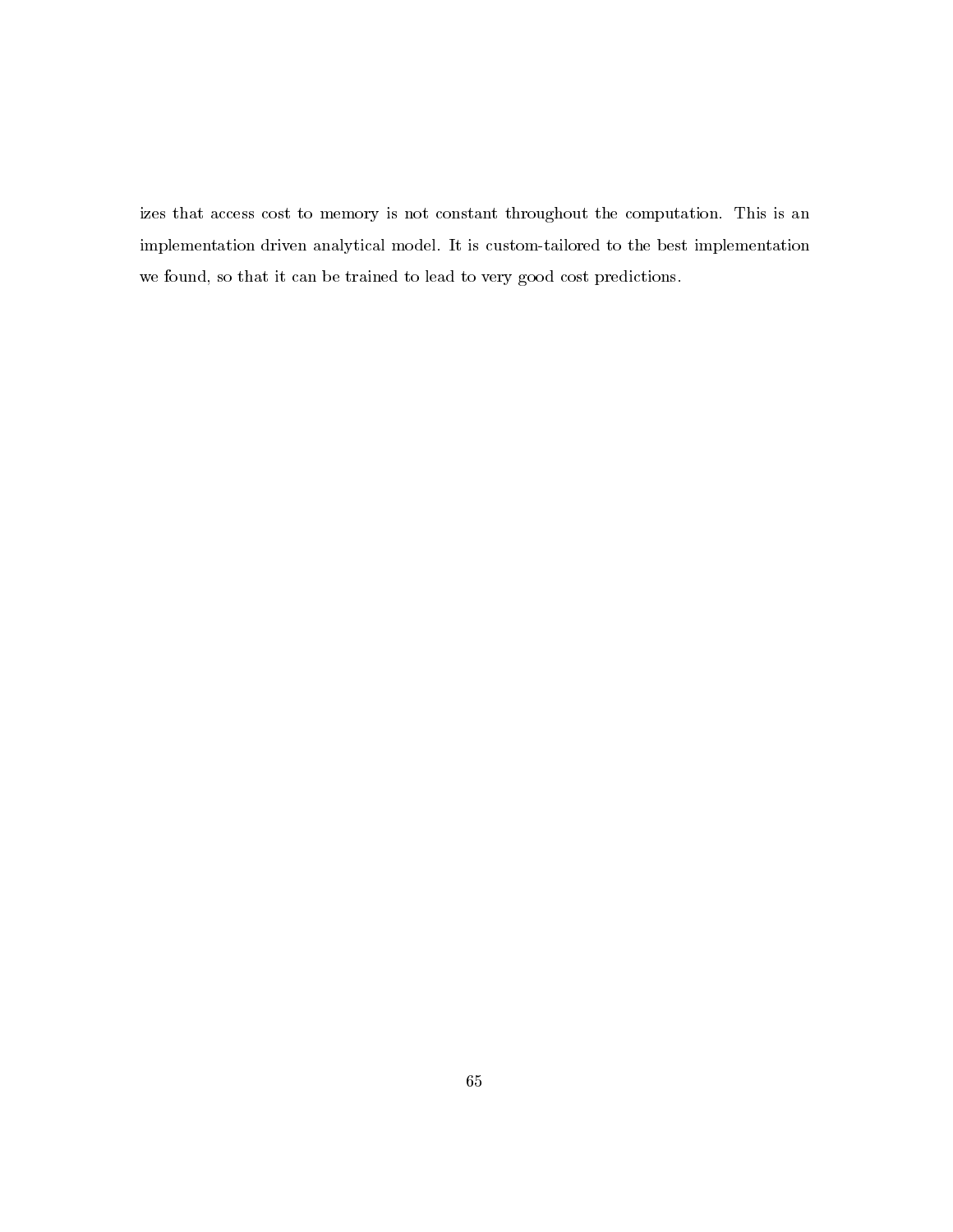### $\bf{6}$ **Optimal Implementation Search Methods**

#### Introduction  $6.1\,$

**Motivation** The optimal implementation is found by searching for an optimal breakdown strategy for each possible code, and then by choosing the best combination of code and breakdown strategy.

Special search methods for finding the optimum are required to search over the set of all possible alternatives because this set is extremely large.

Goal The goal of this chapter is to derive effective search methods over a set of Cooley-Tukey breakdown trees to find the best one.

We concentrate on searching over the space of breakdown trees for  $2<sup>k</sup>$ -point DFTs. The size of the search space for  $2^k$ -point DFTs is  $O(4^k)$ . Since it takes about 1 sec. to get runtime estimates with high enough accuracy (of about  $1\%$ ) using the experimental measurement of performance of Chapter 4, we would need 14 hours to search exhaustively for the 1024-point DFT. Thus an exhaustive search method is unfeasible with our experimental measurement of performance, so we use dynamic programming.

We now explain in detail three search procedures.

#### $\boldsymbol{6.2}$ **Exhaustive Search**

Exhaustive search is trivial. We take the set of all possible implementations, and using either the experimental measurement of performance of Chapter 4 or the analytical performance models of Chapter 5 we calculate the performance for each implementation in the set. The implementation that has the best performance is chosen as the optimal one.

The results of evaluating the exhaustive search method are presented in Chapter 7.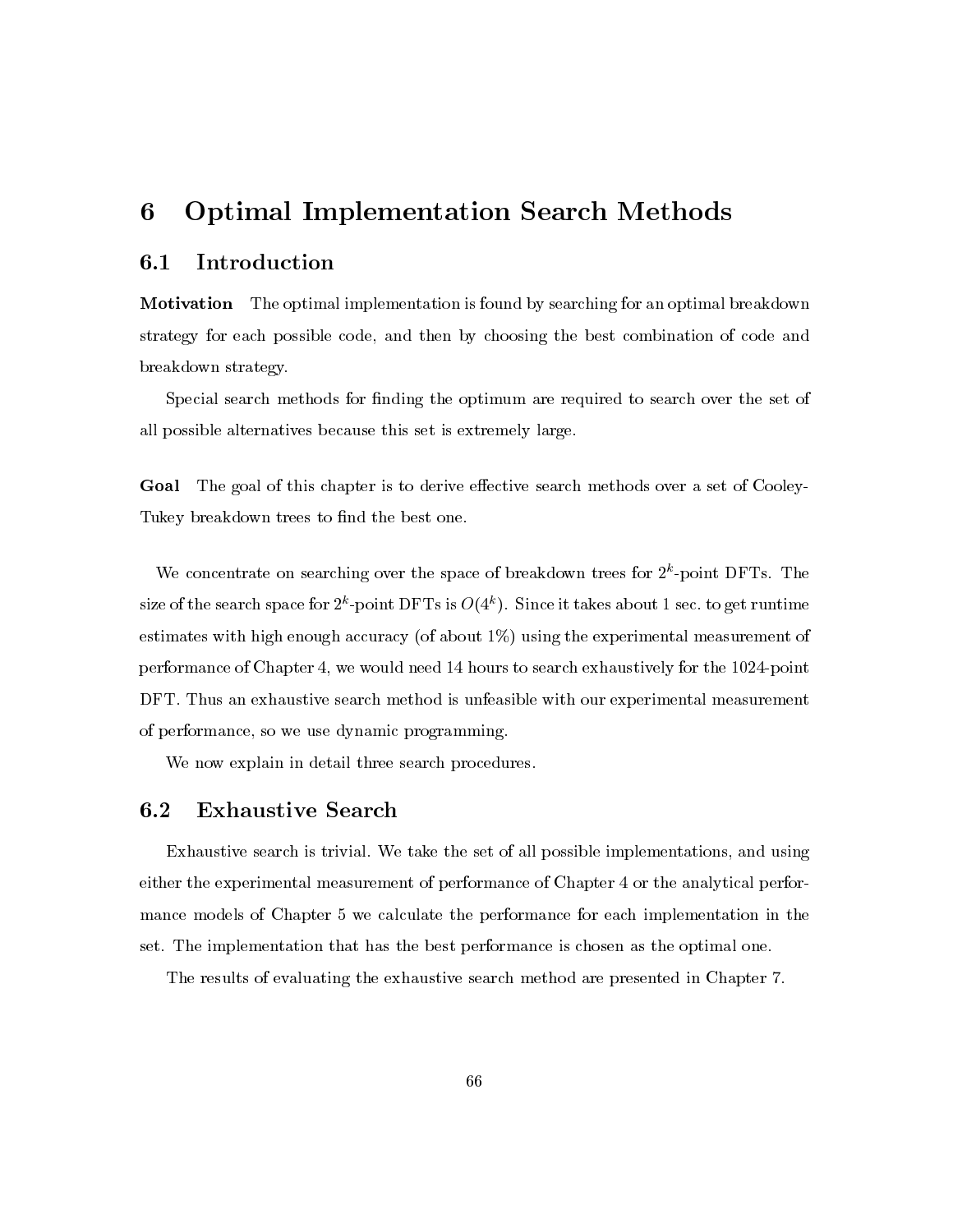#### $6.3\,$ Dynamic Programming Approach

The dynamic programming (DP) approach solves the search problem by combining the search solutions to sub-problems. It is highly efficient when sub-problems are not independent and share sub-sub-problems. Dynamic programming solves every sub-subproblem just once, and then saves its answer in a table for future reuse. It is used in a bottom-up fashion, i.e., first, problems of small sizes are solved, and then these solutions are used to solve problems for larger sizes. Thus, the solutions to larger size problems are defined in terms of solutions to identical problems of smaller sizes, which is the property of recursion. An object is said to be recursive if it is defined in terms of itself. Hence, the basic requirements imposed on the possible optimal solution to the problem are that it be defined recursively via solutions to sub-problems. In other words, if the optimal tree does not have a recursive structure, it cannot be found by the dynamic programming approach.

The optimal solution found by dynamic programming for a  $2<sup>k</sup>$ -point DFT uses optimal solutions to the smaller DFT sizes.

Dynamic programming cannot be defined in our full search space because not every tree exhibits a recursive structure, while, as we discussed above, an optimal tree found by dynamic programming is defined recursively. If we assume that only trees with recursive structure can be optimal, then applying the dynamic programming to the sub-space of such trees leads to the optimal tree.

**Sub-Optimality Assumption:** The performance of computing an n-point DFT is only a function of n and its breakdown tree, and does not depend on the context in which it is  $computed.$ 

Stated differently, take a breakdown tree for computing a DFT, e.g.,  $2^8$ -point DFT, as shown by the tree on the left in Figure 21. Assume it has two equal sub-trees, e.g.,  $2^3$ -point DFT broken down as  $2^3 = 2^1 \cdot 2^2$  in both cases. Then our assumption says that the performance of computing these sub-trees is the same, independently of where they are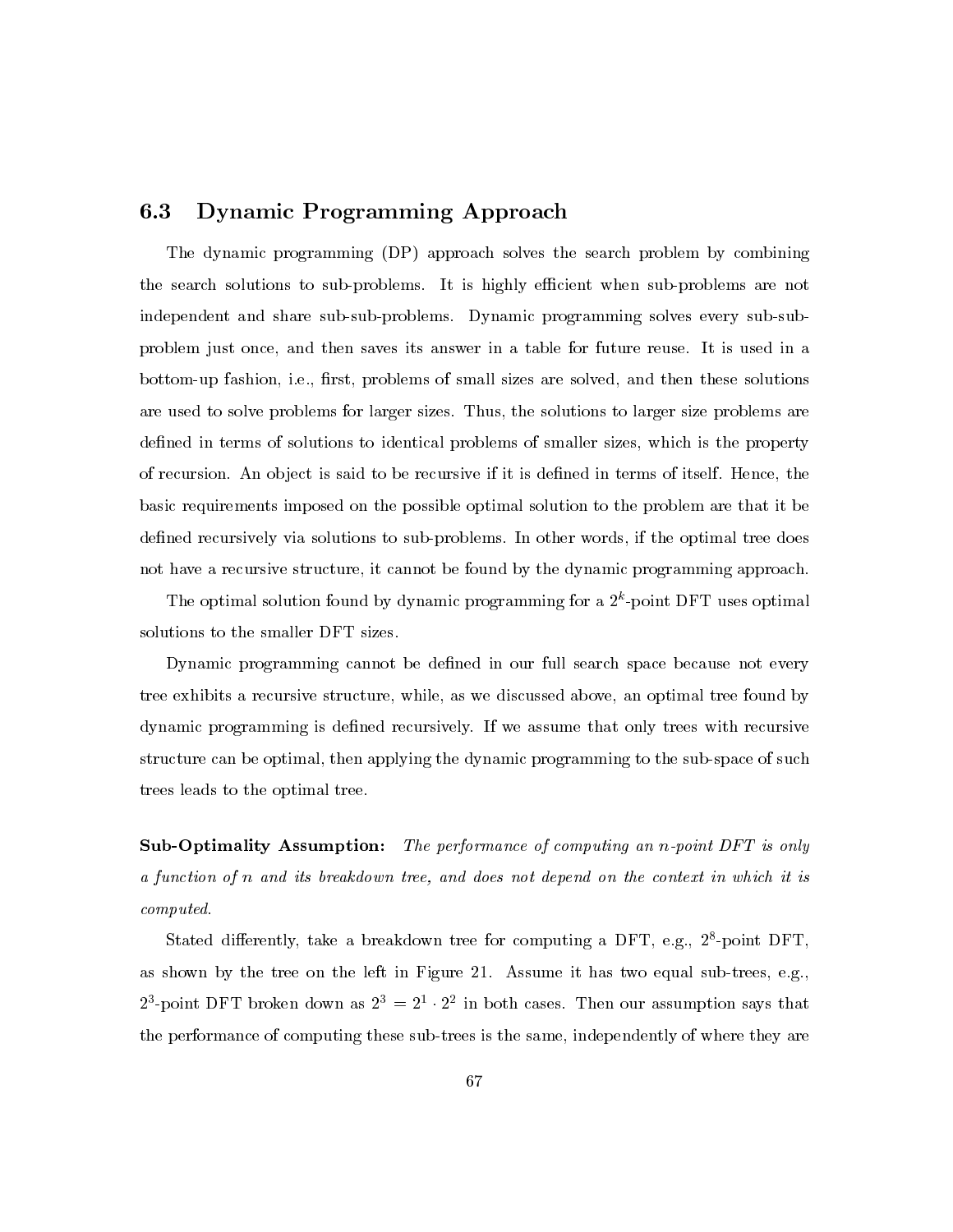

Figure 21: An example of a DP-valid and a DP-invalid tree

located in the tree.

By making this assumption, we claim that trees that contain non-equal sub-trees with identical parent nodes cannot have a better performance than ones with equal sub-trees, as is the case with the tree on the right in Figure 21, where  $2^3 = (2^1 \cdot 2^1) \cdot 2^1$  for one node, and  $2^3 = 2^1 \cdot 2^2$  for another node. This is because by replacing a sub-tree by a subtree with a better performance we obtain a tree that has a equal or better performance. Dynamical programming reduces substantially the search space by eliminating many trees that, according to our assumption, do not need to be considered.

**When Does Dynamic Programming Hold?** Our assumption holds if the performance of a signal processing transform is independent of the state of the memory hierarchy, and of the stride parameter, as defined in Chapter 3. In particular, this would be true when the access cost to memory is constant. We will discuss this topic in more detail in Chapter 7. There we also investigate if dynamic programming leads to a tree with near optimal performance even if the memory access cost is not constant.

Procedure for Applying DP to the Subset of DP-Valid Breakdown Trees We start with  $k = 1$ . There is only one tree for k=1, which is to compute a 2<sup>1</sup>-point DFT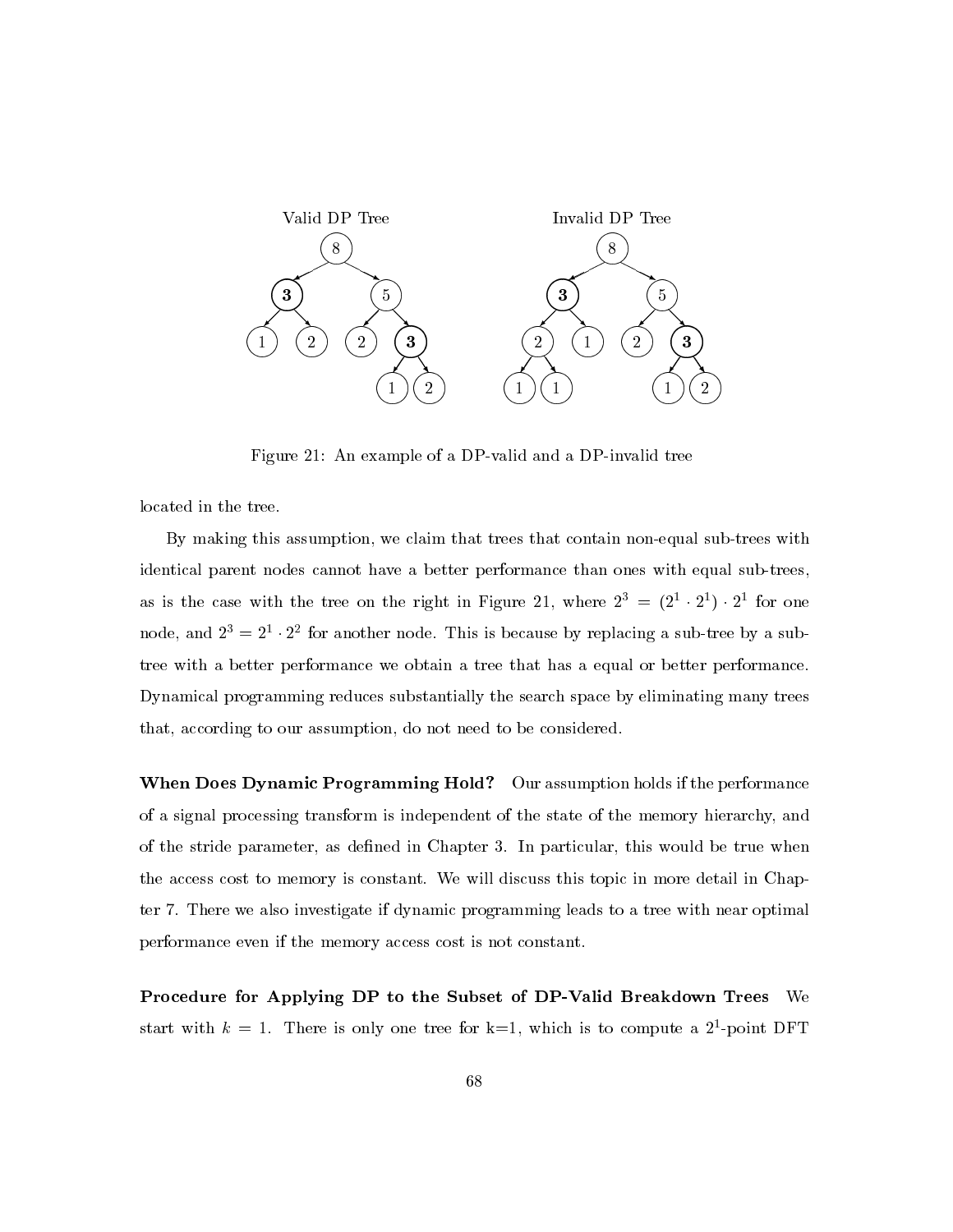

where  $q = 1, 2, ..., k - 1$ 

 $\Box$ 

Figure 22: Finding an optimal tree for k by using optimal sub-trees for q and  $k - q$ 

by definition, so it is already optimal. Now suppose that we already found the optimal breakdown trees  $\forall k' < k$ . We find the optimal tree for k. There are exactly  $k-1$  ways of representing k as a sum of two positive numbers  $k = q + (k-q)$ , namely for  $q = 1, 2, ..., k-1$ . This corresponds to a split  $2^k = 2^q \cdot 2^{k-q}$ , i.e., we are computing a  $2^k$ -point DFT using 2<sup>q</sup>-point DFTs and 2<sup>k-q</sup>-point DFTs. Since both,  $q < k$  and  $k - q < k$ , we already know the optimal breakdown trees for both of them, as pictorially shown in Figure 22. We can also introduce the special case of  $q = 0$ , which we interpret as computing the DFT from the definition, i.e., without using a Cooley-Tukey formula. Then, we just need to try all possible k combinations of breaking k and using optimal breakdown trees for both left and right children of k to find an optimal breakdown tree for the  $2^k$ -point DFT.

The DP search space is only  $O(k^2)$  compared to the original DP Search Space Size search space size of  $O(4^k)$ .

**Proof:** Proof is easily obtained from the above-described procedure.

**Compact Representation for DP-valid Trees** A compact representation for DP-valid trees is possible. To apply dynamic programming, we start with  $k = 1$ , and sequentially increment  $k$  by 1, choosing at each step a single value of  $q$ . This produces the optimal breakdown tree. Thus, we can represent all optimal trees of sizes  $2^{k'}$  for  $k' = 1, ..., k$  using only k values. Figure 23 shows an example of doing this. A stored value of 0 means that the DFT is computed directly from the definition. We will refer to this storage mechanism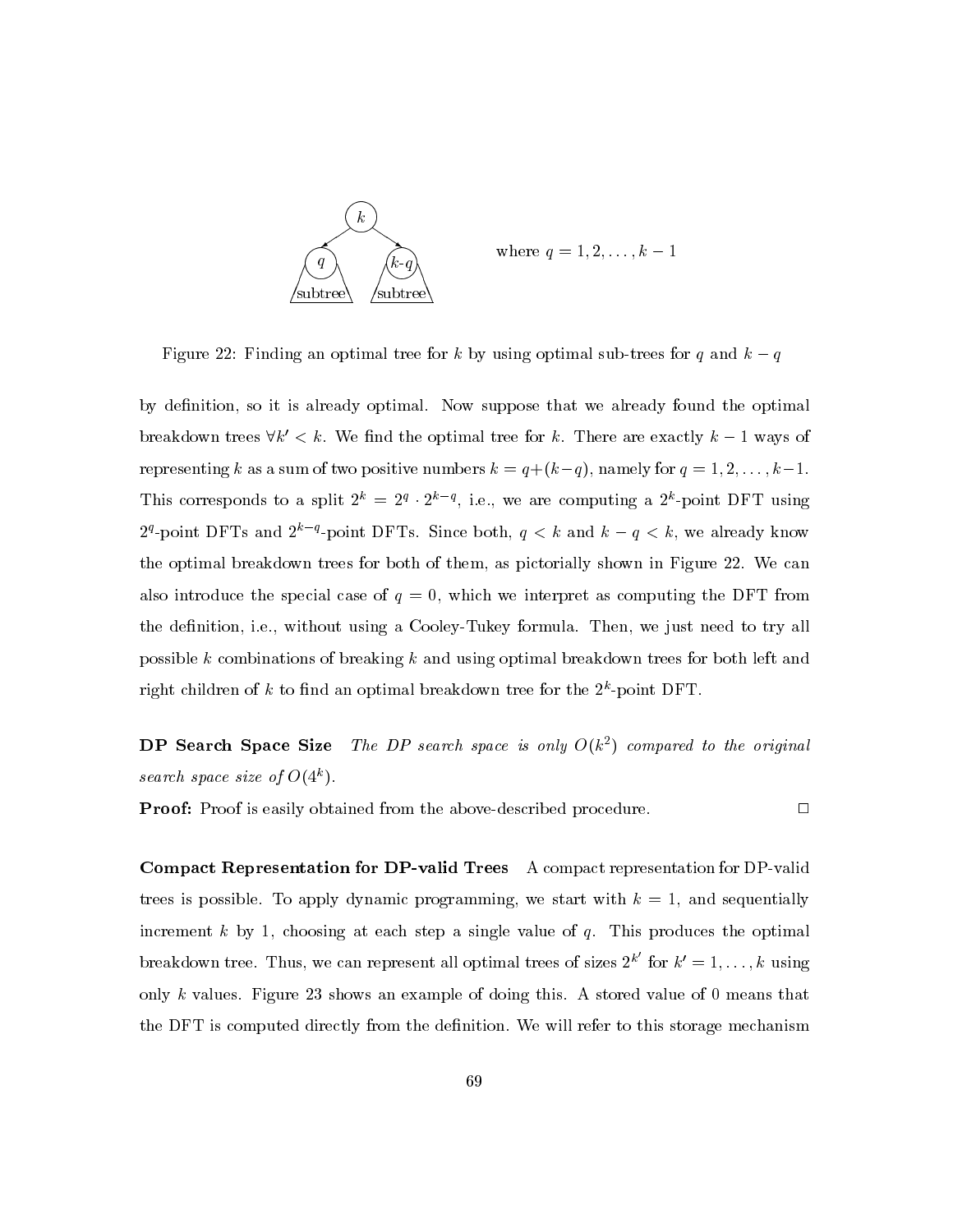

Figure 23: Compact DP-valid tree storage using a DP breakdown vector

### as a DP breakdown vector.

The program that implements the Cooley-Tukey formula at each stage of the recursion needs to determine how to breakdown further. By representing trees in a compact and easy way to access, we reduce significantly the overhead. As we will see in Chapter 5, this has an exponentially growing impact on the total performance. Thus, the compact form of representing DP-valid trees should improve the overall performance.

The dynamic programming approach dramatically reduces the search space. Conclusions At the same time it simplifies the representation of trees, leading to less overhead on each step of the recursion. However, the assumption implied by dynamic programming is that the memory access cost is independent of the DFT computation context (accessing data elements at different strides, as explained in Chapter 3). We will discuss in Chapter 7 the validity of this assumption.

#### $\bf{6.4}$ Soft Decision Dynamic Programming

In the dynamic programming approach, described in Section 6.3, at each step of a recursion, we represent  $k = q + (k - q)$ , where  $q = 1, 2, ..., k - 1$ , and we search for an optimal performance breakdown, keeping breakdowns for all sub-problems fixed. For each value of  $k$ , we then store only a single value of  $q$ . Thus, we make a hard decision when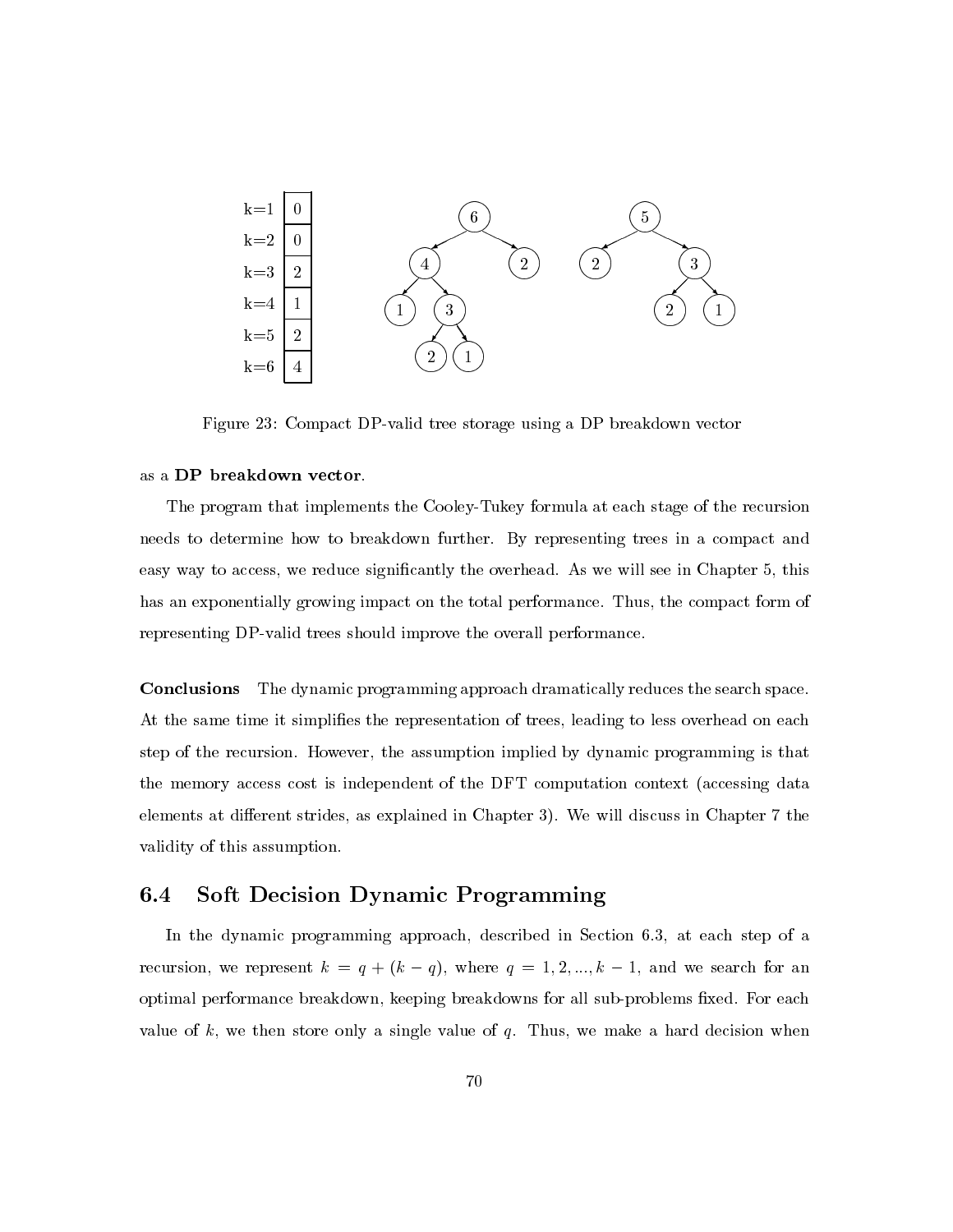choosing the optimum. We refer to this version of DP as hard decision DP. Hard decision DP will work fine for as long as the DP assumption is not violated. However, it is expected that under some circumstances the DP assumption might not hold.

We extend here the dynamic programming approach. At each step of the recursion, instead of storing only the breakdown with the smallest runtime, we store several breakdowns, those having the smallest runtimes. At search time, instead of picking a single optimal breakdown at each sub-problem, we search over all candidates stored for that subproblem.

The number of candidates stored at each step of the soft decision dynamic programming approach will be referred to as **soft decision depth** D. By adjusting  $D$ , soft decision dynamic programming degenerates into either the dynamic programming (when  $D = 1$ ), or, exhaustive search (when D is sufficiently large). If the number of candidates is constant for all values of k, then the search space size is D times bigger than the search space size for regular dynamic programming. It will be  $O(\frac{D \cdot k^2}{2})$ .

We can develop a compact way for representing the trees for soft decision DP. This extends the representation derived for the hard decision dynamic programming. Instead of storing a breakdown vector of left nodes, we will have a breakdown matrix of left nodes, a left-index matrix, and a right-index matrix. An example is shown in Figure 24. Suppose we want to read the structure of the tree starting in the location  $k = 9, i = 1$ . We look into the corresponding entries in the breakdown matrix, the left-index matrix, and the rightindex matrix. The value of 2 in the breakdown matrix means that we split  $2^9 = 2^2 \cdot 2^7$ . Thus, we need to find out how the right factor  $2<sup>2</sup>$  was computed, and how the left factor  $2^7$  was computed. For the left factor we read a value from the left-index matrix at location  $k = 9, i = 1$ , which is 2. This means that we compute a 2<sup>7</sup>-point DFT by using an entry  $k = 7, i = 2$ . For the right factor similarly we use an entry  $k = 2, i = 0$ . We repeat the process described above recursively for both  $k = 7$ ,  $i = 2$  and  $k = 2$ ,  $i = 0$ , until we reach a value of 0 in the breakdown matrix, which means that we reached a leaf.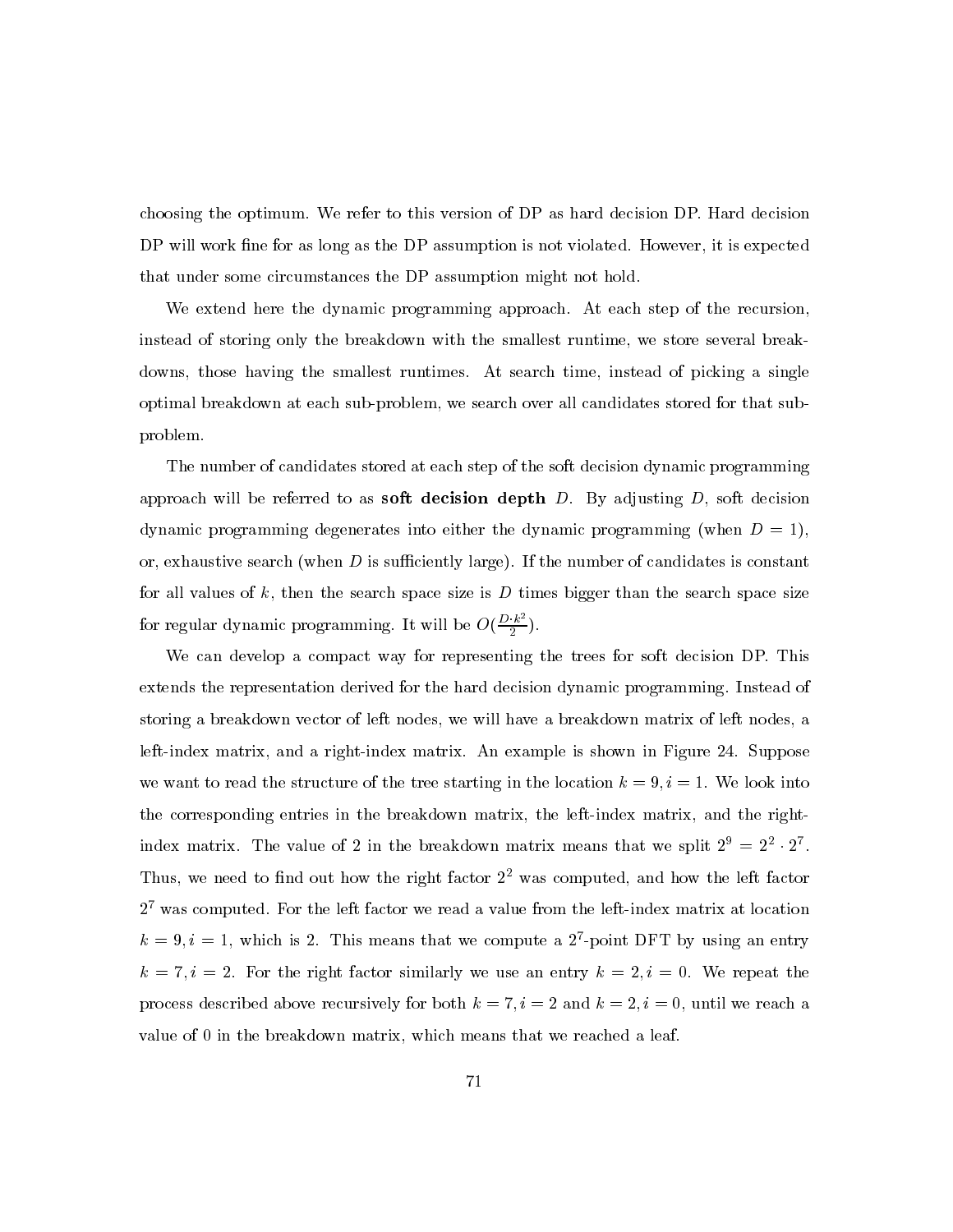|         |                  | breakdown        |                | left-index     |                  |                  | right-index    |                  |                  |
|---------|------------------|------------------|----------------|----------------|------------------|------------------|----------------|------------------|------------------|
|         | $i=0$            | $i=1$            | $i=2$          | $i=0$          | $i=1$            | $i=2$            | $i=0$          | $i=1$            | $i=2$            |
| $k=1$   | $\overline{0}$   | $\boldsymbol{0}$ | $\overline{0}$ | $\overline{0}$ | $\boldsymbol{0}$ | $\overline{0}$   | $\theta$       | $\boldsymbol{0}$ | $\theta$         |
| $k=2$   | $\boldsymbol{0}$ | $\boldsymbol{0}$ | $\overline{0}$ | $\bf{0}$       | $\overline{0}$   | $\overline{0}$   | $\bf{0}$       | $\overline{0}$   | $\boldsymbol{0}$ |
| $k=3$   | $\overline{0}$   | $\overline{0}$   | $\overline{0}$ | $\overline{0}$ | $\overline{0}$   | $\overline{0}$   | $\overline{0}$ | $\overline{0}$   | $\overline{0}$   |
| $k=4$   | $\overline{2}$   | $\mathbf{1}$     | 3              | $\overline{0}$ | $\overline{0}$   | $\overline{0}$   | $\overline{0}$ | $\overline{0}$   | $\overline{0}$   |
| $k = 5$ | $\overline{2}$   | 3                | $\mathbf 1$    | $\overline{0}$ | $\bf{0}$         | $\overline{0}$   | $\overline{0}$ | $\bf{0}$         | $\overline{0}$   |
| $k = 6$ | 3                | $\mathbf{1}$     | $\overline{2}$ | $\overline{0}$ | $\boldsymbol{0}$ | $\boldsymbol{0}$ | $\overline{0}$ | $\boldsymbol{0}$ | $\overline{0}$   |
| $k=7$   | $\overline{2}$   | $\overline{2}$   | $\overline{2}$ | $\mathbf{1}$   | $\overline{0}$   | $\mathbf 1$      | $\overline{0}$ | $\overline{0}$   | $\bf{0}$         |
| $k=8$   | 3                | $\overline{2}$   | 3              | $\overline{0}$ | $\boldsymbol{0}$ | 1                | $\overline{0}$ | $\boldsymbol{0}$ | $\overline{0}$   |
| $k=9$   | 3                | $\overline{2}$   | $\overline{2}$ | $\overline{0}$ | $\overline{2}$   | $\overline{2}$   | $\overline{0}$ | 0                | $\overline{0}$   |

Figure 24: Example of matrices for  $k = 9$  and soft decision depth  $D = 3$ 

A nice property of this storage method is that it also does not require much overhead, when accessed at each step by a recursive breakdown program to determine how to breakdown further. This storage method also allows to store any tree by setting a soft decision depth  $D$  high enough, not just a DP-valid tree.

#### Conclusions  $6.5$

The dynamic programming approach dramatically reduces the search space. At the same time it simplifies the representation of trees, leading to less overhead at each step of the recursion. However, the assumption made is that memory access cost is independent of the DFT computation context. This assumption can be relaxed by introducing a soft decision dynamic programming, for which a search space size is of the same order, while its structure supports any arbitrary tree.

Both hard-decision and soft-decision dynamic programming strategies are general and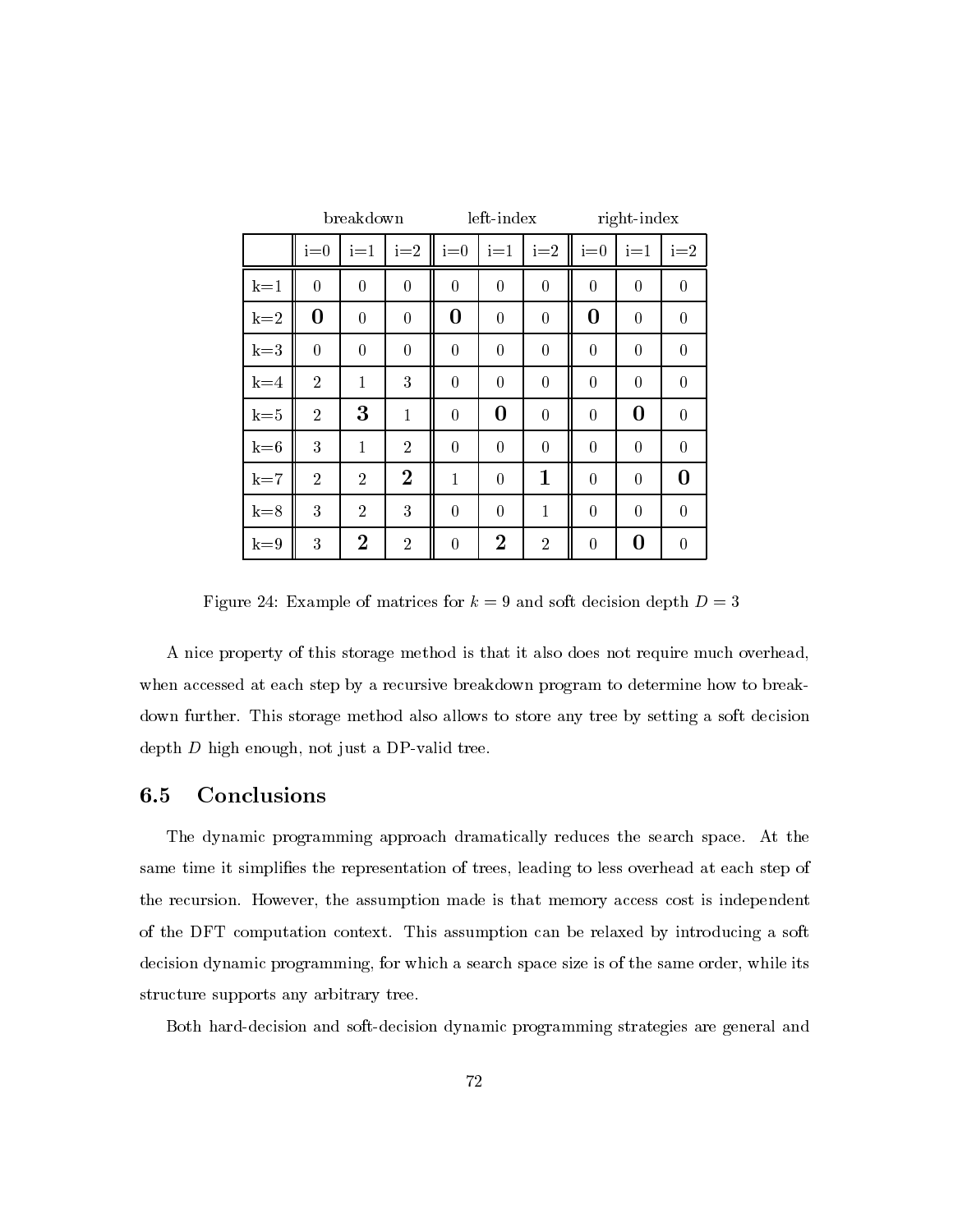not limited to the 2-power FFT. They will work universally for a family of signal processing  ${\bf algorithms.}$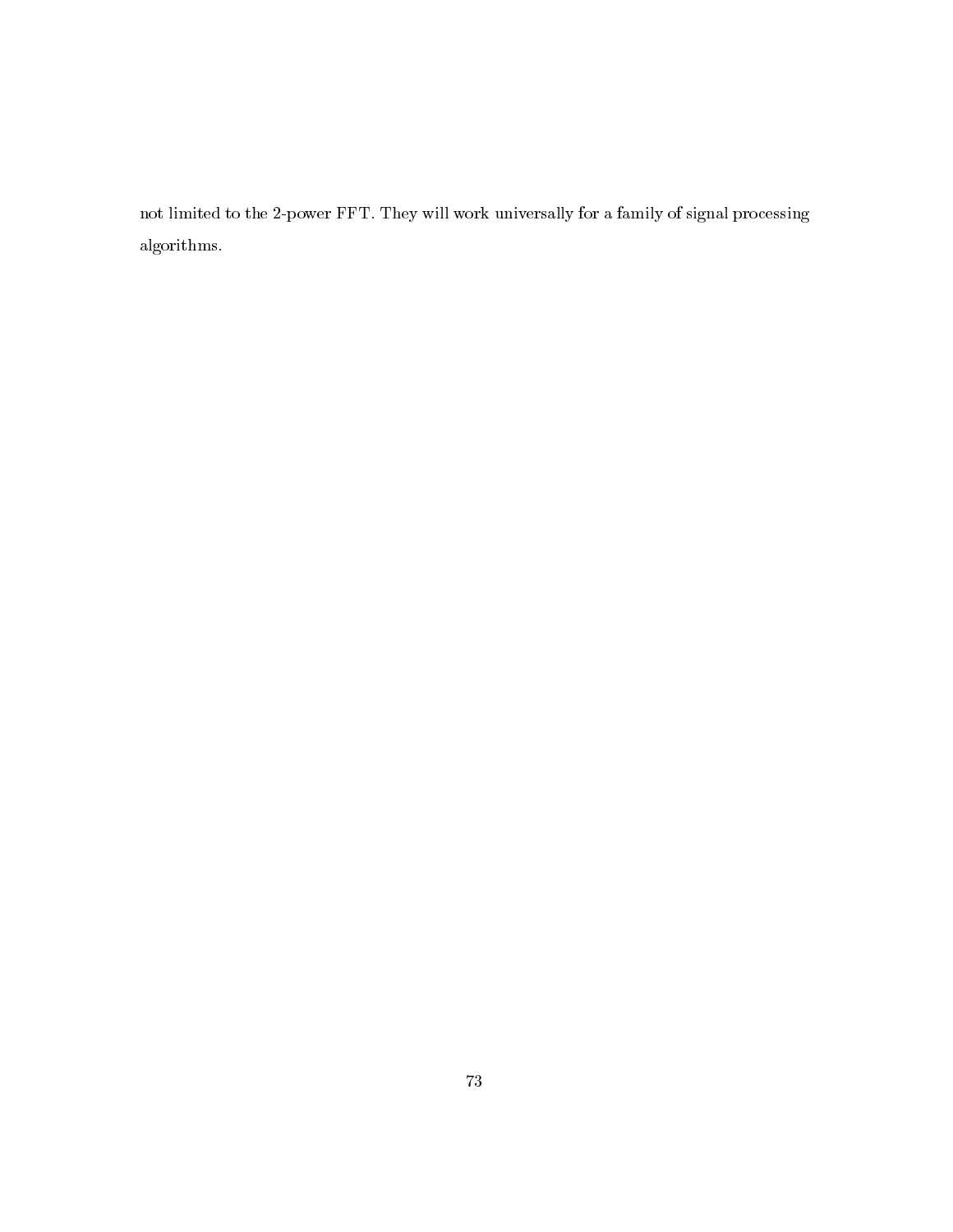## $\overline{7}$ **Test Results and Analysis**

#### $\bf 7.1$ **Testing Platform**

All experiments were done on an Intel Pentium II CPU based computer with 450 Mhz internal clock and 384MB of SDRAM, running WinNT 4.0 Workstation. The compiler used was Microsoft Visual  $C++6.0$  compiler, which allows an easy integration of  $C++$ and assembly. Visual  $C++$  Compiler optimizations do not affect subroutines written in assembly. This compiler also does not try to change the order of assembly instructions in order to achieve a better parallelism, so our assembly instructions were executed exactly in the order we wrote them. When we were benchmarking third party packages, we used a "release mode" of the compiler, which enables all optimizations. Benchmarking of both ours and third party packages was done using our benchmarking tool, described in Chapter 4, so that the comparison is fair.

### Comparing FFT-BR, FFT-RT and FFT-TS Algorithms  $7.2$

The goal of this paragraph is to compare the performance of the three different algorithms that we derived in Chapter 3. The Figure 3 of Section 2.6 presents the functional block diagram of our system framework. For comparing the FFT-BR, FFT-RT-3 and FFT-TS algorithms, we fix one algorithm at a time in the left-top block of this figure, and obtain a set of implementations for this particular algorithm. In this way we obtain three sets of implementations, each corresponding to one of the three algorithms. Then we search for the optimal implementation in each of these three sets and obtain three near optimal implementations to characterize the given three algorithms. In order to perform the search, we still have to choose the way the performance is going to be evaluated, and the way the search for the optimum is going to be performed. For performance evaluation we use the experimental measurement of performance, derived in Chapter 4. We do not use analytical measurement of performance in this experiment because we have not presented the results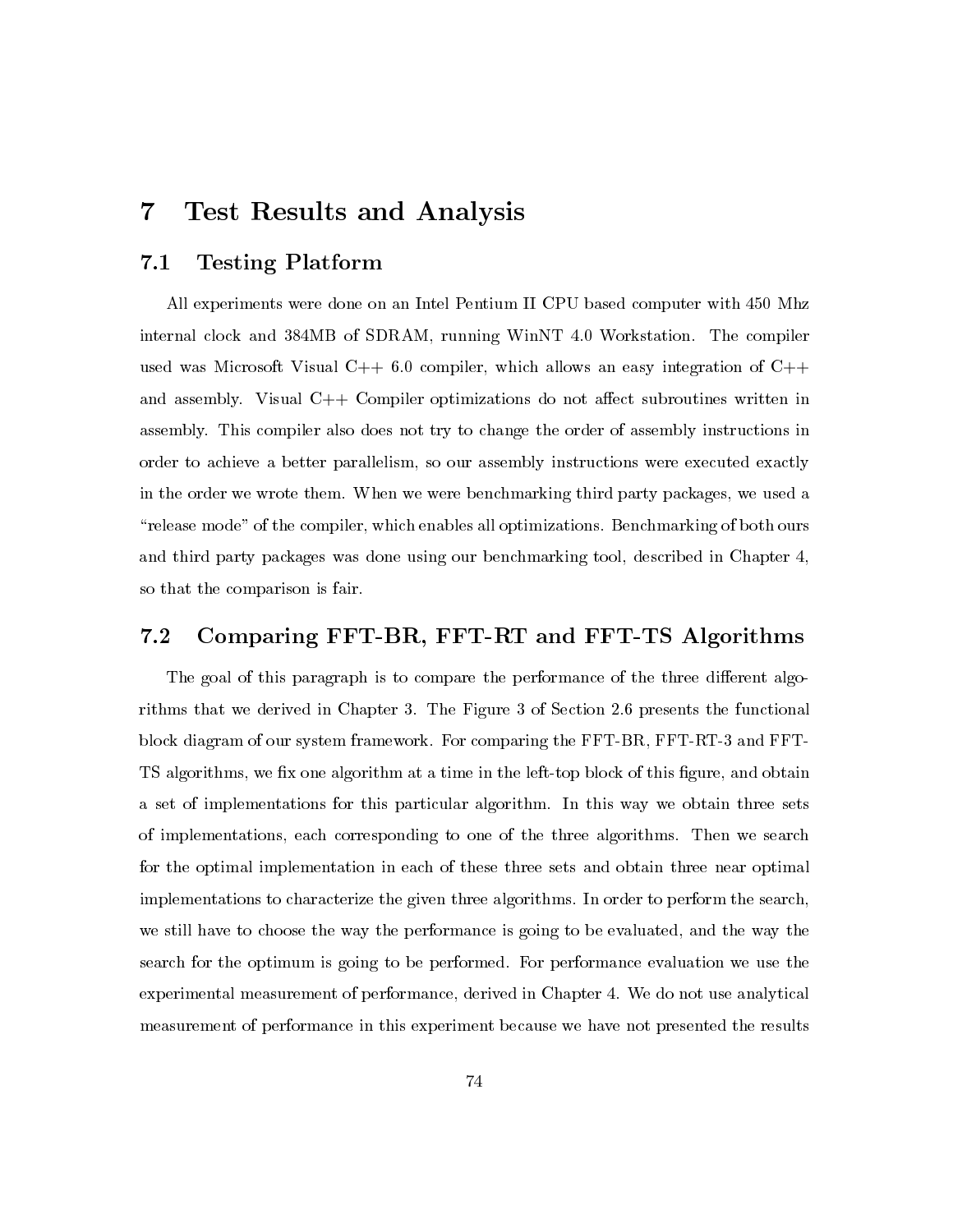

Figure 25: Comparing different algorithm implementations

that confirm its validity. In search of the optimum we cannot use the exhaustive search to make our experiment feasible. For this reason, we use the dynamic programming approach, given in Chapter 6.

The results of the comparison are presented in Figure 25. It compares the three optimal implementations for the FFT-BR, FFT-TS and FFT-RT-3 algorithms. For reference we provide a curve for the FFT-RT algorithm implementation as well. The first curve is for the FFT-BR algorithm implementation, while the second one is for both the FFT-RT-3 and the FFT-TS algorithm implementations. The second curve lies lower than the first one, which means that FFT-RT-3 and FFT-TS algorithms are better than the FFT-BR algorithm. It turned out that the best breakdown tree for FFT-TS is always the right-most tree. The FFT-TS and FFT-RT-3, as it was noted in Chapter 3, are equivalent for right-most trees.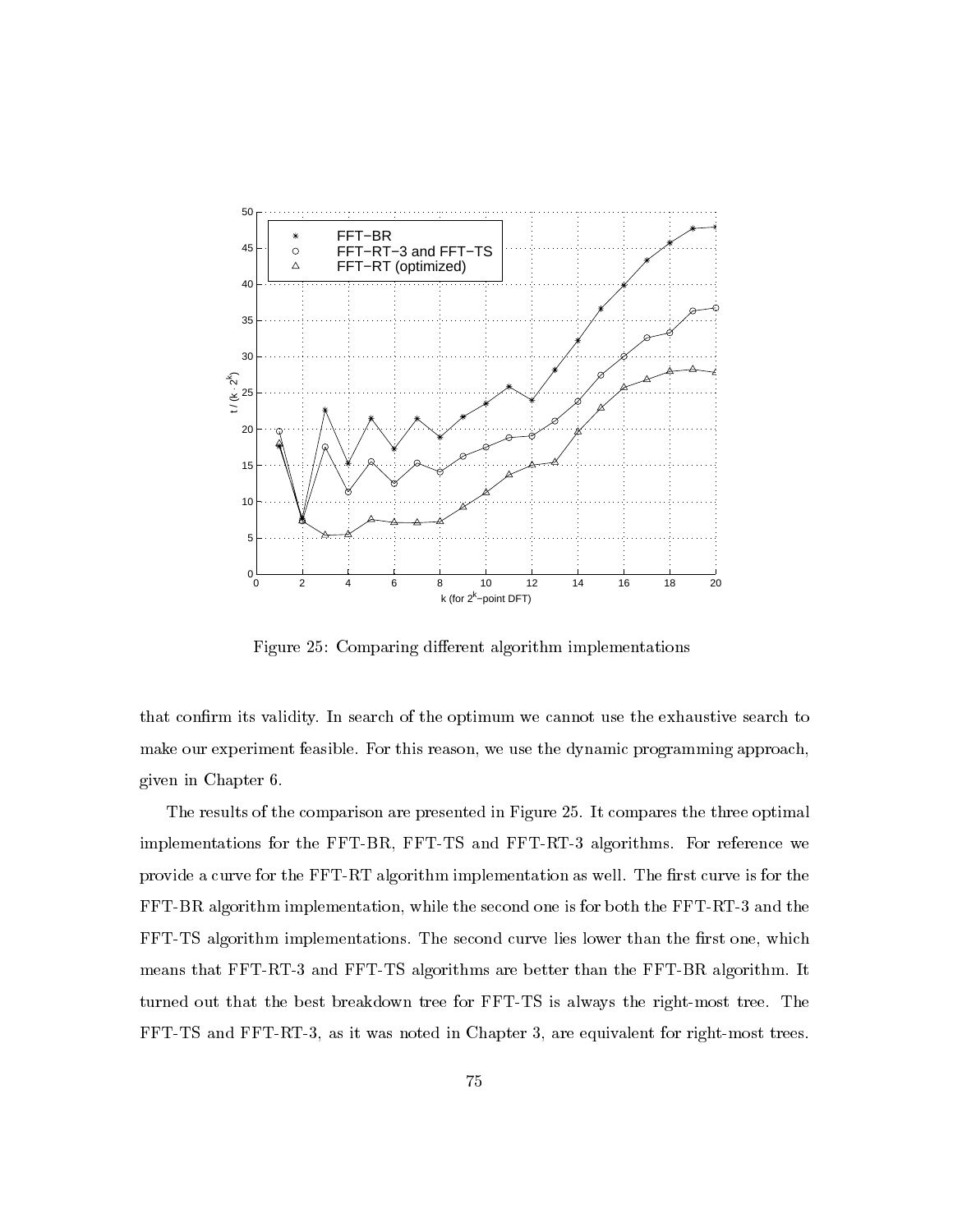This fact explains why the curves for FFT-RT-3 and FFT-TS coincide. The difference between them is that FFT-RT-3 does not support any other trees, while FFT-TS supports arbitrary trees, but has to use a temporary storage when the tree is not a right-most one. We can conclude that the use of temporary storage penalizes the FFT-TS implementation for non right-most trees. Thus, there is no advantage of using the FFR-TS algorithm, as we have to consider many more implementations for it. The third curve corresponds to the FFT-RT algorithm, which is much faster than the FFT-RT-3 algorithm, because it uses more small-code-modules and takes the advantage of more optimizations presented in Chapter 3.

We conclude that it is enough to consider only the right-most trees using the FFT-RT algorithm.

Right-most tree algorithms are not penalized for temporary storage, thus a Statement well written code of the algorithm for right-most trees, such as our optimized code of the FFT-RT algorithm, will be faster than any other code for algorithms supporting all trees.

# $7.3$ Evaluating the Cache-Sensitive Cost Model and the Dynamic Programming Approach

The goals of this section are to confirm the validity of the analytical cache-sensitive Goal cost model for the FFT-RT algorithm derived in Chapter 5, and to verify that the dynamic programming approach is accurate even in case its assumptions, given in Section 6.3, are violated.

In the functional block diagram, presented by Figure 3, we need to choose a method of evaluating the performance, and then use some optimum search method to search over the set of performances. We find the first optimum using the analytical cache-sensitive cost model, described by Theorem 11, in combination with the exhaustive search. The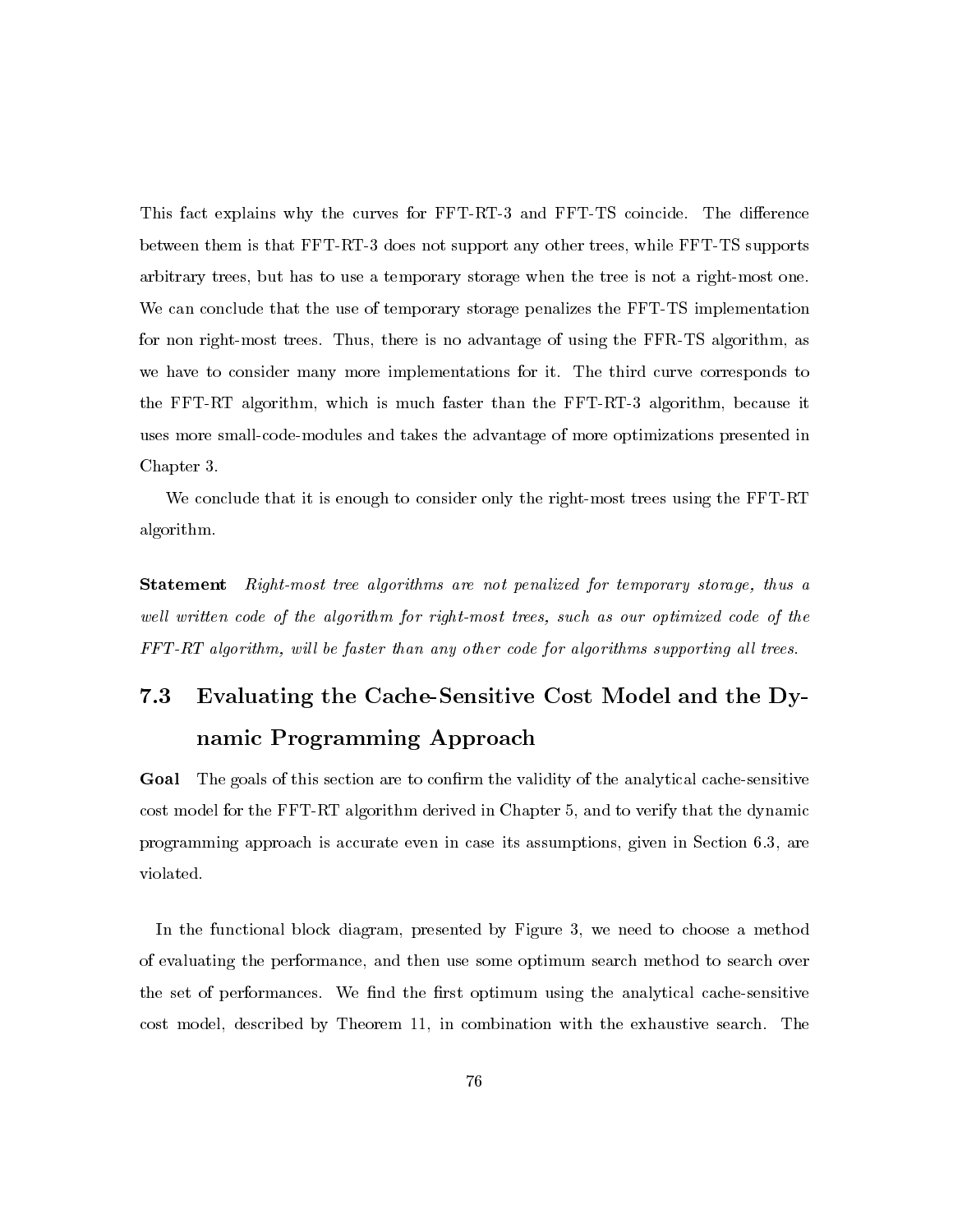second optimum is found by using the analytical cache-sensitive cost model and the dynamic programming approach. They are compared against the optimum found using the experimental performance measurement and the dynamic programming approach (see Section 6.3). We do not provide the optimum for the experimental performance measurement and the exhaustive search combination, because it is not feasible to run such an experiment (it takes an unrealistic amount of time to complete it). In all three cases we consider only the best code derived from the FFT-RT algorithm for the right-most trees. Since both the algorithm and the code are fixed, the only degree of freedom in finding the optimum is to vary over the set of all right-most breakdown trees. Once the optimal breakdown trees for the three approaches are found, we measure their runtime using the experimental performance evaluation tool, and compare them against each other. The result of the comparison is presented in Figure 26.

The first curve in Figure 26 corresponds to the runtime measurements for the optimal breakdown tree, found by the analytical model with the exhaustive search. The second curve corresponds to the runtime measurements for the optimal breakdown tree, found by the analytical model combined with the dynamic programming approach. The third curve corresponds to the runtime measurement for the optimal breakdown tree, found by using the experimental measurement tools and the dynamic programming approach. We can see that all three optimums lie within approximately 10% percent from each other.

We consider the distributions of runtimes of all possible right-most trees for different values of  $k$ . These distributions show that the spread of runtimes from minimum to maximum is above 100% for  $k > 8$ . As an example, we present distributions of runtimes for  $k = 11$  and  $k = 14$  in Figure 27. The runtime estimates are obtained using the cost model given by Theorem 11. The horizontal axis is a normalized runtime, and the vertical axis is histogram values. Optimal trees are the ones that are located in the very first bin. We see that there are only few optimal or near to optimal trees.

Based on everything stated above, we conclude that the three optimums presented in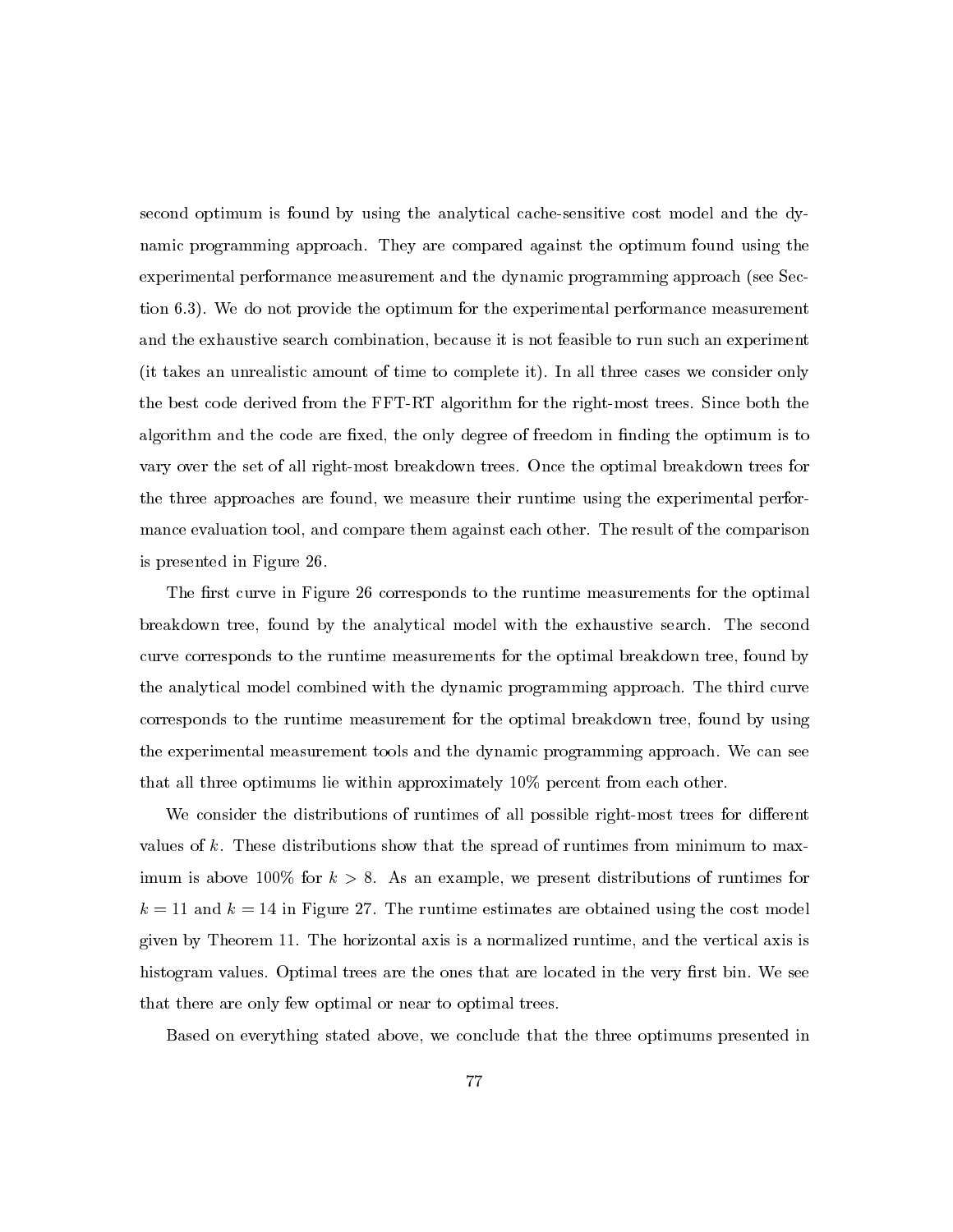

Figure 26: Evaluating the cache-sensitive cost model



Figure 27: Distribution of runtimes for different values of  $\kappa = 11, 14$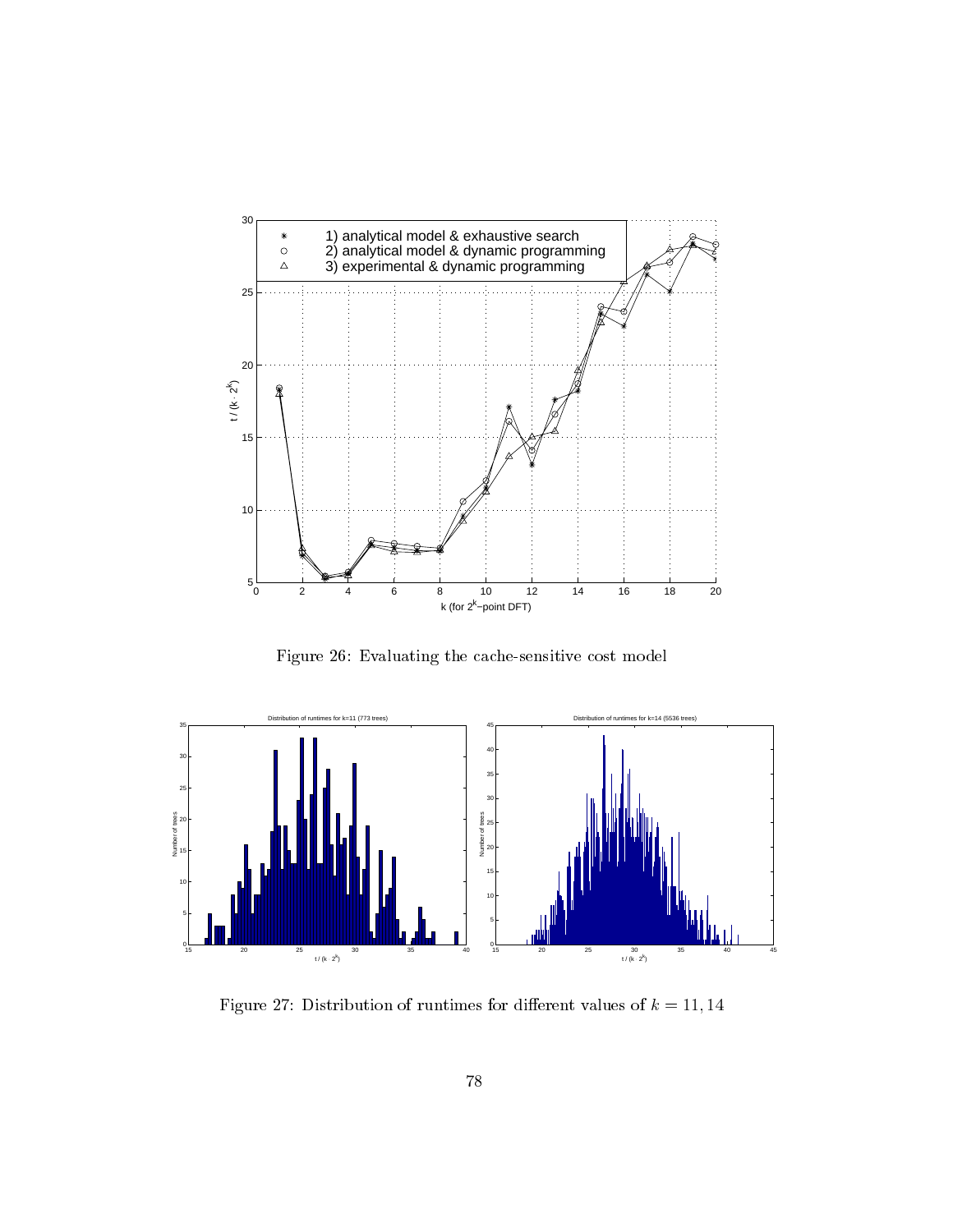Figure 26 are within a few percent  $(< 3\%)$  of "efficient" trees, i.e., the trees whose runtime is smaller than the runtime of the majority  $(> 97\%)$  of possible right-most trees.

The cache-sensitive cost model is accurate. It can be used in conjunction **Statement** with either the exhaustive search or the dynamic programming approach to find one of the near-to-optimum trees.

From Figures 26, 27 we conclude that the optimal breakdown tree found by dynamic programming lies in among the few best breakdown trees. This shows that dynamic programming can lead to very good trees even when the dynamic programming assumptions are violated, i.e., for large values of  $k$  (see Section 6.3).

**Statement** Dynamic programming finds near-to-optimum breakdown trees even when its assumptions are violated. It can be used with either the experimental measurement of performance or with the analytical cache-sensitive cost model.

The dynamic programming approach in conjunction with the analytical model finds the efficient tree much faster than other approaches, while the tree found by it is still very good.

The dynamic programming approach used with the analytical cache-sensitive  ${\bf Statement}$ cost model is extremely fast and accurate at the same time.

#### 7.4 The Best Implementation vs. FFTW

A very effective FFT system, called the **FFTW**, was developed by Frigo and Johnson, [10, 11, 12]. This is the most efficient FFT package currently available. The FFT computation runtime for this package is less than the runtime for all other existing DFT software, including FFTPACK, [35], and the code from Numerical Recipes, [8]. For this reason, we are going to compare our results only against FFTW.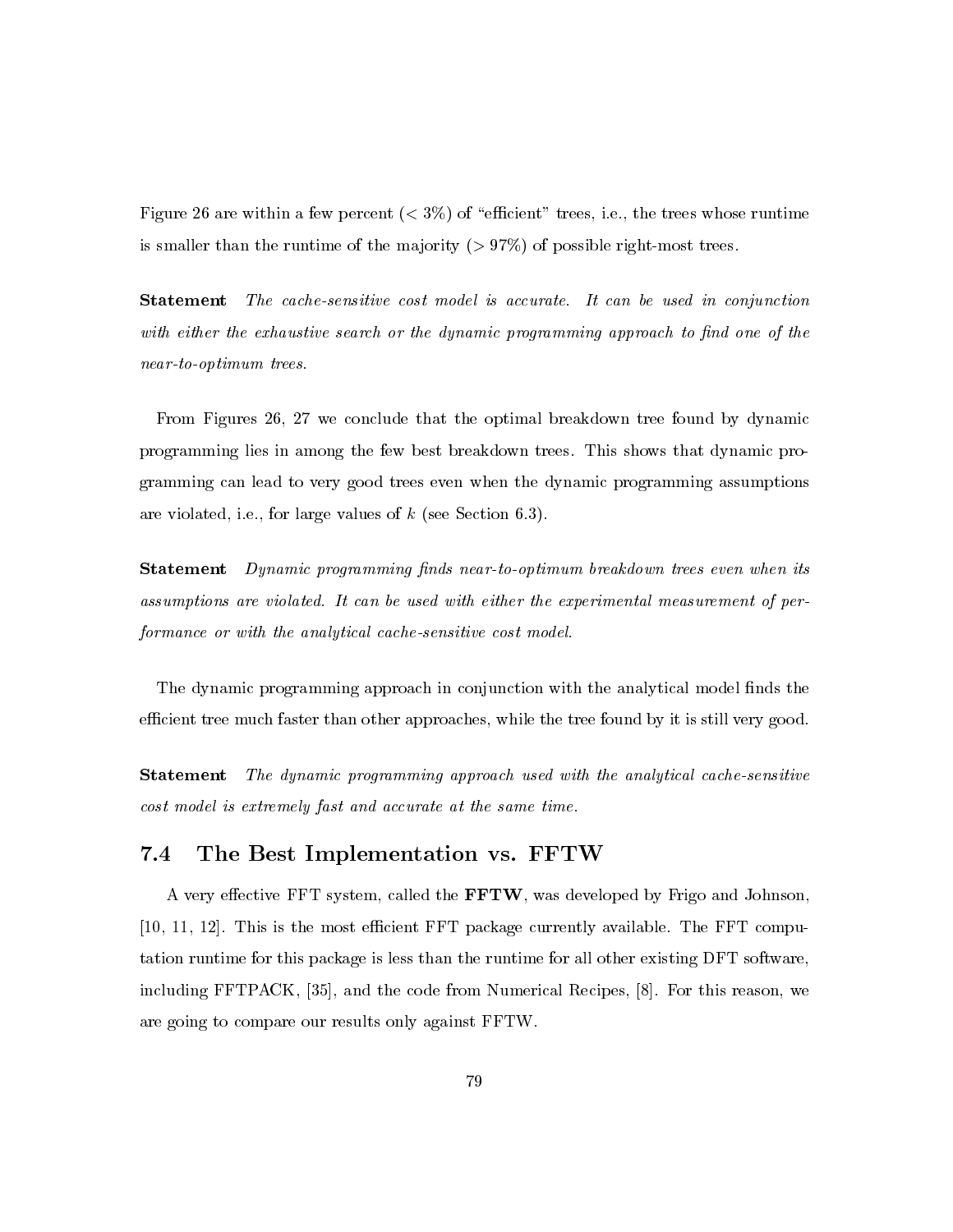

rigure 28: The Best Implementation vs. FFIW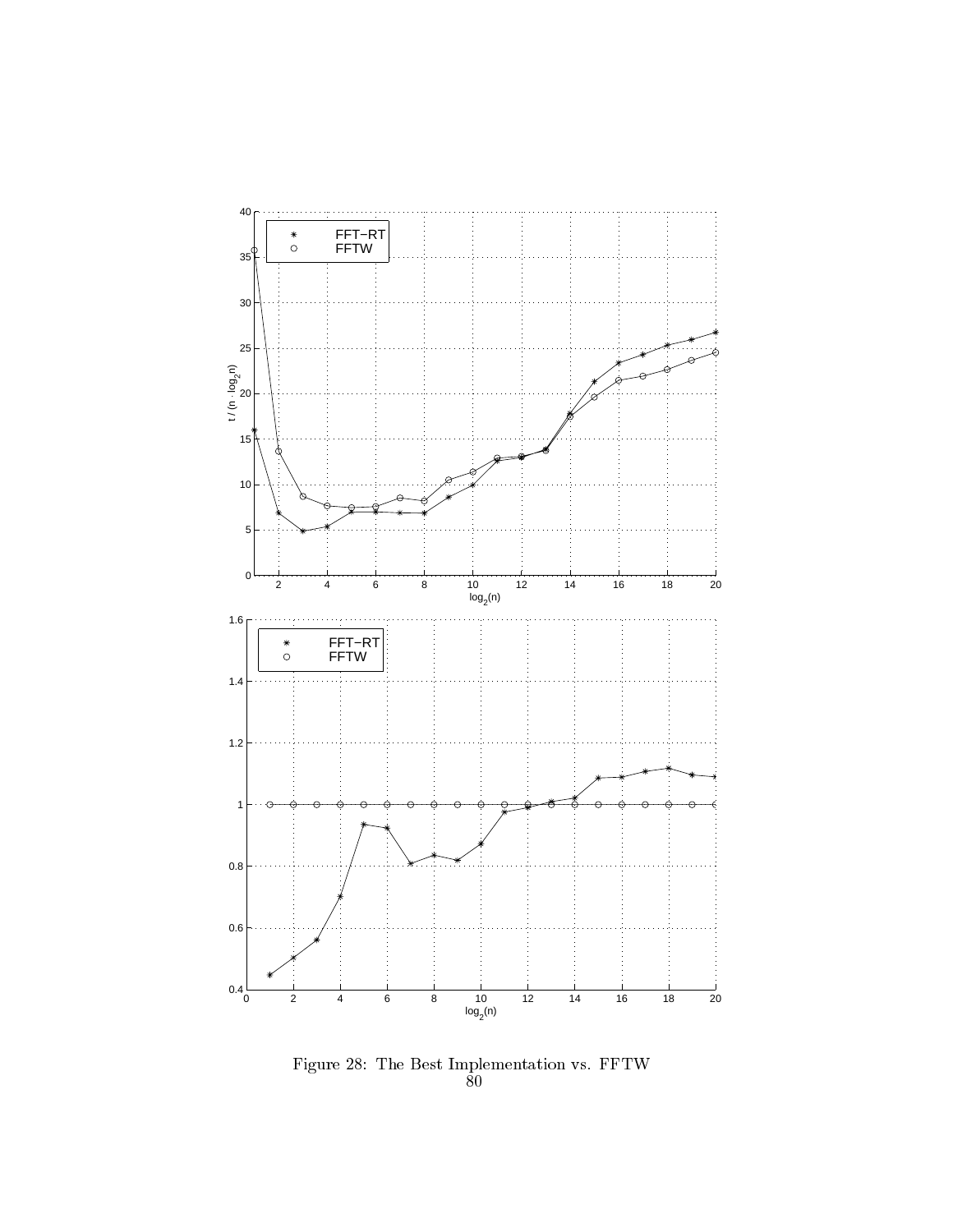|                 | <b>Full Space</b> | DP Space       | <b>Our Runtimes</b> | <b>FFTW Runtimes</b> |
|-----------------|-------------------|----------------|---------------------|----------------------|
| ${\bf k}$       | <b>Size</b>       | <b>Size</b>    | (Clock Cycles)      | (Clock Cycles)       |
| $\mathbf{1}$    | N/A               | N/A            | 32                  | 72                   |
| $\sqrt{2}$      | N/A               | N/A            | 55                  | 109                  |
| 3               | N/A               | N/A            | 117                 | 209                  |
| $\overline{4}$  | N/A               | N/A            | 344                 | 490                  |
| $\bf 5$         | 15                | $\overline{4}$ | 1,118               | 1,195                |
| $\,6$           | 29                | $\overline{9}$ | 2,687               | 2,908                |
| $\overline{7}$  | 56                | 15             | 6,181               | 7,643                |
| 8               | 108               | 30             | 14,044              | 16,796               |
| $9\phantom{.0}$ | 208               | 22             | 39,689              | 48,448               |
| $10\,$          | 401               | 39             | 101,823             | 116,616              |
| $11\,$          | 773               | 49             | 283,919             | 290,908              |
| 12              | 1490              | 60             | 637,433             | 643,725              |
| $13\,$          | $28\,72$          | 72             | 1,478,281           | 1,464,090            |
| 14              | 5536              | 85             | 4,090,822           | 4,005,480            |
| 15              | 10671             | 99             | 10,475,971          | 9,642,840            |
| 16              | 20569             | 114            | 24,506,440          | 22,500,000           |
| 17              | 39648             | 130            | 54,122,631          | 48,857,100           |
| 18              | 76424             | 147            | 119,469,760         | 106,843,000          |
| 19              | 147312            | 165            | 258,359,370         | 235,671,000          |

Table 5: Numerical Values  $(450,000,000 \text{ clock cycles} = 1 \text{ sec.})$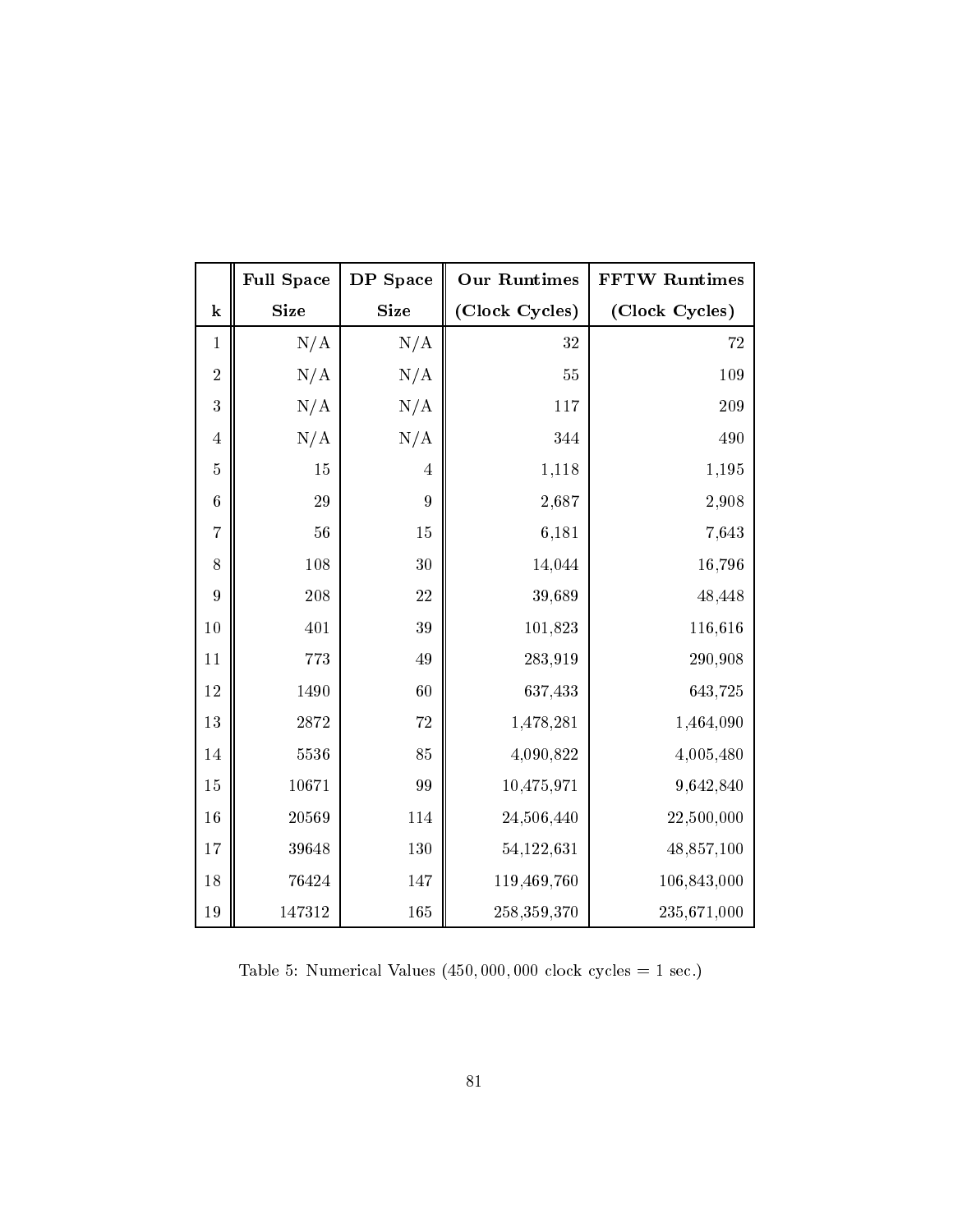Figure 28 compares our FFT package vs. the FFTW package. To derive our timings, we use our best code for the FFT-RT algorithm given by Pseudo-code 19, and find the near optimal implementation using the analytical cache sensitive cost model in conjunction with dynamic programming. Our implementation considerably outperforms FFTW for sizes up to  $k = 13$ . For sizes above  $k = 13$ , FFTW is up to 10% faster than our implementation. The numerical values of the evaluation are given in Table 5.

#### $7.5$ Conclusions

We compared the performance of the three major types of the FFT algorithms with completely different characteristics: FFT-BR; FFT-RT; FFT-TS.

We concluded that the right-most tree algorithms are not penalized for temporary storage, thus a well written code of the algorithm for right-most trees, such as our optimized code of the FFT-RT algorithm, will be faster than any other code for algorithms supporting all trees. In line with this conclusion, we considered only right-most trees in further experiments.

We confirmed the validity of the analytical cache-sensitive cost model for the FFT-RT, which can be used in conjunction with either exhaustive search or the dynamic programming approach to find one of the near-to-optimum trees. We also verified that the dynamic programming approach is accurate even in case its assumptions are violated. Dynamic programming can be used with either the experimental measurement of performance or with the analytical cache-sensitive cost model. The dynamic programming approach used with the analytical cache-sensitive cost model is preferable, as it is extremely fast over searching the possible implementations and accurate in finding near optimal implementation at the  ${\rm same\ time}.$ 

Based on the experiments, we decided to use the combination of the analytical cachesensitive cost model with the dynamic programming approach as our FFT package.

We compared our package against the best FFT package currently available, the FFTW.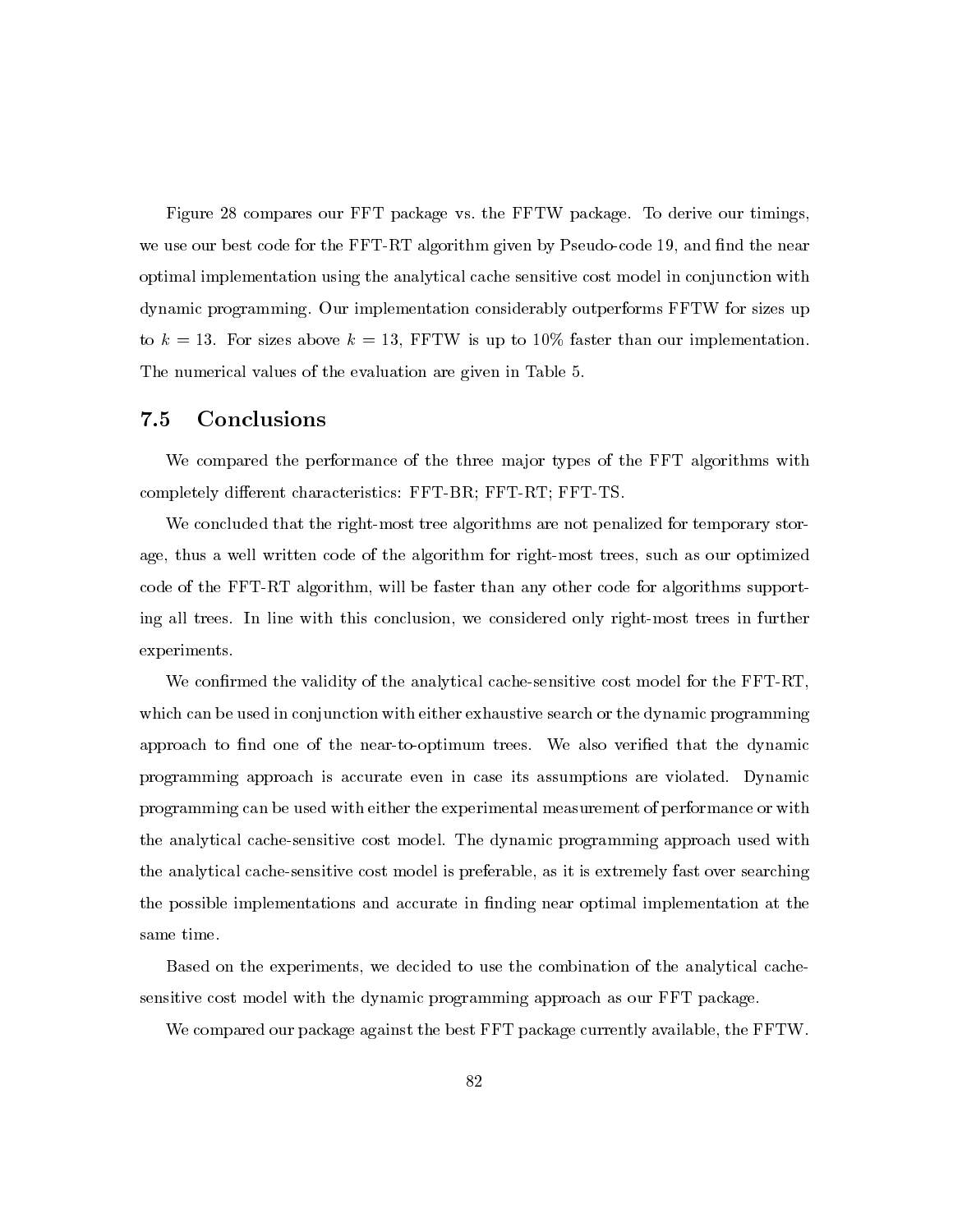The implementations found by our package considerably outperform implementations found by the FFTW package for sizes up to  $k = 13$ . For sizes above  $k = 13$ , FFTW implementations are up to 10% better than ours. A main advantage of our package is that it finds near optimal implementations orders of magnitude faster than the FFTW package, while its implementation runtimes lie within the same range.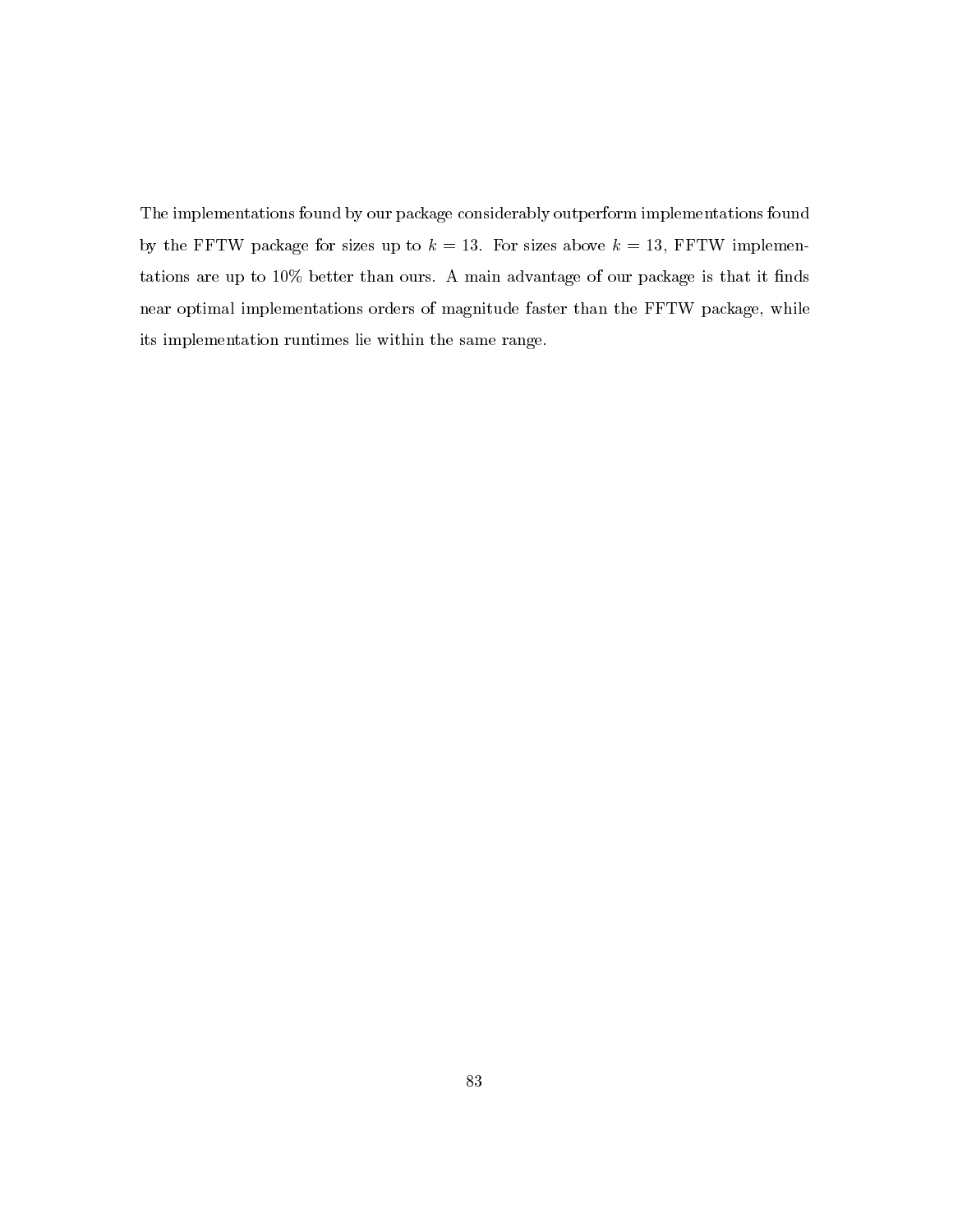## 8 **Conclusions and Future Work**

The main result of this work lies in developing systematic methodologies for finding fast implementations of signal processing discrete transforms within the framework of the 2-power point fast Fourier transform (FFT). By employing rewrite rules (e.g., the Cooley-Tukey formula), we obtain a divide and conquer procedure (decomposition) that breaks down the initial transform into combinations of different smaller size sub-transforms, which are graphically represented as breakdown trees. Once the sub-transforms have reached a sufficiently small size so that their computation can be performed efficiently in the context of a particular computational platform, a significantly enhanced performance is observed. Recursive application of the rewrite rules generates a set of algorithms and alternative codes for the FFT computation. The set of "all" possible implementations (within the given set of the rules) results in pairing the possible breakdown trees with the code implementation alternatives.

The process of deriving the different code alternatives is done in two steps. First, we derive major algorithms, and then, we obtain the optimized codes for them. We have derived three major types of algorithms for the FFT with completely different characteristics: recursive in-place bit-reversed algorithm FFT-BR; recursive algorithm with temporary storage FFT-RT; out-of-place algorithm for right-most trees FFT-TS, and compared their performance. Right-most tree algorithms are not penalized for temporary storage, thus a well written code of the algorithm for right-most trees, such as our optimized code of the FFT-RT algorithm, is faster than any other code for algorithms supporting all trees. In line with this conclusion, we have concentrated only on right-most trees in our experiments.

To achieve a good runtime performance, we have developed small-code-modules in the Intel Pentium assembly for the DFTs of small sizes  $(n = 2, 4, 8, 16)$ , and optimized their computation. We have tackled the problem of minimizing the runtime by reducing the total number of temporary variables, instructions, and loads/stores. Memory load and store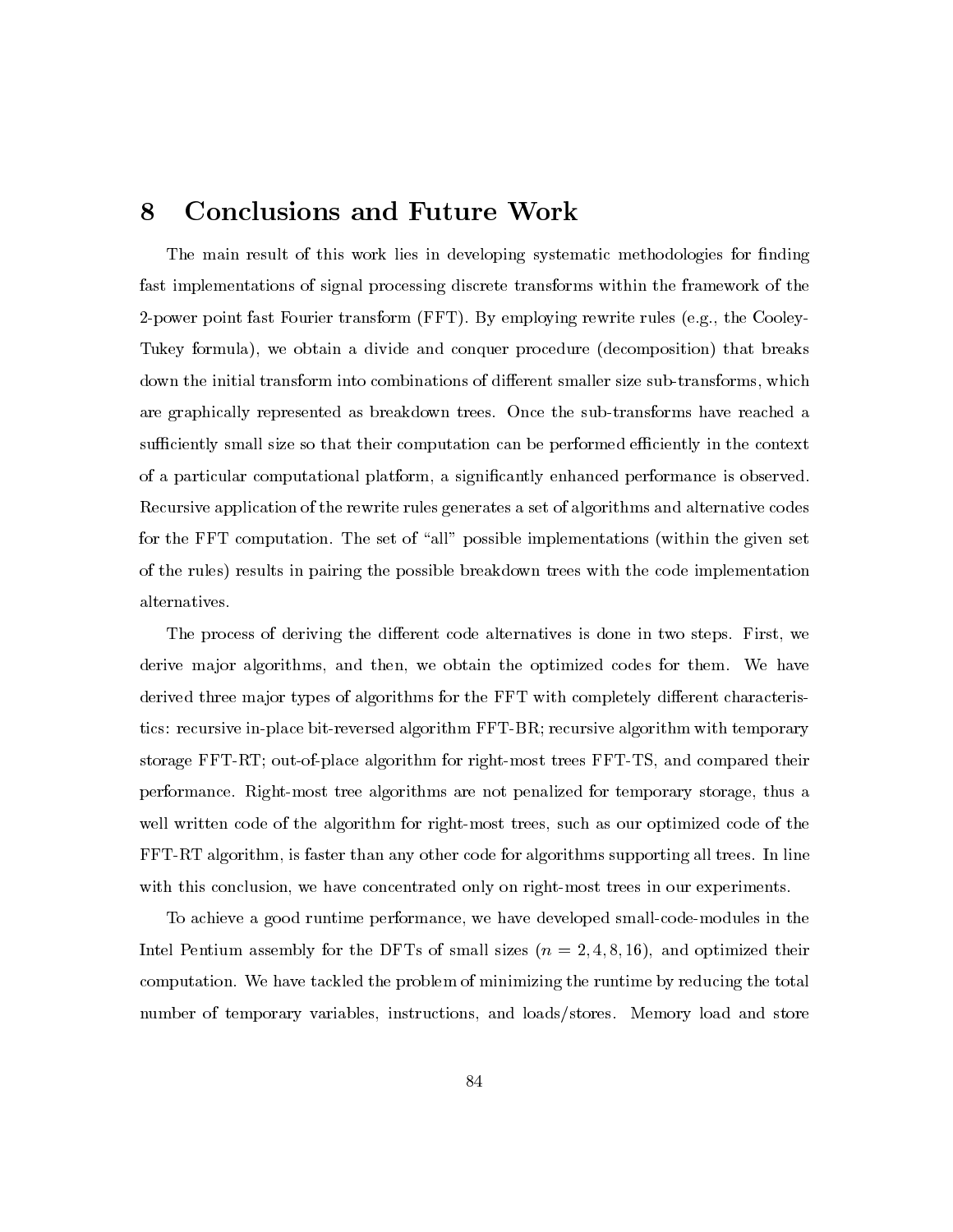instructions were reordered in a way that reduced cache misses due to collisions occurring when small-code-modules are called at large strides, aligned to the cache size. Since in-place butterfly computation is the most commonly done operation, we have derived an efficient code for implementing it. In addition, to achieving better performance, special attention has been paid to memory alignment for data accesses.

We have also come to the conclusion that the multiplication by twiddle factors during the recursive computation is a significant fraction of the total computation time, so twiddle factors were pre-computed and stored in an order that reduces cache misses.

These optimizations combined together with the FFT-RT algorithm allowed us to derive its optimized code, supporting different breakdown trees, for the Intel Pentium architecture. In order to find an efficient way of computing a 2-power FFT of a given size, our package tries all possible combinations of breakdown trees, and finds the near optimal one.

For obtaining reproducible runtime estimates with desired accuracy in a minimal possible time, a benchmarking strategy has been devised. Based on this strategy, an accurate and consistent benchmarking tool has been proposed. This benchmark tool has been used to compare the performance of different implementations of the FFT.

Our major effort has been applied to developing analytical models that can predict the performance of any FFT implementation much faster than running the actual experiment. We have developed two such analytical cost models. The first model is coarse and generic. It is useful in advancing our understanding of the architecture of the optimal tree. It defines the framework for comparing the performance of different small-code-modules, and can be used for partitioning the search space of all breakdown trees. However, it cannot select a single tree, as it accounts only for a number of small-code-modules to be used and not for their position in the tree. The second model improves the first one by taking into account different types of overhead that occur during actual computation. This model is cache-sensitive, as it realizes that access cost to memory is not constant throughout the computation. This is an implementation driven analytical model. It is custom-tailored to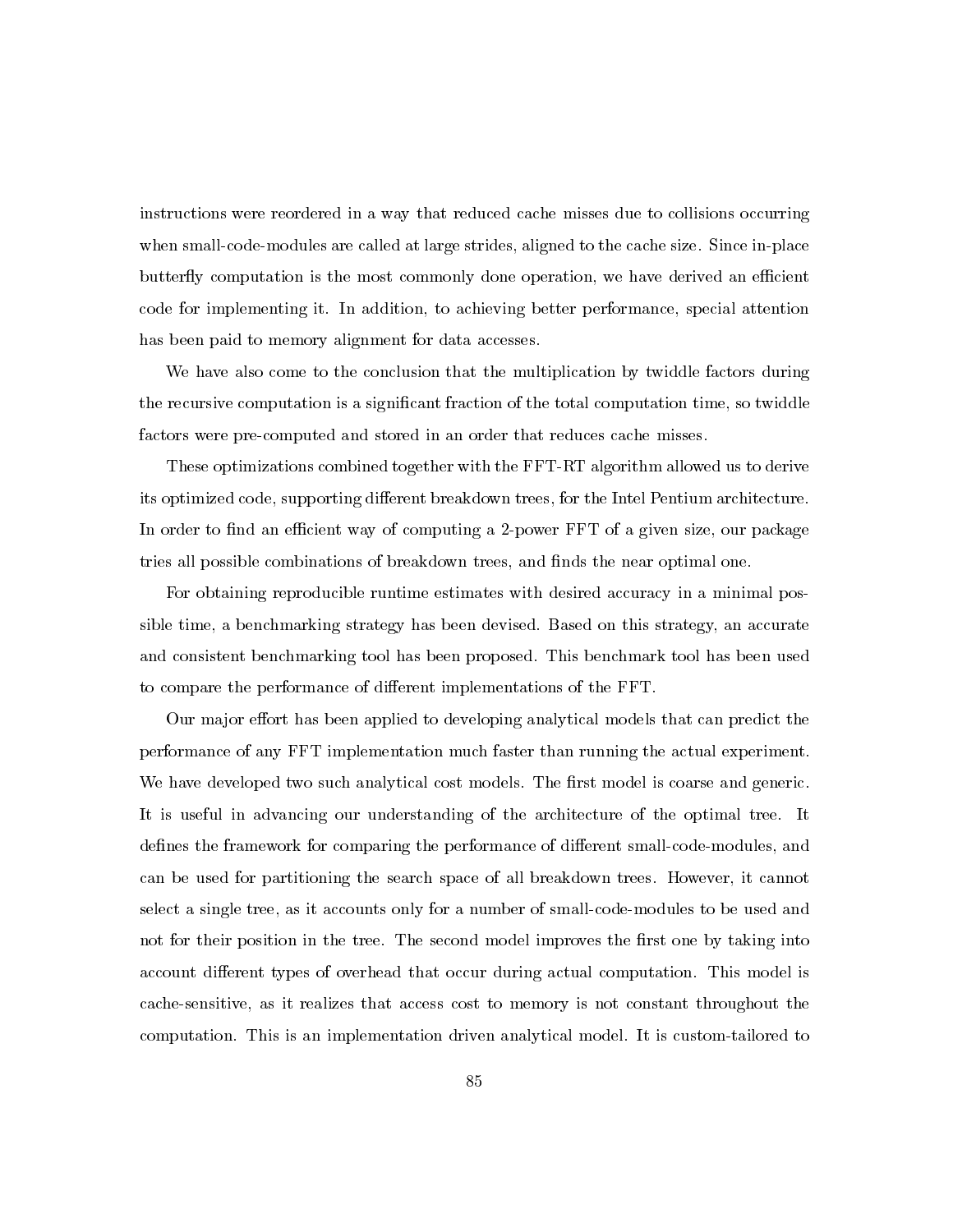the best implementation we found  $-$  FFT-RT  $-$  so that it can be trained to lead to very good cost predictions.

A significant finding in this study is that the dynamic programming approach dramatically reduces the search space and gives good grounds for the generic and fastest SP transform implementation. We have applied the dynamic programming approach over a set of Cooley-Tukey breakdown trees for finding the best one. It also simplified the representation of trees, leading to less overhead at each step of the recursion. To use dynamic programming we had to impose a very strong assumption that memory access cost is independent of the DFT computation context. We have relaxed the assumption by introducing a soft decision dynamic programming, for which the search space size is of the same order. Both hard-decision and soft-decision dynamic programming strategies are general and not limited to the 2-power FFT. They can work universally for a family of signal processing algorithms.

We have confirmed the validity of the analytical cache-sensitive cost model for the FFT-RT, which can be used in conjunction with either exhaustive search or the dynamic programming approach to find one of the near-to-optimum trees. We have also verified that the dynamic programming approach is accurate even in case its assumptions are violated. The dynamic programming can be used with either the experimental measurement of performance or with the analytical cache-sensitive cost model. The dynamic programming approach used with the analytical cache-sensitive cost model is preferable, as it is extremely fast over searching the possible implementations and accurate in finding near optimal implementation at the same time.

Based on our experiments, we have decided to use the combination of the analytical cache-sensitive cost model with the dynamic programming approach as our FFT package.

The comparison of the developed package with one of the best available FFT packages – the FFTW – was carried out. The implementations found by our package considerably outperforms implementations found by the FFTW package for sizes up to  $k = 13$ . For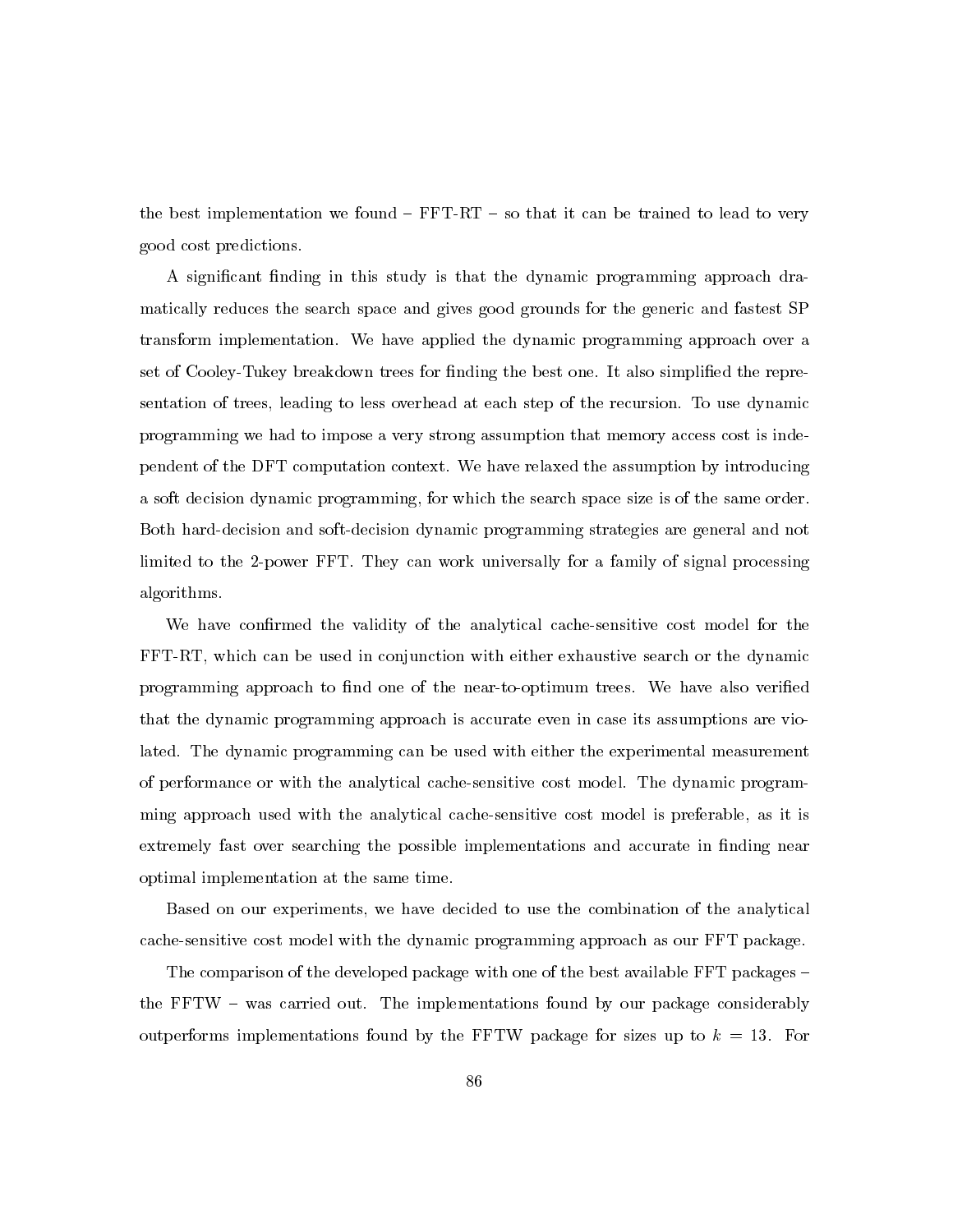sizes above  $k = 13$ , FFTW implementations are up to 10% better than ours. But the main advantage of our package is that it finds near optimal implementations orders of magnitude faster than the FFTW package, while its implementation runtimes lies within the same range. Of course, FFTW runs, in contrast to our package, on any platforms and supports sizes that are not 2-powers.

In order to obtain the above stated results in developing the package that automatically finds the near optimal implementations of the FFT, we have taken a system approach to the problem. We do not choose the optimal code and the optimal breakdown tree independently of each other. Rather, we combine all possible code alternatives with all possible allowed breakdown trees, and then, employing performance models and search strategies that we have developed, we choose their best combination. By combining good algorithms and good codes with accurate performance evaluation models and effective search methods we obtain efficient FFT implementations. They are universal and could be applicable not only to the FFT, but to many other signal processing transforms.

# **Future Work**

**Localizing Data Access in the DFT Computation** As a result of the cache-sensitive performance model we have found a new implementation of the FFT for right-most trees, which reduces data cache misses by localizing the data access with large arrays. This is achieved by realizing that data dependencies for right-most trees can be defined recursively, thus leading to a new recursive program, which reorders the execution of small-code-modules for left leaves in the order that minimizes the total number of cache misses. We will implement this idea and verify what further improvement can be gained.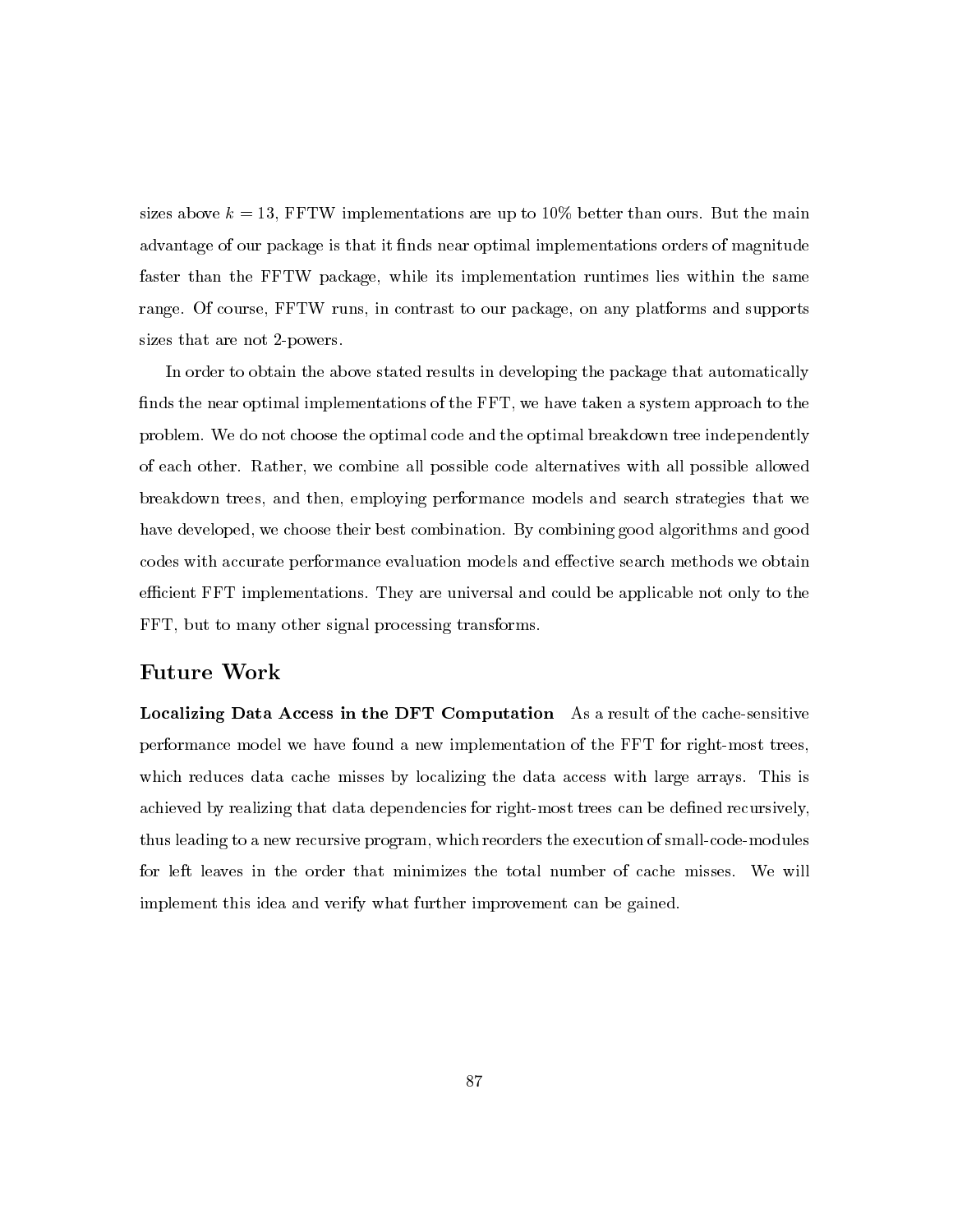# References

- [1] J. M. F. Moura, J. R. Johnson, R. V. Johnson, D. Padua, V. Prasanna, M. M. Veloso, "SPIRAL: Portable Library of Optimized Signal Processing Algorithms,"  $http://www.ece.cmu.edu/~spiral$
- [2] L. Auslander, J. R. Johnson, and R. W. Johnson, "Automatic Implementation of FFT Algorithms," Technical Report, Department of MCS, Drexel University, Philadelphia, PA, 1996.
- [3] J. W. Cooley and J. W. Tukey, "An Algorithm for the Machine Calculation of the Complex Fourier Series," Mathematics of Computation, vol. 19, pp. 297-301, April 1965.
- [4] A. K. Jain, Fundamentals of Digital Image Processing. Englewood Cliffs, NJ: Prentice Hall, 1989.
- [5] H. J. Nussbaumer, Fast Fourier Transform and Convolution Algorithms. Heidelberg, Germany: Springer-Verlag, second ed., 1982.
- [6] A. V. Oppenheim, R. W. Schafer Discrete-Time Signal Processing. Englewood Cliffs, NJ: Prentice Hall, 1989.
- [7] K. Spindler, *Abstract Algebra with Applications*. New York, NY: Marcel Dekker, Inc., 1989.
- [8] W. H. Press, B. P. Flannery, S. A. Teukolsky, and W. T. Vetterling, "Fast Fourier Transform," Numerical Recipes in Fortran 77: The Art of Scientific Computing, 2nd ed., Cambridge, England: Cambridge University Press, ch. 12, pp. 490-529, 1992.
- [9] Intel  $Co.$ Pentium Family of Processors Software Developer's Manual. http://developer.intel.com/design/PentiumII/manuals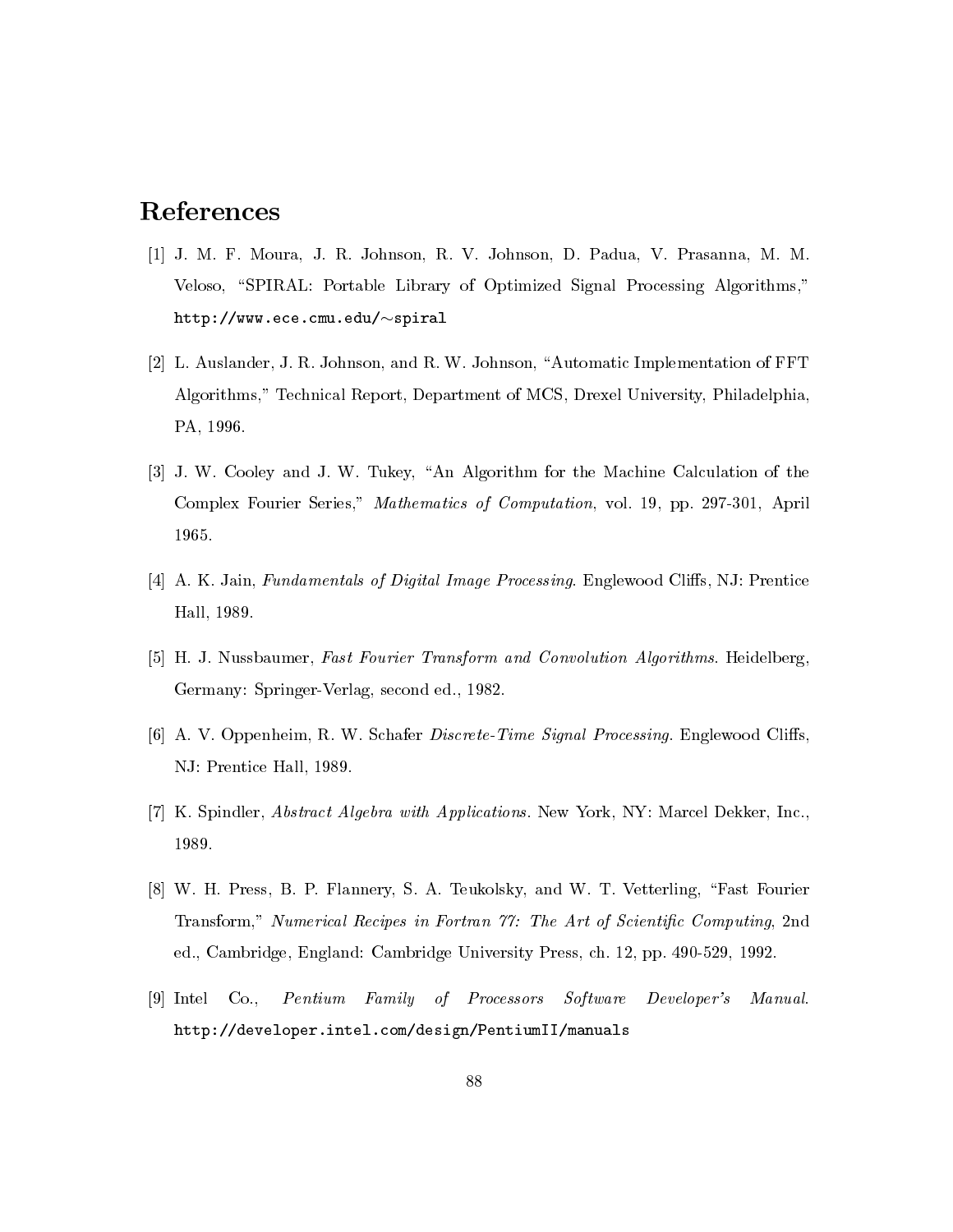- [10] M. Frigo, "A Fast Fourier Transform Compiler," Laboratory for Computer Science, MIT, Cambridge, MA, February 1999.
- [11] M. Frigo and S. G. Johnson, "FFTW: An Adaptive Software Architecture for the FFT," Laboratory for Computer Science, MIT, Cambridge, MA, September 1997. Also, ICASSP-98 Proceedings, vol. 3, p. 1381, 1998.
- [12] M. Frigo and S. G. Johnson, "The Fastest Fourier Transform in the West," Tech. Rep. MIT-LCS-TR-728, Laboratory for Computer Science, MIT, Cambridge, MA, Sep. 1997.
- [13] C. S. Burrus, "Notes of the FFT," http://www-dsp.rice.edu/research/fft/fftnote.asc
- [14] D. P. Kolba and T. W. Parks, "A Prime Factor FFT Algorithm using High Speed Convolution," IEEE Transactions on Acoustics, Speech, and Signal Processing, vol. 25, pp. 281-294, August 1977.
- [15] H. W. Johnson and C. S. Burrus, "The Design of Optimal DFT Algorithms using Dynamic Programming," IEEE Transactions on Acoustics, Speech, and Signal Processing, vol. 31, pp. 378-387, April 1983.
- [16] S. Winograd, "On Computing the Discrete Fourier Transform," Mathematics of Com*putation*, vol. 32, pp. 175-199, January 1978.
- [17] S. Winograd, "On the Multiplicative Complexity of the Discrete Fourier Transform," Advances in Mathematics, vol. 32, pp. 83-117, May 1979.
- [18] S. Winograd, Arithmetic Complexity of Computation. SIAM CBMS-NSF Series, No. 33, Philadelphia: SIAM, 1980.
- [19] P. Duhamel and H. Hollmann, "Split Radix FFT Algorithm," Electronic Letters, vol. 20, pp. 14-16, January 5 1984.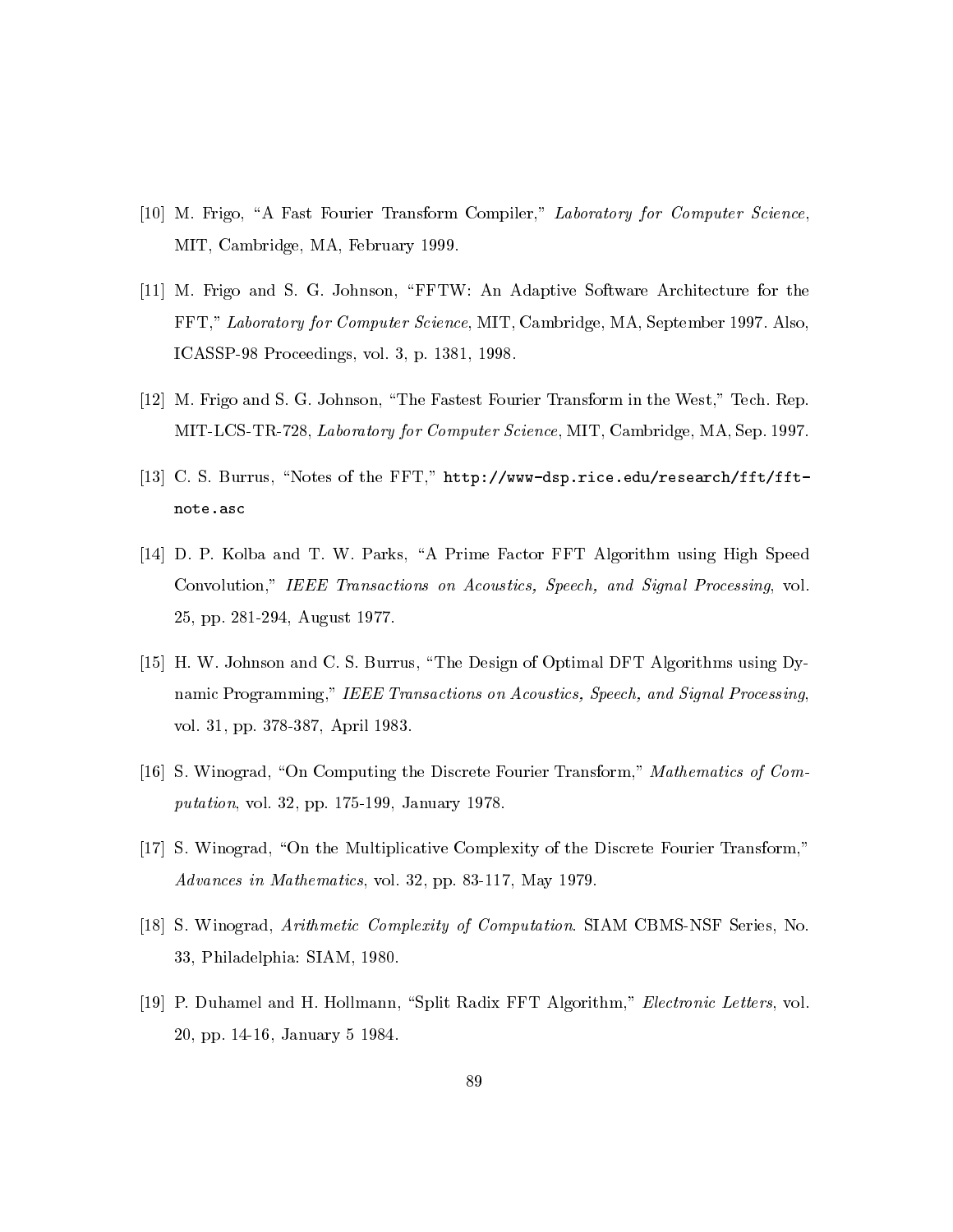- [20] P. Duhamel, "Implementation of 'Split-radix' FFT Algorithms for Complex, Real, and Real-symmetric Data," IEEE Trans. on ASSP, vol. 34, pp. 285-295, April 1986.
- [21] M. Vetterli and P. Duhamel, "Split-radix Algorithms for Length  $p^m$  DFT's," IEEE *Trans. on ASSP*, vol. 37, pp. 57-64, January 1989.
- [22] R. Stasinski, "The Techniques of the Generalized Fast Fourier Transform Algorithm," IEEE Transactions on Signal Processing, vol. 39, pp. 1058-1069, May 1991.
- [23] H. V. Sorensen, M. T. Heideman, and C. S. Burrus, "On Computing the Split-radix FFT," IEEE Transactions on Acoustics, Speech, and Signal Processing, vol. 34, pp. 152-156, February 1986.
- [24] R. N. Bracewell, The Fourier Transform and its Applications. New York: McGraw-Hill, 1965.
- [25] R. N. Bracewell, The Hartley Transform. Oxford Press, 1986.
- [26] M. Vetterli and H. J. Nussbaumer, "Simple FFT and DCT Algorithms with Reduced Number of Operations," Signal Processing, vol. 6, pp. 267-278, August 1984.
- [27] F. M. Wang and P. Yip, "Fast Prime Factor Decomposition Algorithms for a Family of Discrete Trigonometric Transforms," Circuits, Systems, and Signal Processing, vol. 8, no. 4, pp. 401-419, 1989.
- [28] K. R. Rao and P. Yip, *Discrete Cosine Transform: Algorithms, Advantages, Applica*tions. San Diego, CA: Academic Press, 1990.
- [29] R. Singleton, "An Algorithm for Computing the Mixed Radix Fast Fourier Transform," IEEE Transactions on Audio and Electroacoustics, vol. AU-17, pp. 93-103, June 1969.
- [30] J. A. Glassman, "A Generalization of the Fast Fourier Transform," IEEE Transactions on Computers, vol. C-19, pp. 105-116, Feburary 1970.